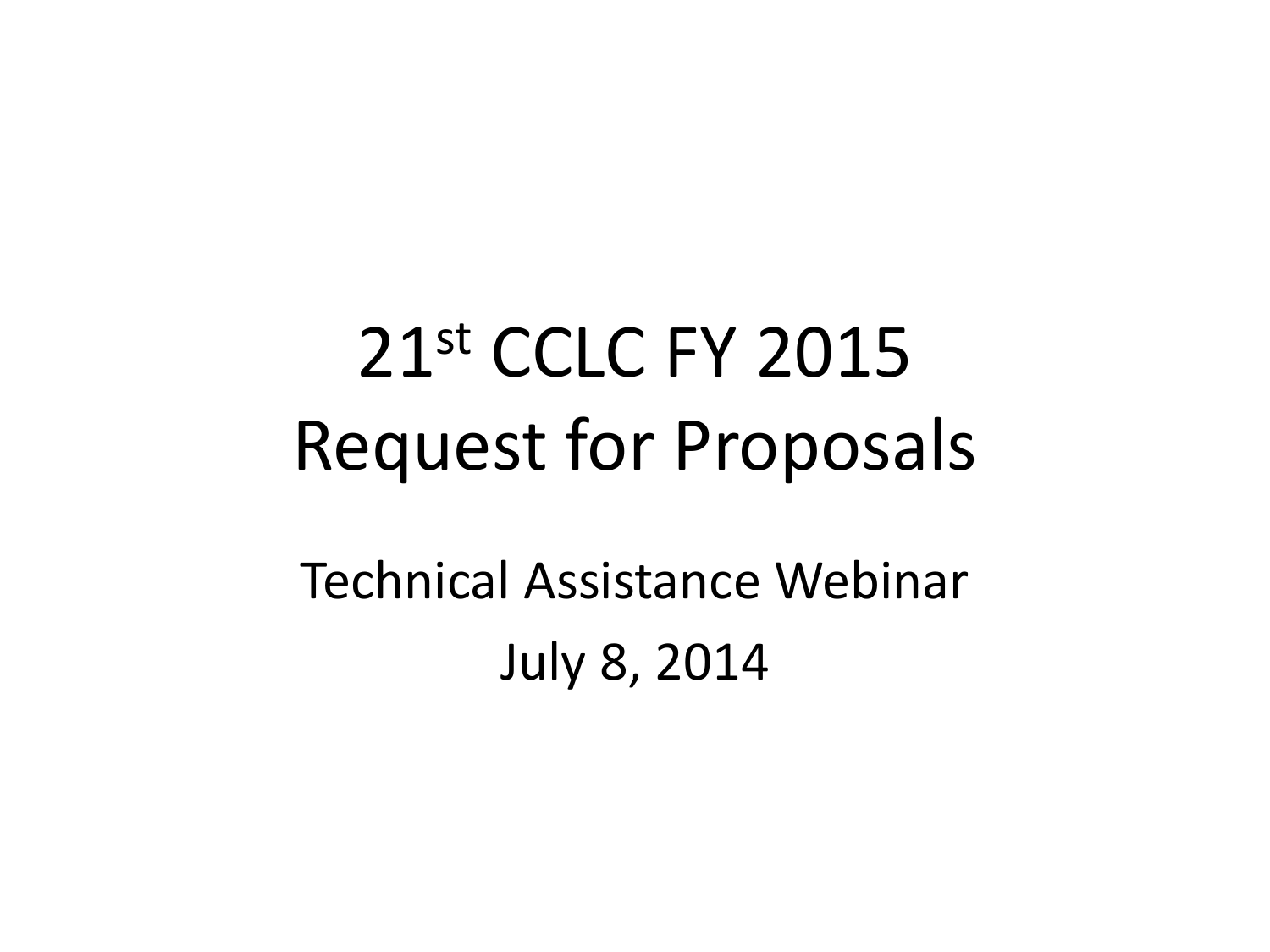### Population to be Served

- Students who attend schools with **at least 40%**  low income families, or those schools eligible for Title I schoolwide programs (not necessarily receiving Title I funds)—**REQUIRED AS ABSOLUTE PRIORITY**
- Students in prekindergarten through grade 12
- Families of students served in the program
	- Includes homeless and their caretakers/guardians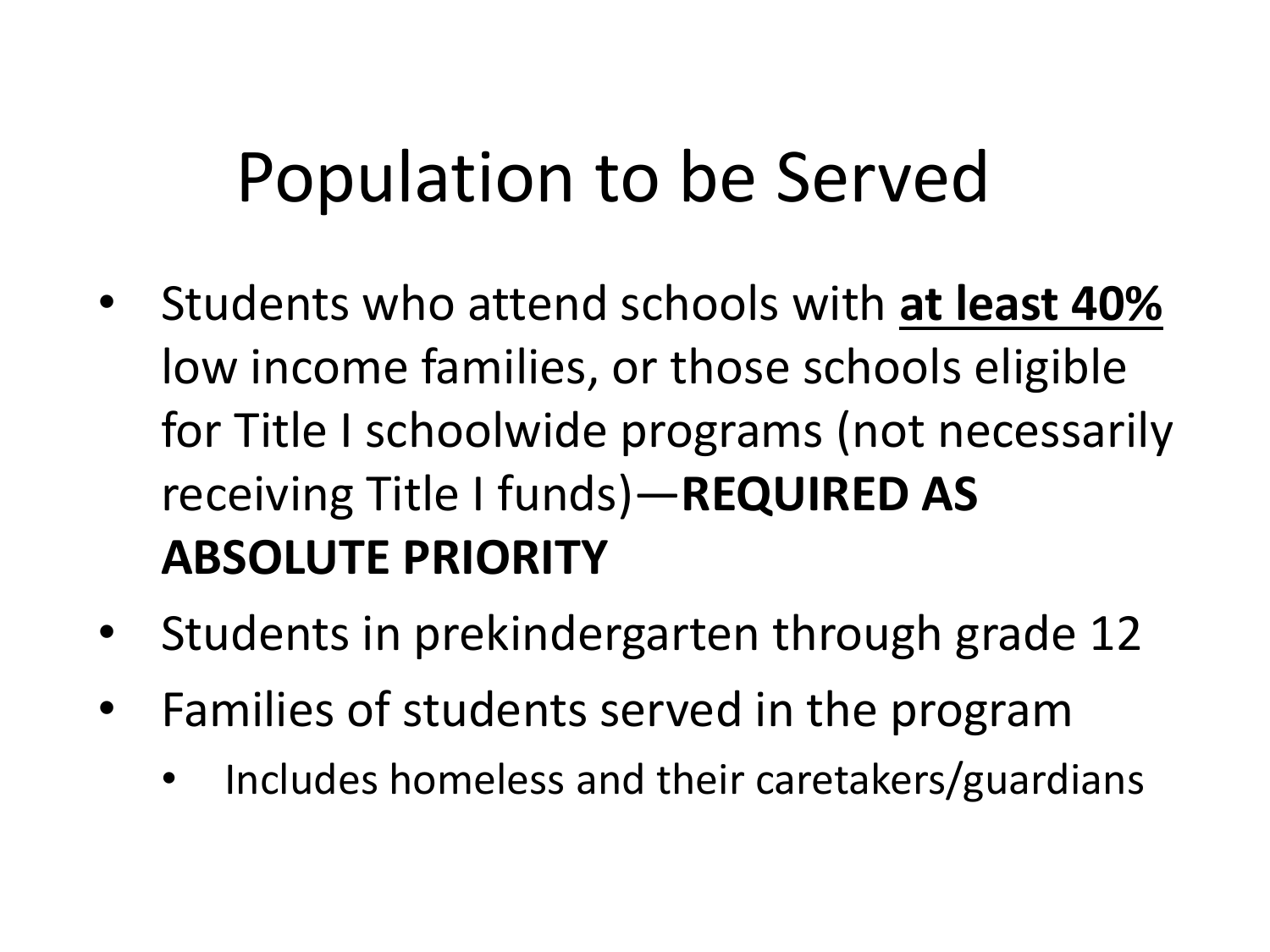### Eligible Applicants

### ■ Local Education Agency (LEA)

- **Public school districts**
- **Public university lab schools approved by ISBE**
- **E** State-authorized charter schools
- **E** Area vocational centers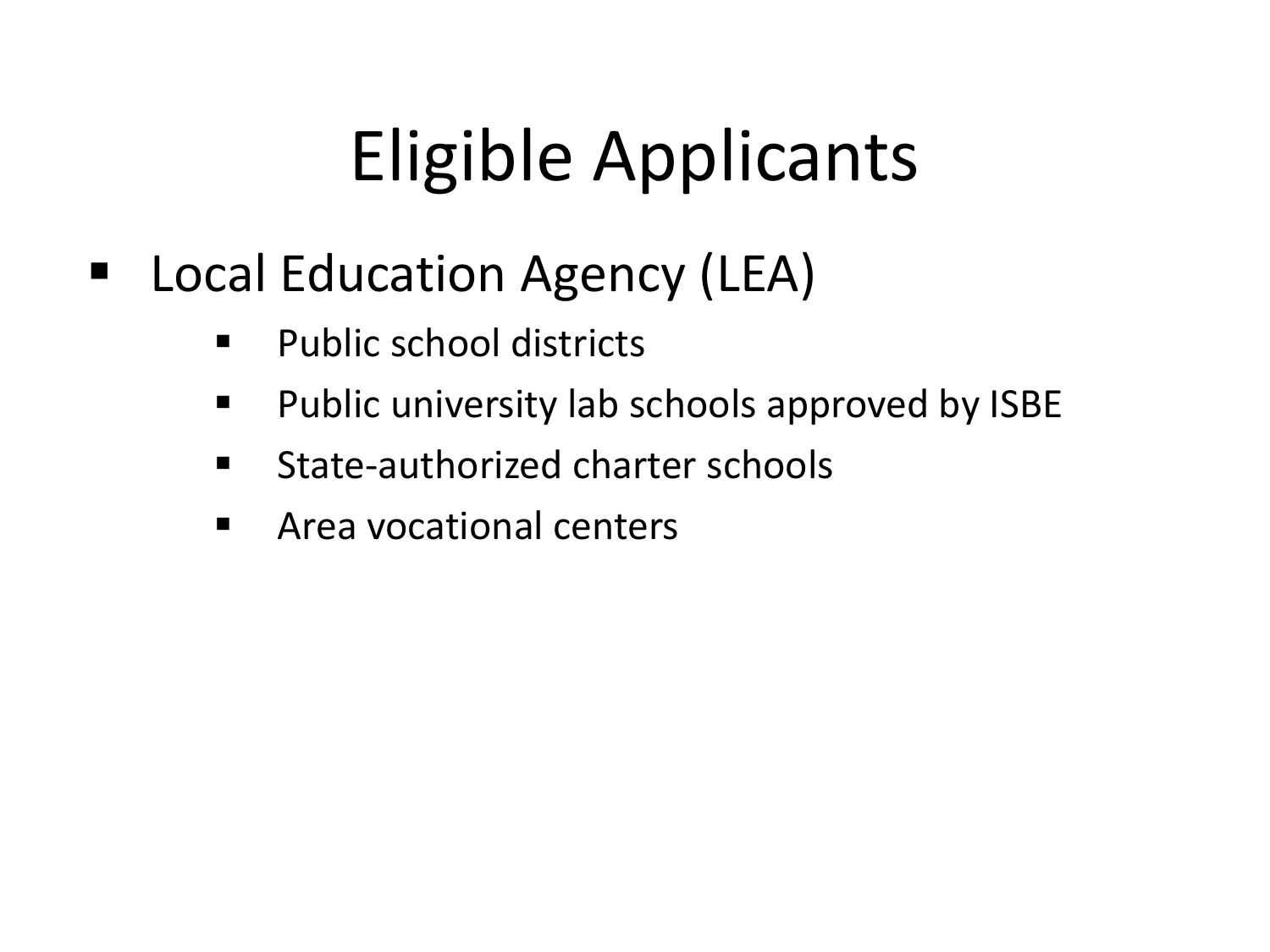## Eligible Applicants

- Community Based Organizations (CBO)
- Faith Based Organizations (FBO)
- Public and private Entities
- Consortium of eligible organizations
- Regional Office of Education (ROE)/Intermediate Service Center (ISC) offices that coordinate activities for LEAs or others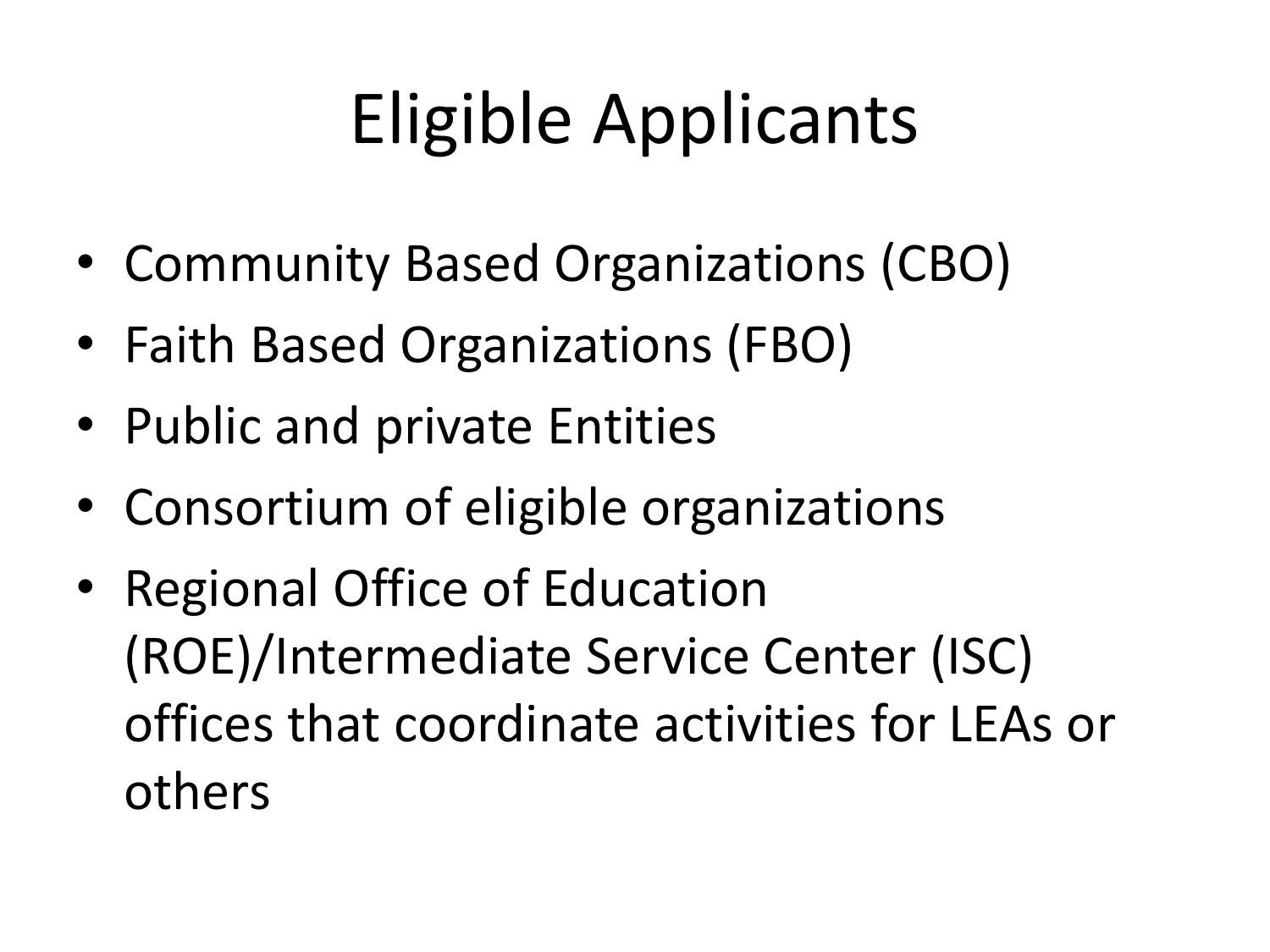## Eligible Applicants

• NOTE: Previously funded grantees are eligible to apply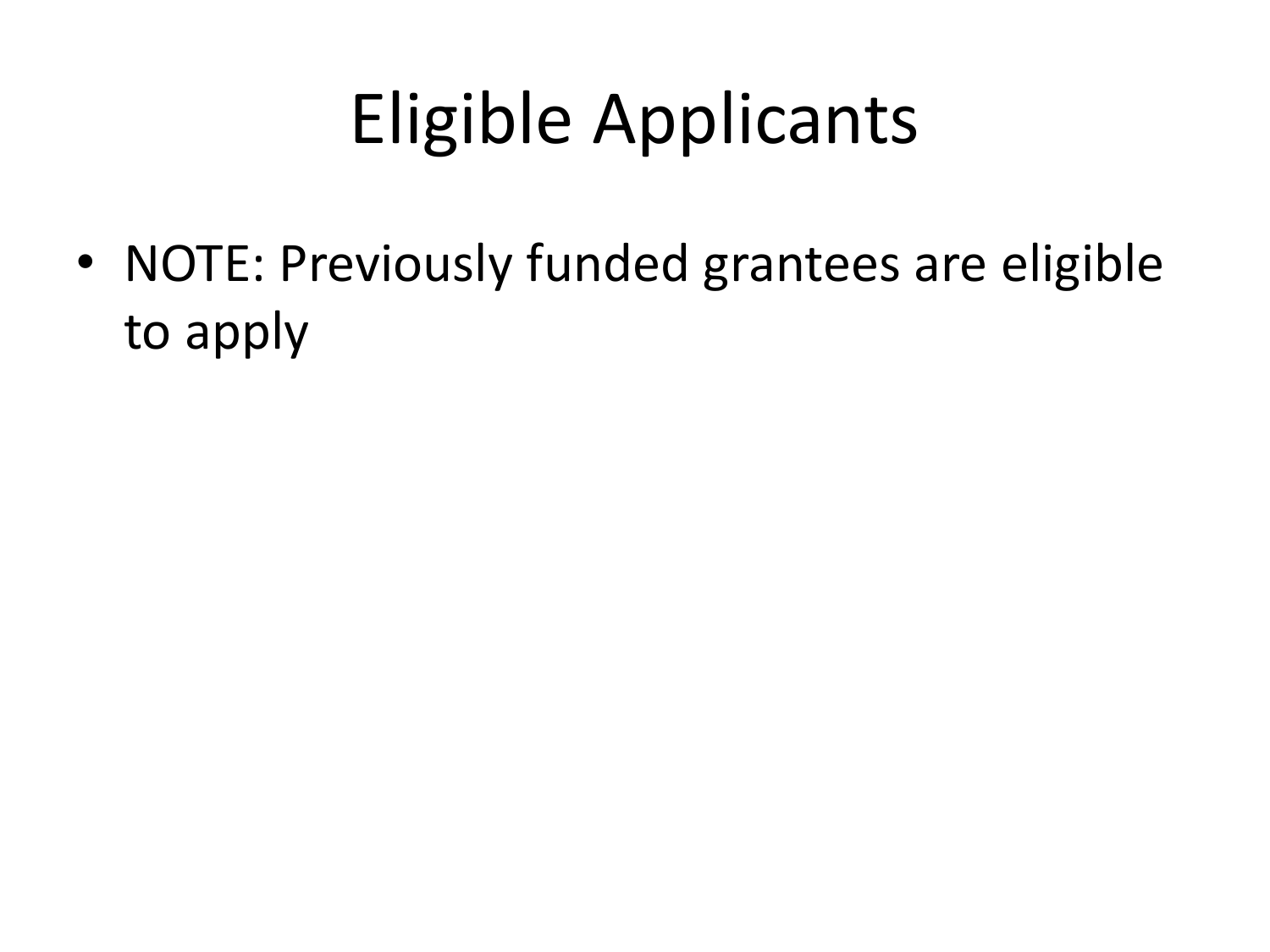### Applicant Status

- New applicant
- Previously funded applicant

Note: Schools receiving specific services under the 21st CCLC grant are restricted to participating with only one entity. Therefore, applications that propose services to schools that are currently being served by another 21st CCLC grant **WILL NOT BE FUNDED.** 

• Link to schools being served: [http://www.isbe.net/21cclc/pdf/schools\\_served.pdf](http://www.isbe.net/21cclc/pdf/schools_served.pdf)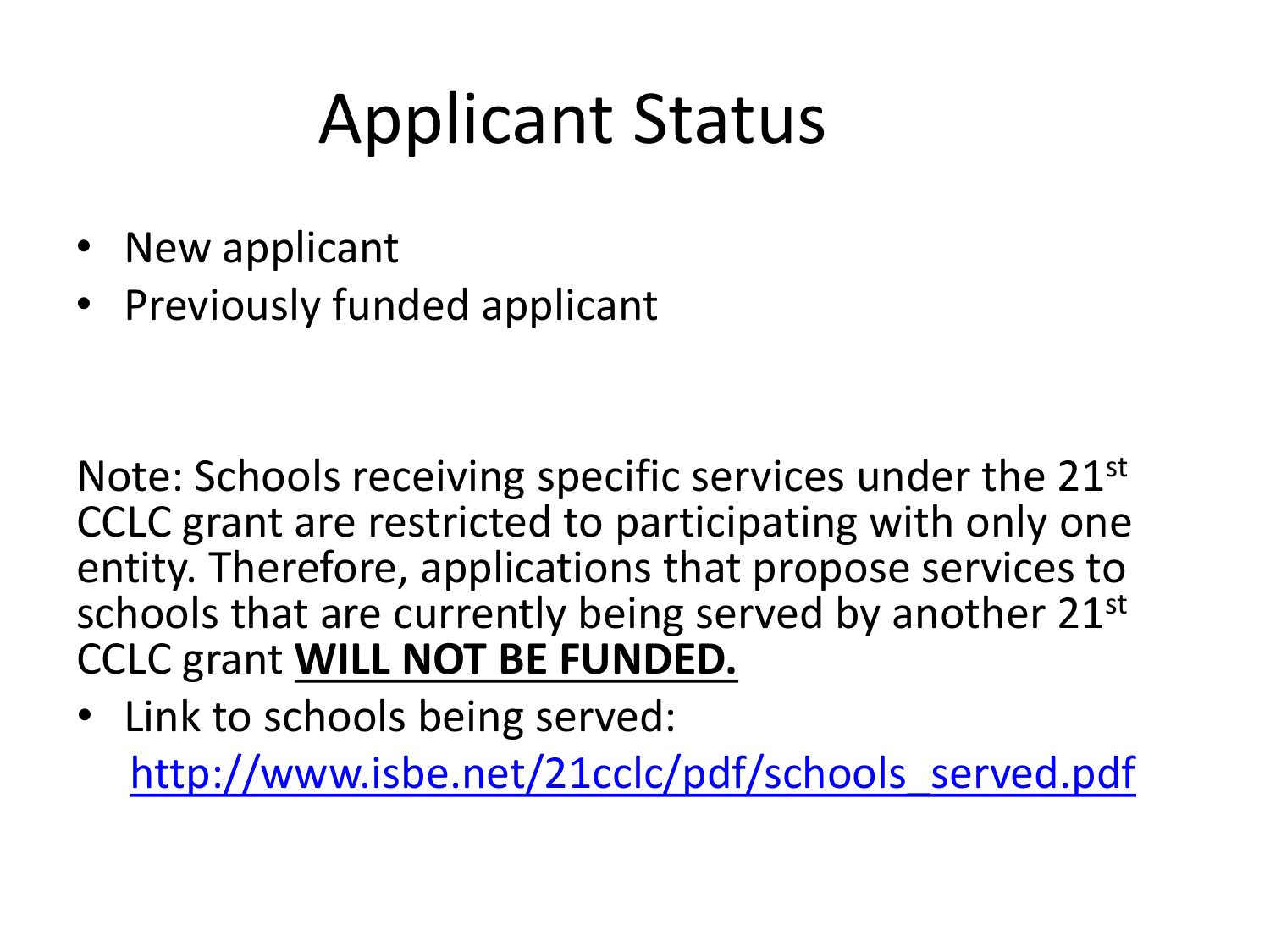### New Applicant

- An entity that has never received a grant under the 21st CCLC Program; or
- An entity that has a  $21^{st}$  CCLC grant or received a grant in the past and wishes to apply for new funds to serve **only** schools for which the applicant has not received 21<sup>st</sup> CCLC funds during any other grant cycle.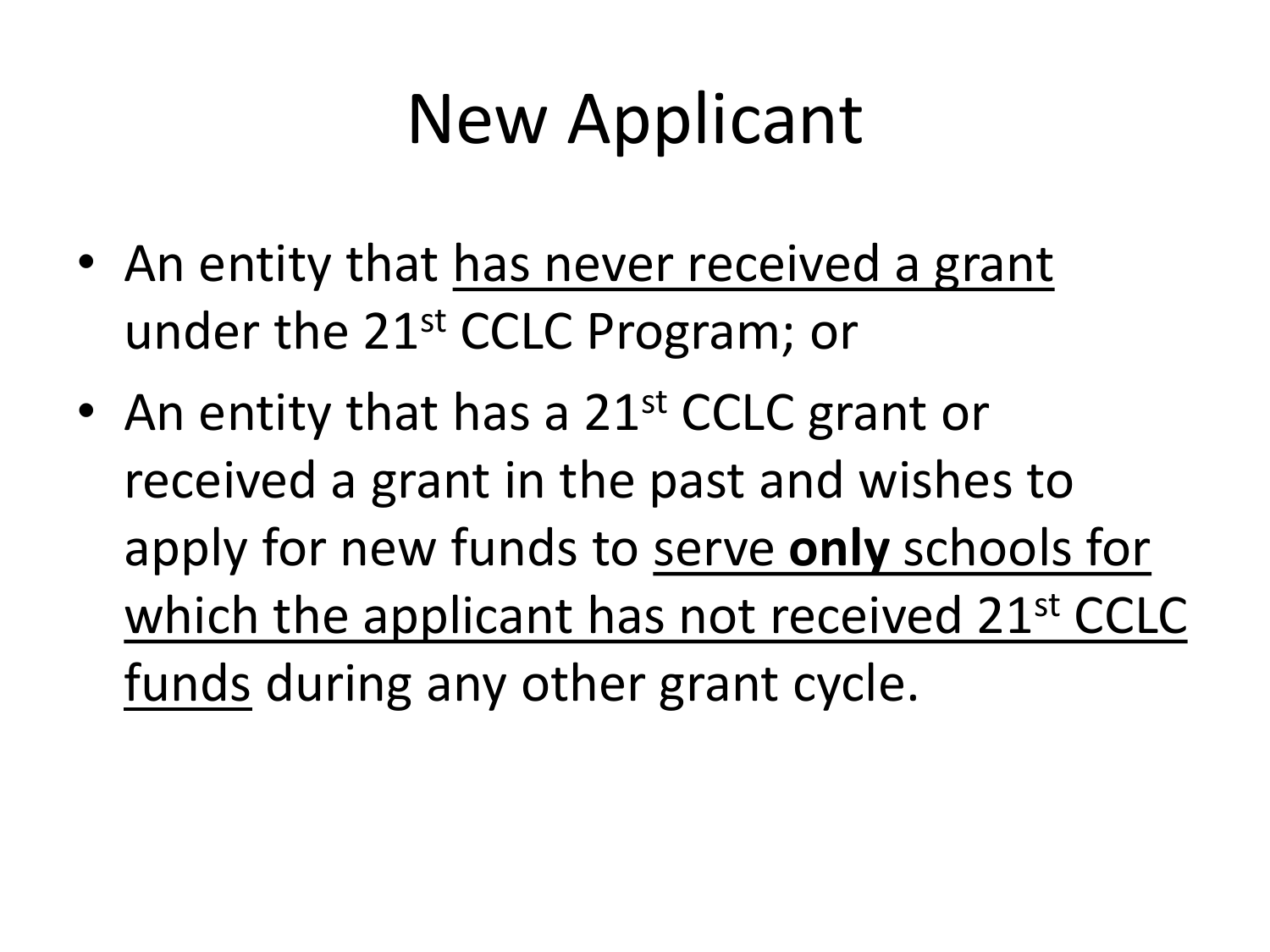### Previously Funded Applicants

• An entity whose grant has expired or will expire at the end of FY 2014 and is applying for funds to serve one or more schools to which it has previously provided services under a preceding grant.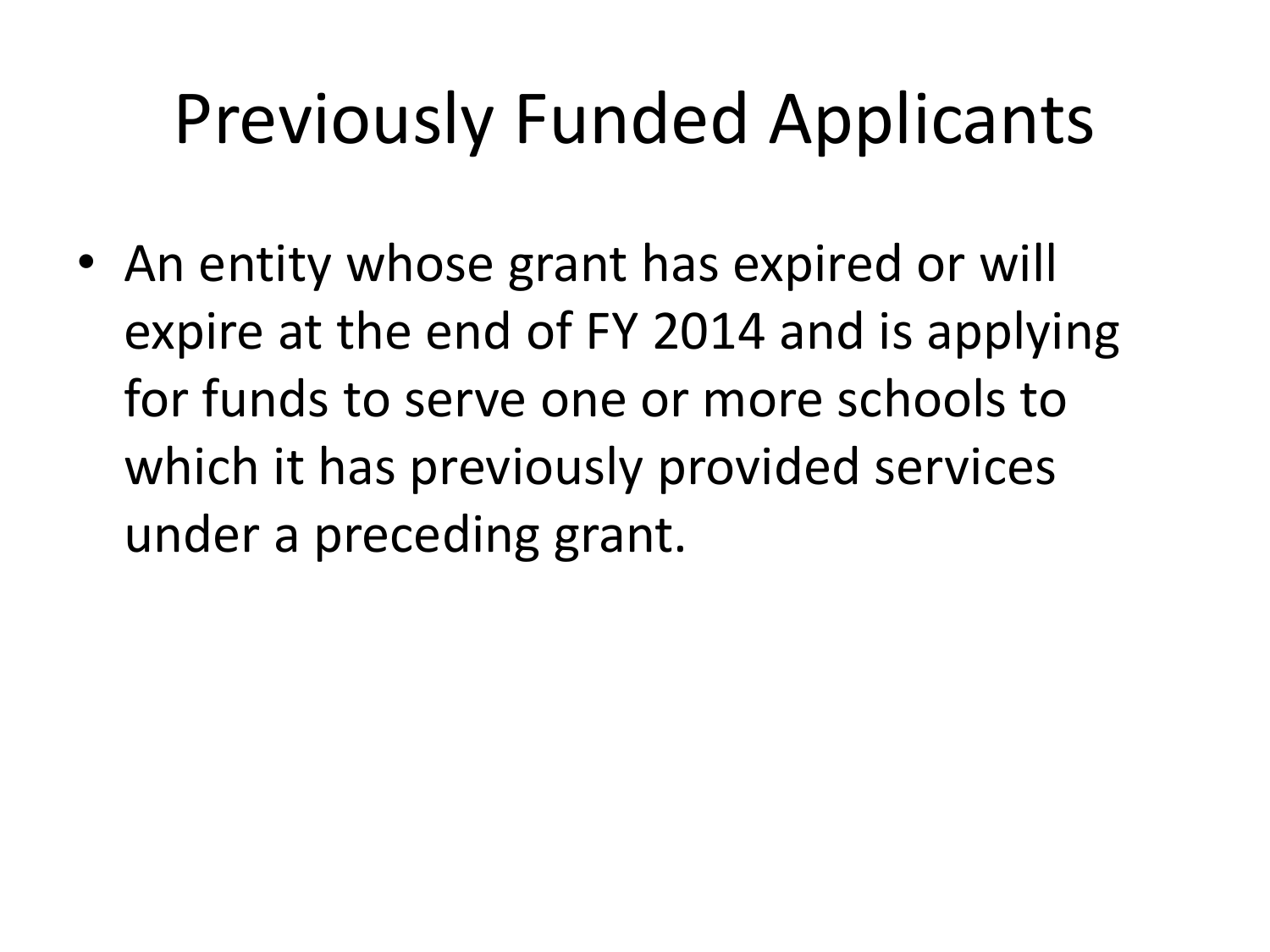### Previously Funded Applicants

NOTE: Applicants who have previously received  $21<sup>st</sup>$  CCLC funding must submit the following supplemental documentation to show successful partnerships for application consideration:

- Program evaluations documenting the progress made as a current partnership;
- Documentation that verifies that 90% of the students proposed to be served in the current application attended at least 30 days or more;
- A formal letter from the district documenting evidence that the program has increased academic achievement of the students, school, or district; and
- Verification of sustainability activities as described in the original application.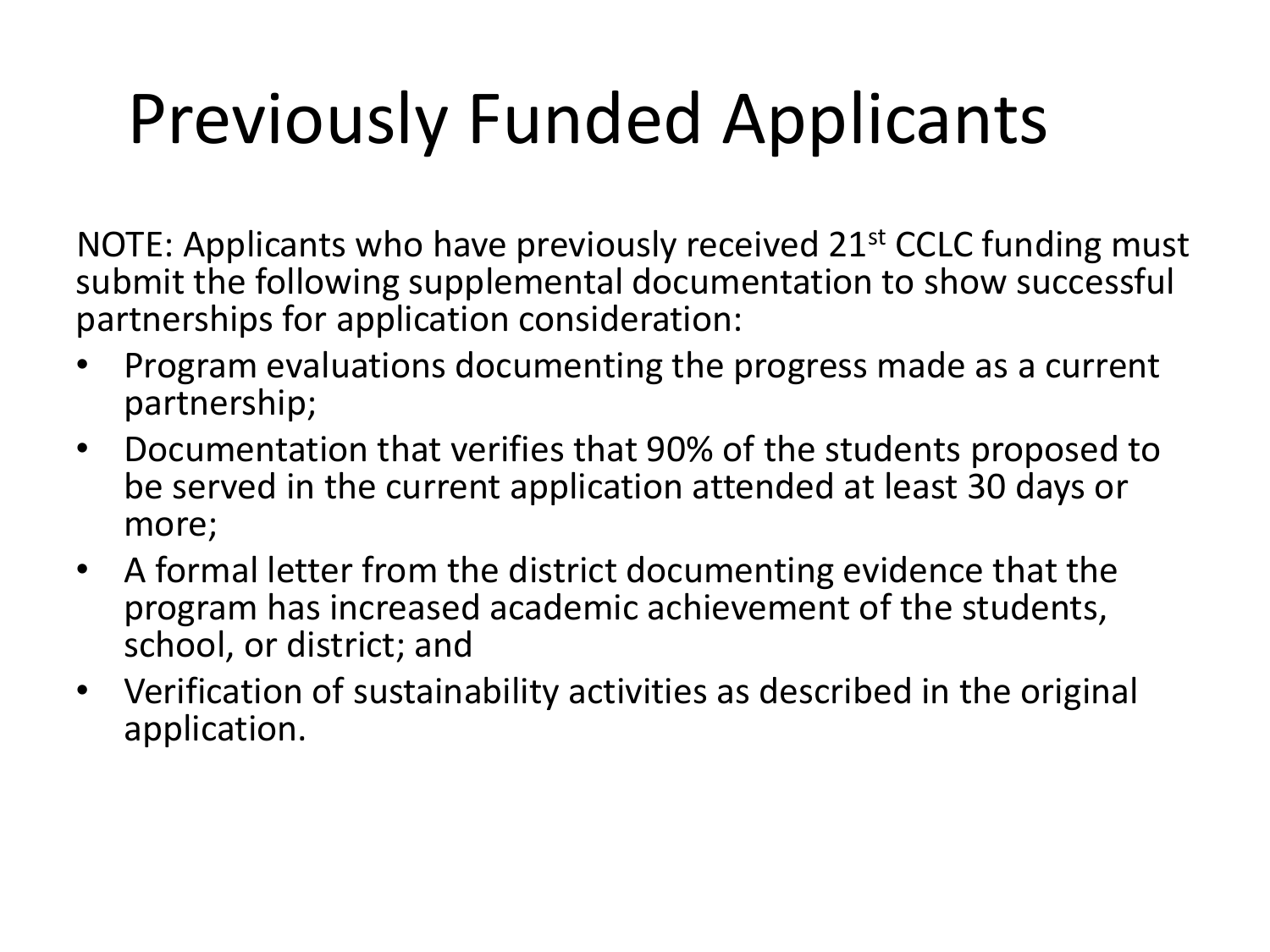### Joint Applications

- A consortium of two or more eligible applicants may apply
- An administrative agent must be designated
- The joint proposal must have the signature of each district superintendent/authorized official
- Co-applicants can submit multiple proposals
- Priority consideration will be given to applicants that submit a joint application between an LEA and at least one public or private community organization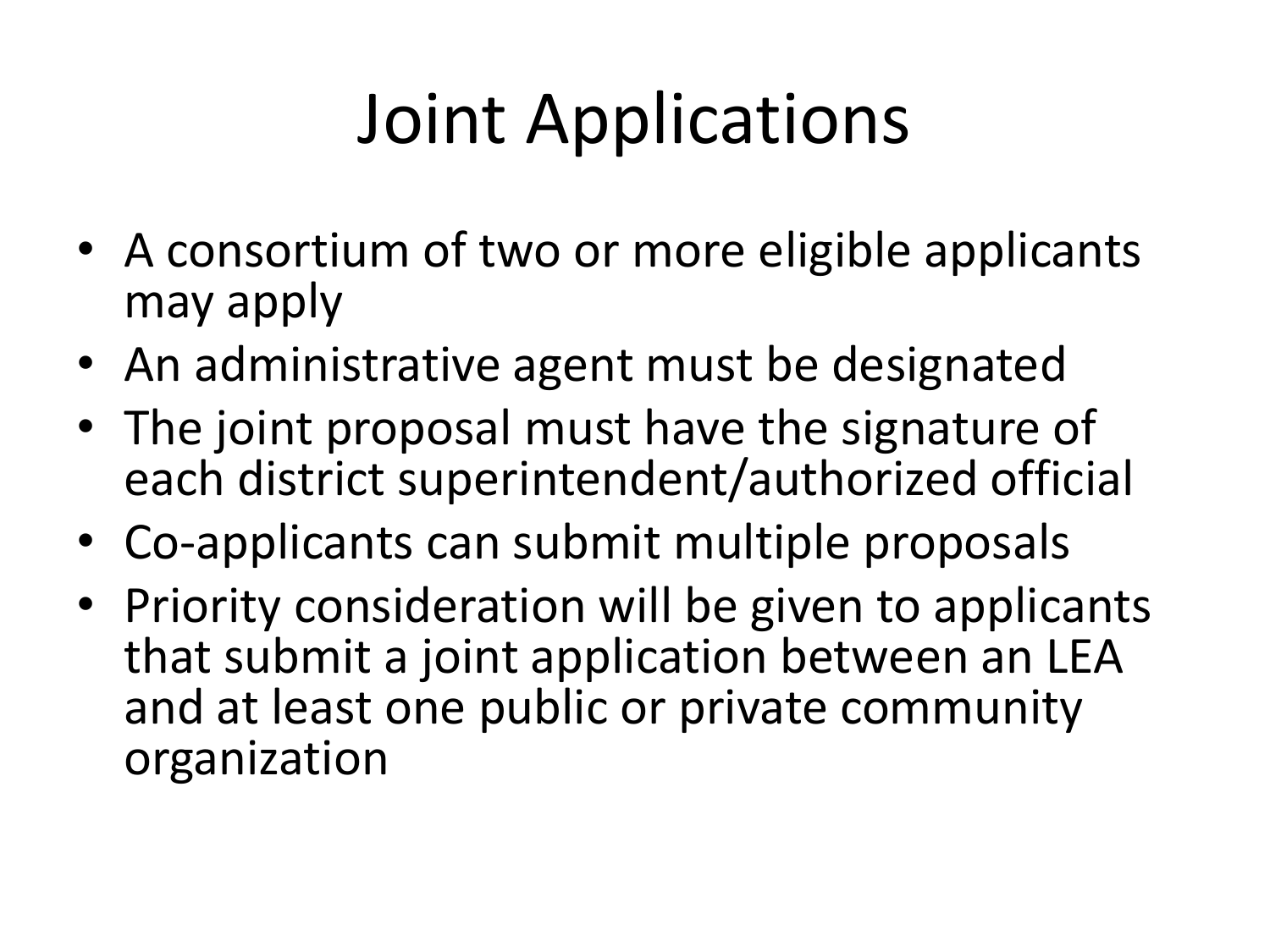### Grant Award

- Federal Funding available is approximately \$25 million
- Annual grant awards will be a minimum of \$50,000 and a maximum of \$600,000 with a maximum of three funded applications per administrative agent. (Administrative agents with operating budgets over \$750 million may be awarded up to six grants.)
- Site Budgets
	- Minimum \$50,000 to maximum \$150,000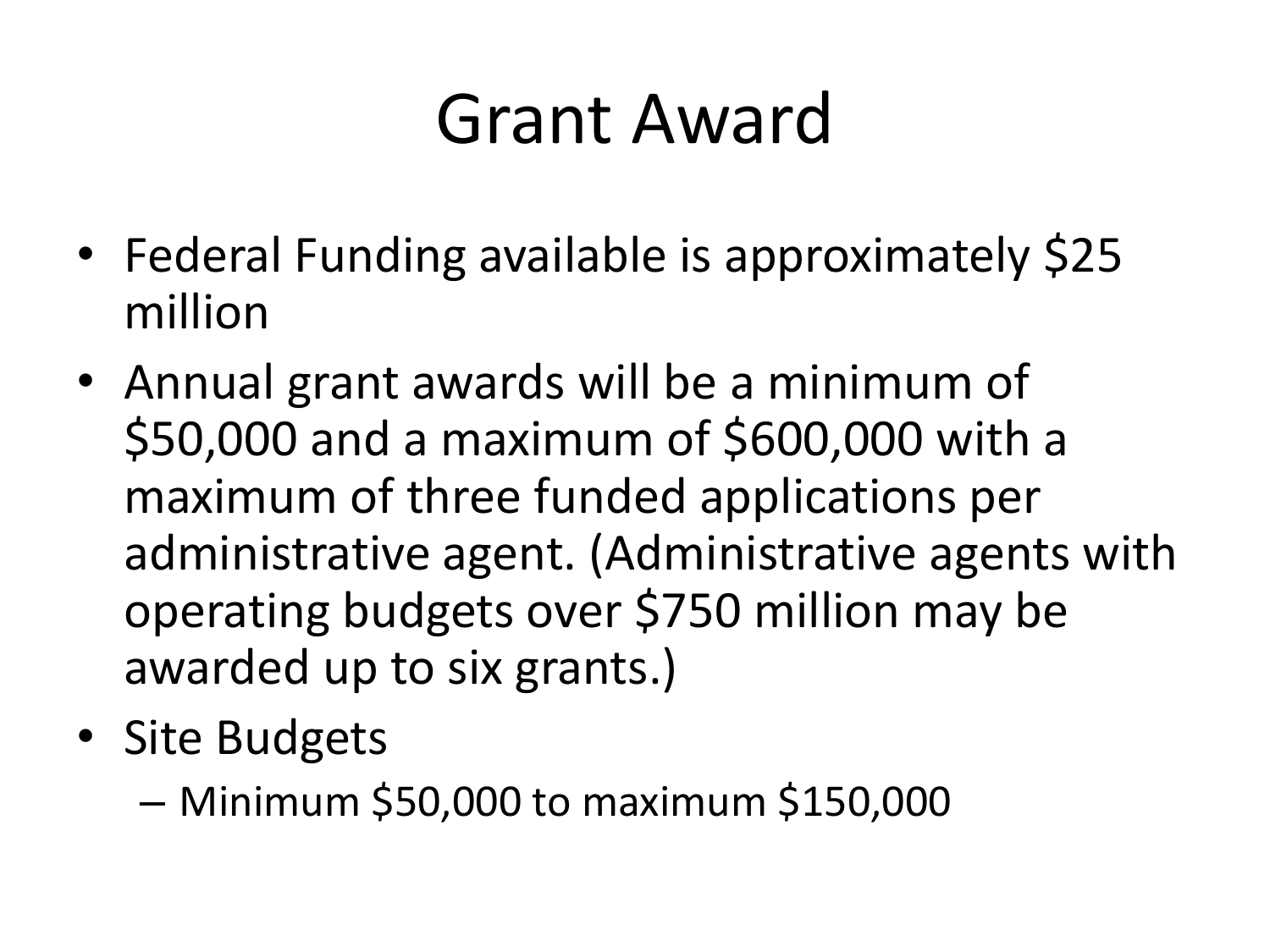### Additional Requirements

- Sites funded at the minimum level (\$50,000) must serve at least 25 students for more than 30 days.
- Sites funded at the maximum level (\$150,000) must serve at least 100 students for more than 30 days.
- Any partnership that falls below 90 percent of their projected number of students to be served for more than 30 days will have their budget reallocated for continuation funding.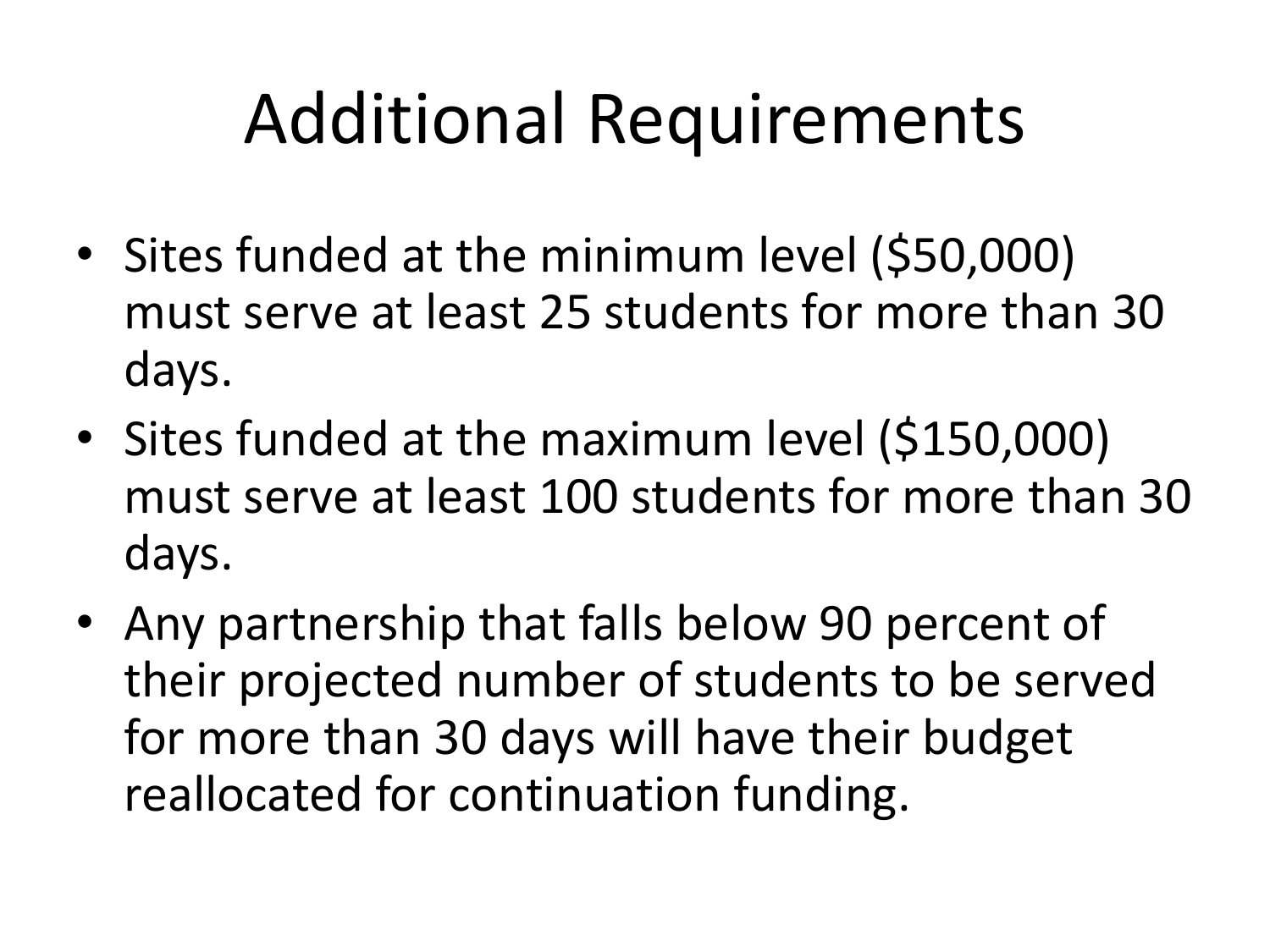### Grant Period

• Grant Period: Grants under this RFP will be offered for a five-year period **based on continued appropriation**. The initial grant period will begin no sooner than November 1, 2014 and will extend from the execution date of the grant until June 30, 2015. Applicants who propose to offer summer programs may request a two-month extension period from July 1<sup>st</sup> to August 31<sup>st</sup>. Successful applicants may reapply via continuing application for up to four additional years (i.e., FYs 2016, 2017, 2018, and 2019).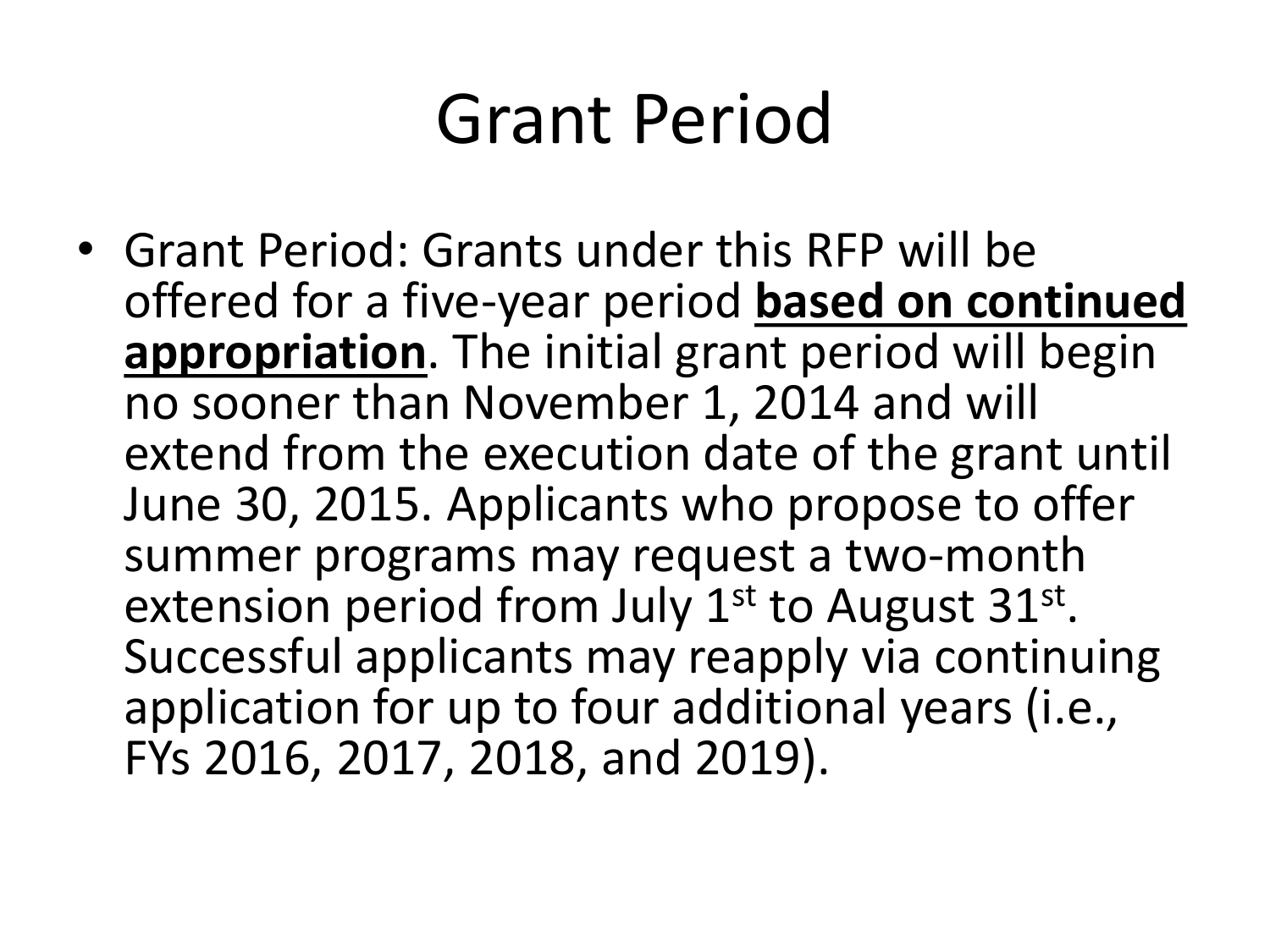### Application Deadline

- Documents in the original proposal must bear original signatures of the official(s) authorized to act on behalf of the applicant
- Applications must be received **no later than 5:00 p.m. on Monday, August 11, 2014**
- Applicants will not be notified of missing components prior to the review process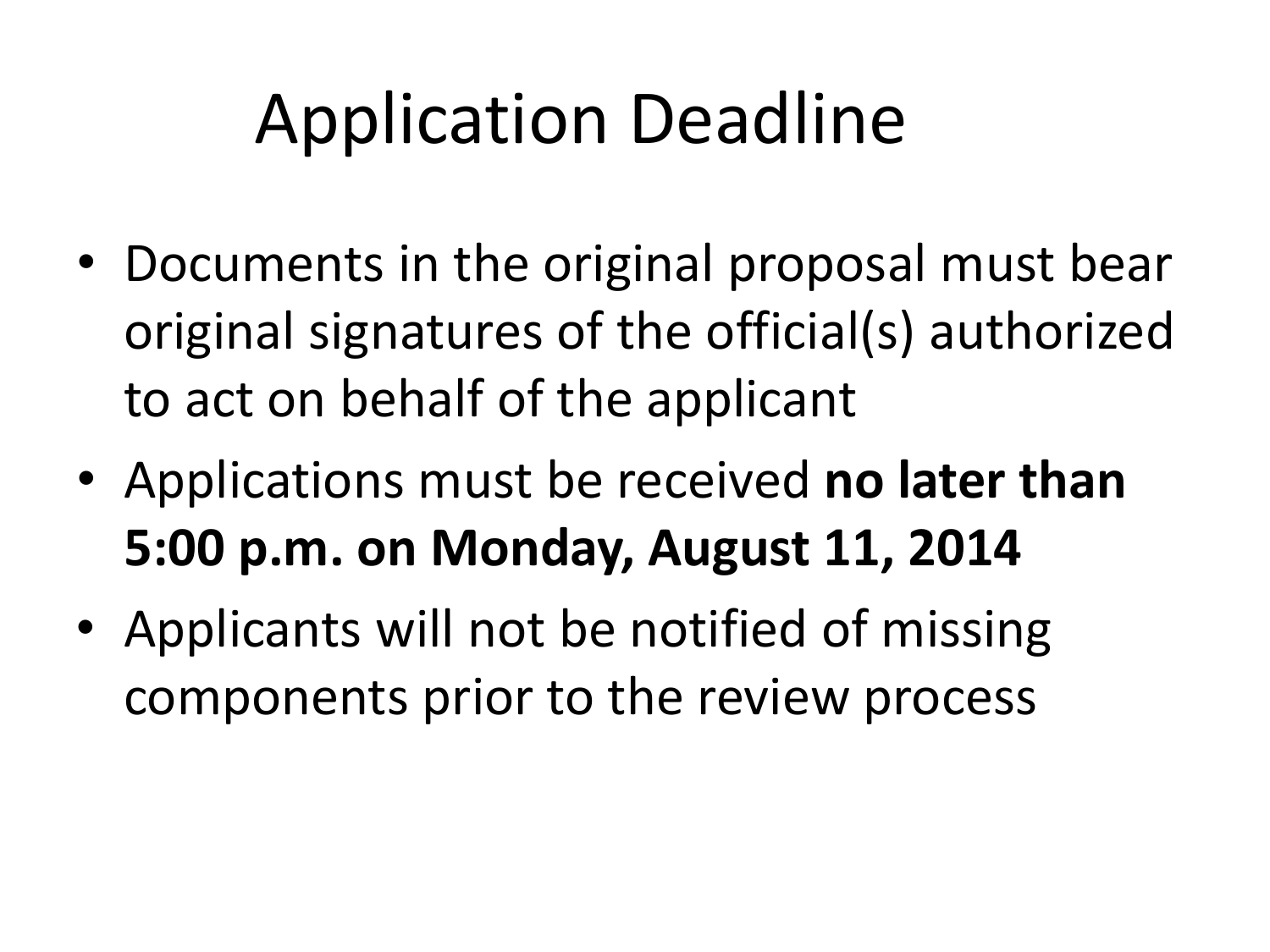### Application Deadline

• Mail the original application plus two paper copies and two electronic copies provided on separate compact discs to:

> Tiffany Taylor Illinois State Board of Education College and Career Readiness Division Mail Code C-215 100 North First Street Springfield, Illinois 62777-0001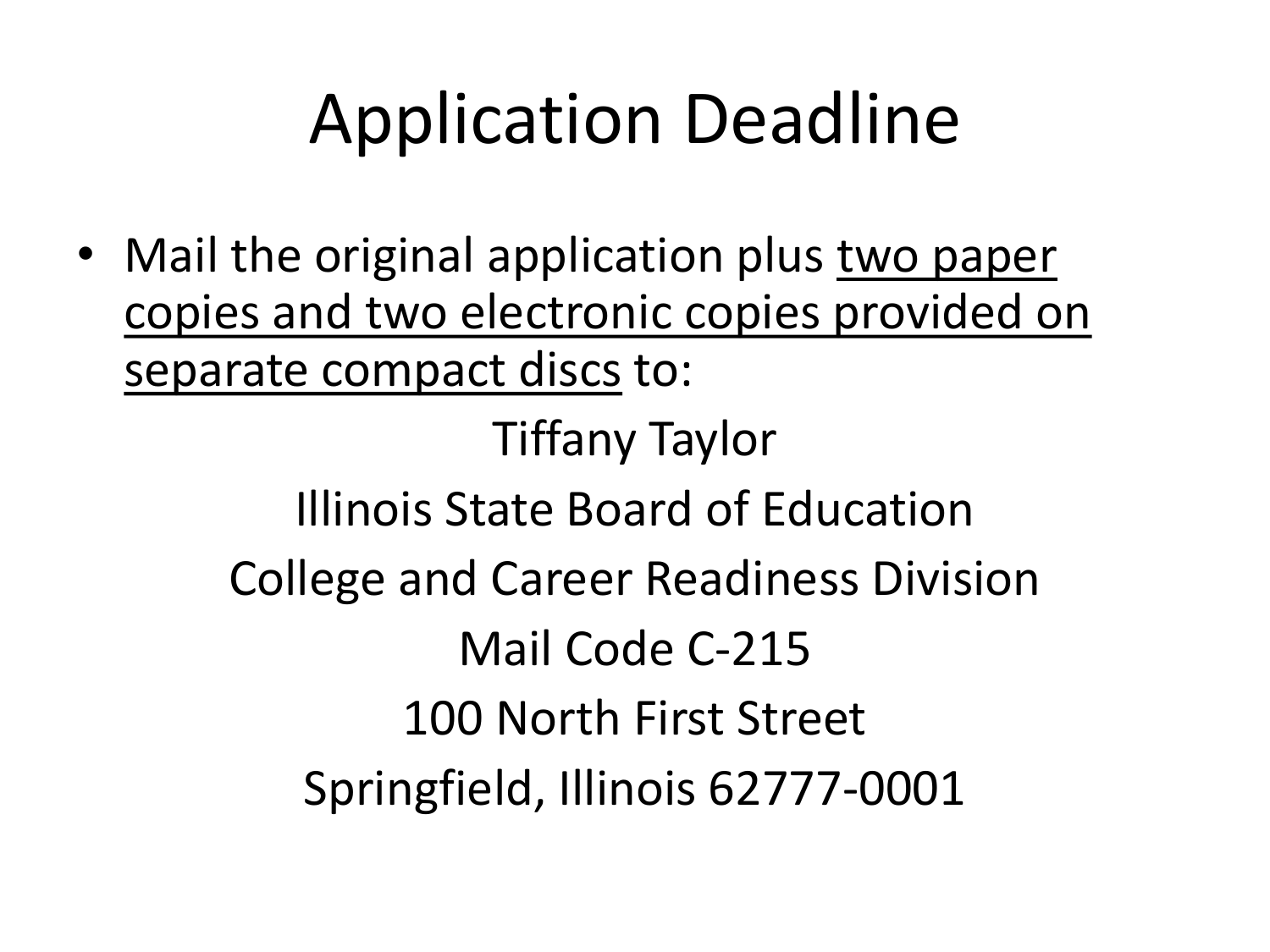### Background

The purpose of the program is to provide opportunities for communities to establish or expand activities in community learning centers that serve primarily students who attend eligible schools with a high concentration of students from low-income families:

- Provide academic and enrichment opportunities for children in grades pre-kindergarten through 12 (Pk-12) particularly to help those children who attend high-poverty and low-performing schools meet state and local student academic achievement standards in core academic subjects.
- Core academic subjects include: English, reading or language arts, mathematics, science, foreign languages, civics and government, economics, arts, history, and geography.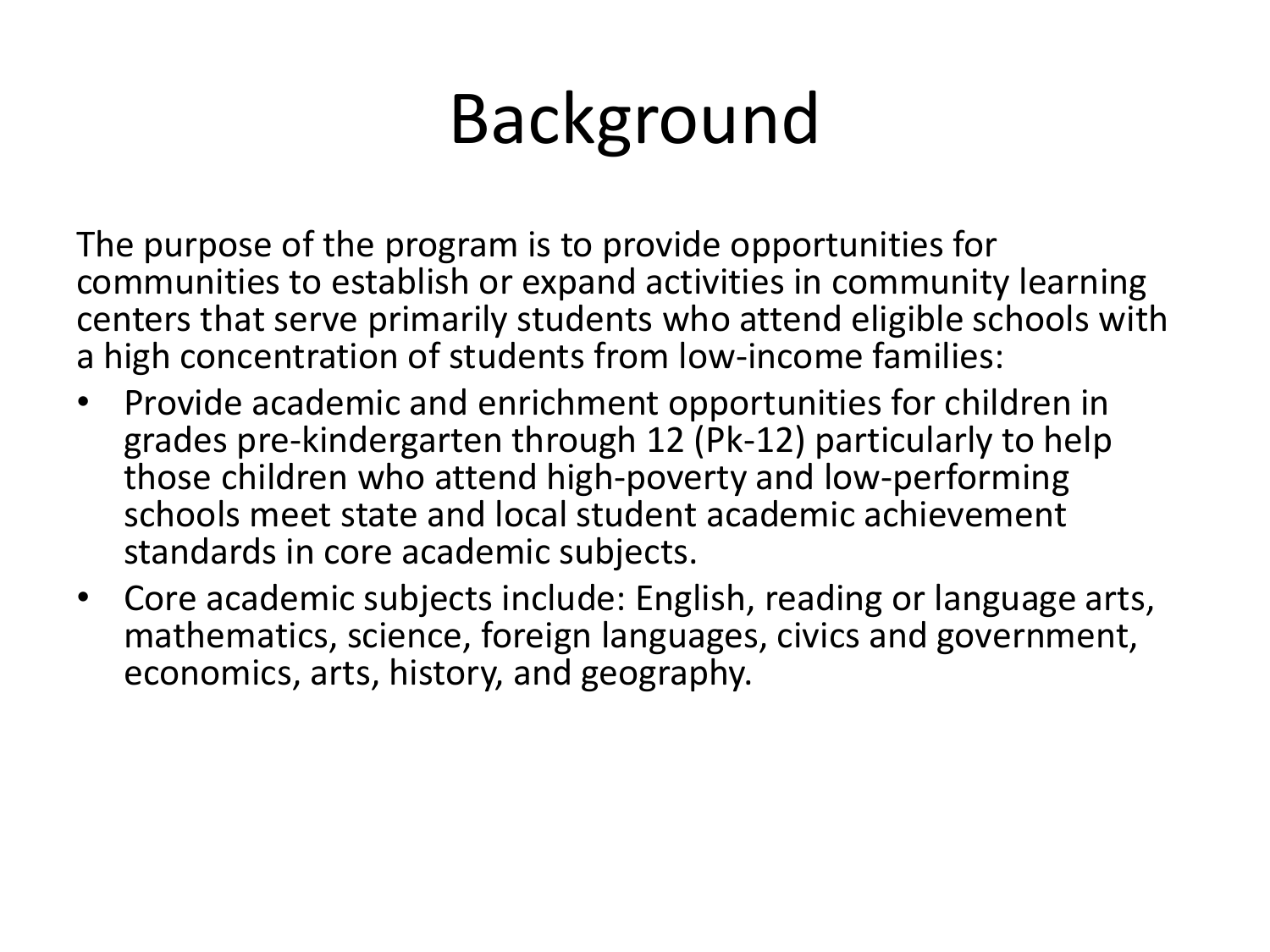## Background (cont.)

- Programs must:
	- Provide a safe environment for students when school is not in session including safe travel accommodations to and from the center and home
- Programs can:
	- Offer elements of Full Service Community Schools (FSCS)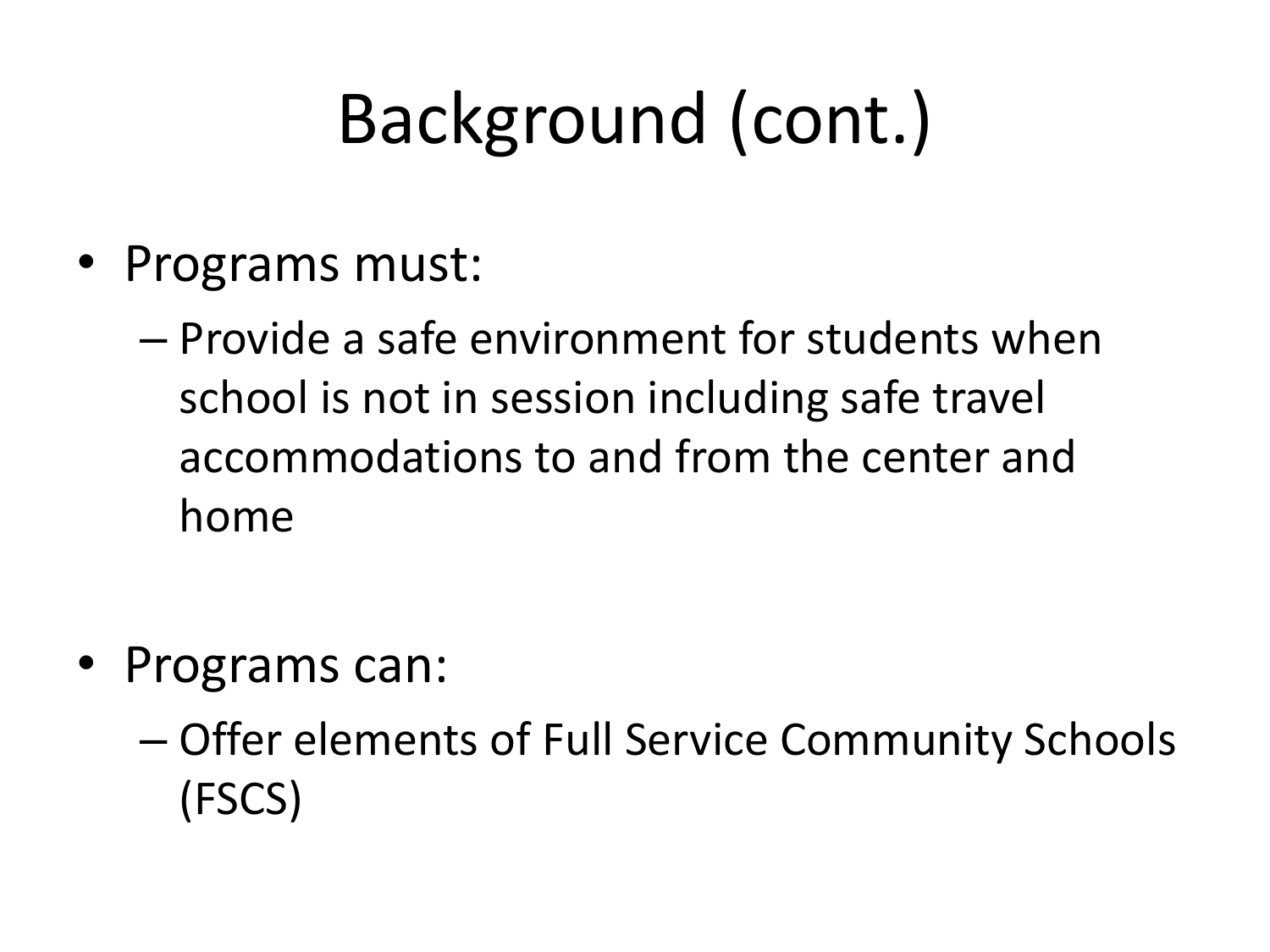### Background (cont.)

• Offer academic, artistic, and cultural enrichment opportunities to students and their families. Student activities must be provided during non-school hours (before or after school unless the program is offering an Extended Learning Time (ELT)\* activity which can occur during the regular school day.) or periods when school is not in session (including holidays, weekends, or summer). Family activities, however, are not restricted to non school hours and may take place at any time;

\* *As defined for the purposes of flexibility under the ESEA, ELT is the time that a local educational agency (LEA) or school "extends its normal school day, week, or year to provide additional instruction or educational programs for all students beyond the State-mandated requirements for the minimum number of hours in a school day, days in a school week, or days or weeks in a school year."*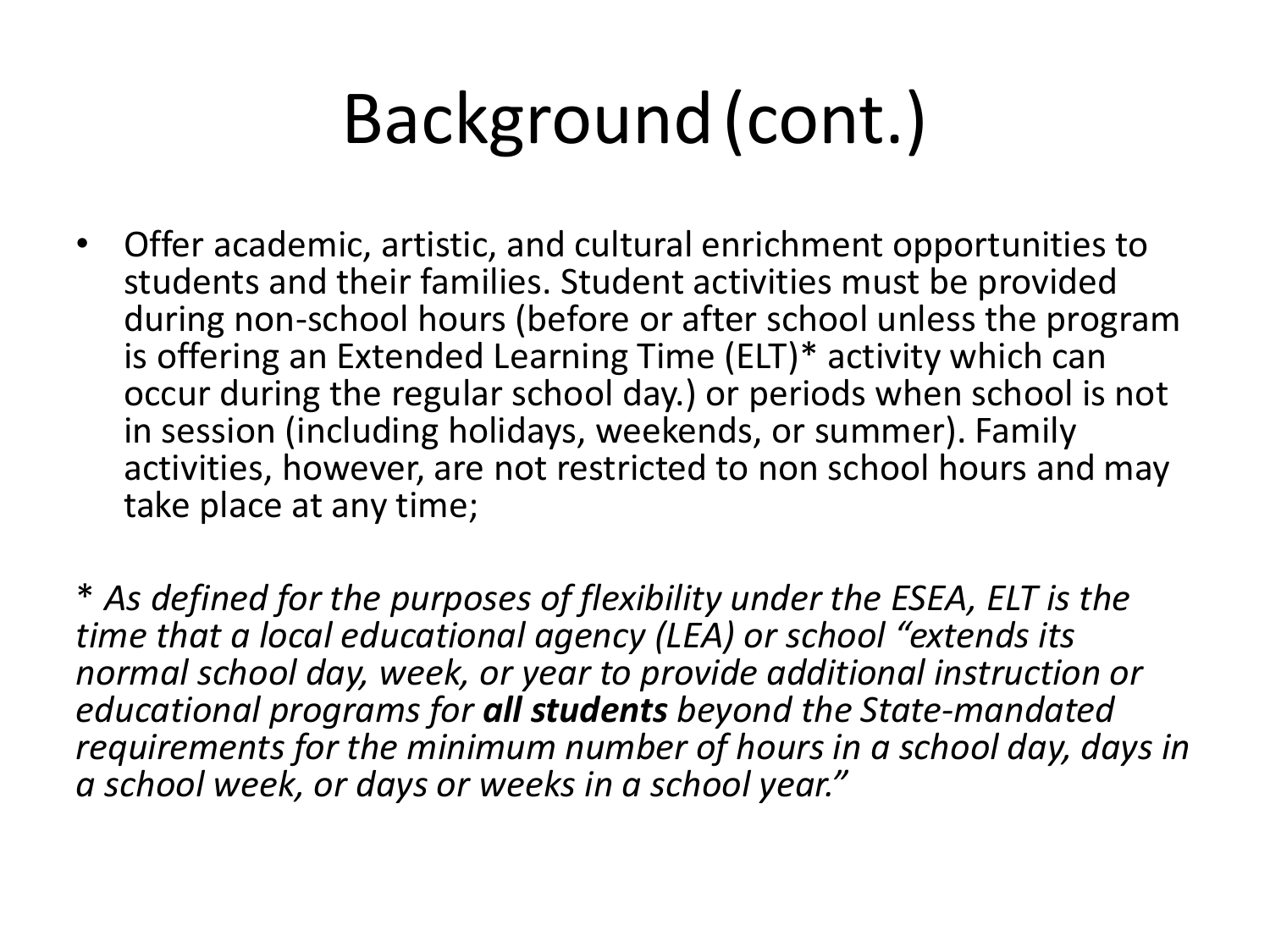## Background (cont.)

- Offer students a broad array of additional services, programs, and activities that are designed to reinforce and complement the regular academic programs of participating students. Activities may include youth development activities, drug and violence prevention programs, counseling programs, art, music, and recreation programs, technology education programs, and character education programs; and
- Offer literacy and related educational services to the families of participating children.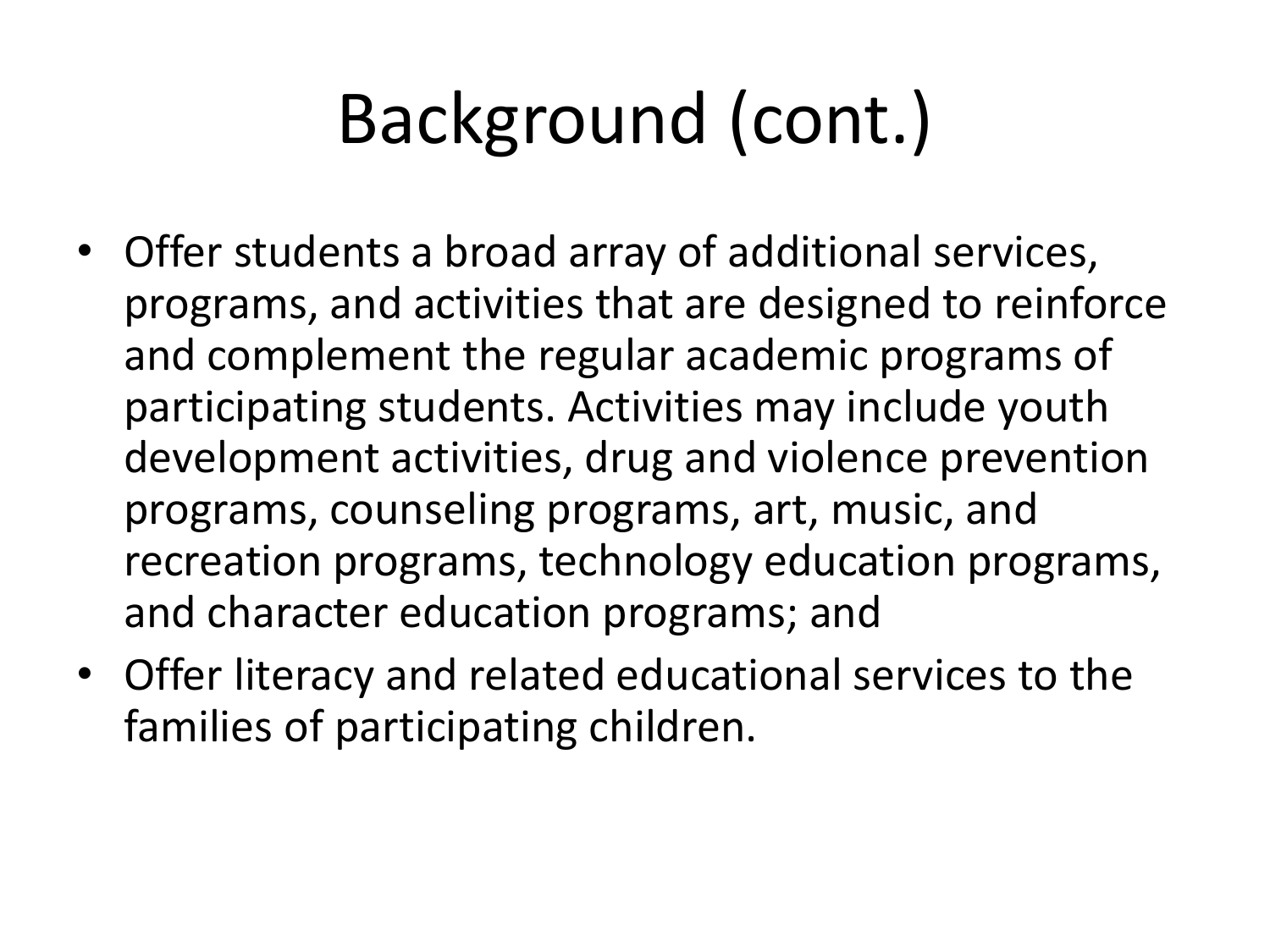### Grant Competition Priorities

- **Applicants may receive up to 20 additional points if the proposal has a score of 80 or higher and addresses the following areas:**
- Programs that serve the state's lowest-performing schools (identified as a Priority) and are submitted as a joint application between at least one LEA receiving funds under Title I, Part A **and** at least one public or private community organization; and (10 points)
- Programs that serve eligible middle schools or high schools and are submitted as a joint application between at least one LEA receiving funds under Title I, Part A **and** at least one public or private community organization ("eligible schools" as indicated in the "Population to be Served" section of this RFP). (10 points)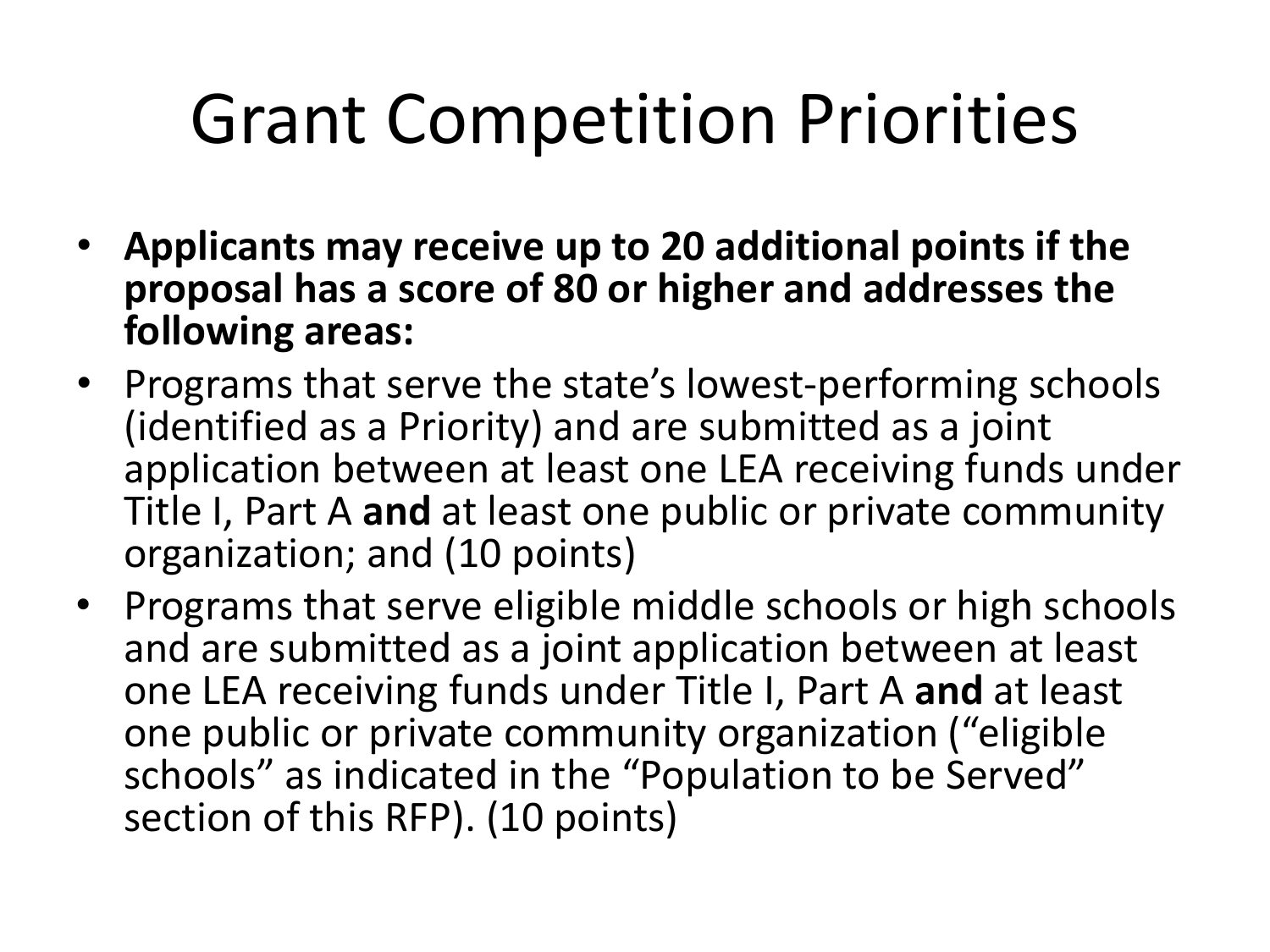### Grant Competition Priorities

### • **Lowest Performing Schools:**

10 Priority points will be given to applicants who propose to serve the lowest performing schools (identified as a Priority School) and submit a joint application between at least one LEA receiving funds under Title I, Part A and at least one public or private community organization

[http://www.isbe.net/SFSF/pdf/priority-schools-](http://www.isbe.net/SFSF/pdf/priority-schools-14.pdf)[14.pdf](http://www.isbe.net/SFSF/pdf/priority-schools-14.pdf)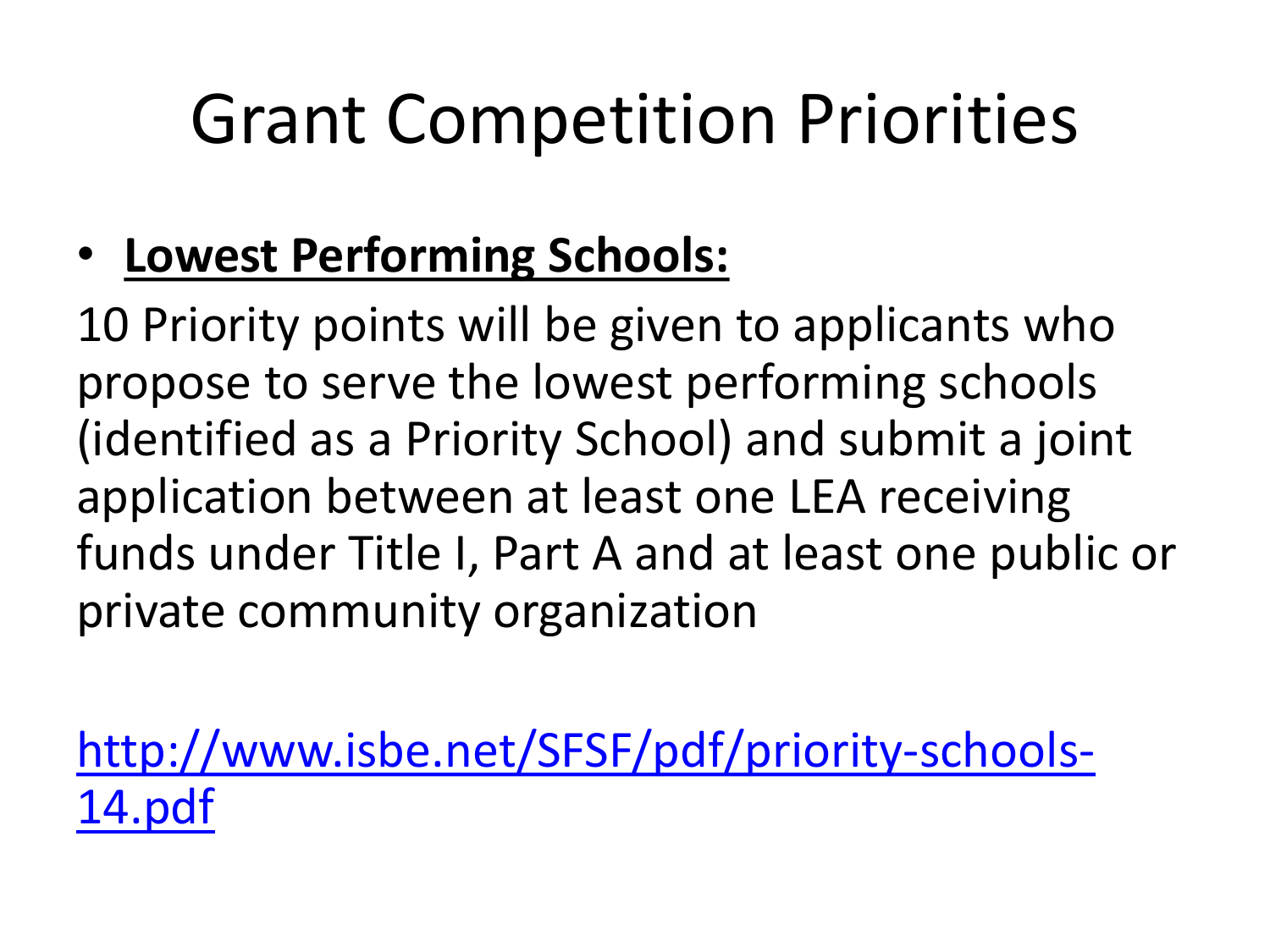### Grant Competition Priorities

#### **Serving Middle and High Schools:**

10 priority points will be given to applicants who propose to serve eligible middle schools or high schools and are submitted as a joint application between at least one LEA receiving funds under Title I, Part A and at least one public or private community organization. For the purpose of this RFP, middle schools are defined as eligible schools that contain exclusively grades 5 through 8; 6 through 8; or 7 through 8. High schools are defined as eligible schools that serve any combination of grades 9 through 12 and that grant a diploma upon completion.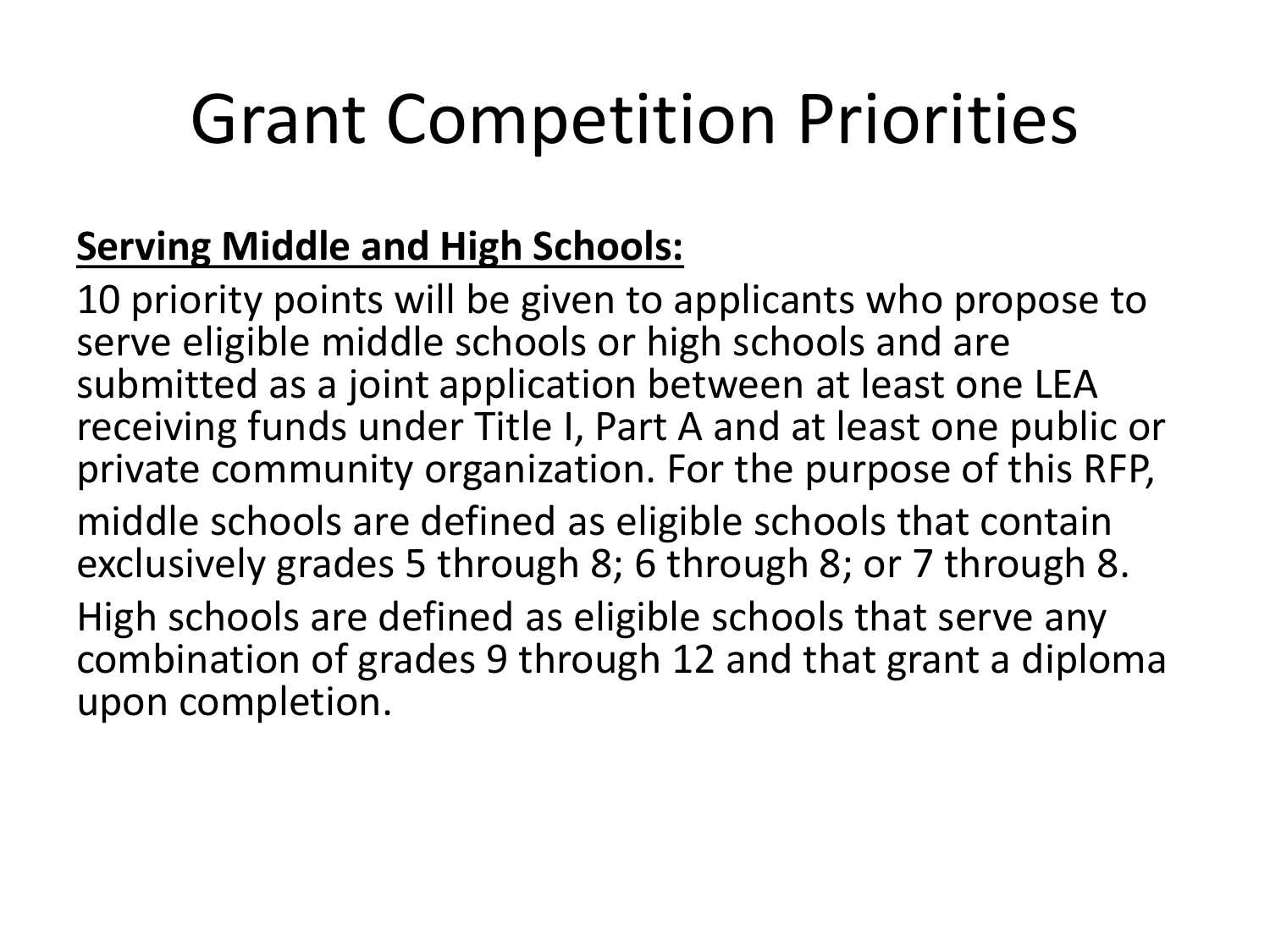# **PROGRAM SPECIFICATIONS PROGRAM DESIGN 21st CCLC**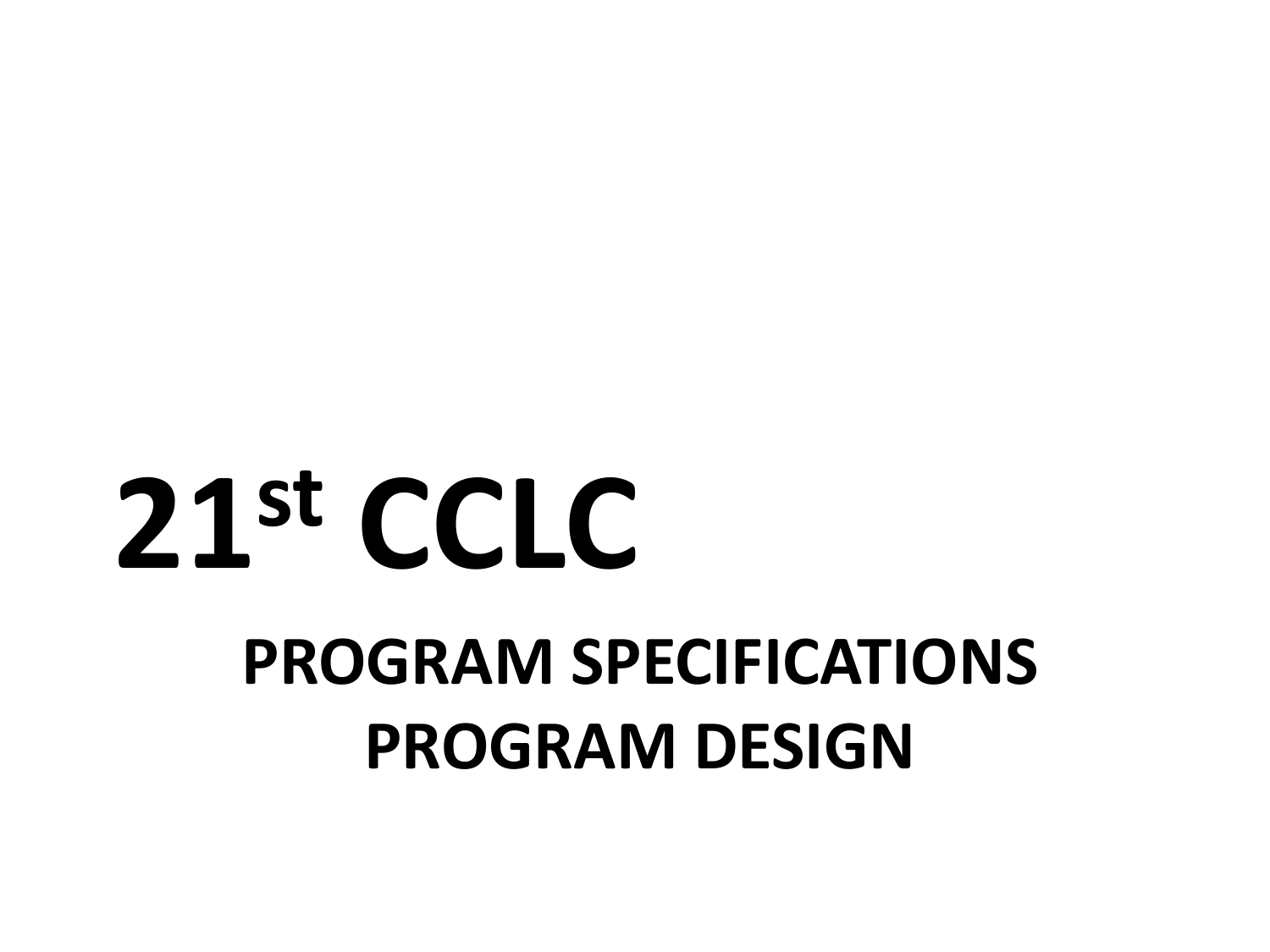### Program Design

#### **Program Purpose: 21st CCLCs**

- Offer high-quality academic, artistic, and cultural enrichment opportunities to students and their families during non-school hours (i.e., before or after school unless the applicant opts to offer Extended Learning Time Activities (ELT)\* during the day) or periods when school is not in session.
- Provide programs for students who attend high poverty and low performing schools and are designed to assist students in meeting state and local academic achievement standards in core academic subjects.
- Provide activities targeting adult family members and prekindergarten children that may take place during regular school hours, as these times may be the most suitable for serving these population.

\* *As defined for the purposes of flexibility under the ESEA, ELT is the time that a local educational agency (LEA) or school "extends its normal school day, week, or year to provide additional instruction or educational programs for all students beyond the State-mandated requirements for the minimum number of hours in a school day, days in a school week, or days or weeks in a school year."*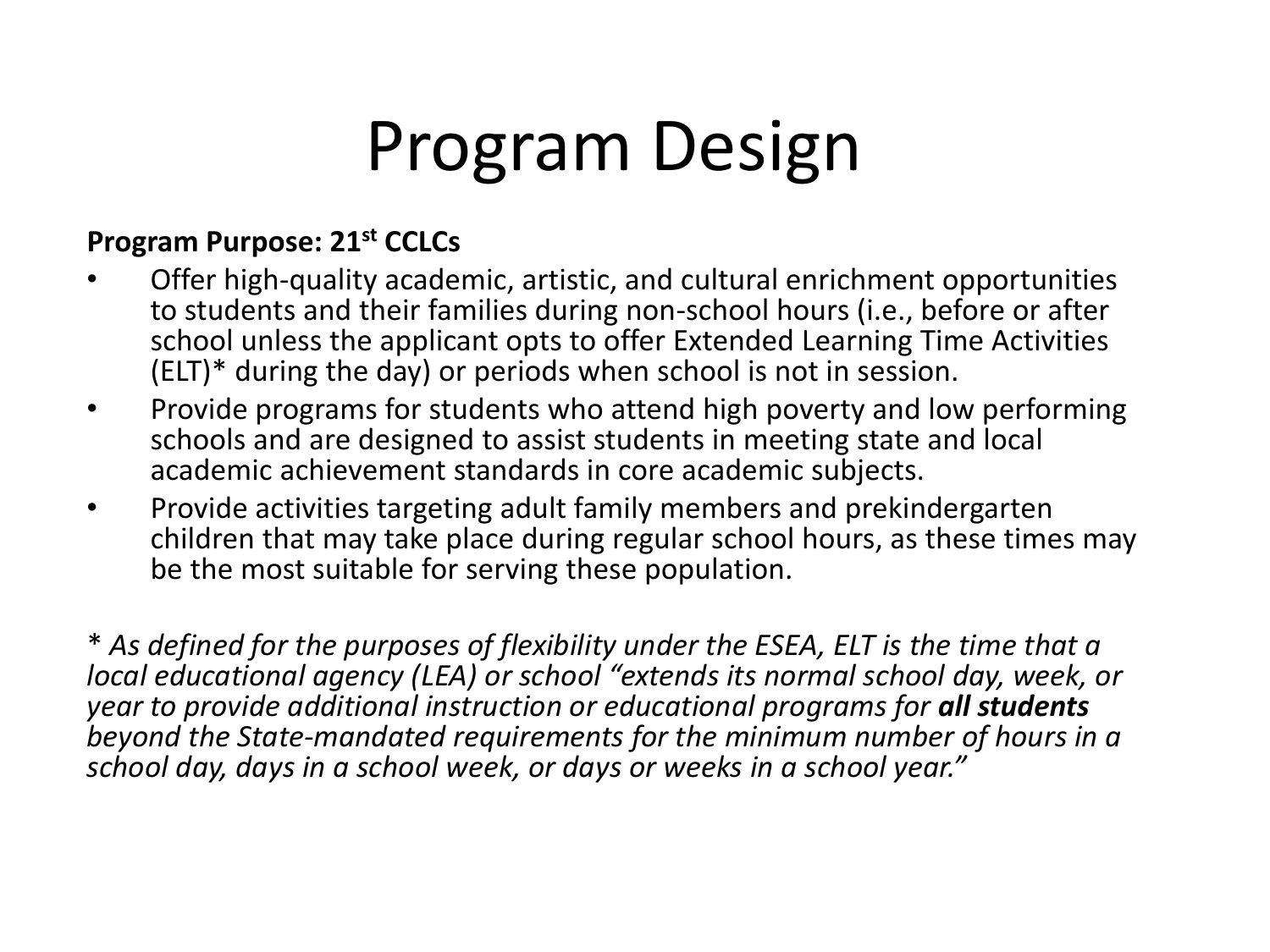### Needs Assessment

#### **Applicants must conduct a local needs and resources assessment.**

- The needs assessment should incorporate an appraisal of the cognitive, social, emotional, physical, and moral development of the youth population to be served.
- The resources assessment should include, at a minimum, an appraisal of the availability of community resources (e.g., drug and violence prevention programs; counseling programs; art, music, and recreation programs; technology education programs; and character education programs).
- A gap analysis must be conducted on the data collected including an identification of the strengths and weaknesses of the youth developmental needs, parent and family engagement needs and available of community resources.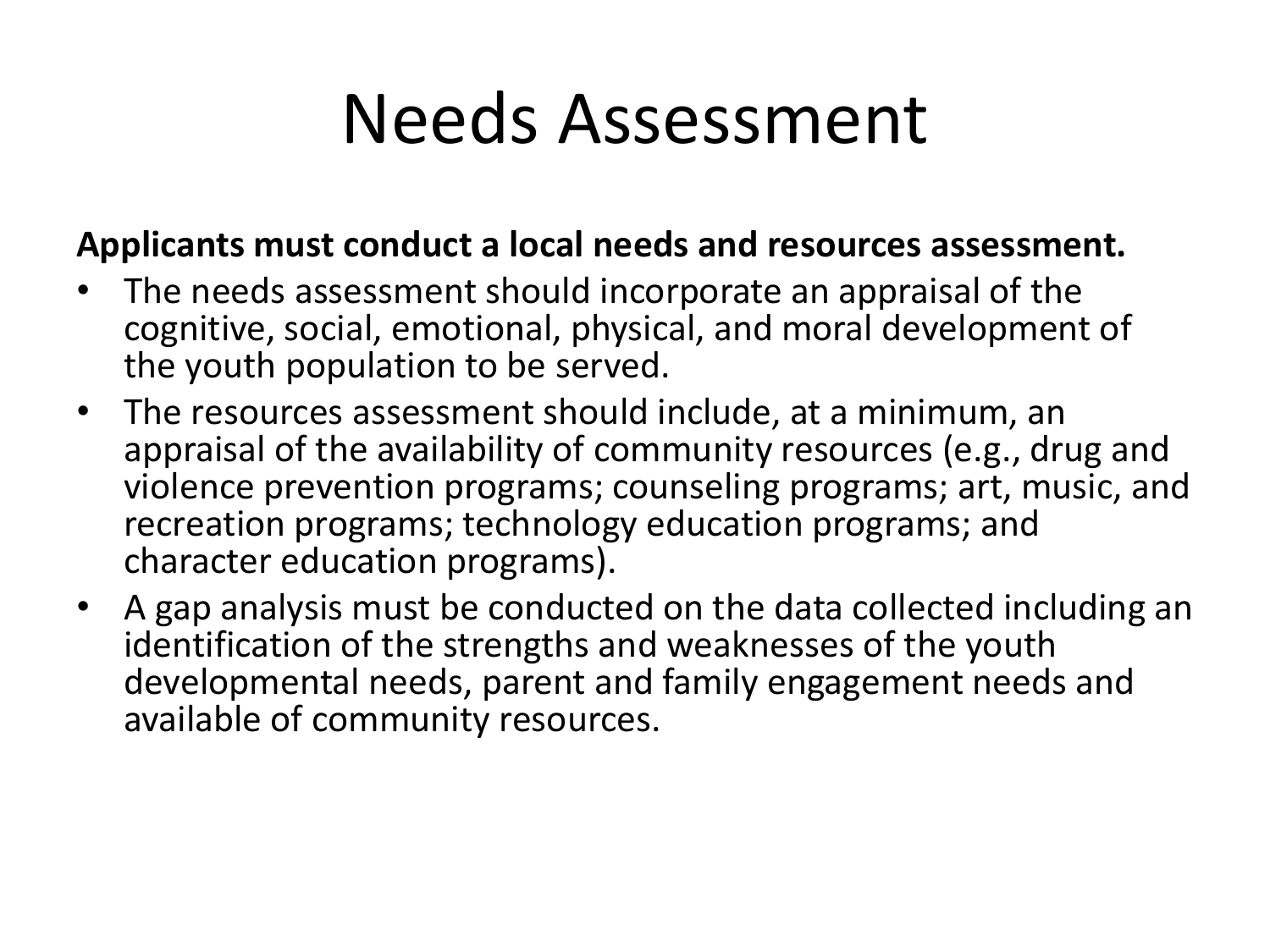### Collaboration Requirement

- Each non-LEA applicant must actively collaborate with the LEAs and school(s) from which participating students attend to develop and implement the proposed program.
- Evidence of the collaboration must be illustrated through meeting documentation that includes references to shared vision building, planned results or outcomes, mutually identified goals, intervention strategies, and activities.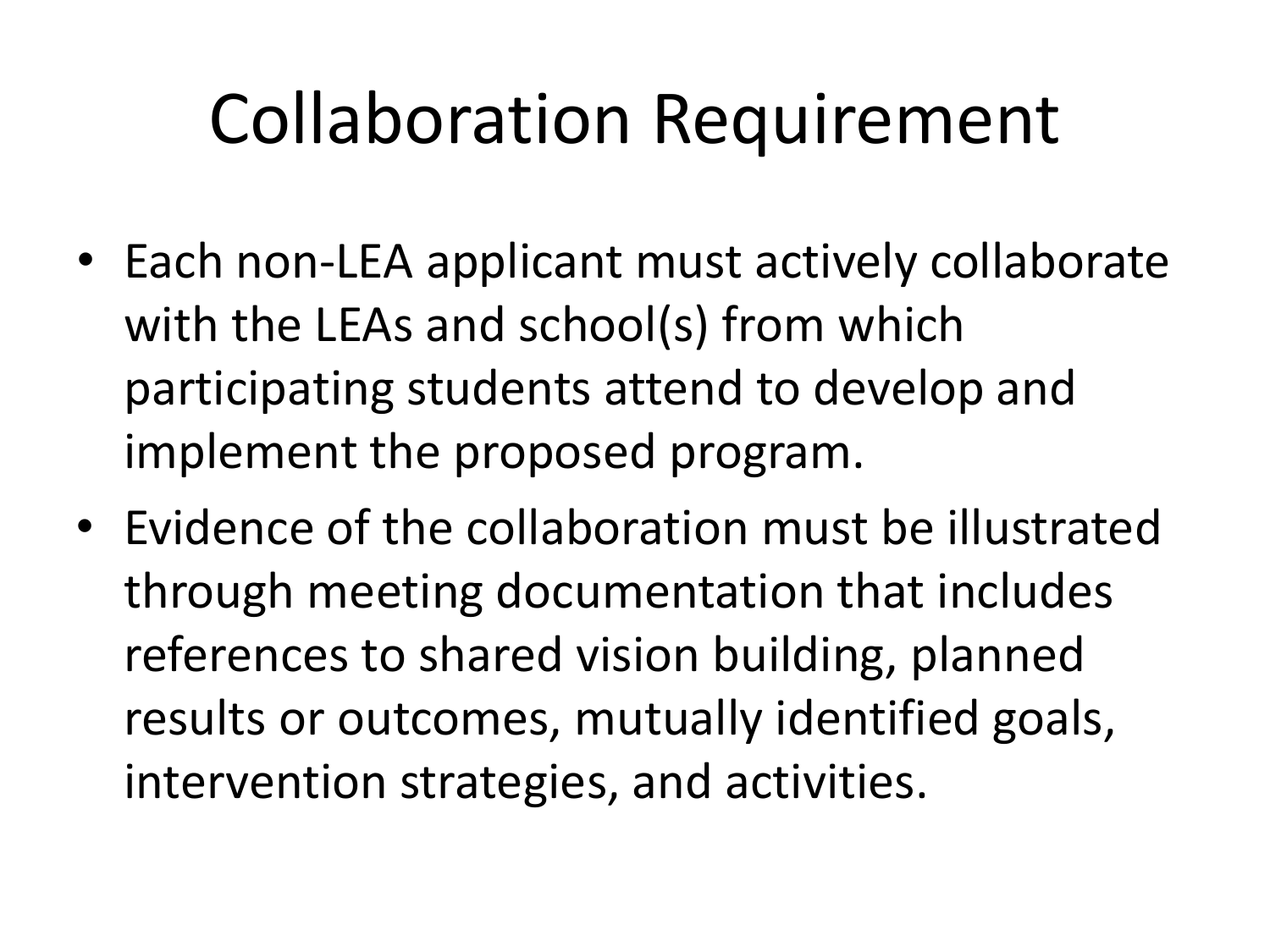### Allowable Program Activities

- Remedial and provisional education activities and academic enrichment learning programs
- Reading, math, and science education including real world applications or Career and Technical Education integration.
- State led Science, Technology, Engineering, Mathematics (STEM) activities
- Arts and music education
- Entrepreneurial education
- Drug and violence prevention programs, counseling and character education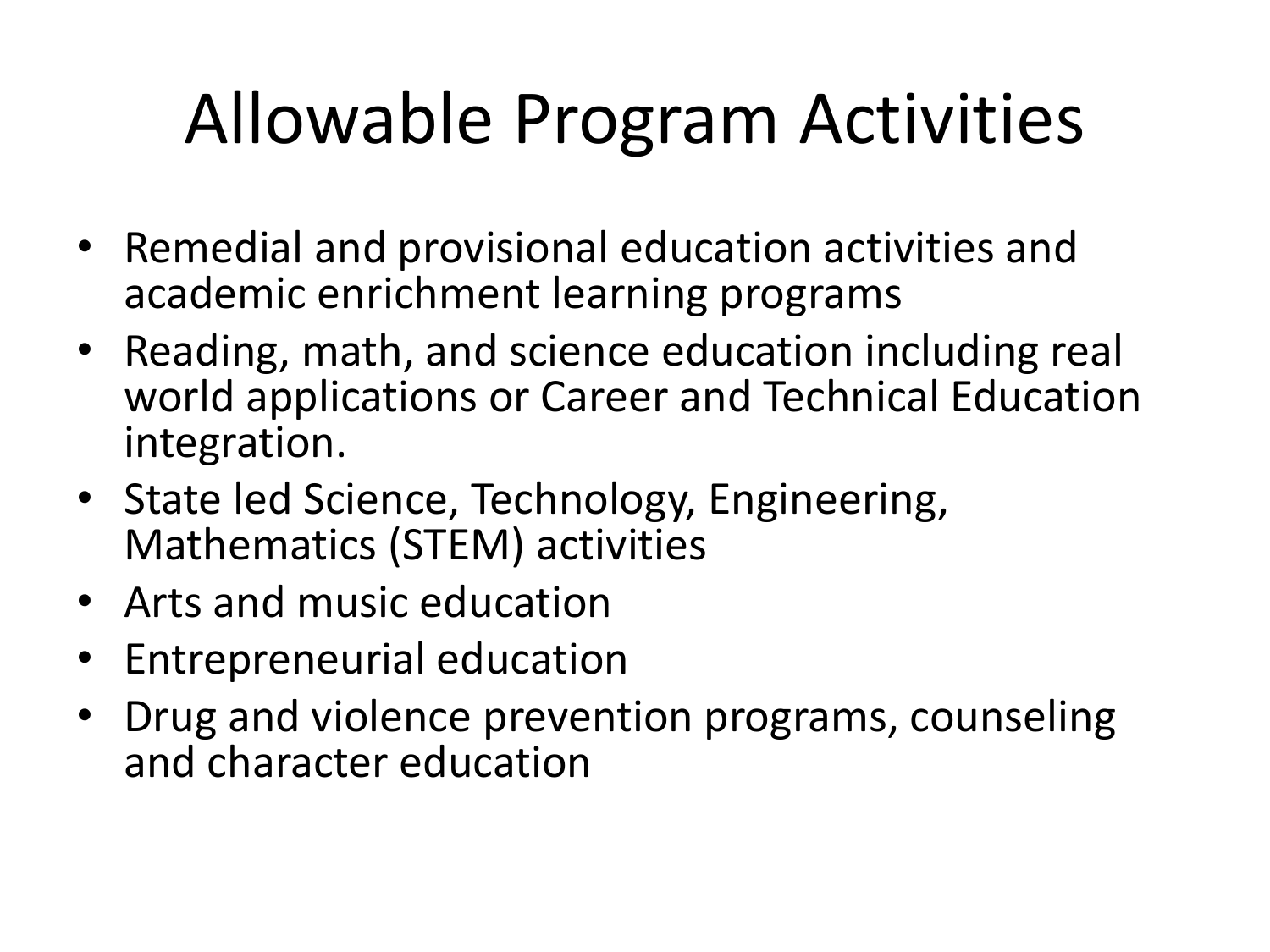### Allowable Program Activities (cont.)

- Tutoring and mentoring service
- Activities for limited English proficient students
- Recreational Activities
- Expanded library hours
- Telecommunications and technology education including online learning
- Parental involvement and family literacy
- Assistance to students who have been truant, suspended, or expelled to help students improve academic achievement
- Elements of full service schools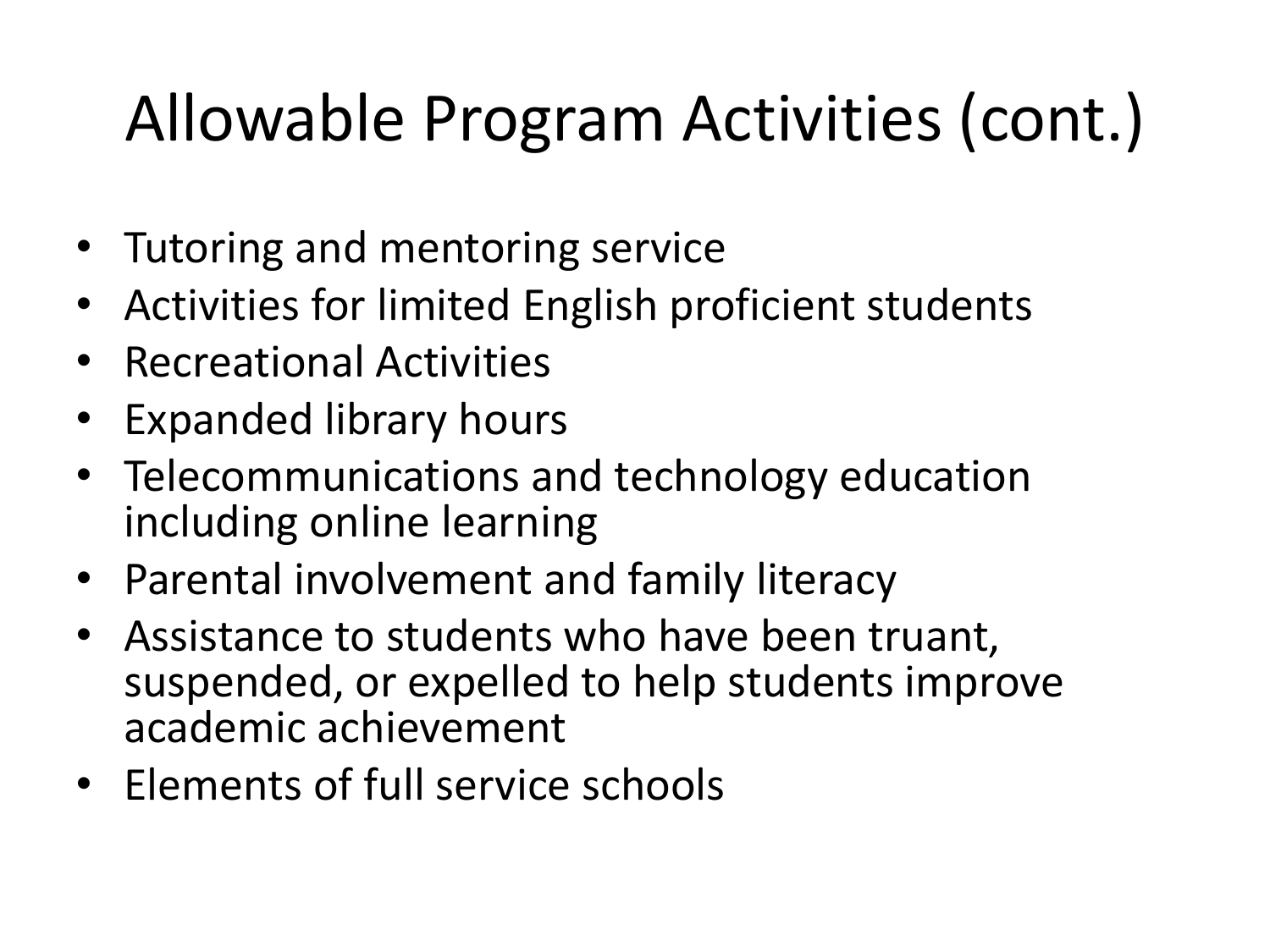### Implementing Activities Based on Rigorous Scientific Research:

The authorizing statute provides principles of effectiveness (see Program Specifications-Program Evaluation section) to guide applicants in successfully identifying and implementing programs and activities that can directly enhance student learning, one of which includes activities based on scientific research. As defined in Title IX of ESEA, scientifically-based research: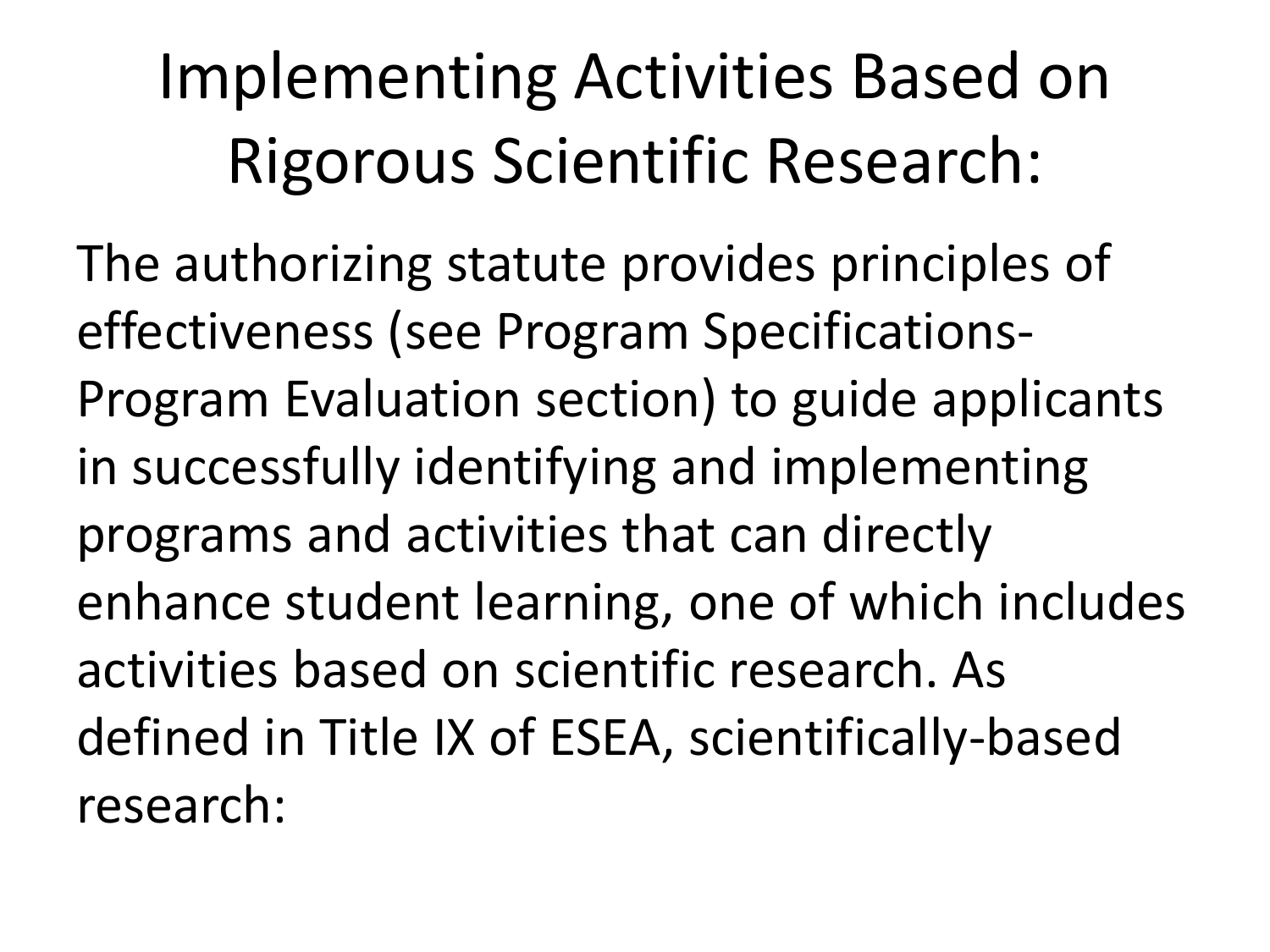### Implementing Activities Based on Rigorous Scientific Research:

- Employs systematic, empirical methods that draw on observation and experiment;
- Involves rigorous data analyses that are adequate to test the stated hypotheses and justify the general conclusions drawn;
- Relies on measurements or observational methods that provide reliable and valid data across evaluators and observers, across multiple measurements and observations, and across studies by the same or different investigators;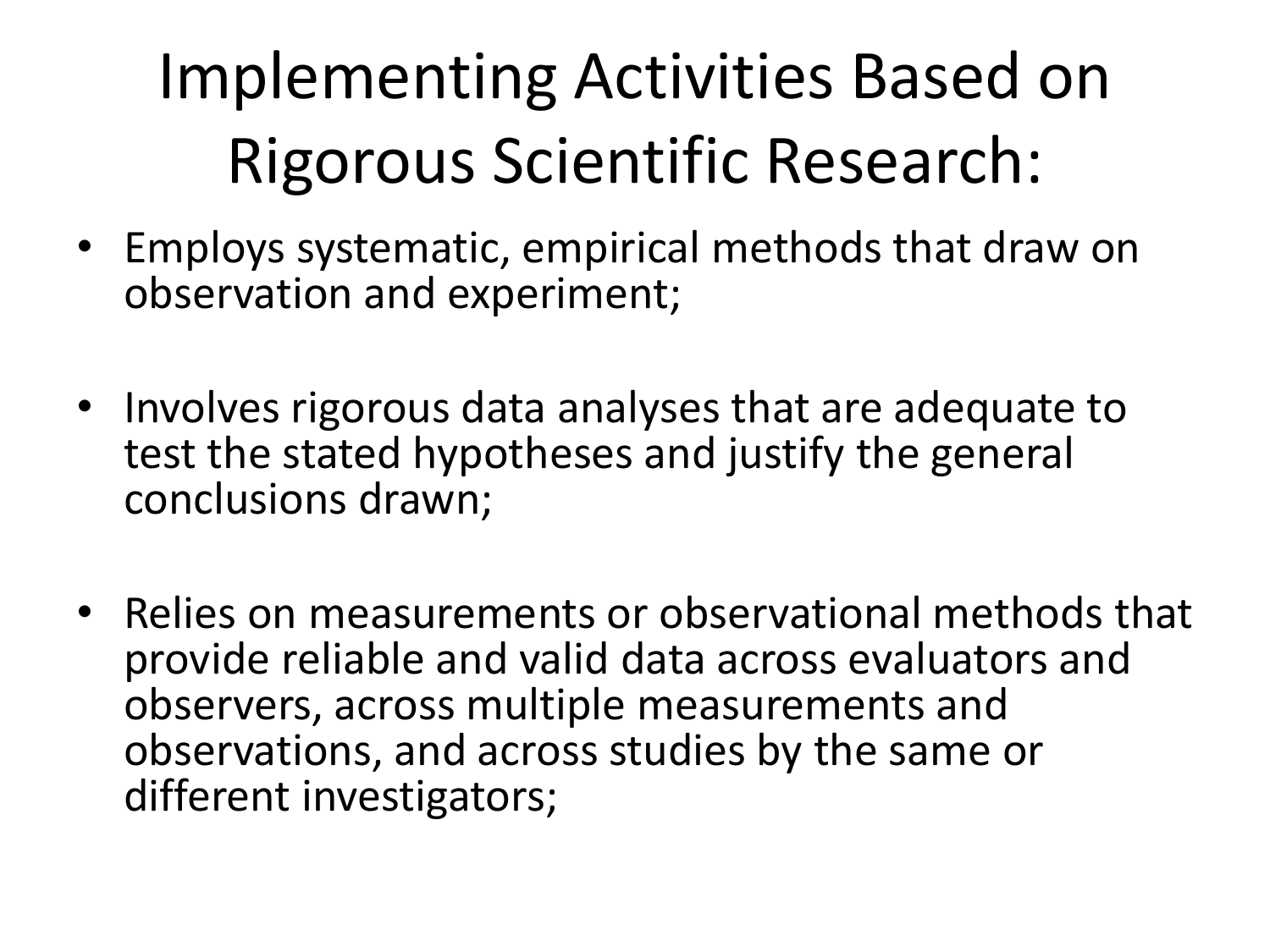### Implementing Activities Based on Rigorous Scientific Research:

- Is evaluated using experimental or quasi-experimental designs in which individuals, entities, programs, or activities are assigned to different conditions and with appropriate controls to evaluate the effects of the condition of interest, with a preference for random-assignment, experiments, or other designs to the extent that those designs contain within-condition or across-condition controls;
- Ensures that experimental studies are presented in sufficient detail and clarity to allow for replication or, at minimum offer the opportunity to build systematically on the findings; and
- Has been accepted by a peer-reviewed journal or approved by a panel of independent experts.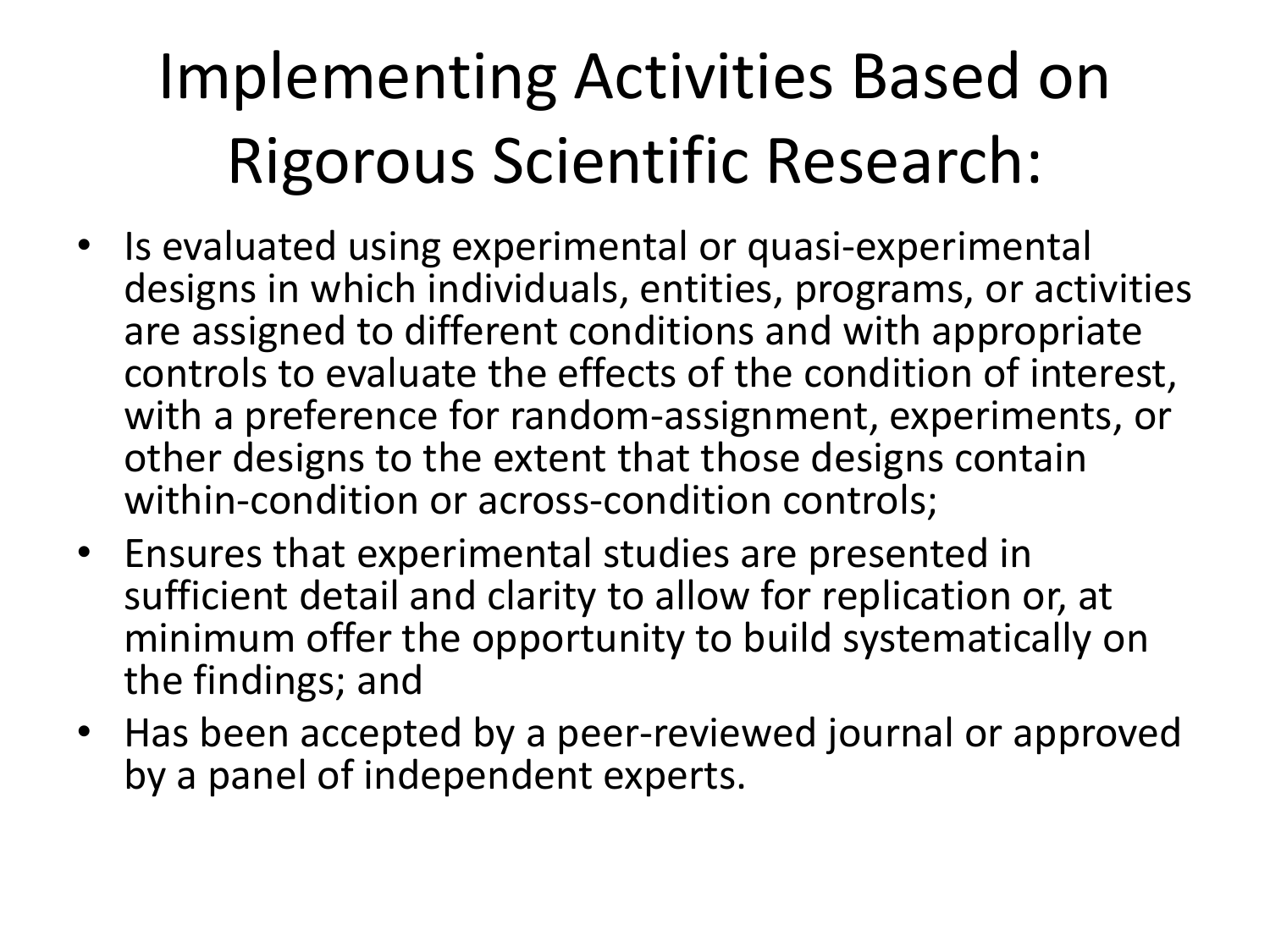### Academic Program

The academic program **must** be aligned to the respective schools' curricula, and must help students meet the **Illinois Learning Standards** as well as local standards in core academic subjects.

Program must complement and enhance the academic performance, achievement, and **positive youth development\*** of the students.

*\*Positive youth development refers to a philosophy and approach to working with young people that recognizes that :* 

- *multiple domains of young people's development (i.e., cognitive, social, emotional, physical, and moral) are interconnected;*
- *All young people have strengths and prior knowledge that serve as a platform for subsequent development; and*
- *Young people are active agents of their own growth and development.*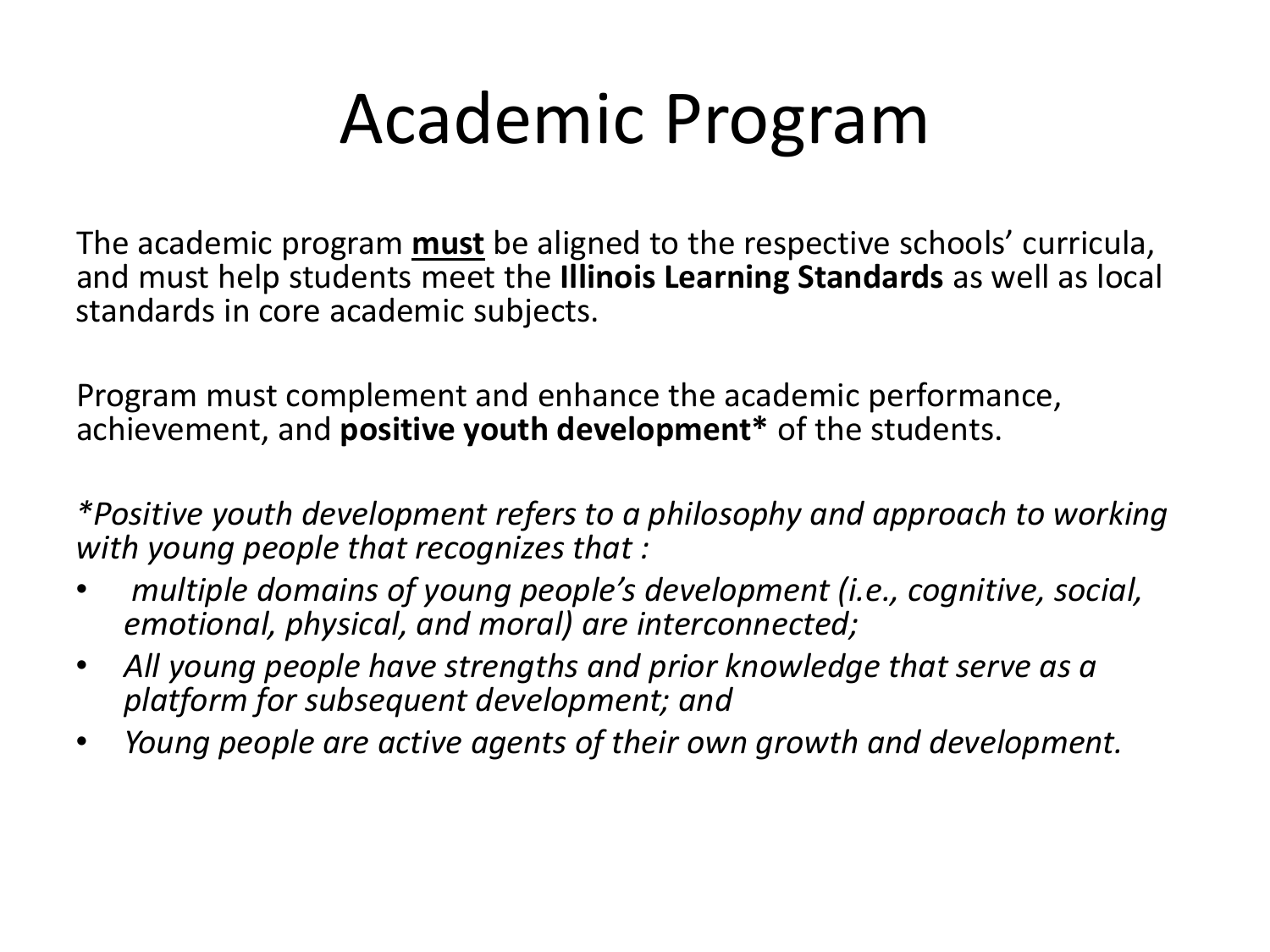### High School Credit

In some circumstances, 21<sup>st</sup> CCLC program funds may be used to offer programs or activities for which participants may receive credit toward high school graduation.

Funds used for this purpose must supplement and not supplant other federal, state, and locally funded programs. In other words, 21<sup>st</sup> CCLC funds may not be used to pay for activities or programs that would otherwise have been provided from other public funds in the absence of the 21<sup>st</sup> CCLC program.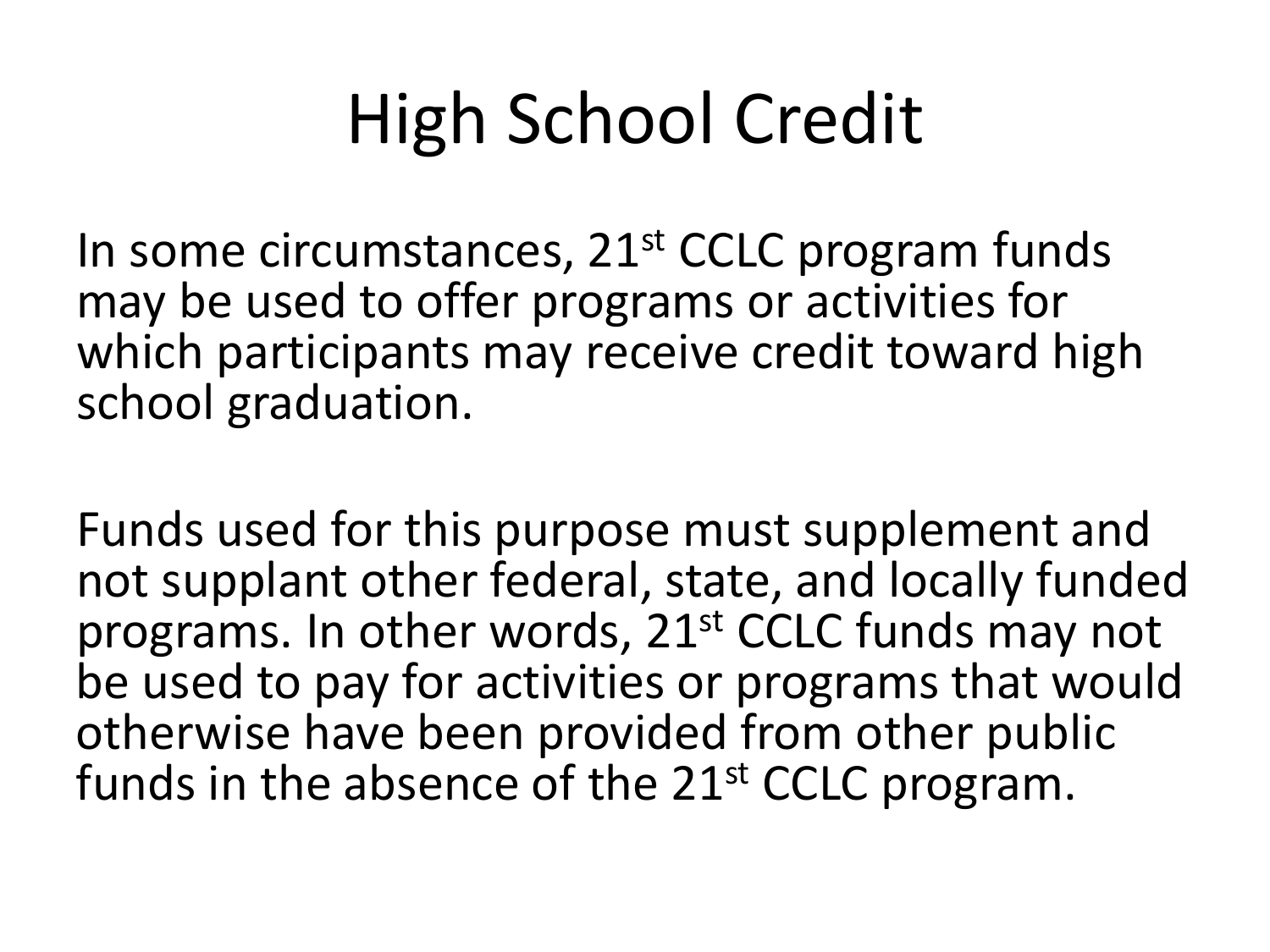### Hours of Operation

Service Times:

- 12 hours per week
- 28 weeks per year not including summer
- Before or after school
- Weekend, vacations, summer (Summer programs have a 3 week implementation minimum.)
- Days when school is not in session

\* *Extended Learning Time (ELT): As defined, ELT means expanding the school day, week, or year beyond the State-mandate requirements for the minimum number of hours in a school year. ELT is a quantifiable amount of additional time– hours, days, or weeks. The optional 21st CCLC waiver available under ESEA flexibility authorizes the use of 21st CCLC program funds during the school day to support ELT. It does not require, however, that 21st CCLC activities occur only during ELT. (No more than 25% of the total budget allocation can be used for ELT activities.)*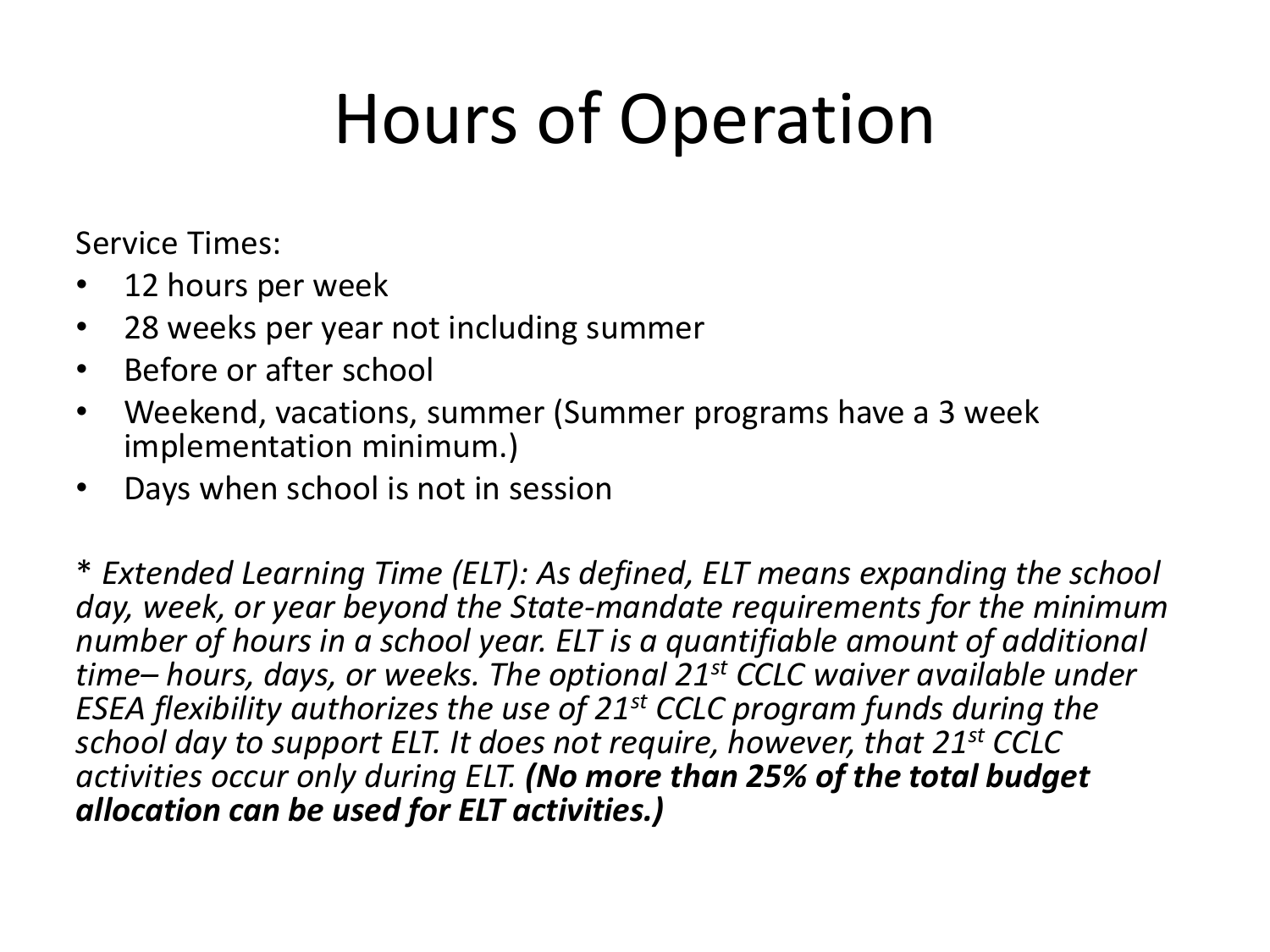### Secular Programs

\* All programs and services provided to students and their families **must** be secular, neutral, and non-ideological.

**Examples of types of religious activities which are prohibited:** 

- **Bible verses for handwriting**
- **Praying before snack**
- **Memory exercise with religious verses**
- **Bible trivia**
- **Spelling of religious words**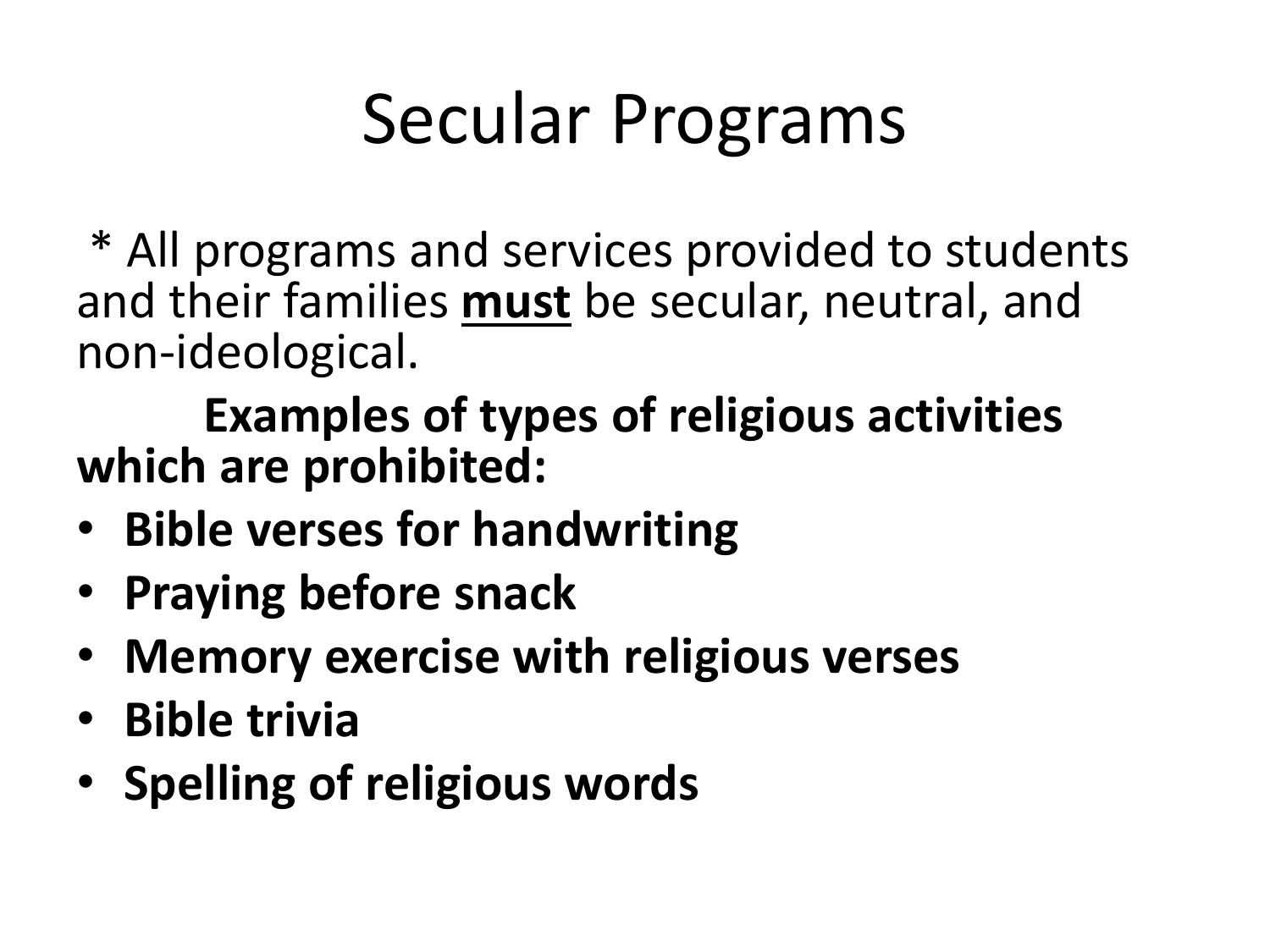### Family Services

• Services provided with 21<sup>st</sup> CCLC funds to adult family members must be meaningful and ongoing. Accordingly, services that are episodic or non-recurring, such as Family Nights and special events, do not fulfill the mission of the program and should not be proposed for funding.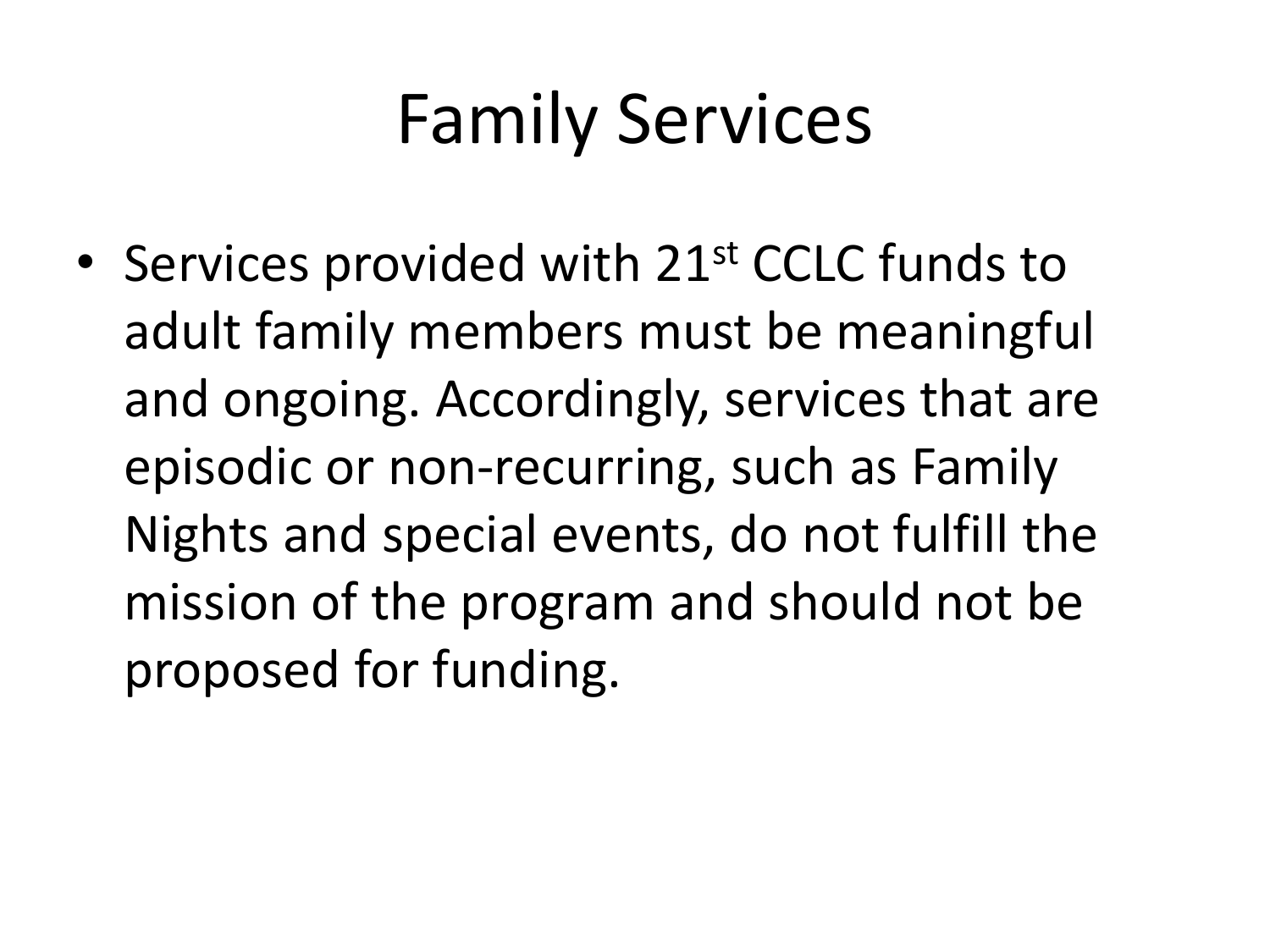# Family Services cont.

- Family services are required. They must be of an ongoing nature, not episodic or special events only. Examples of services:
	- GED classes
	- Citizenship classes
	- Literacy
	- Parenting
	- Social services
	- ESL classes
	- Computer classes
	- Enrichment or recreation opportunities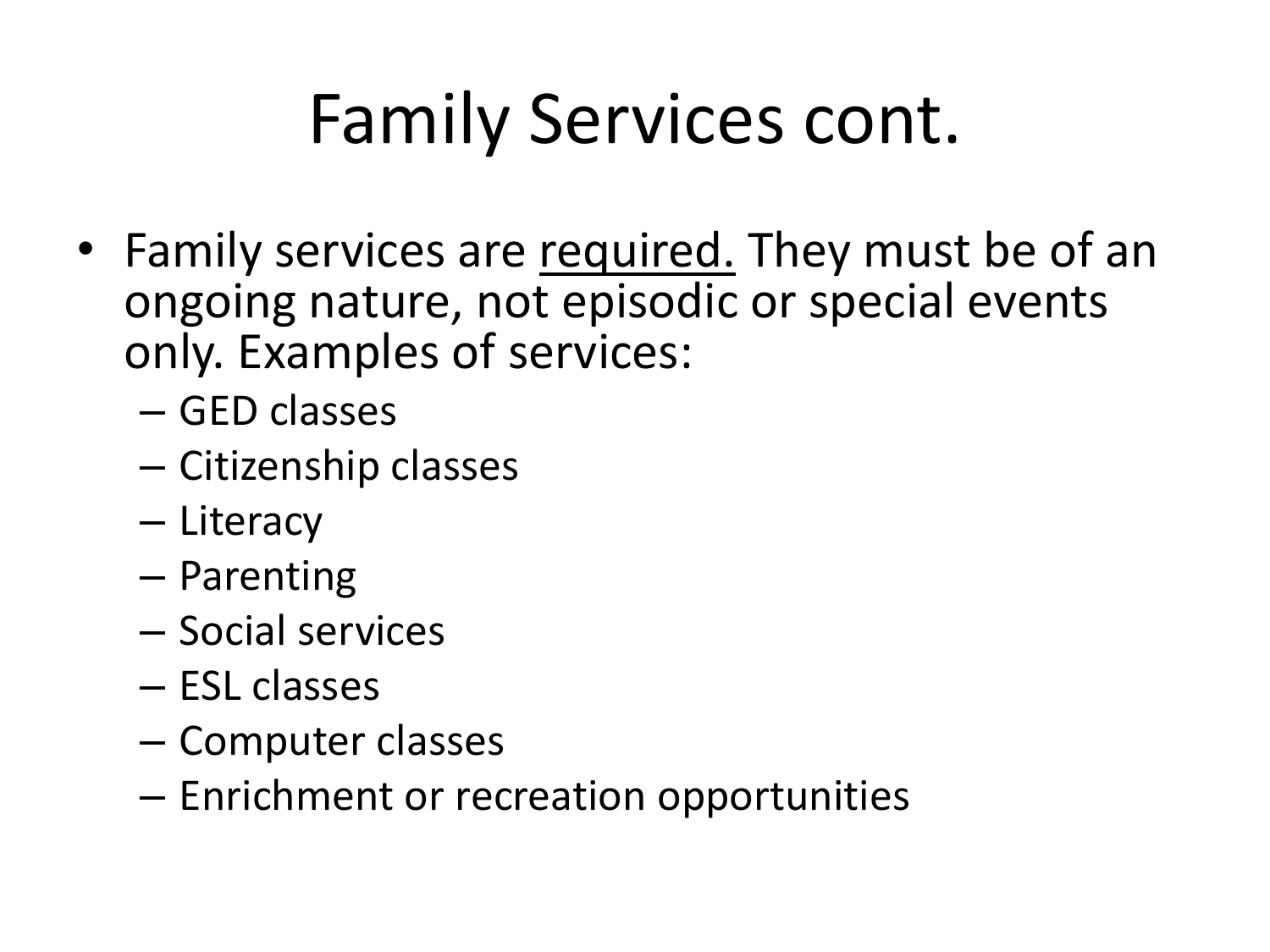### Equitable Participation of Private and Public School Students

- **Must** consult with public/private school officials during the design and development of the services described in the application
- Program services **must** be secular, neutral, and non-ideological
- Sign off is required—Attachments 11A and 11B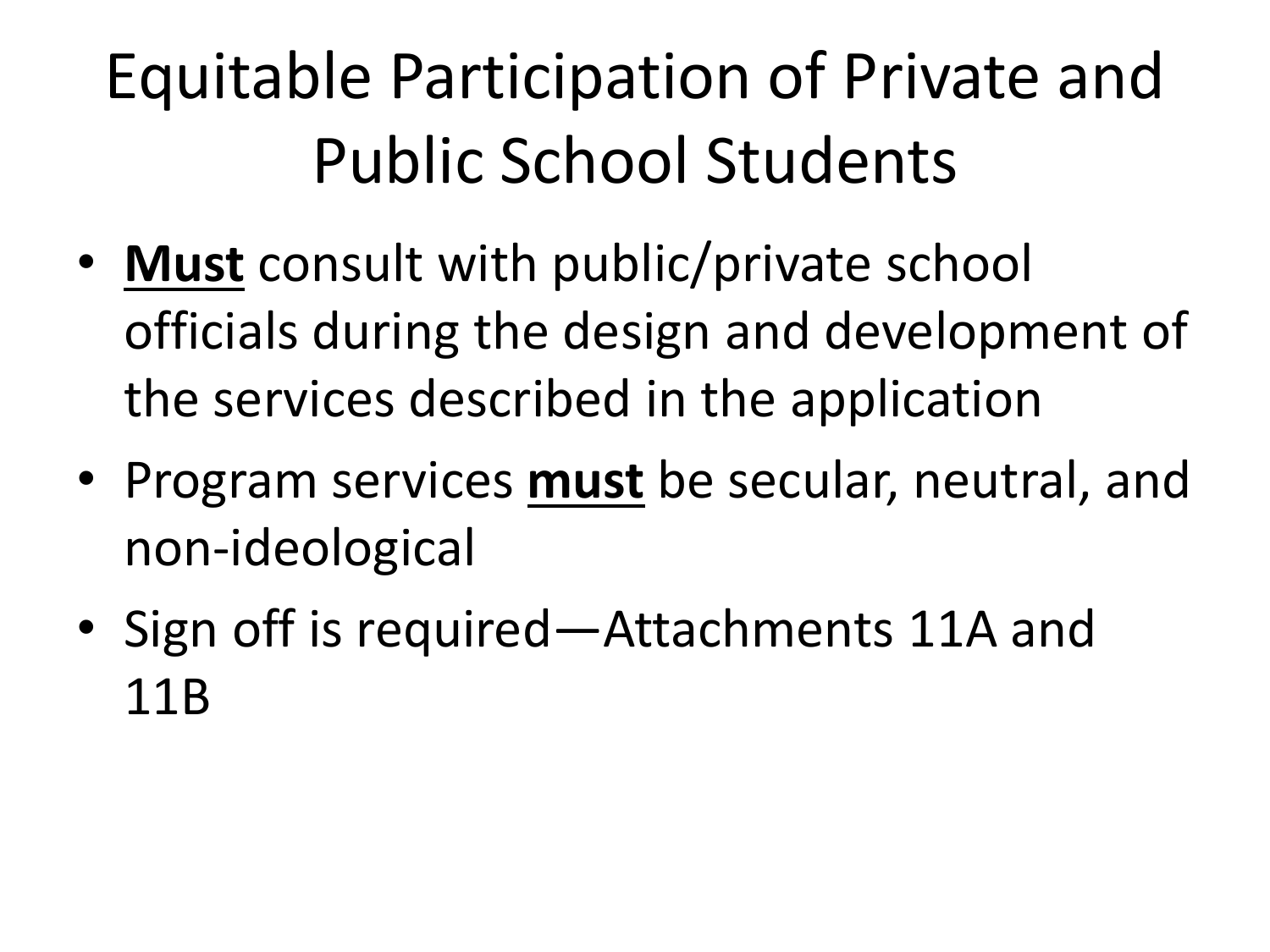## Professional Development

- Professional development activities that support the delivery of high quality programs and are pursuant to the needs of the program are encouraged.
- Out of state travel requests are **required** prior to utilizing the grant funds for this purpose except for the 21st CCLC Summer Institute.
- All grantees must attend ISBE sponsored workshops and trainings, and as such, applicants are advised to include funding requests in their proposals appropriate to the travel costs associated with attendance at required professional development activities.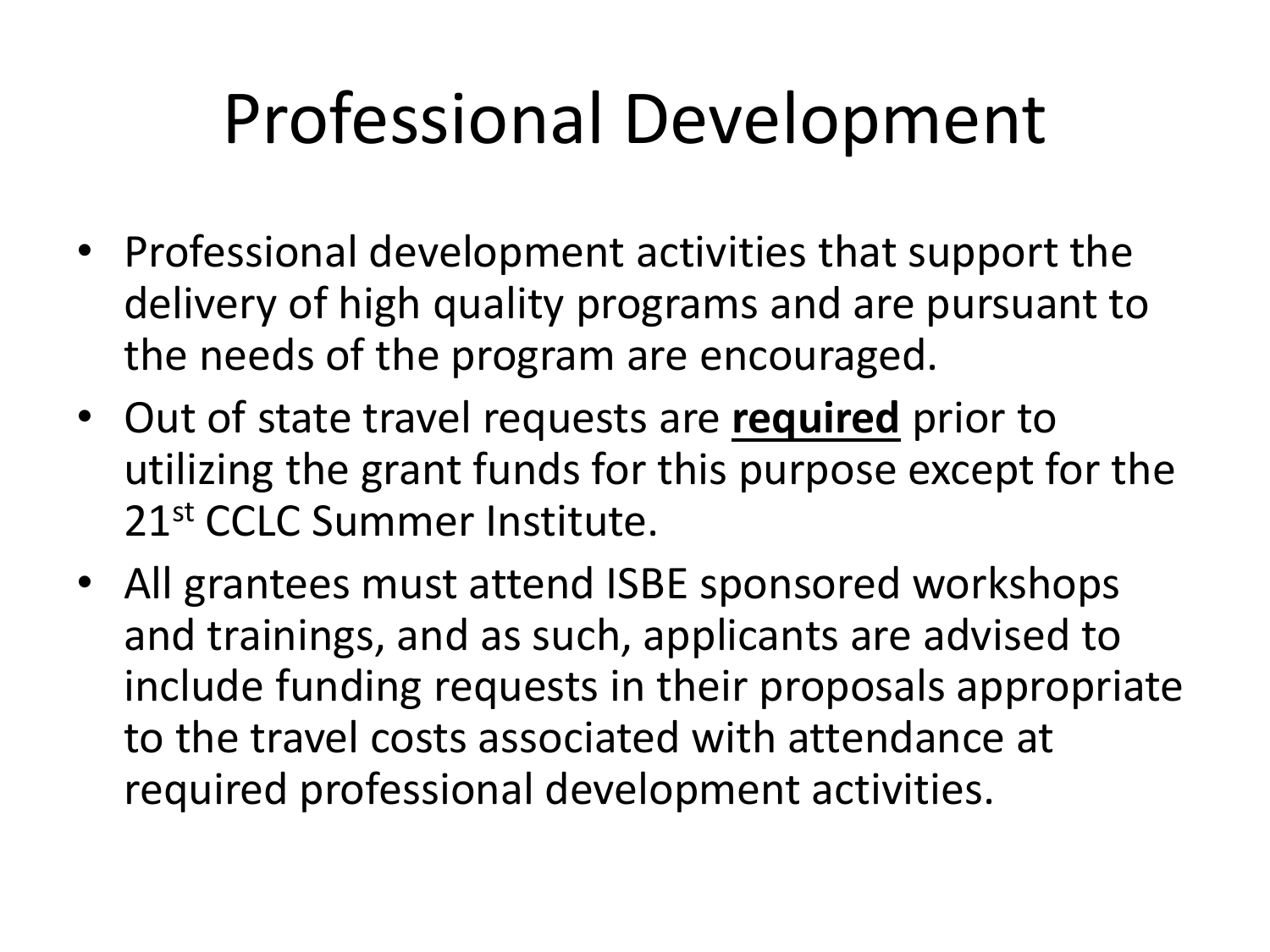### ISBE Sponsored Professional Development

Required workshops

- New Grantee Workshop
- Annual Fall Kickoff
- Annual Spring Workshop
- Other opportunities as announced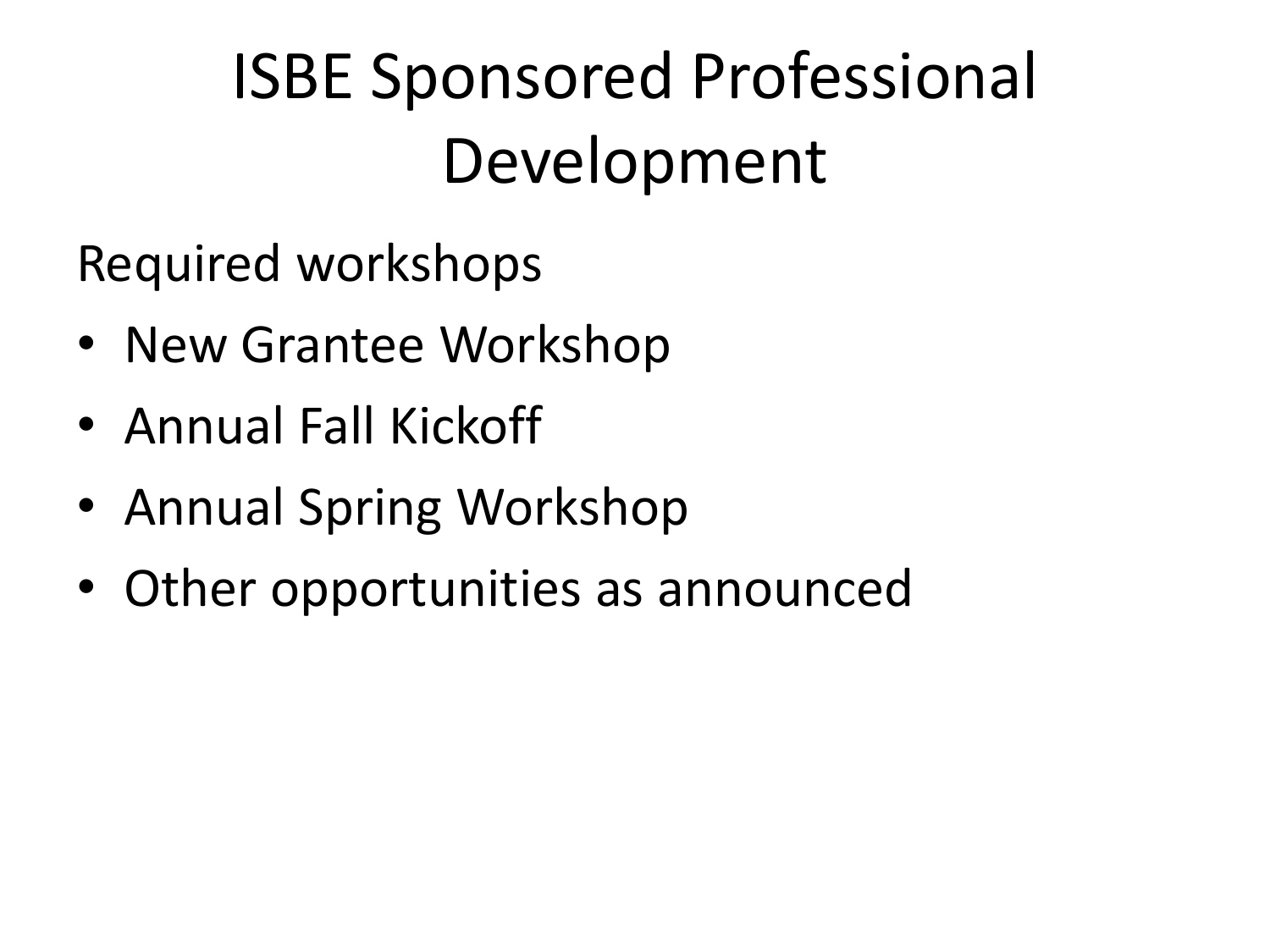# **PROGRAM EVALUATION**  21st CCLC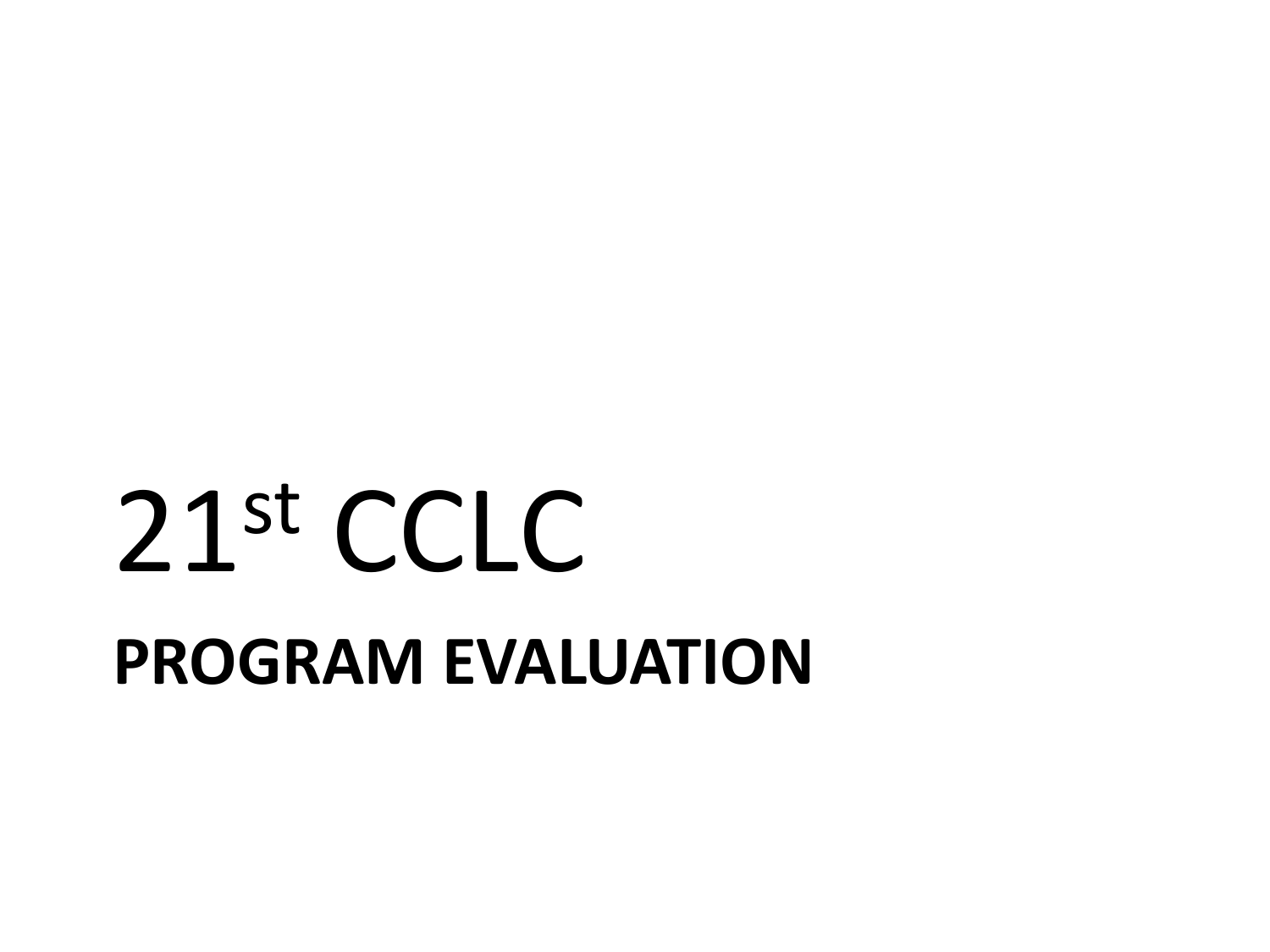# Principles of Effectiveness

Community Learning Center Programs **must** be based on

- An assessment of objective data regarding the need for before- and after-school programs and activities in the schools and communities
- An established set of performance measures aimed at ensuring the availability of high quality academic enrichment opportunities
- If appropriate, scientifically based research that provides evidence that the program or activity will help students meet the Illinois Learning Standards and local academic achievement standards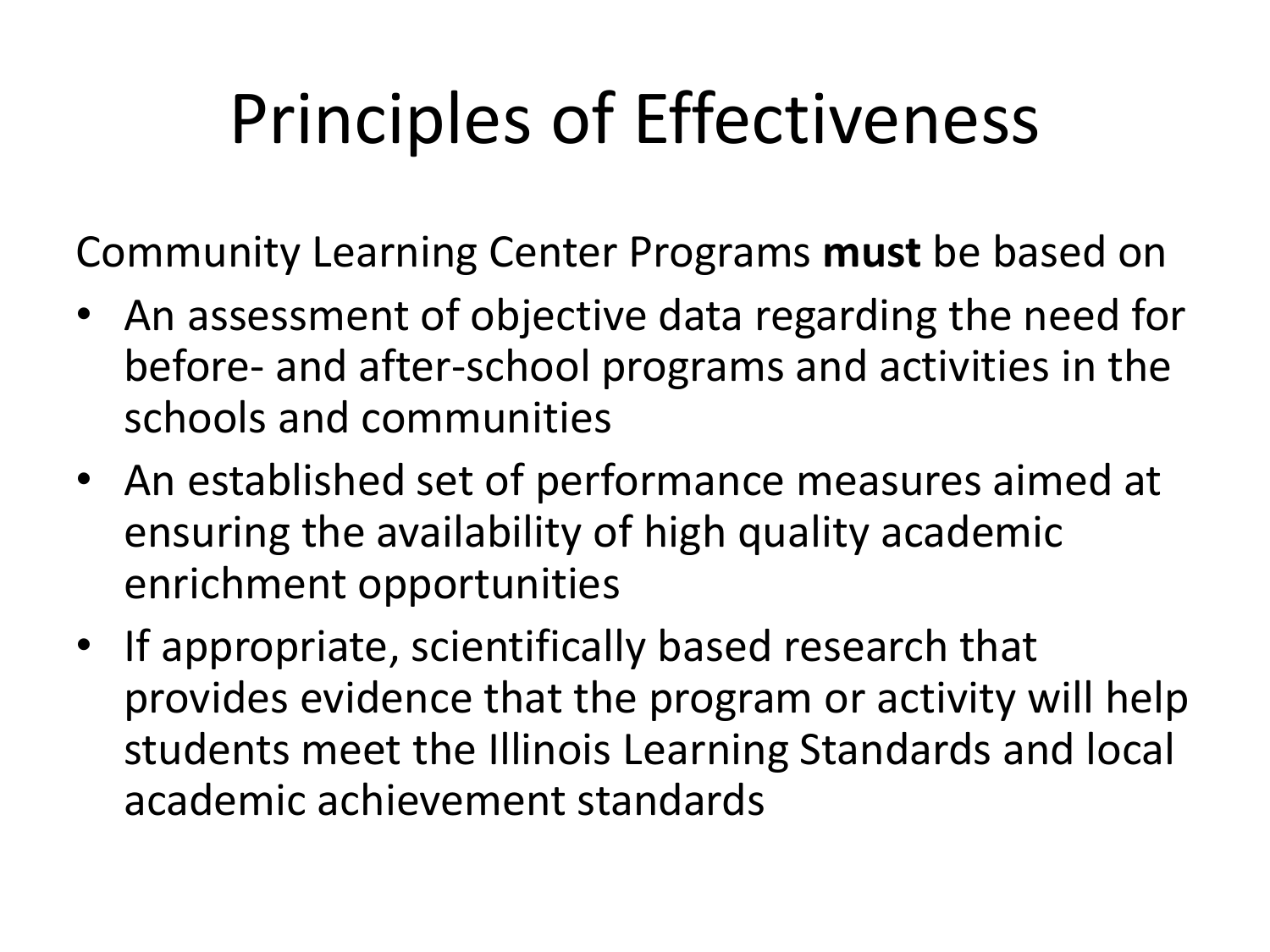### Evaluation Requirements

State Evaluation participation is **required** (data collection and submission)

Annual local evaluation is **required** 

- **Must** assess the quality of the academic enrichment component and the academic progress of the children enrolled in the 21st CCLC program
- **Must** be based on the principles of effectiveness
- **Must** evaluate the implementation of the statewide objectives and the local goals and objectives submitted as part of the initial grant proposal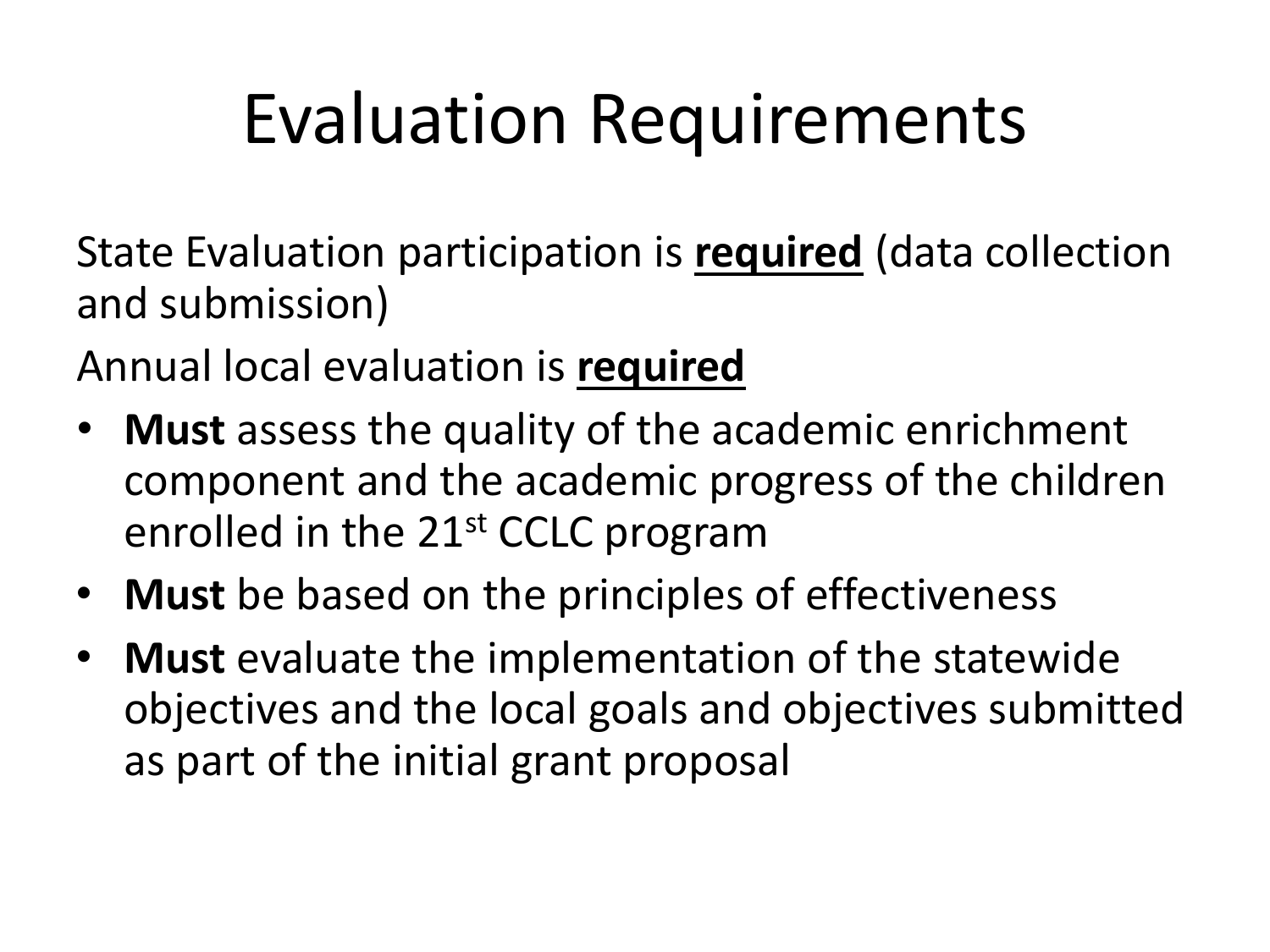### Evaluation Requirements

Results **must** be:

- Used to show progress in meeting goals and objectives
- Used to refine, improve, and strengthen the program
- Made available to the public and ISBE upon request

Copy of the Program Evaluation **required** from previously funded applicants should be attached as Application Appendix C.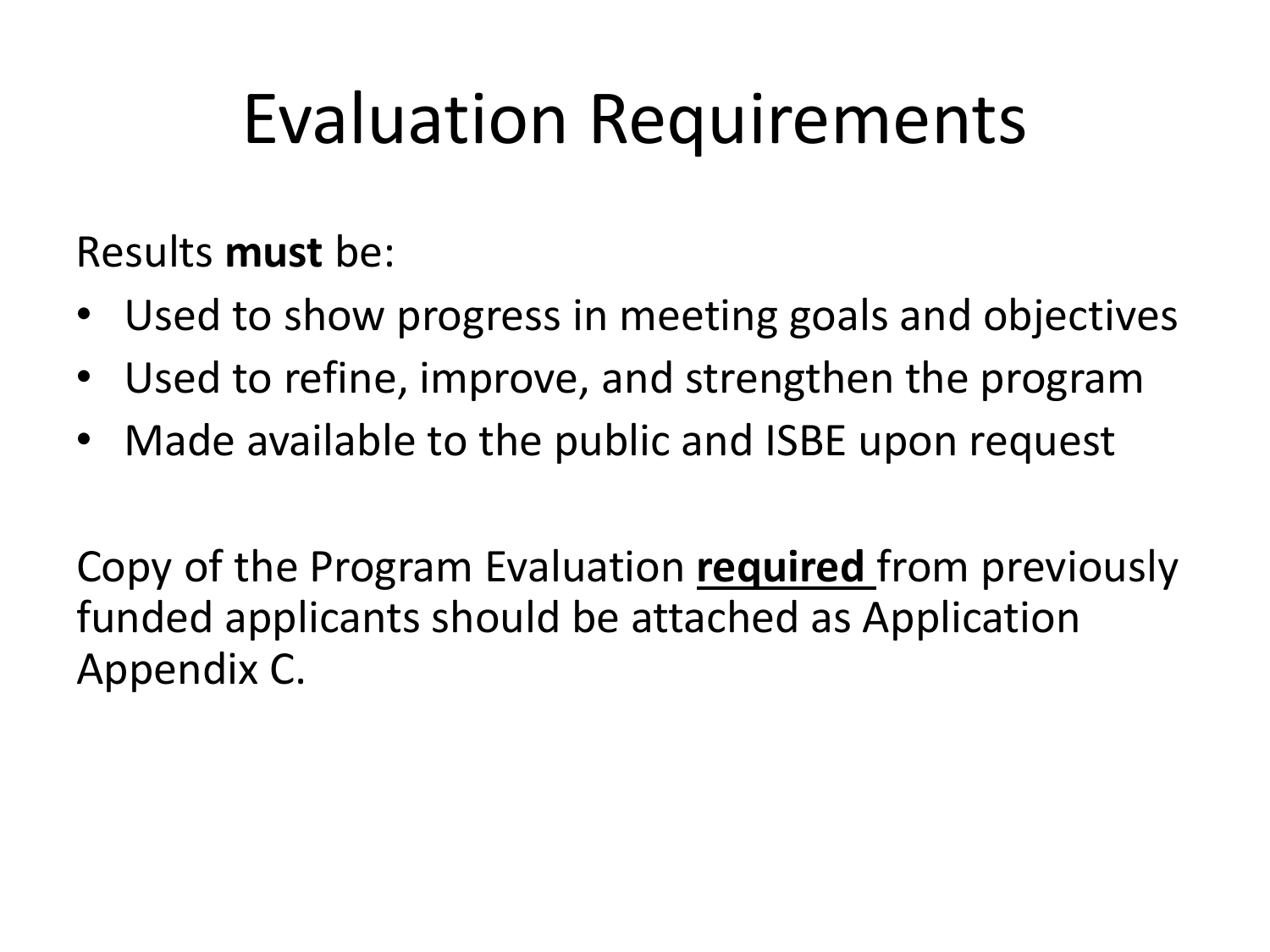## Evaluation Plan Requirements

- Provide a compelling rationale for the selected approach;
- Be technically sound;
- Be clearly tied to the goals and objectives;
- Describe the methods to be used to gather, organize and analyze data;
- Identify the quantitative and qualitative data to be collected
- Facilitate the collection of both formative and summative evaluation data
- Indicate who is responsible for the evaluation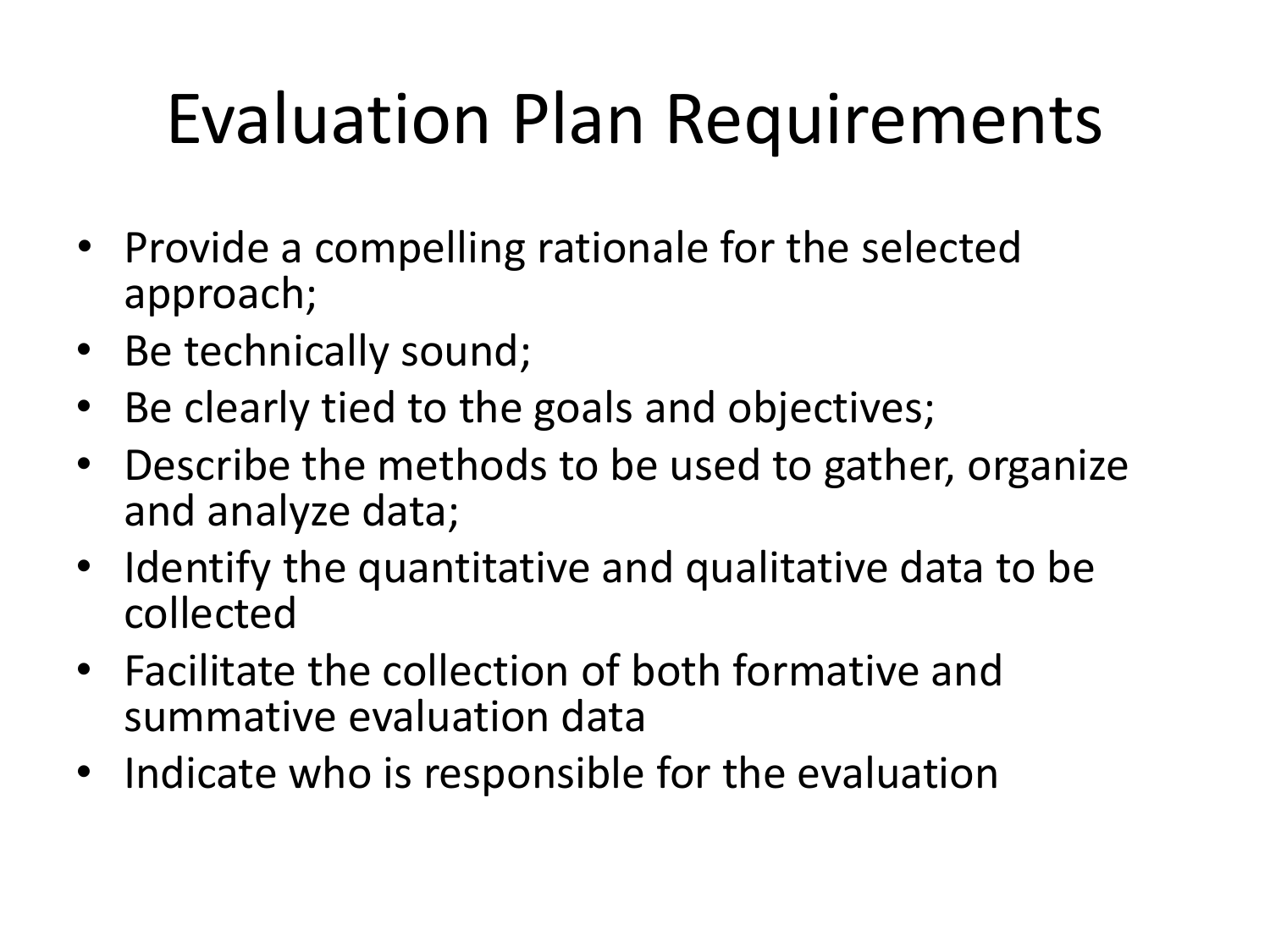### Evaluation Plan Requirements

- Provide the organizational structures that will be employed to oversee the evaluation processes;
- Indicate how the resulting recommendations will be incorporated into the program on an annual basis for continuous improvement;
- Describe the process to disseminate the information from the evaluation.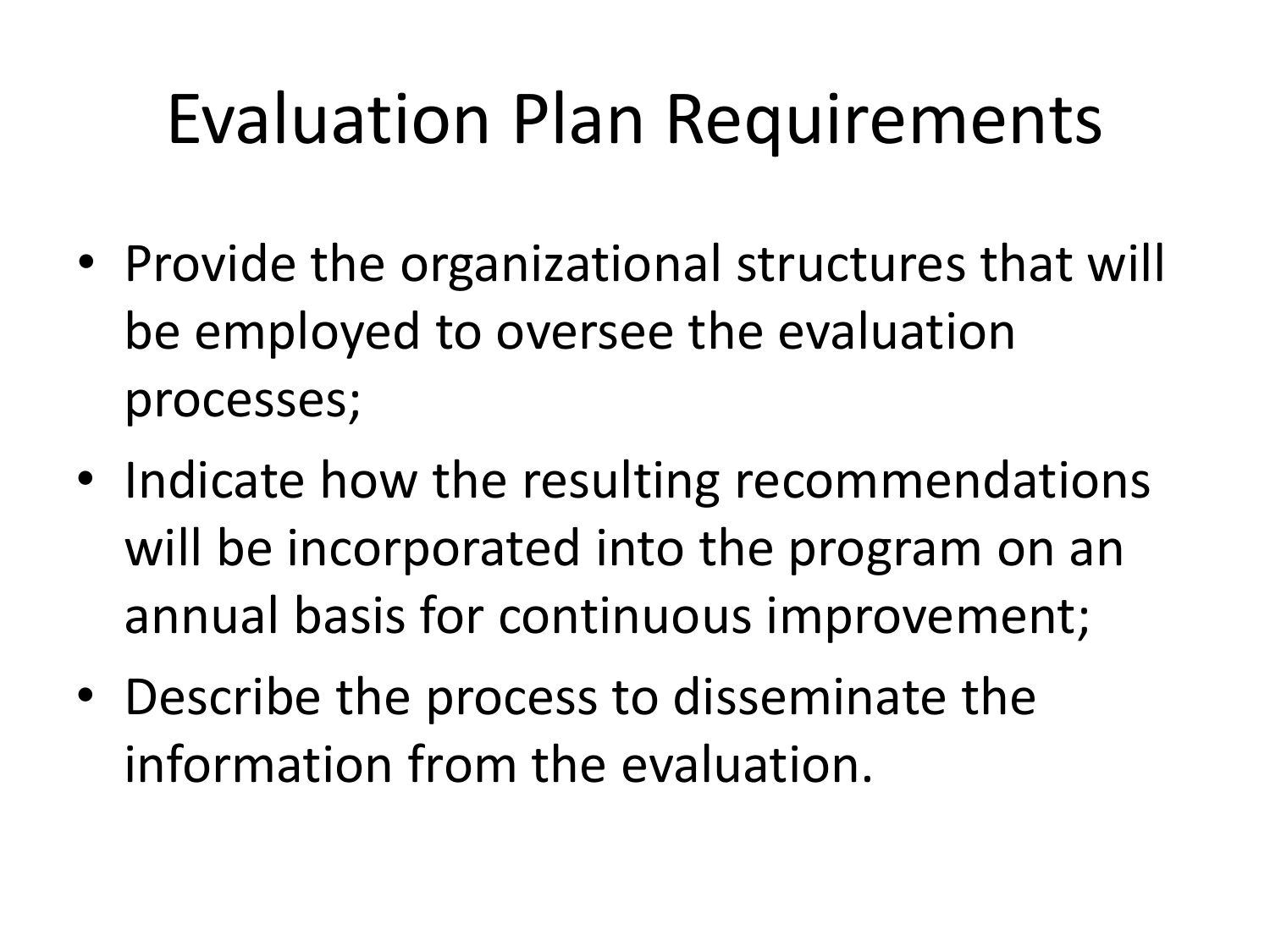### Previously Funded Additional Evaluation Requirements

- Indicate whether the evaluation from the previous grant cycle will be maintained or modified, and provide a rationale for the proposed changes or for continuing to conduct the evaluation as previously approved;
- Describe fully the evaluation process that is being proposed for the new grant cycle;
- Describe how evaluation results from the previous grant cycle were used to make changes to the program;
- Previously funded grantees must include the local evaluation for each of the past three years of 21<sup>st</sup> CCLC.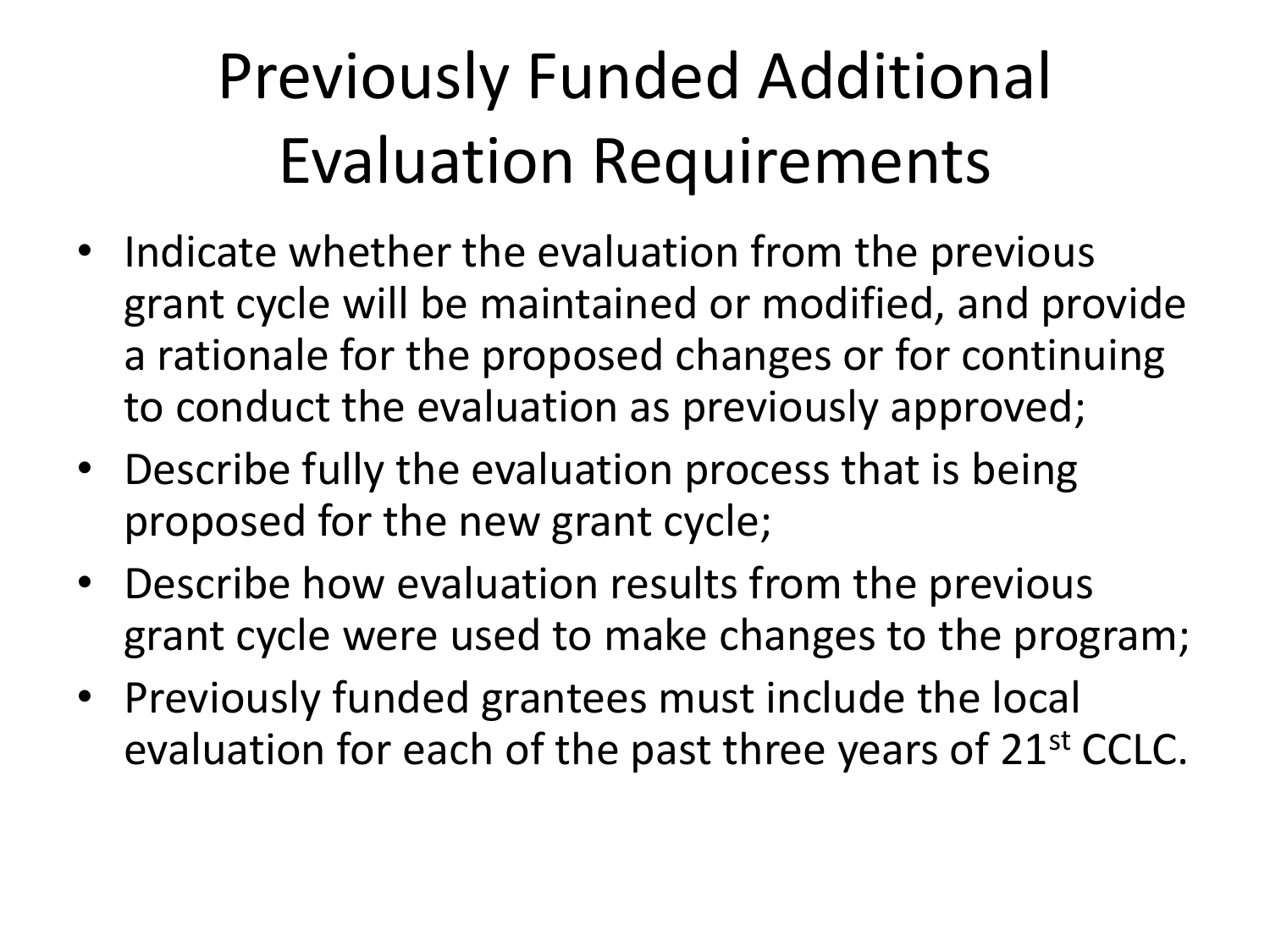# Program Monitoring

Participation in self monitoring, quarterly calls, desk audits, or site visits is **required.** 

- A-133 audit is **required** for grantees over \$500,000 for submission to ISBE
- Some grantees will receive a financial audit from ISBE Federal and State Monitoring Division
- Monitors will also track the satisfactory completion of other required ISBE documents such as spring survey and all federal reporting requirements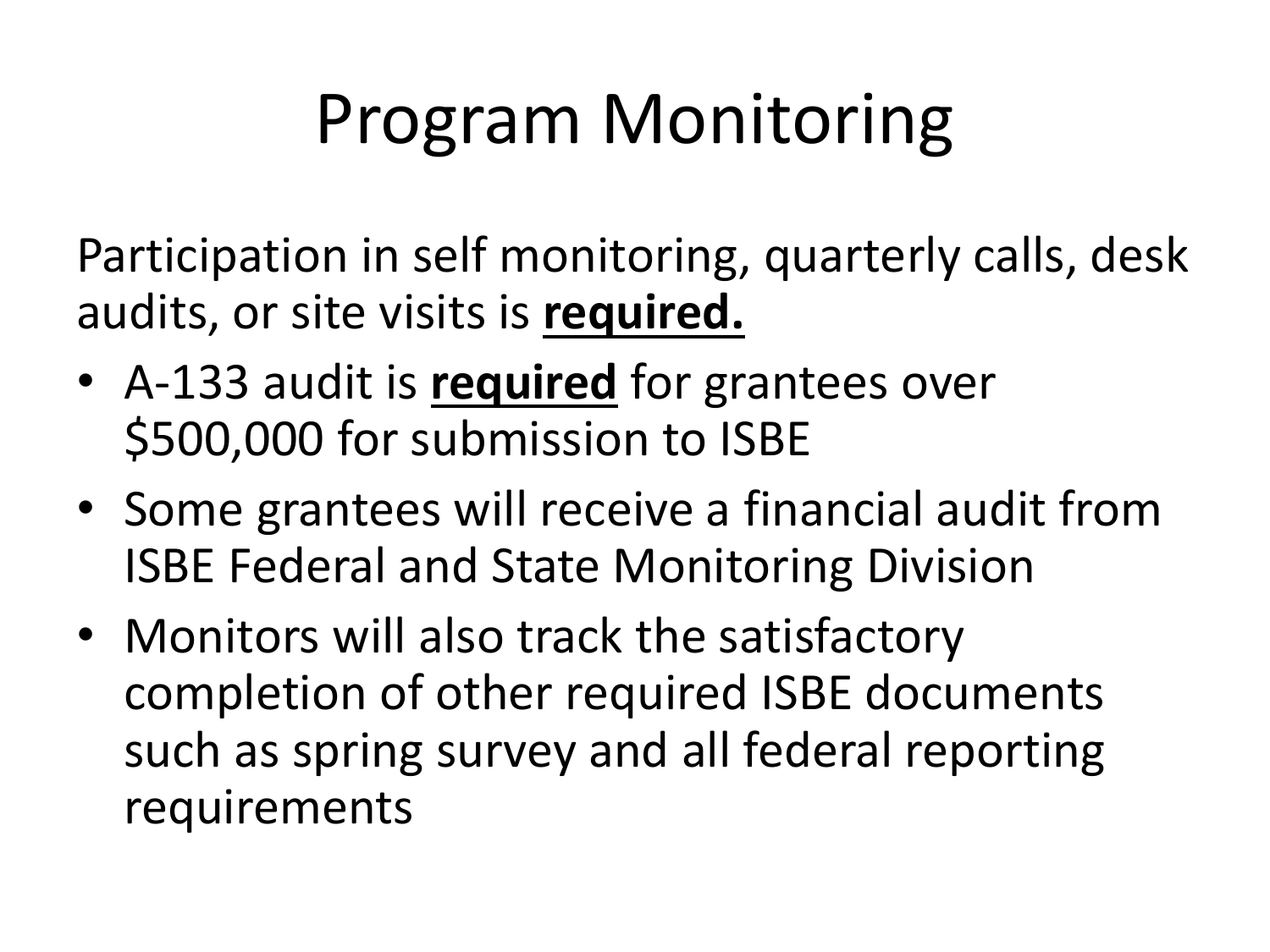# **COMMUNITY CONNECTIONS 21st CCLC**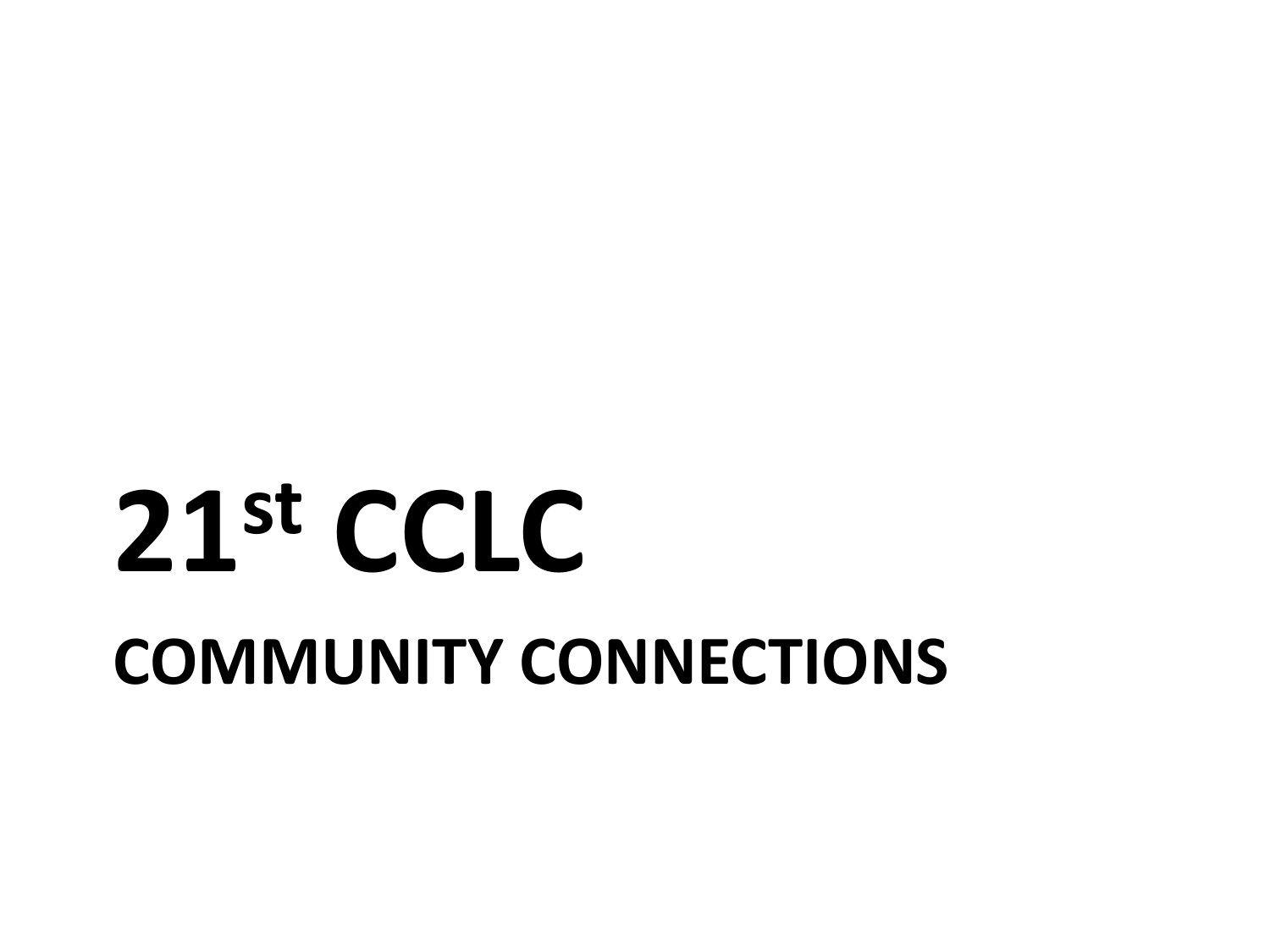### Public Notice of Intent

• In an effort to generate community partnerships, applicants must give prior notice to the community of their intent to submit an application for a  $21<sup>st</sup>$  CCLC grant. This communication can be accomplished through venues such as newspapers, public websites, and community meetings. Evidence of this action is not required to be submitted as part of the proposal; however, applicants who are awarded a grant must maintain proof of the community notice for monitoring purposes.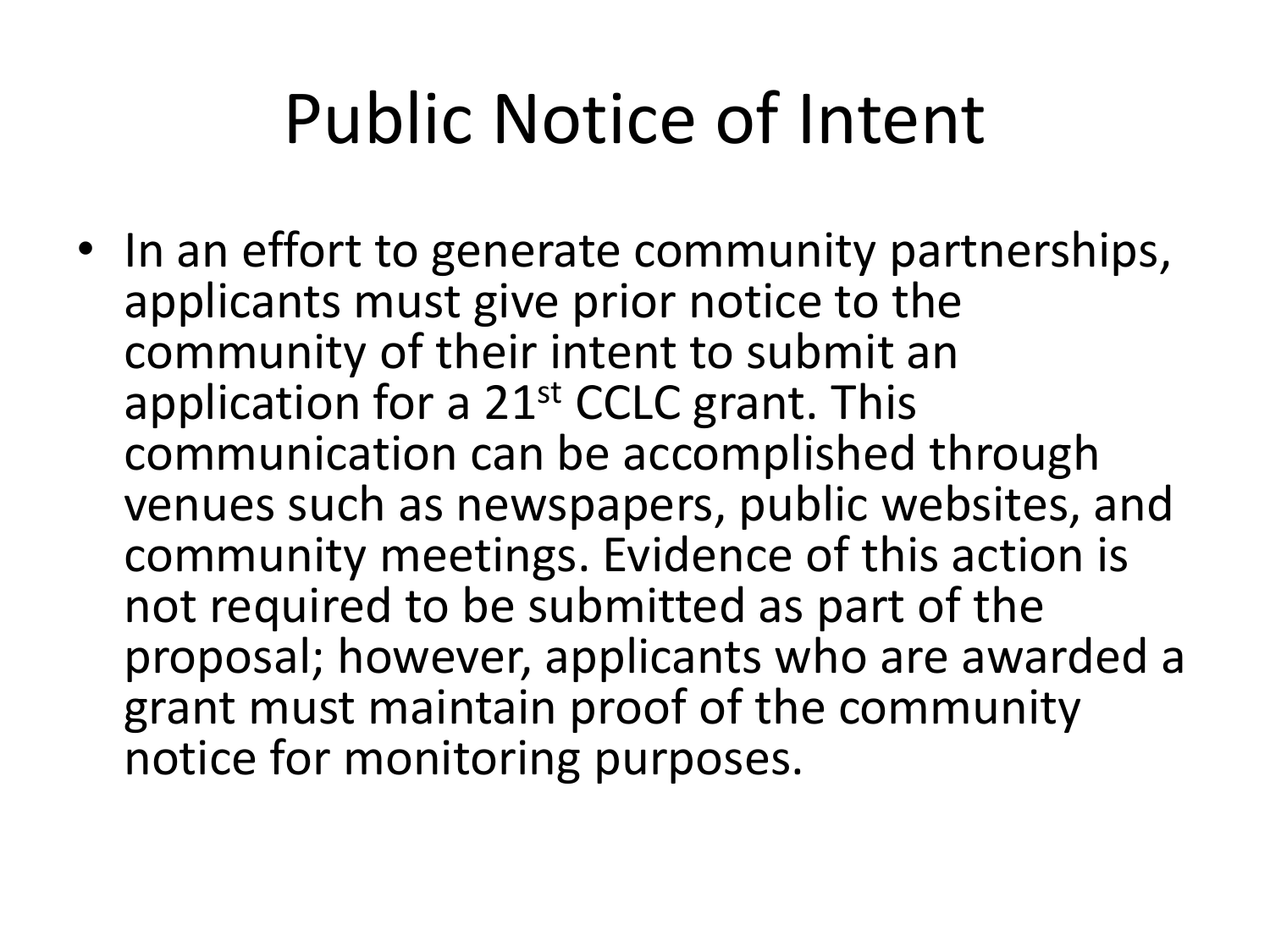### Community Partnerships

ISBE strongly encourages applicants establish collaborative partnerships with community organizations.

Applicants should execute letters of agreement with those entities that will serve as community partners. These letters can be submitted as an appendix to the proposal and should describe the role and responsibilities of the partner including any cash or in-kind contributions.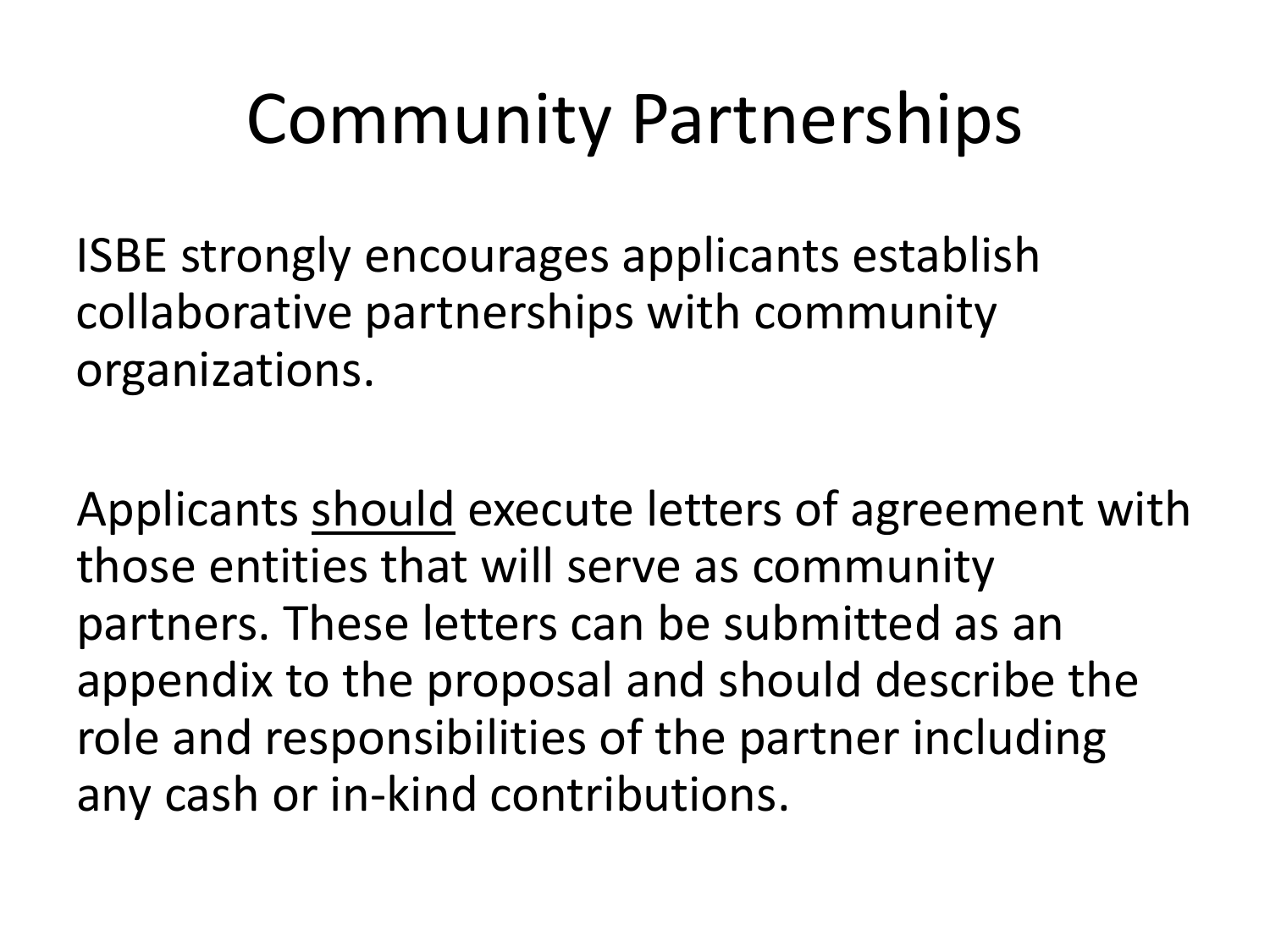#### Memorandum of Understanding for

Joint Applications (Application Appendix B)

- The commitment to a partnership for the implementation of the  $21<sup>st</sup>$  CCLC program must be documented in a MOU, **must** be submitted with the proposal, and **must** contain:
	- The terms of the agreement including the services that will be provided, designation of responsibilities, timelines for action, and all financial arrangements;
	- A description of the collaboration among the coapplicants regarding the planning and design of the program.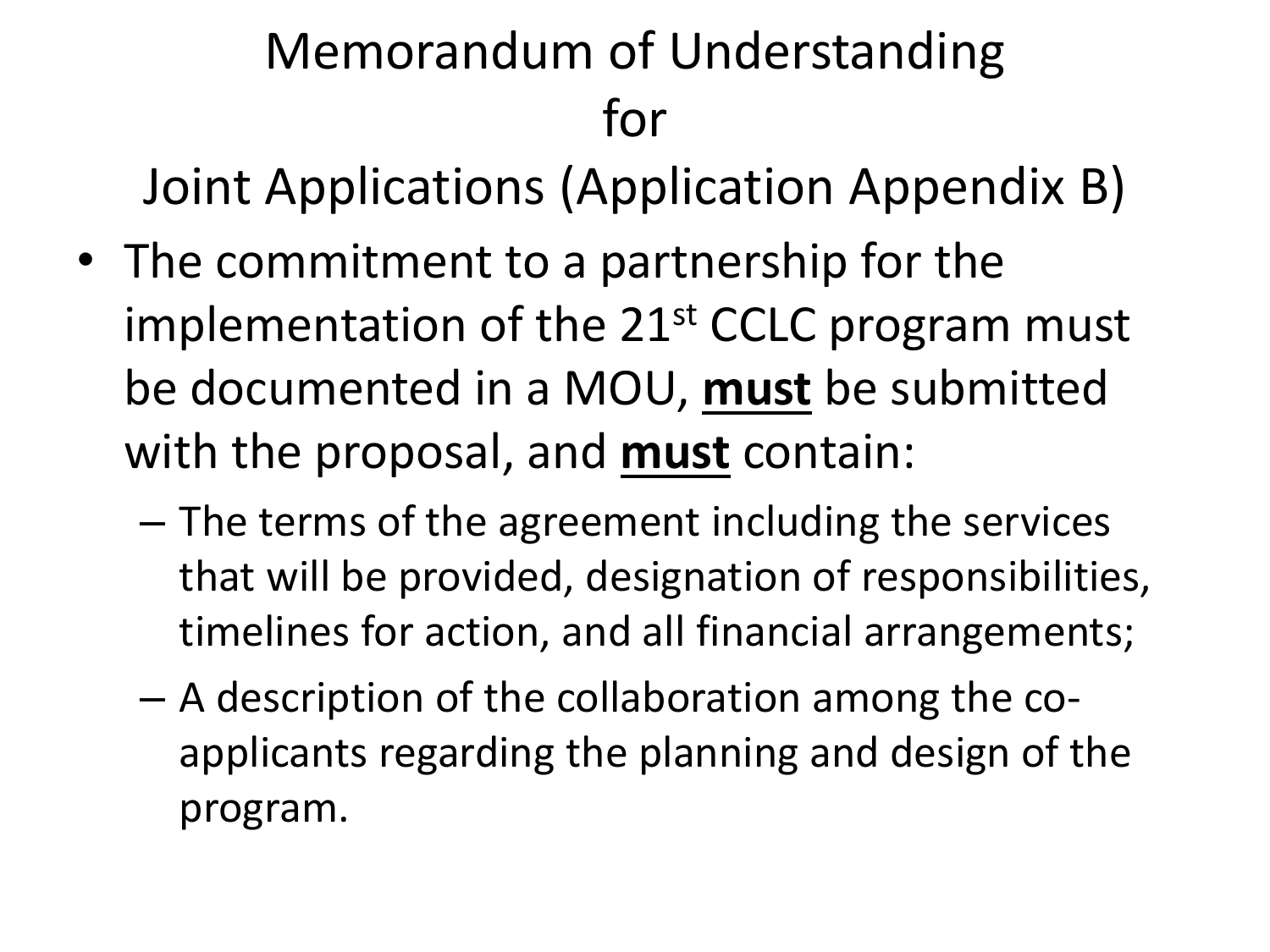#### Memorandum of Understanding for

Joint Applications (cont.)

- An assurance that the program was developed together with the LEA, the building principals, and the teachers, and that the program will be carried out in collaboration with all parties;
- A description of each co-applicant's role in the delivery of services;
- An explanation of how resources will be shared to carry out each co-applicant role;
- An explanation of how each co-applicant will have significant and ongoing involvement in the management and oversight of the program;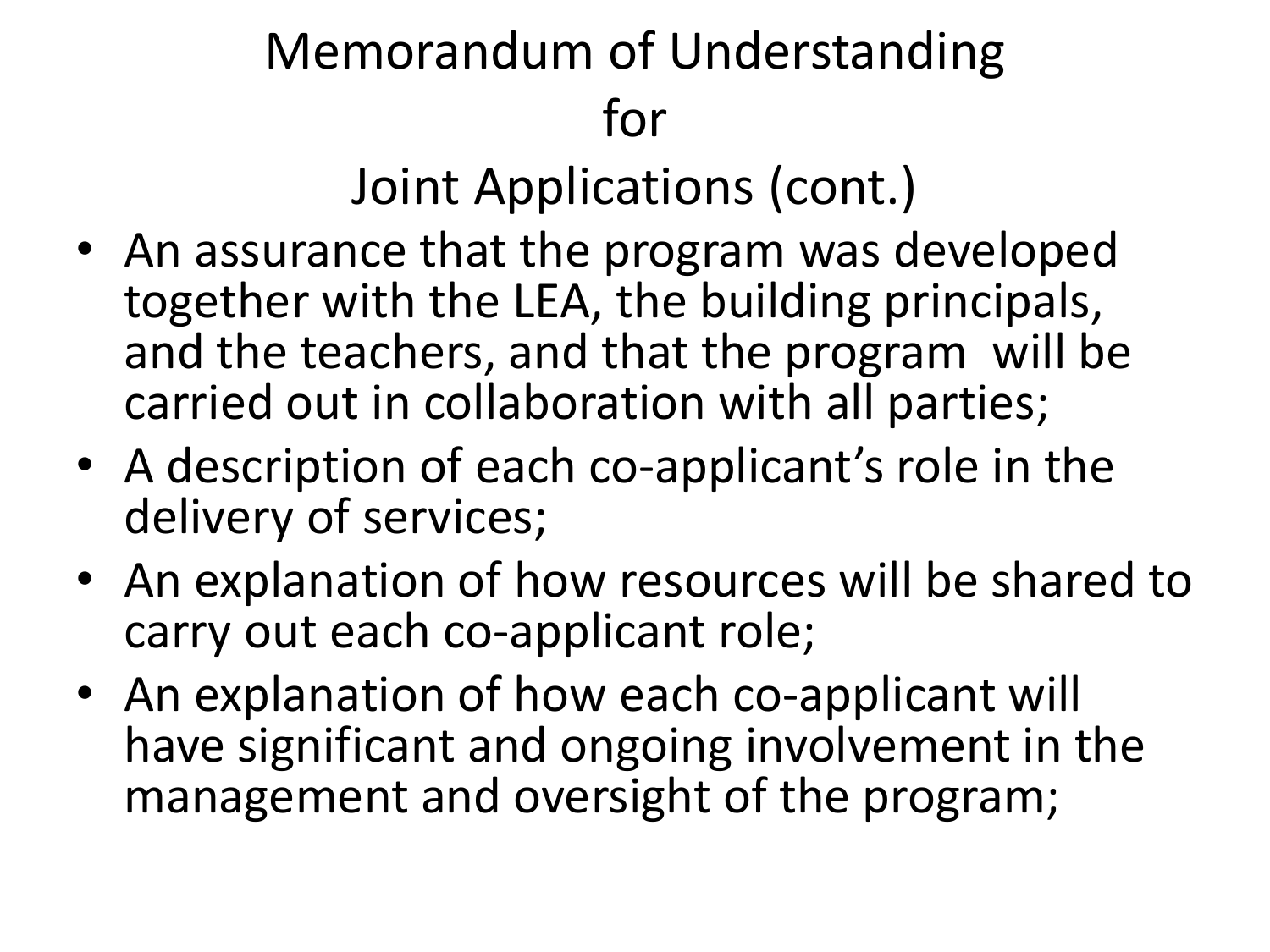#### Memorandum of Understanding for Joint Applications (cont.)

- A description of how the students will be chosen for the program;
- A clear description of the linkage between the school day and the 21<sup>st</sup> CCLC program; and
- A description of how and when data, surveys and information about the 21st CCLC will be collected, compiled and shared over the term of the grant.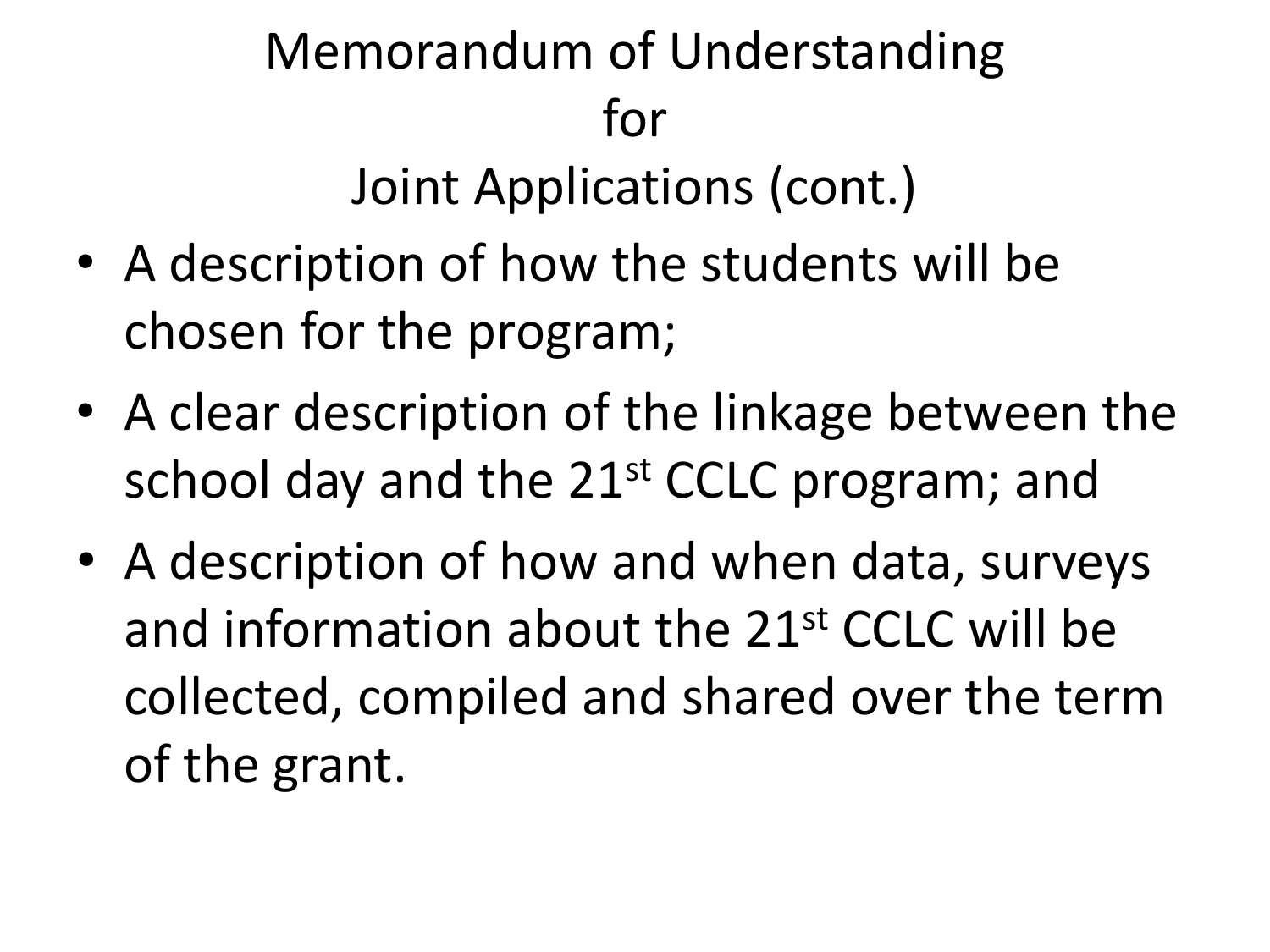# Sustainability Plan (7A & 7B)

Sustainability- how the grantee will maintain the size and scope of the program when  $21^{st}$  CCLC funding ends

New Applicants- project other sources of funding (e.g., grants received, donations, in-kind services, and fundraising efforts)

Previously Funded- also include a list of previous sources and if those sources will be used in the new grant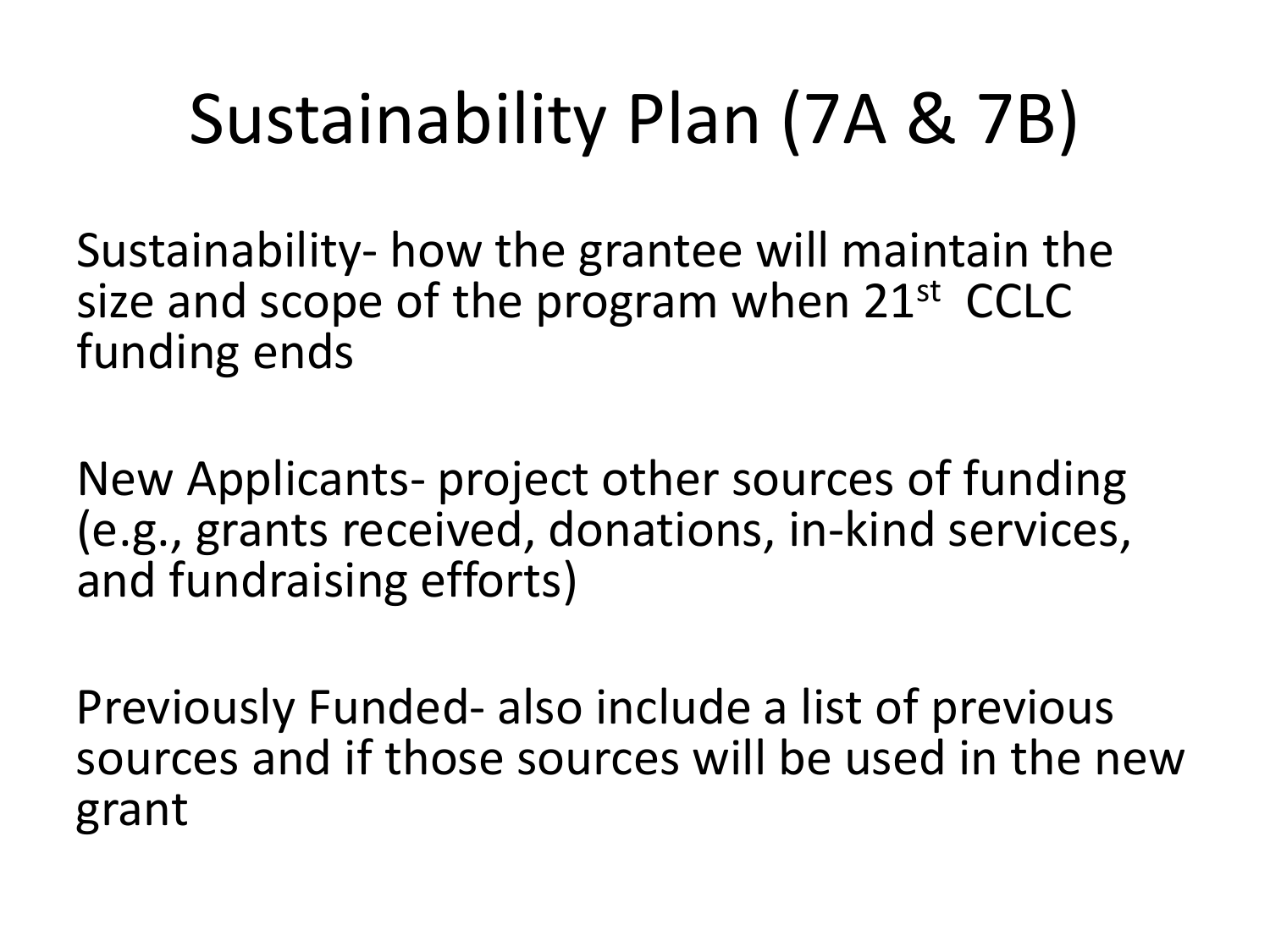# **FISCAL INFORMATION**  21st CCLC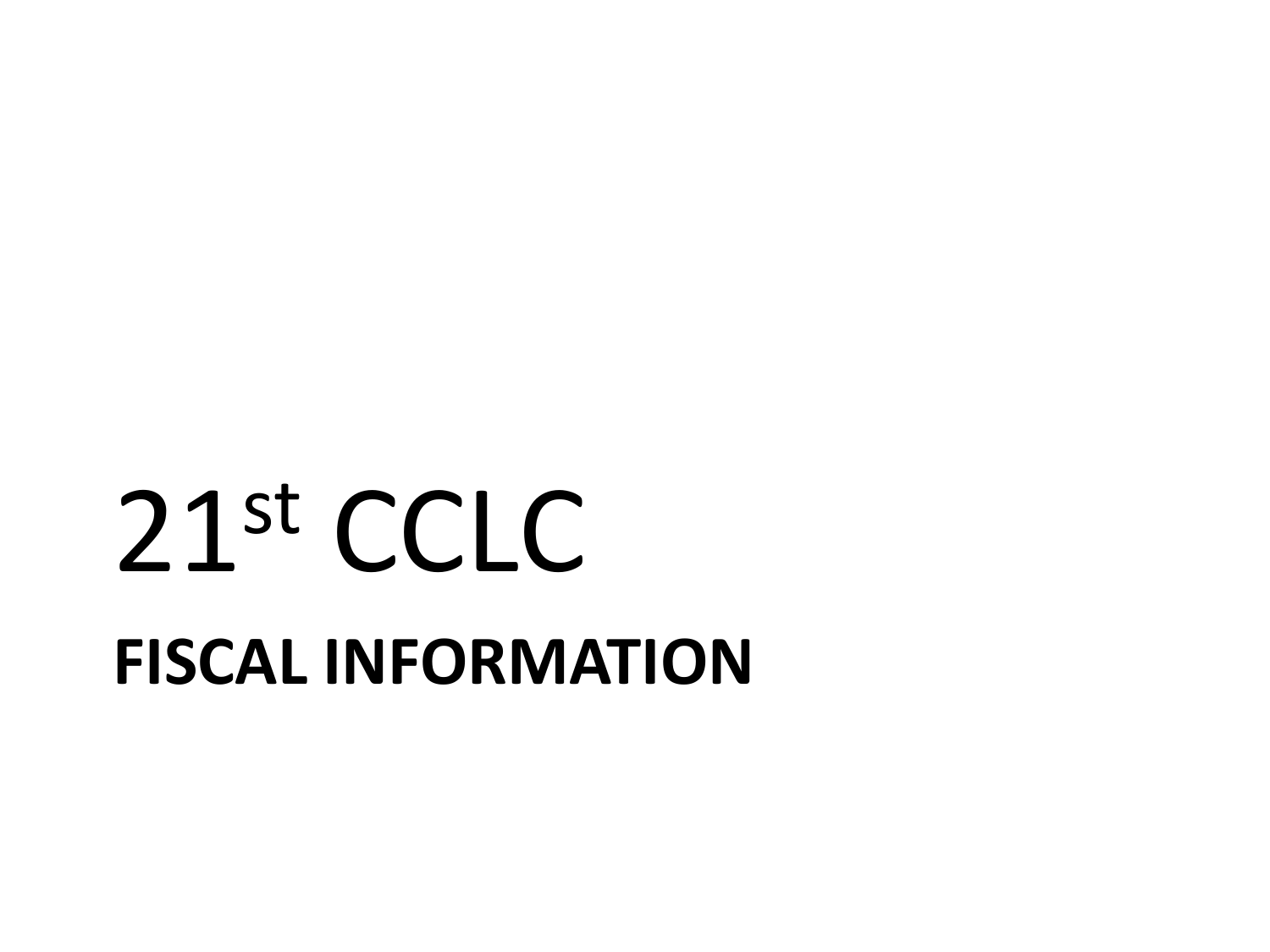### Funding Requirements During the Grant Period

All grant funds disbursed to administer the 21<sup>st</sup> CCLC program and all related services must be handled in accordance with the authorizing legislation, the corresponding federal guidance, the State and Federal Grant Administration Policy and Fiscal Requirements and Procedures handbook, and 23 Illinois Administrative Code 100.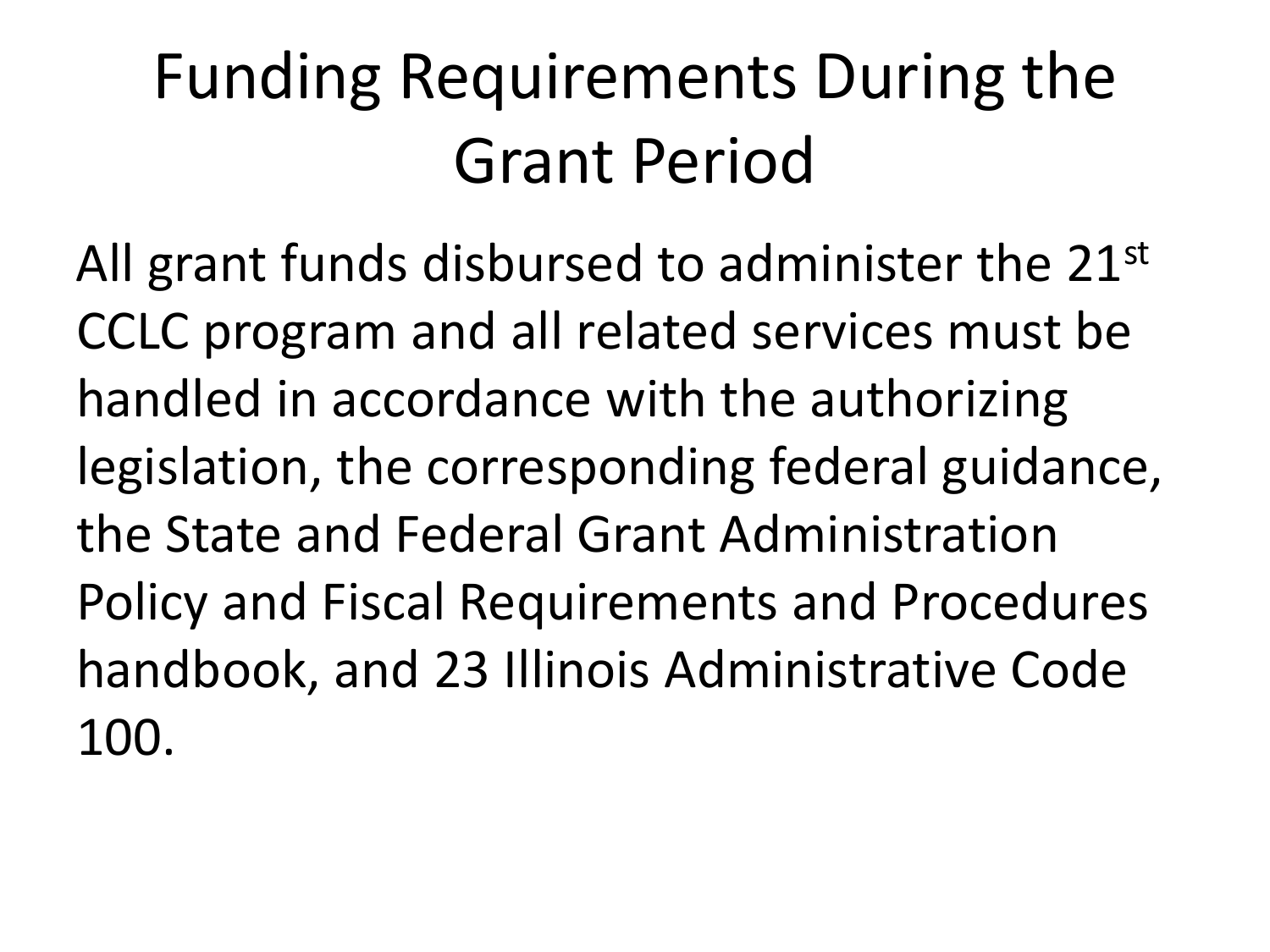### Funding Levels During the Grant Period

Funding for all FY 15 awards will be for 5 years. Applicants will be leveled funded for all five years of the grant (dependent on federal funding availability).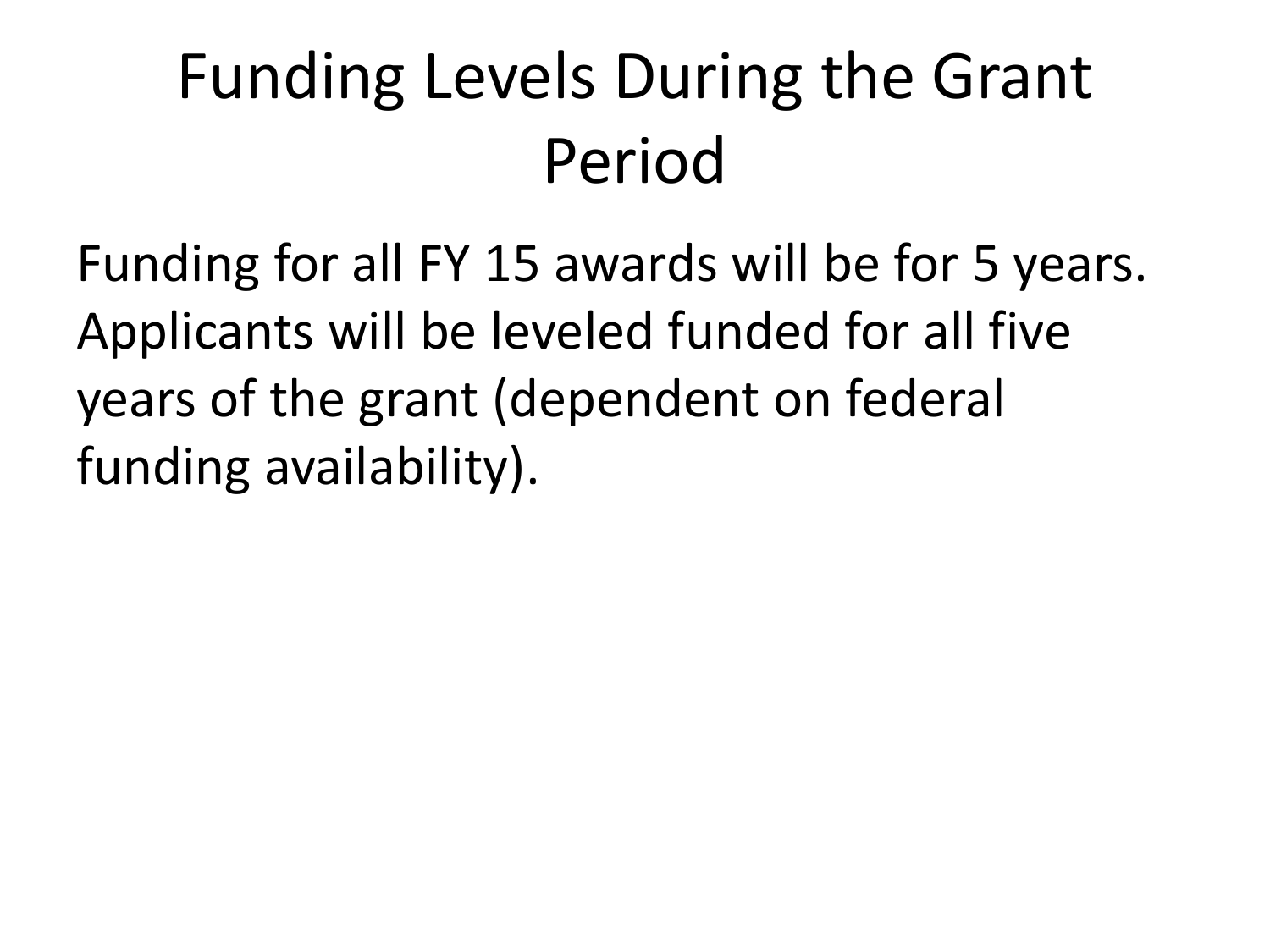# Budget

- **Must** align with proposed activities, number of students and families to be served, staffing levels, goals and objectives and evaluation services.
- Appropriate function and object codes should be used as outlined in the fiscal policy and procedures handbook.

[http://www.isbe.net/funding/pdf/fiscal\\_procedure](http://www.isbe.net/funding/pdf/fiscal_procedure_handbk.pdf) handbk.pdf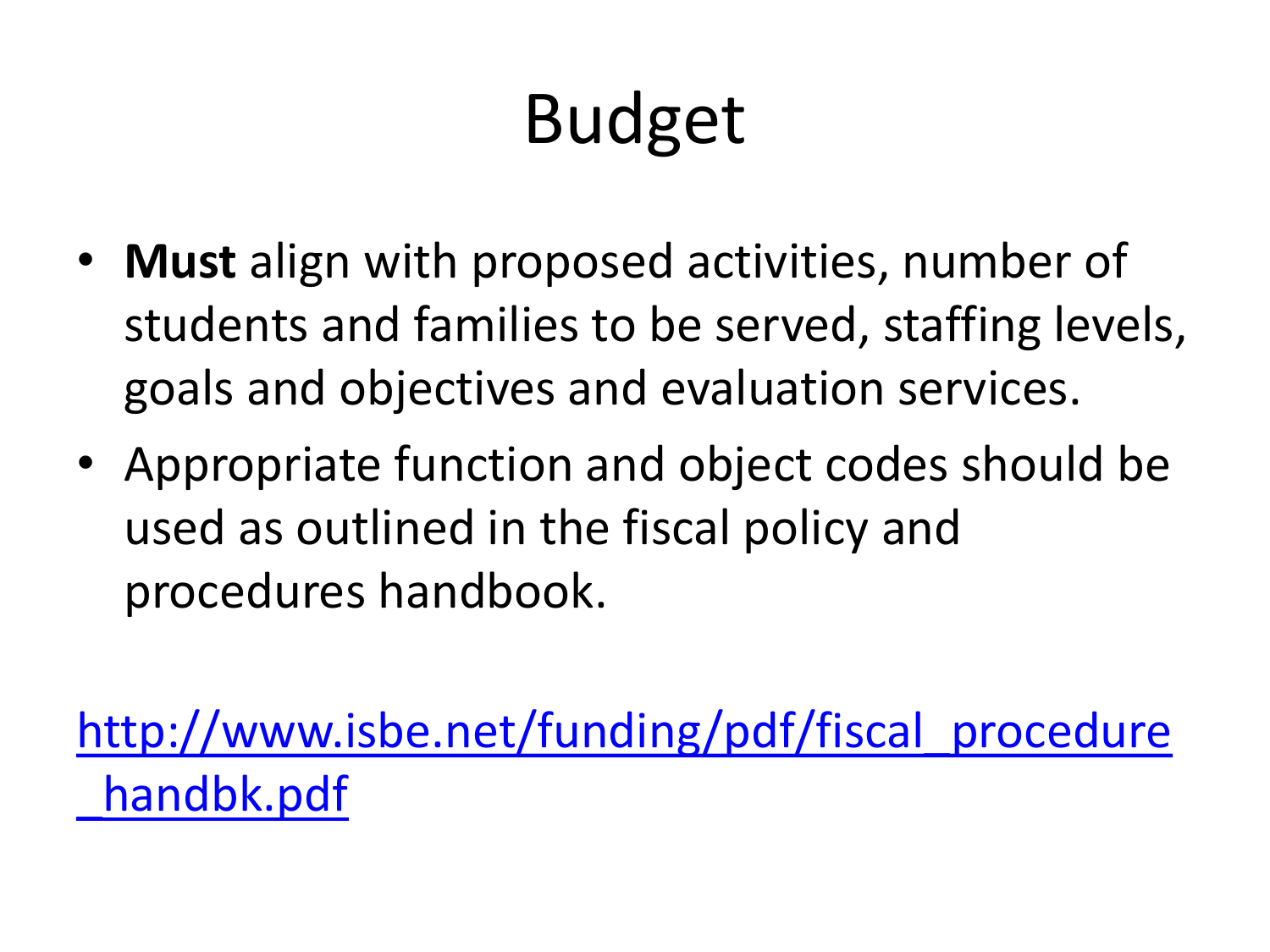# Allowable Uses of Funds

- Program implementation costs
- Indirect costs
- Administration (Up to 5% for indirect and administration combined)
- Professional development
- Instructional staff-up to 4 weeks of instructional staff time beyond the normal weeks of programming
- Food costs for family members for meetings that take place during mealtimes up to \$10 per person and food used for culinary classes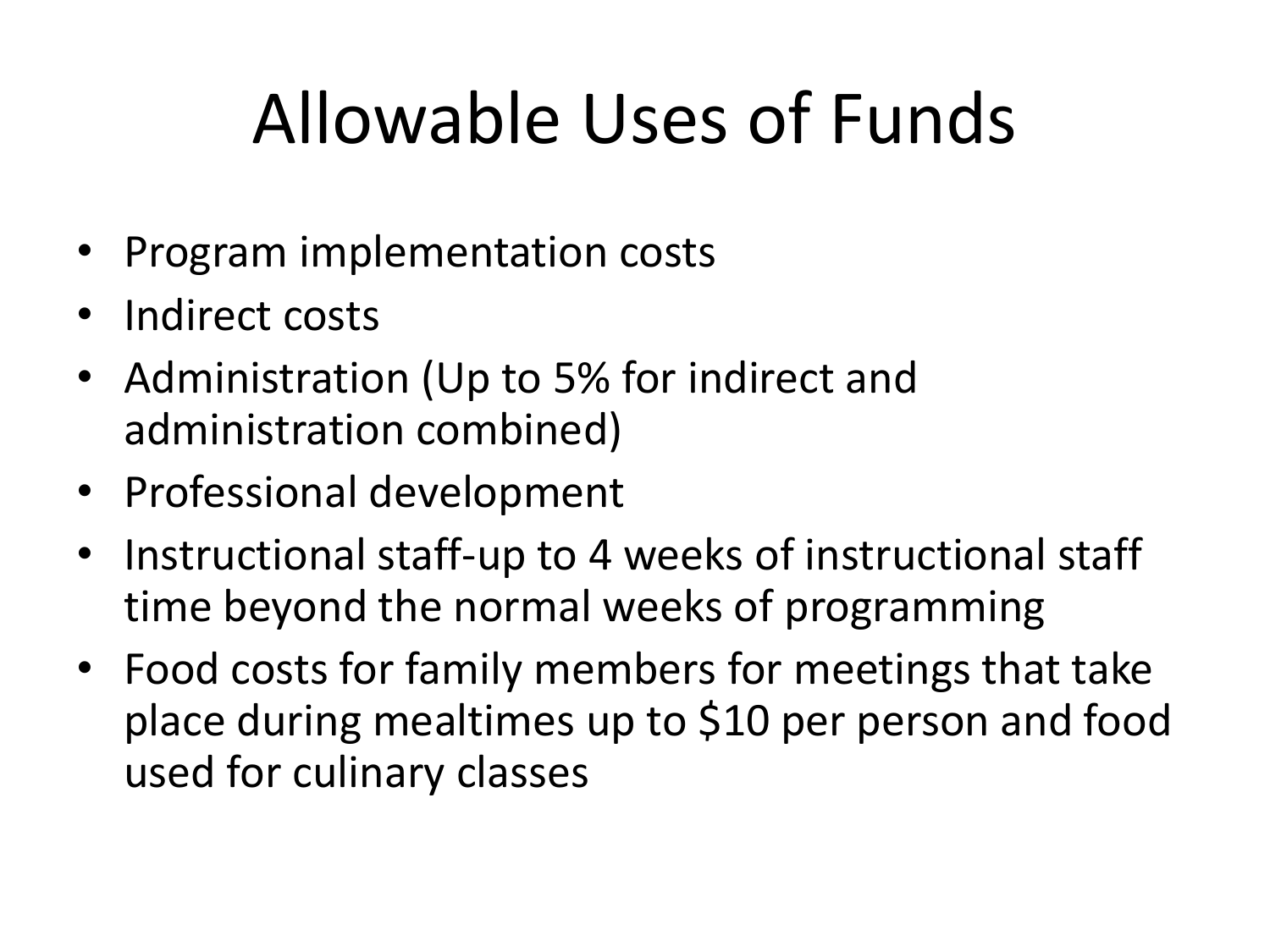## Allowable Uses of Funds

- Transportation costs
- Technology expenses that are reasonable, allocable, allowable and related to academics and student achievement—require prior approval
- Subcontracting
- Program evaluation
- ELT—no more than 25% of the total budget allocation can be used for activities during the school day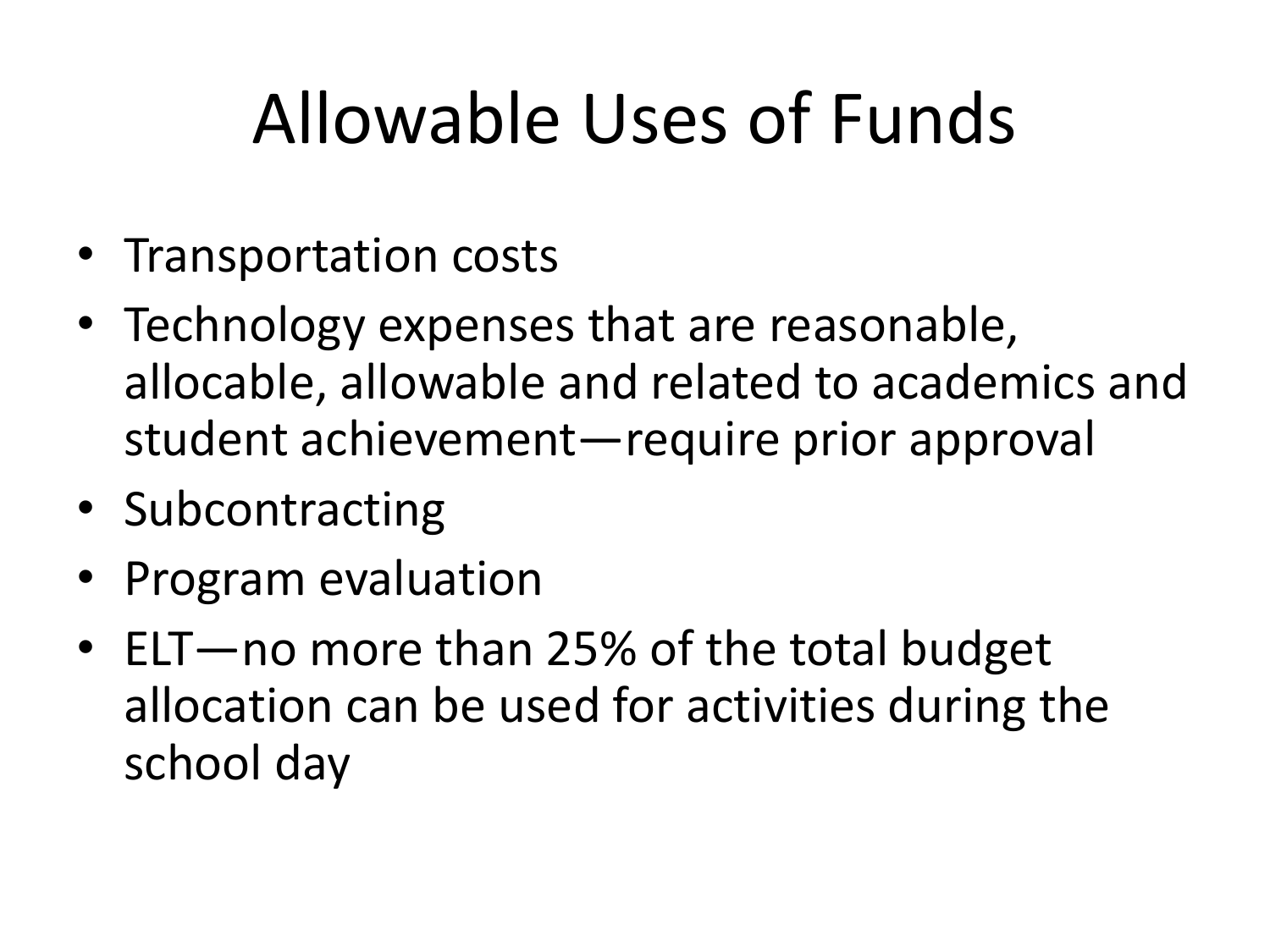### Non-Allowable Use of Funds

- Proposal preparation costs
- Pre-award costs
- Overnight or out of state travel for students
- Food for professional development events, faculty, staff, or administrative meetings for staff in any setting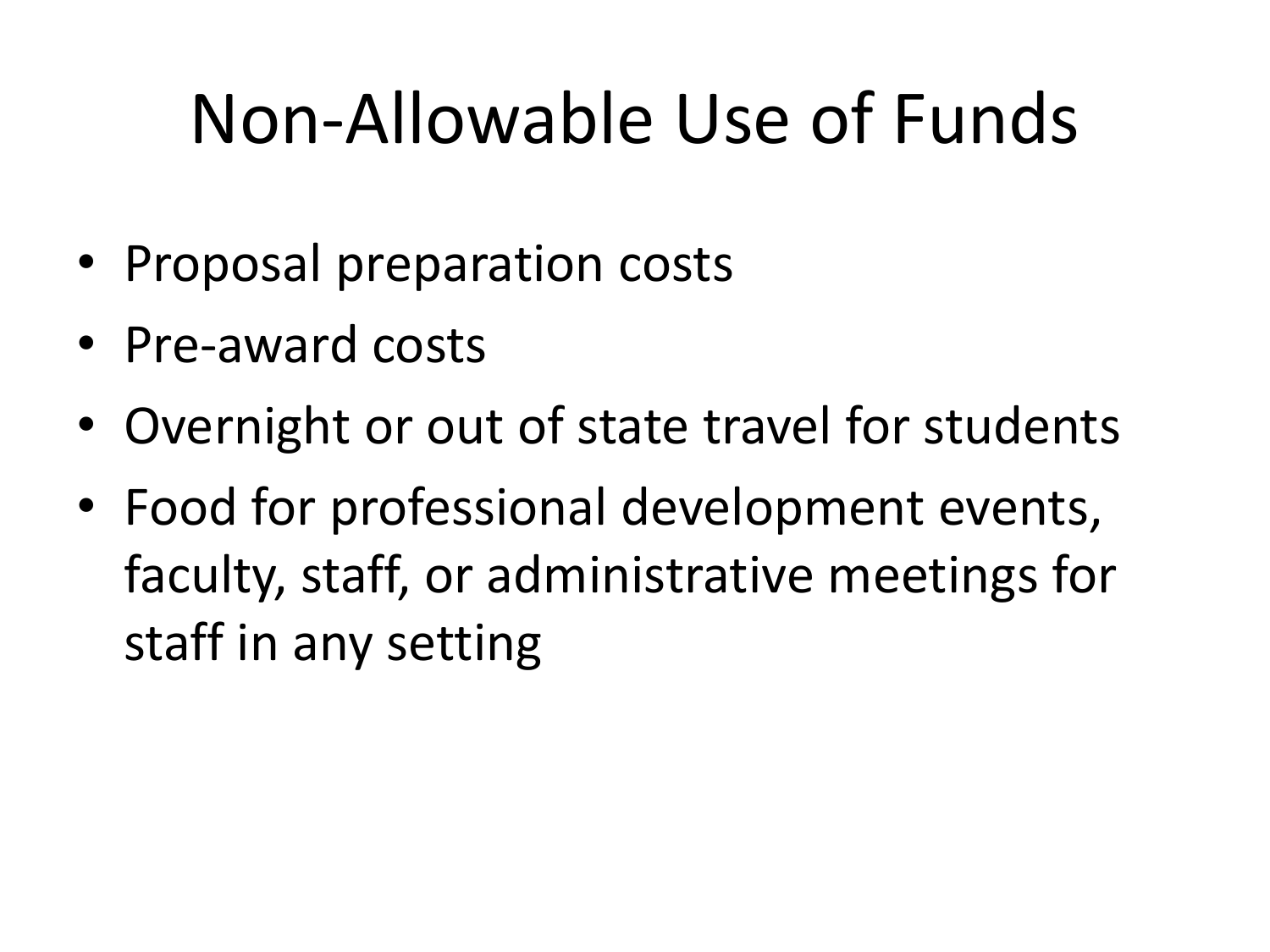## Non-allowable Use of Funds

- Clothing
- Non-educational incentives of gift cards, cash gas cards, movie passes, clothing, or other unreasonable costs
- Purchase of equipment without prior approval from ISBE—computers, printers, scanners, etc., regardless of cost
- Daily snack/meal costs (ISBE nutrition, [www.isbe.net/nutrition](http://www.isbe.net/nutrition) or 217/782-2491)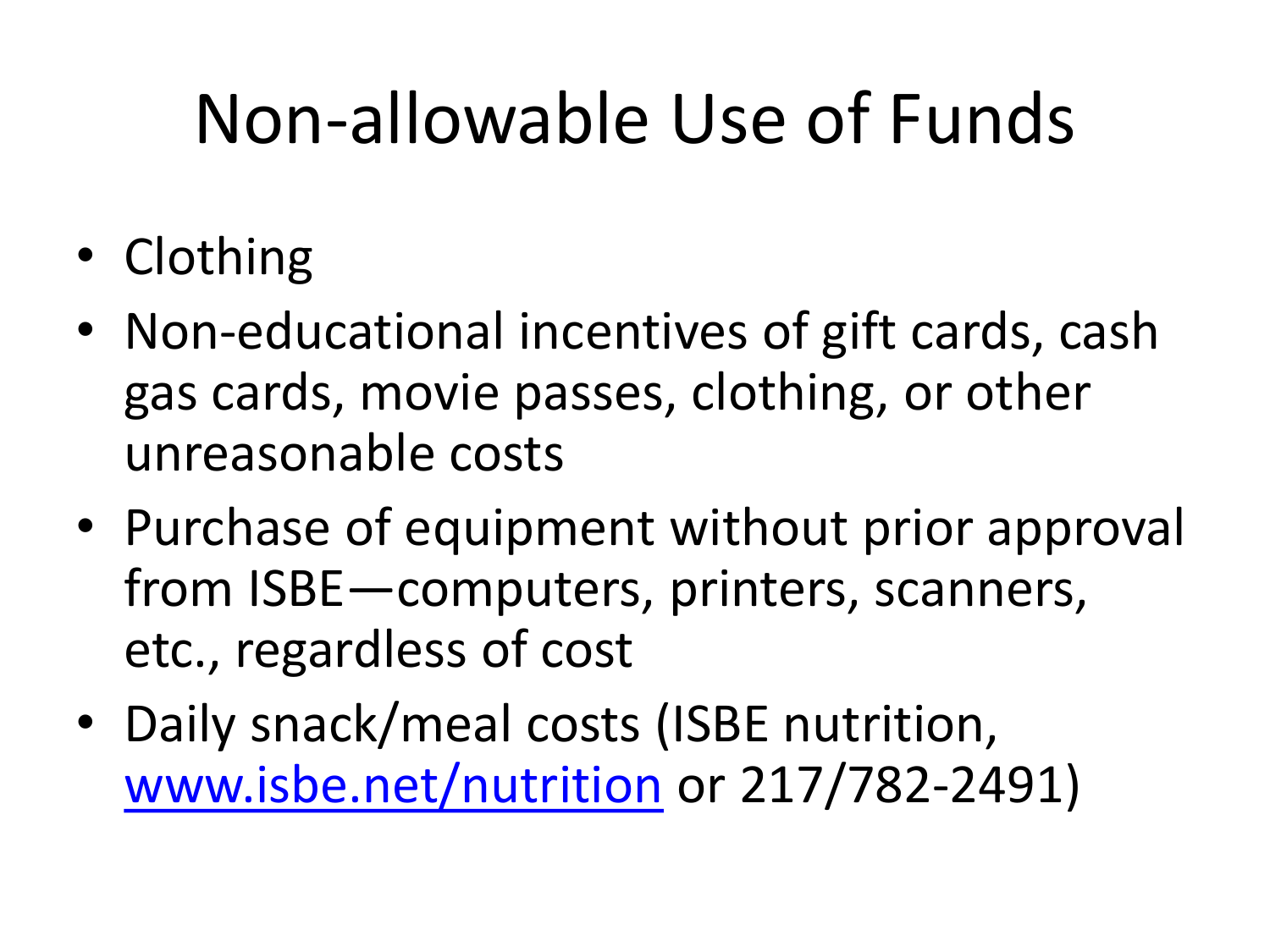### Non-allowable Use of Funds

- Furniture
- Staff events that include retreats, lock-ins, or other events of a similar nature
- Field trips that are purely recreational in nature (have no academic support)
- Membership dues to organizations
- Promotional or marketing items (mugs, pens, totes, banners, etc.)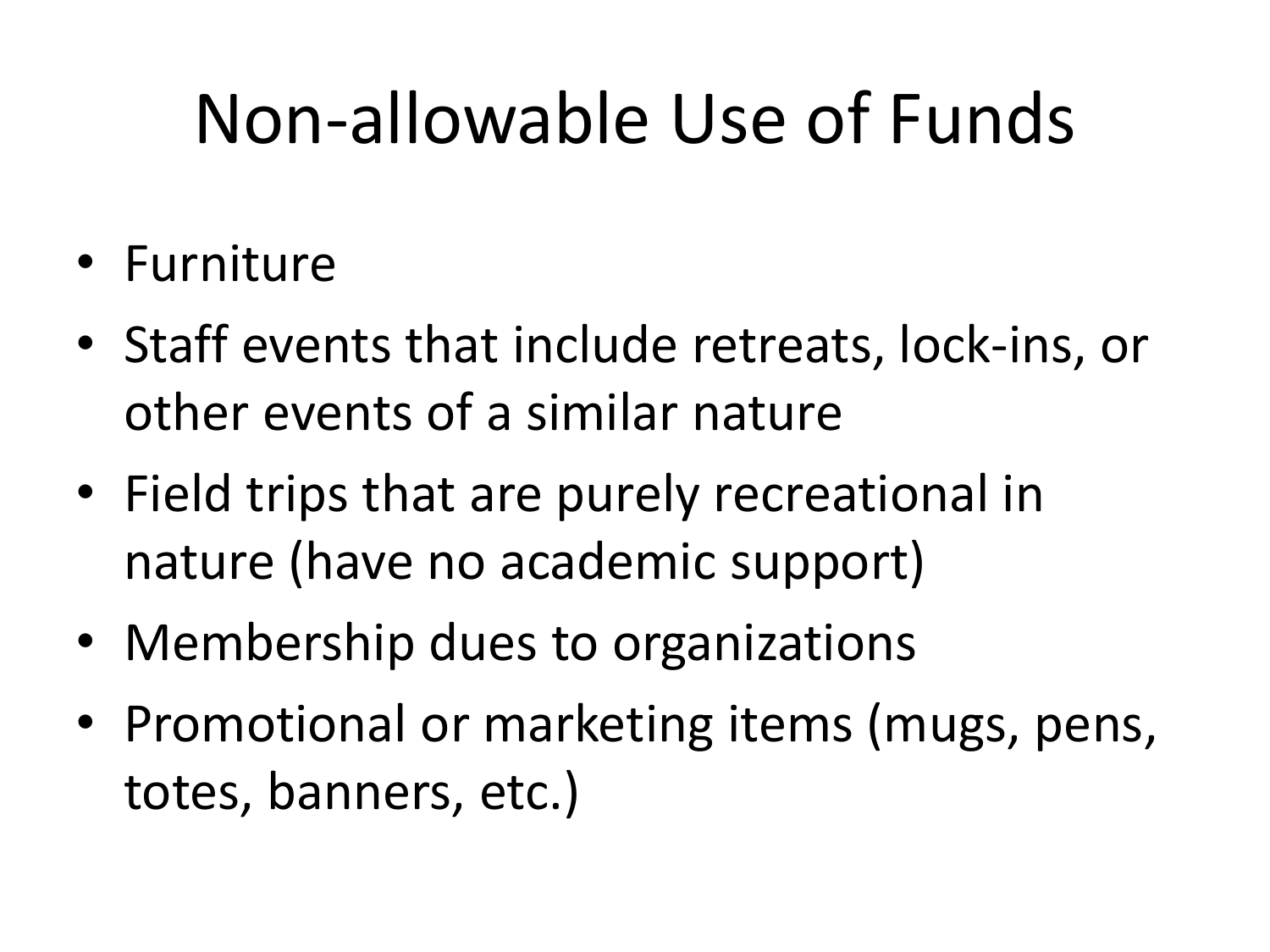### Non-allowable Use of Funds

- Decorative items
- Capital improvements such as facility construction, remodeling, or renovation
- Classes previously offered and paid for by district or other fund sources
- Supplanting federal, state, or local funds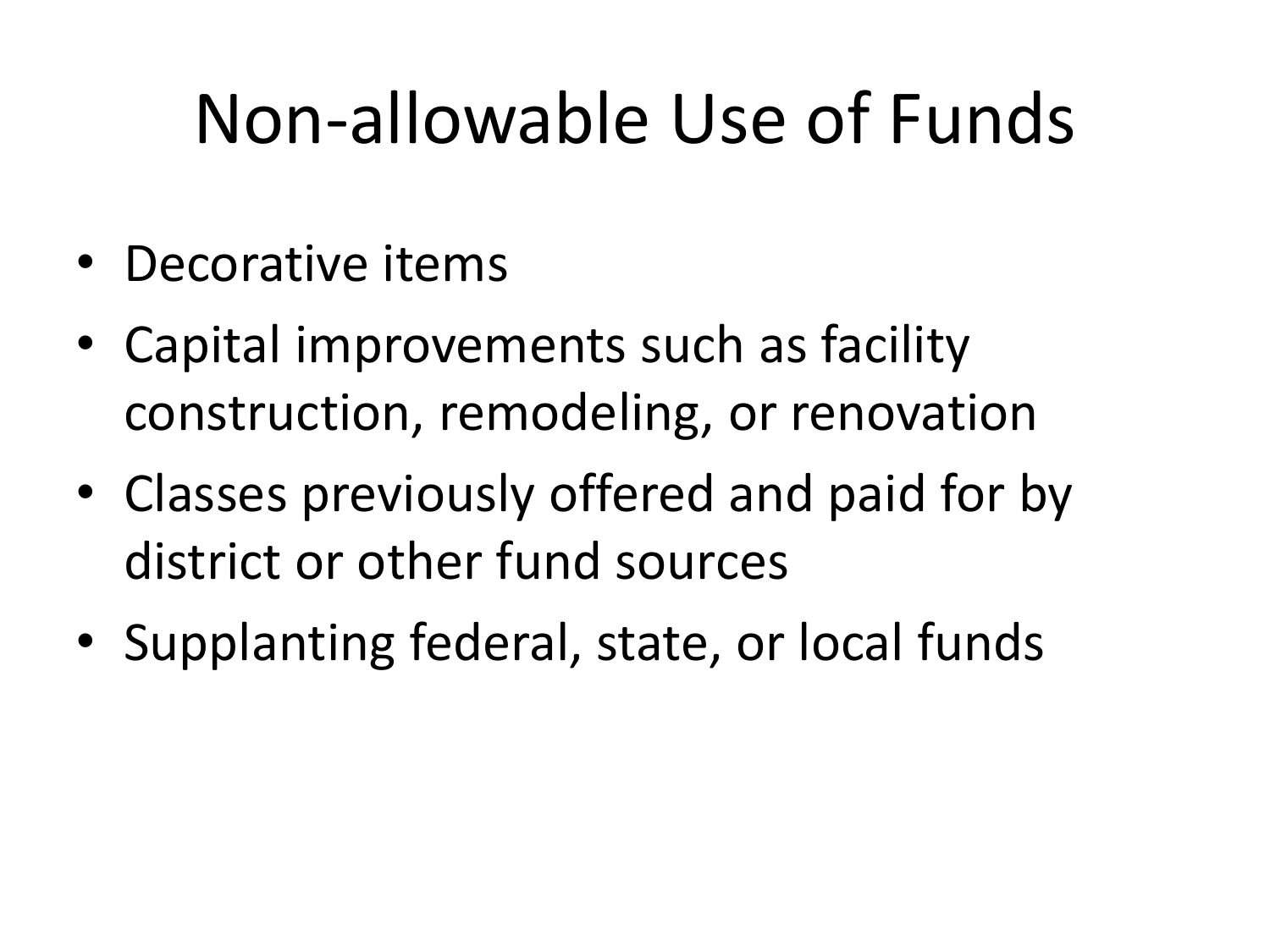# Continuation Funding

Receiving funds in remaining years requires:

- Substantial progress toward meeting the objectives stated in the approved proposal,
- Appropriate use of funds,
- Successful completion of a continuation application,
- Completion of annual evaluation, and
- Satisfactory monitoring findings.

Grants are not automatically renewed on an annual basis.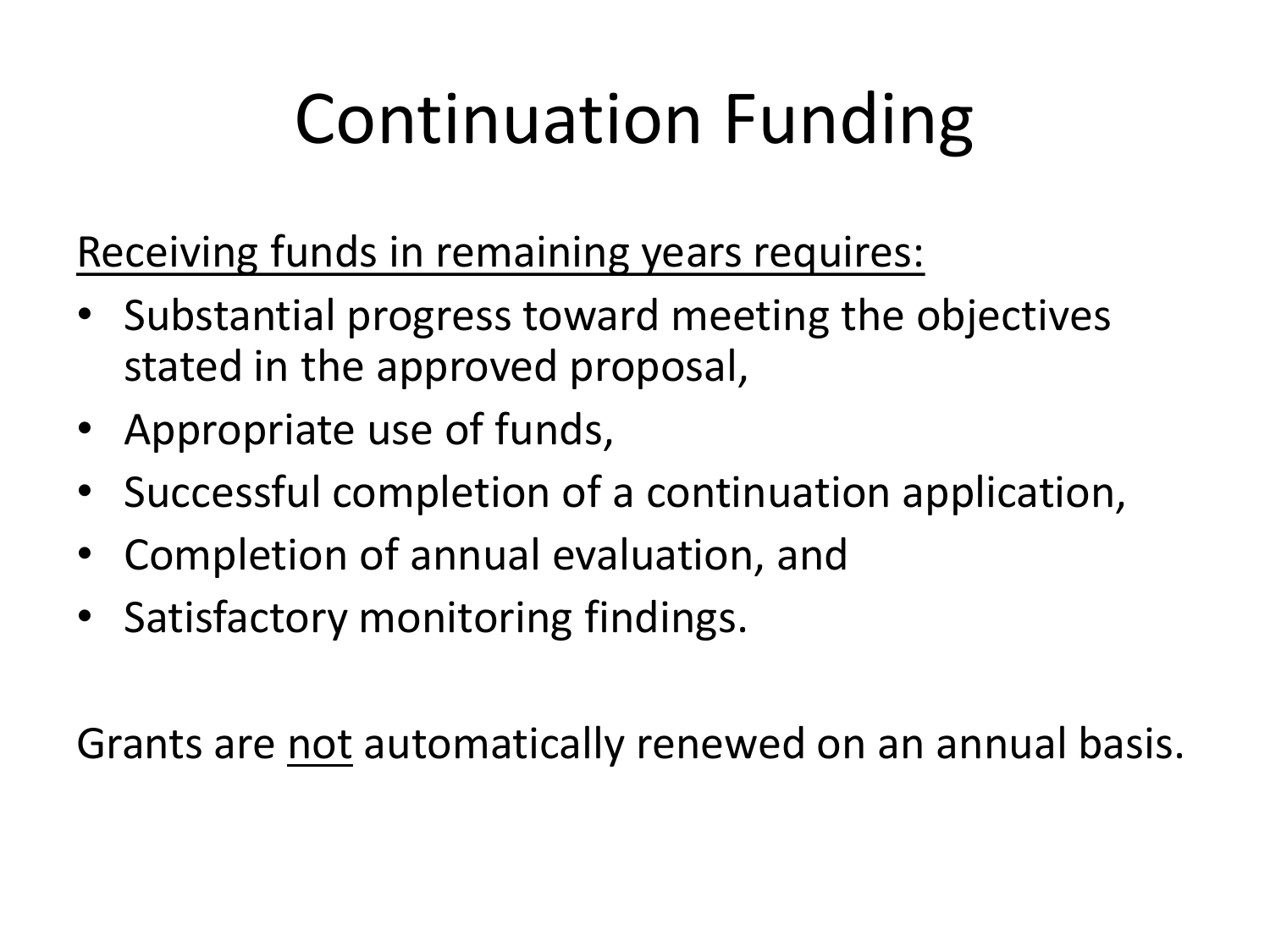# Continuation Funding (cont.)

- Sites funded at the minimum level (\$50,000) must serve at least 25 students for more than 30 days.
- Sites funded at the maximum level (\$150,000) must serve at least 100 students for more than 30 days.
- Any partnership that falls below 90 percent of their projected number of students to be served for more than 30 days will have their budget reallocated for continuation funding.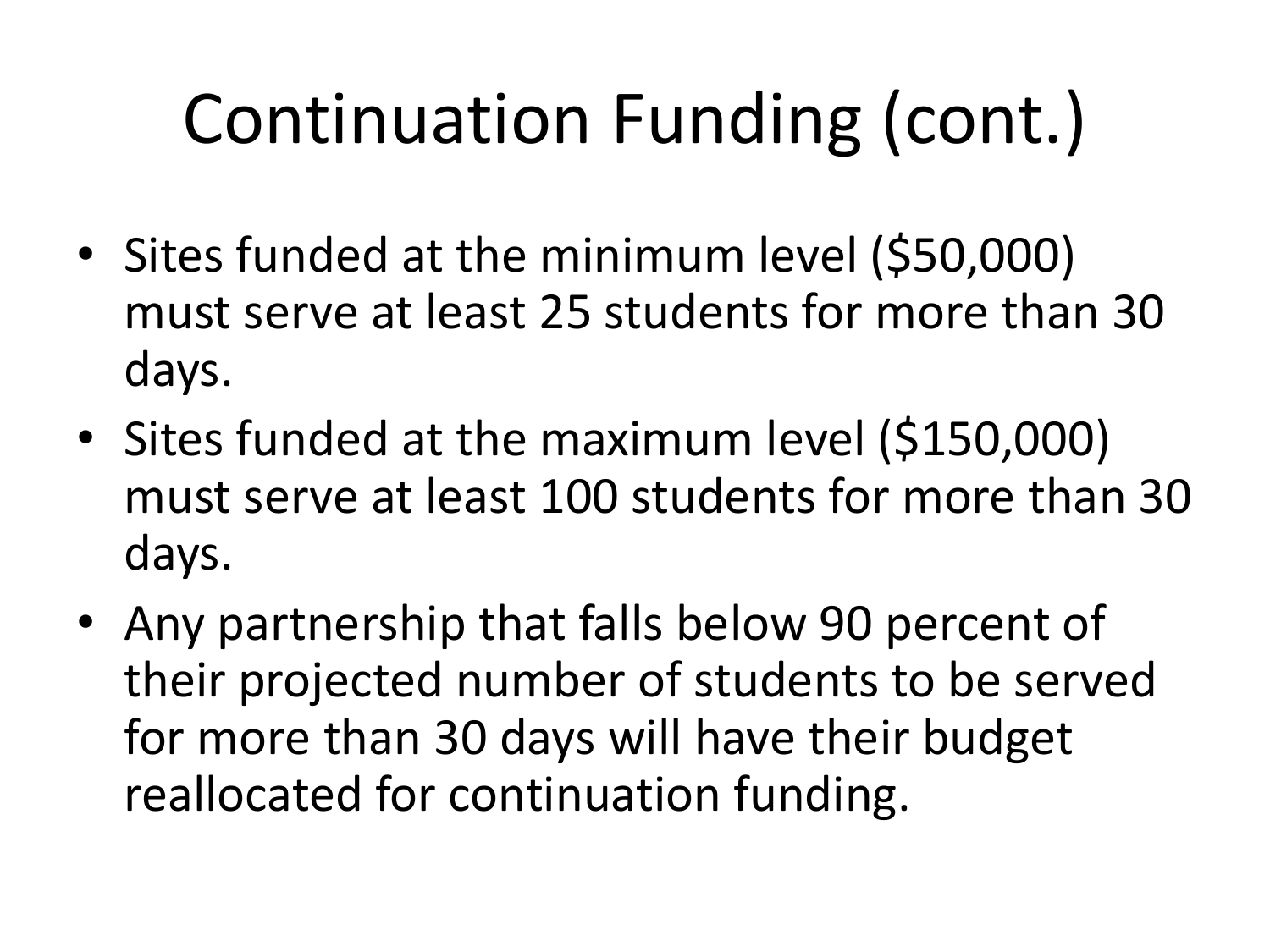# Supplanting

 Grantees **must** use funds for the purpose intended and to supplement and not supplant other federal, state, and local funds. This does not prohibit 21<sup>st</sup> CCLC funds from being used to continue programs where a previous grant has ended.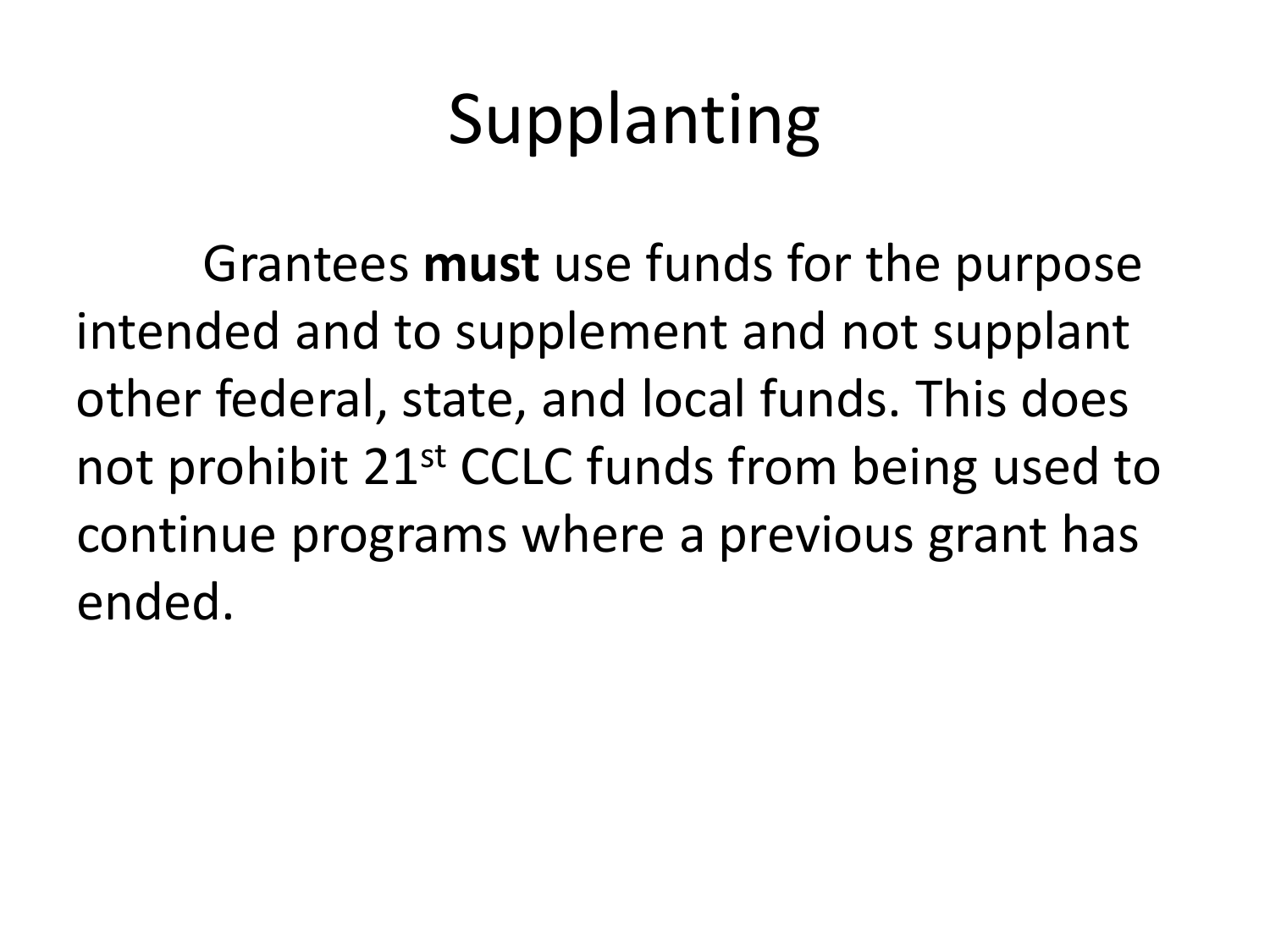#### Coordination of Resources:

Each applicant must be a good steward of public funds and take action to prevent the duplication of services.

Applicants should identify other federal, state, and local programs that offer before and after school and summer services and work to coordinate and/or combine efforts for the most effective uses of public resources.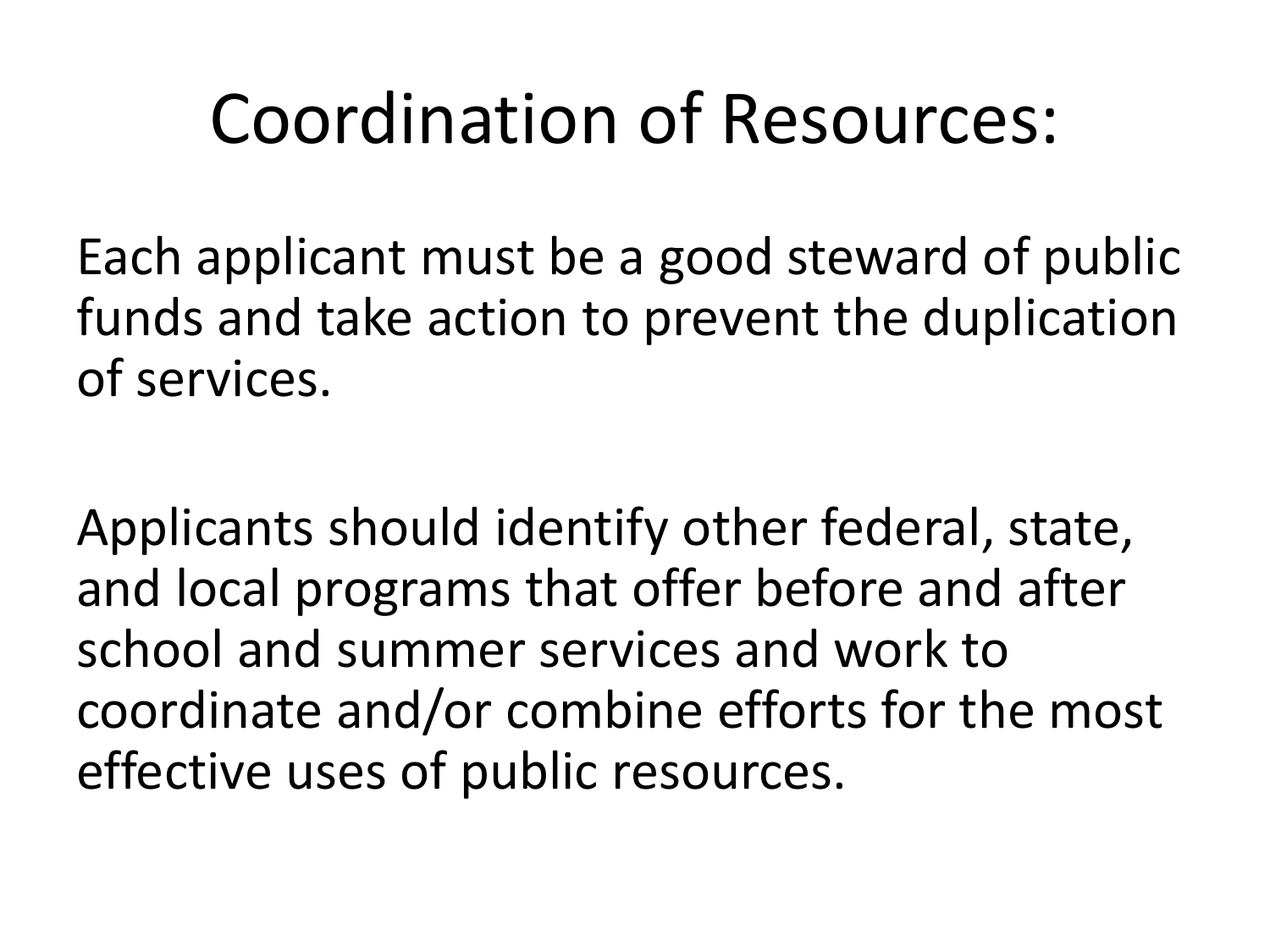# Flexibility of Funding:

Under the ESEA, LEAs are provided certain flexibilities in the use of 21st CCLC funds as described below.

- Consolidation of Local Administration Funds
- ELT
- Rural Education Initiatives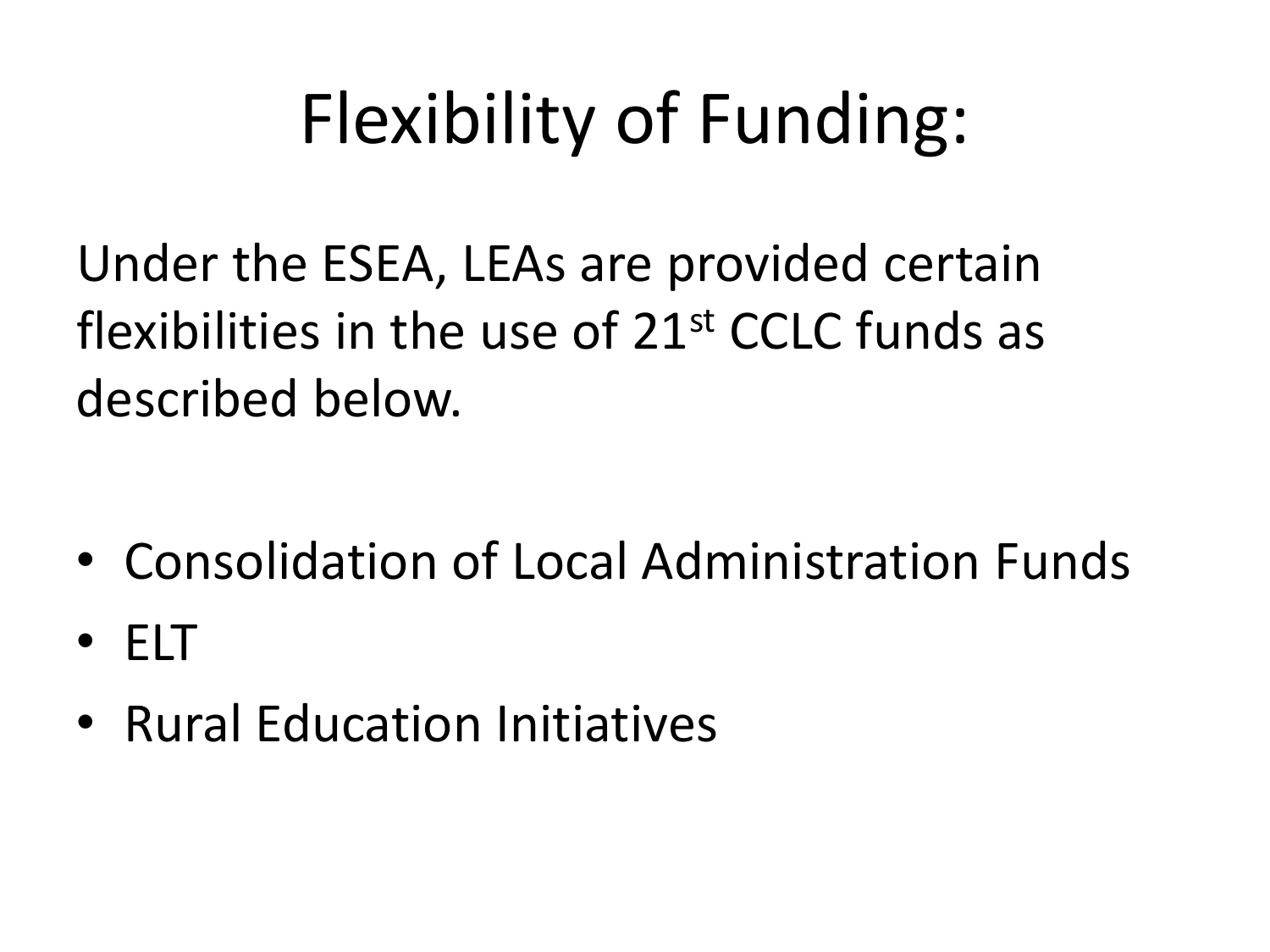# Flexibility of Funding

All applicants and co-applicants must individually comply with all applicable state and federal laws, regulations, and executive orders, including without limitation those regarding the confidentiality of student records.

Further, all co-applicants participating in a joint application must certify that they are individually and jointly responsible to ISBE and to the administrative and fiscal agent for the grant.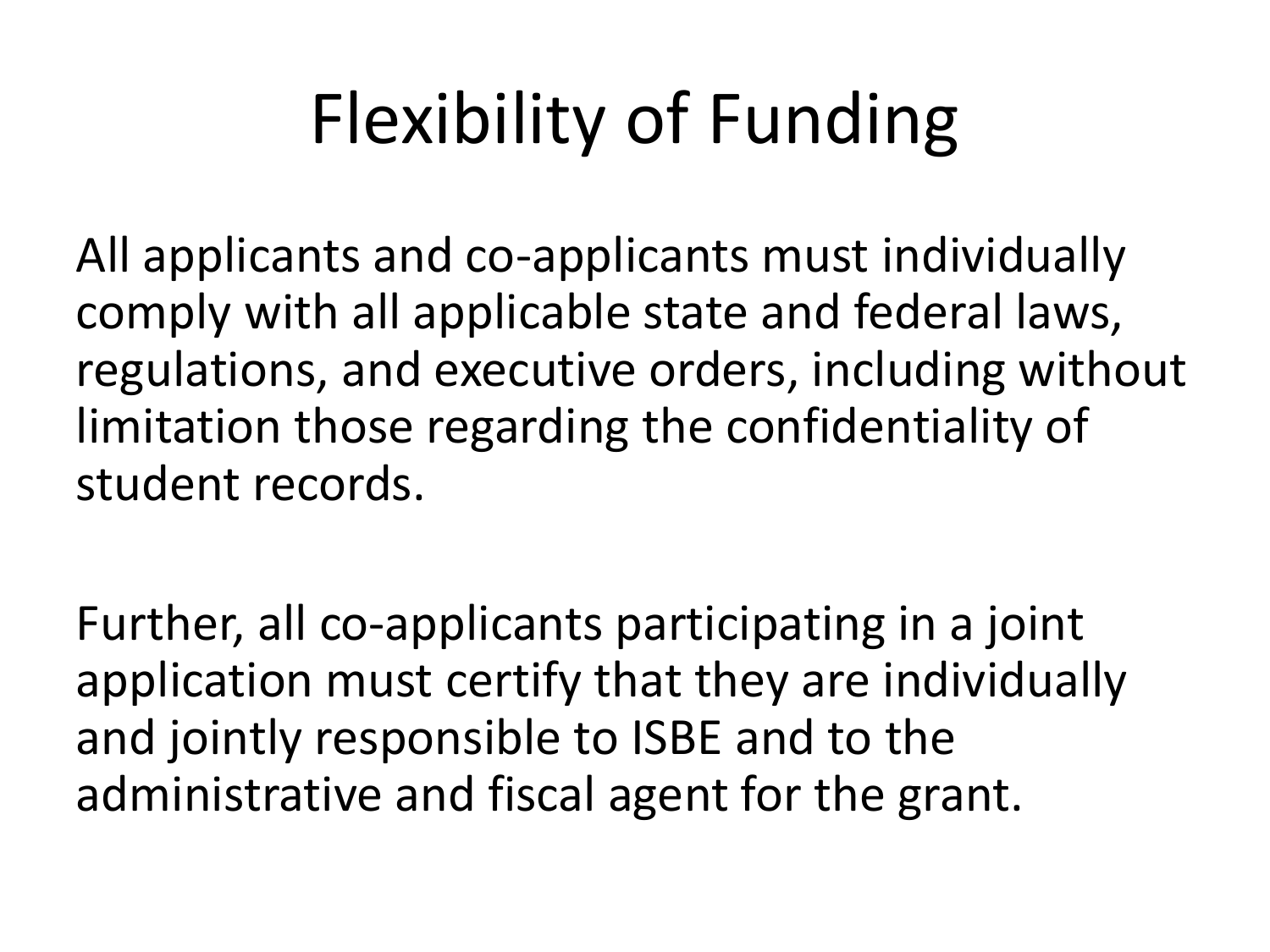# **PROPOSAL NARRATIVE**  21st CCLC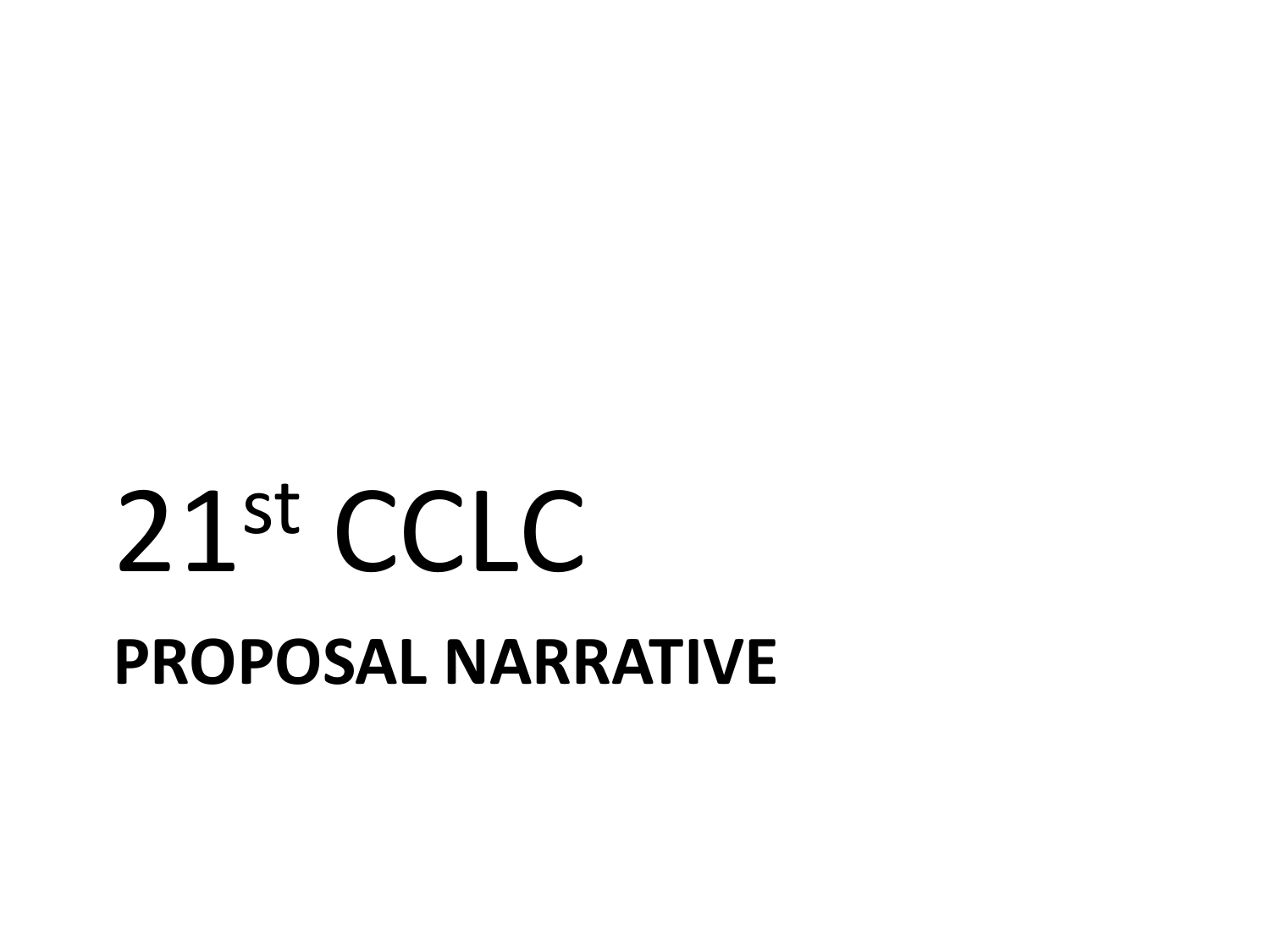### Proposal Narrative

- Limited to 30 pages, double spaced
- Requirements:
	- Summarize the comprehensive needs assessment by describing the process used with the school to determine the need for the project in the community, the availability of resources for the center, and the data used to determine the need.
	- Describe the partnership of the co-applicants and the roles that will be maintained through the life of the grant. Include a plan for linking the school day to the afterschool program.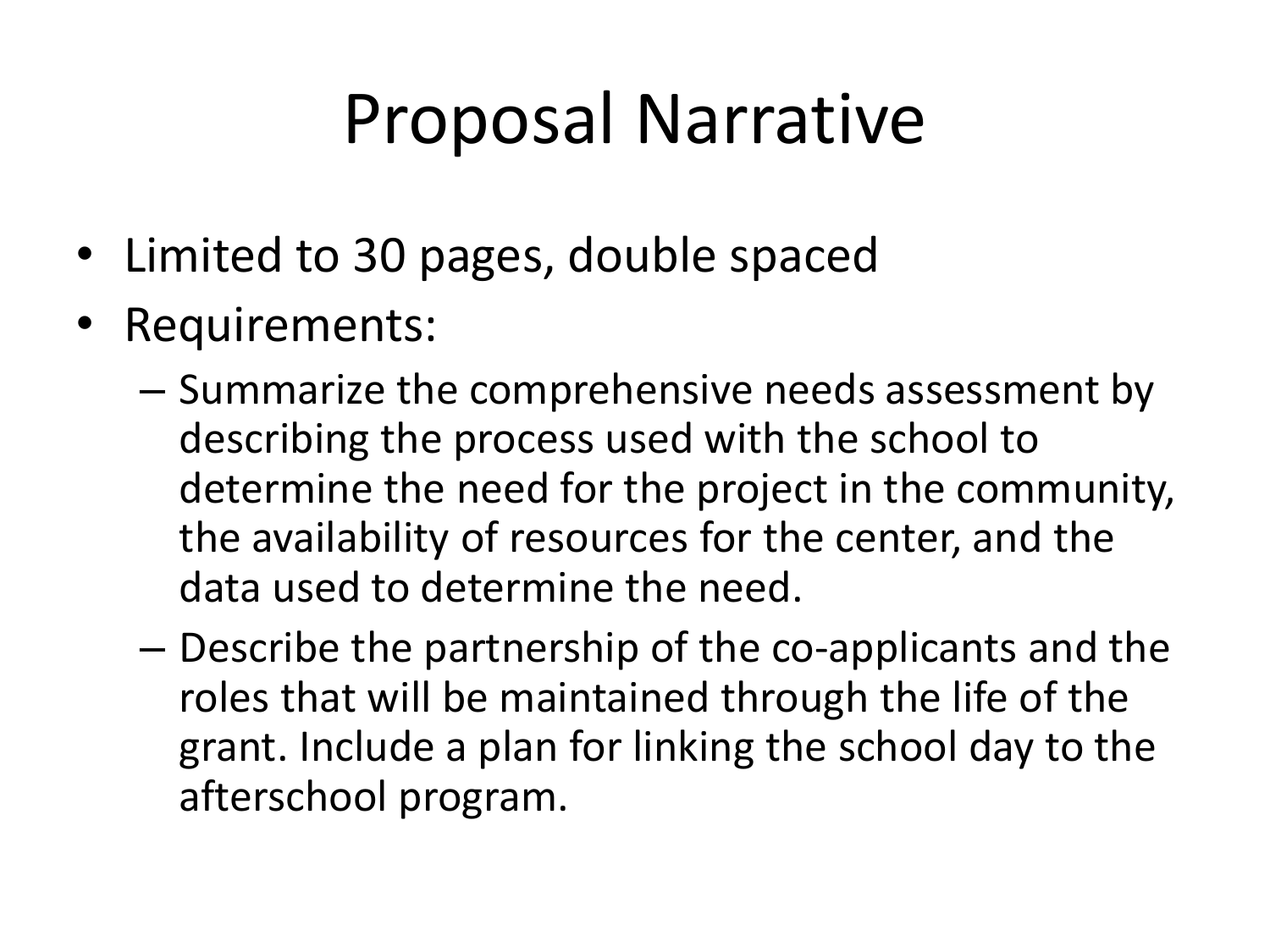- Estimate the number of students and families to be served.
- Recruitment and retention plan of the students most in need of academic assistance and the criteria.
- Identify facilities where the programs will be located.
- Provide a transportation plan, if the proposed location is other than an elementary or secondary school.
- Describe how information about the program will be disseminated to the community.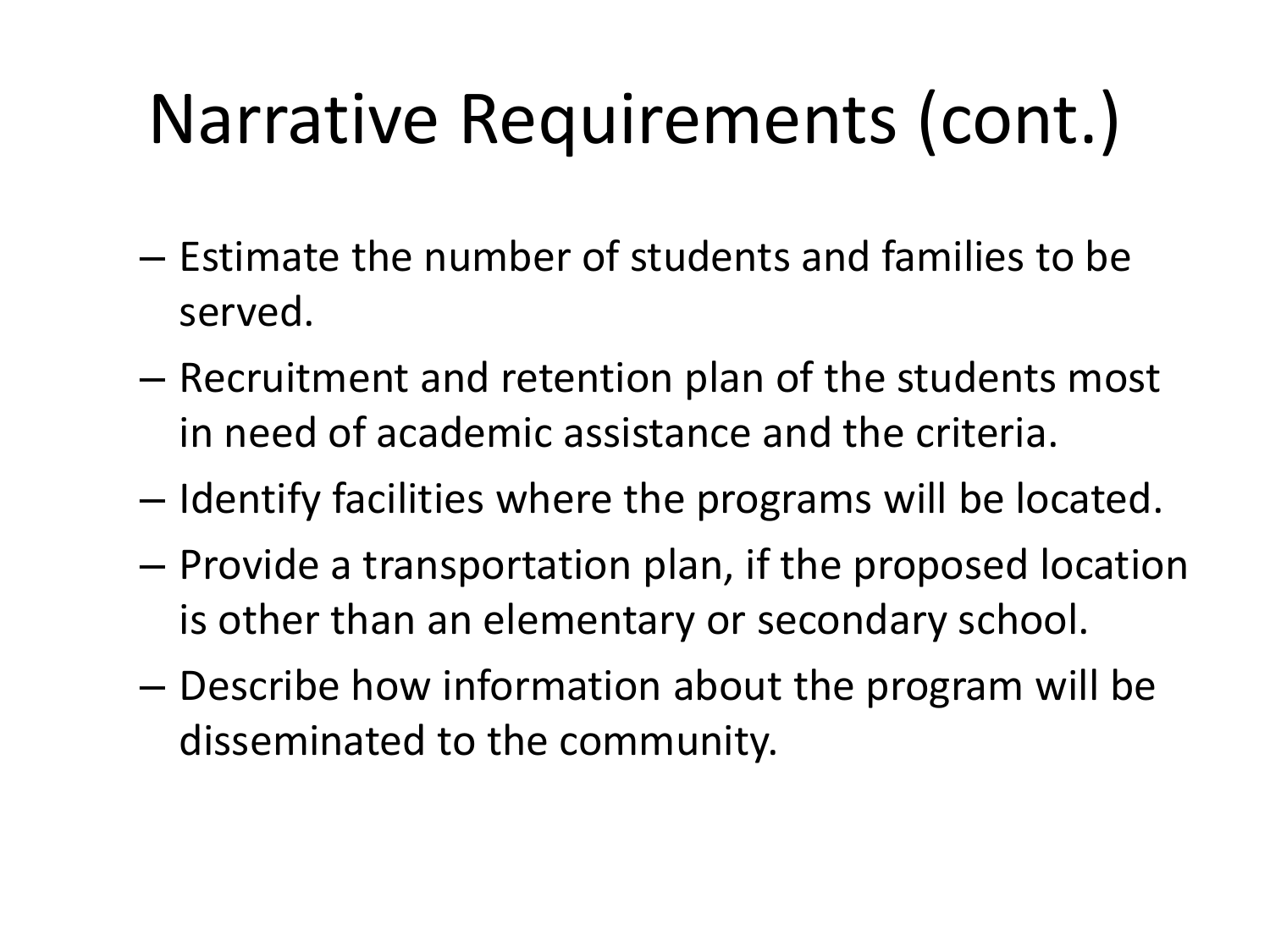- Indicate whether any fees will be charged and the steps to be taken to ensure that families unable to pay can still participate. If fees will be assessed, indicate the fee structure.
- Identify and describe the activities and services to be provided in a developmentally and culturallycompetent manner.
- Describe the range and type of programs (i.e., after school, before school, ELT, summer breaks, weekends, and/or evenings) that will be offered to students.
- Provide a program schedule of operation.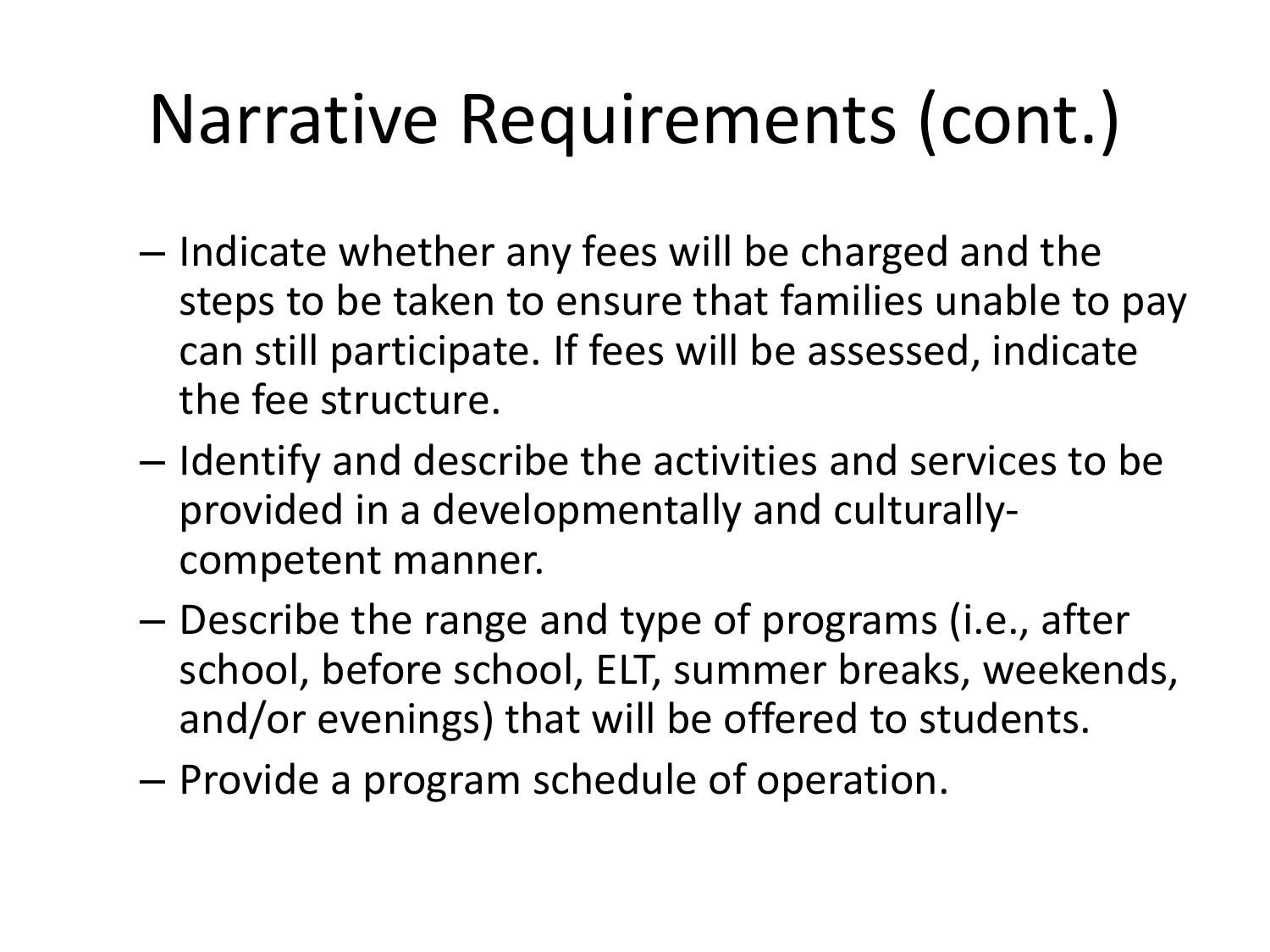- Describe how the program will academically support college and career readiness skills for all the students engaged in the program.
- $-$  Indicate how 21st CCLC programs will promote parent involvement, family literacy, and related educational development activities.
- Describe how the proposed activities and services are expected to improve student academic achievement, particularly in the core learning areas, and indicate how they will assist students in meeting the Illinois Learning Standards and local standards.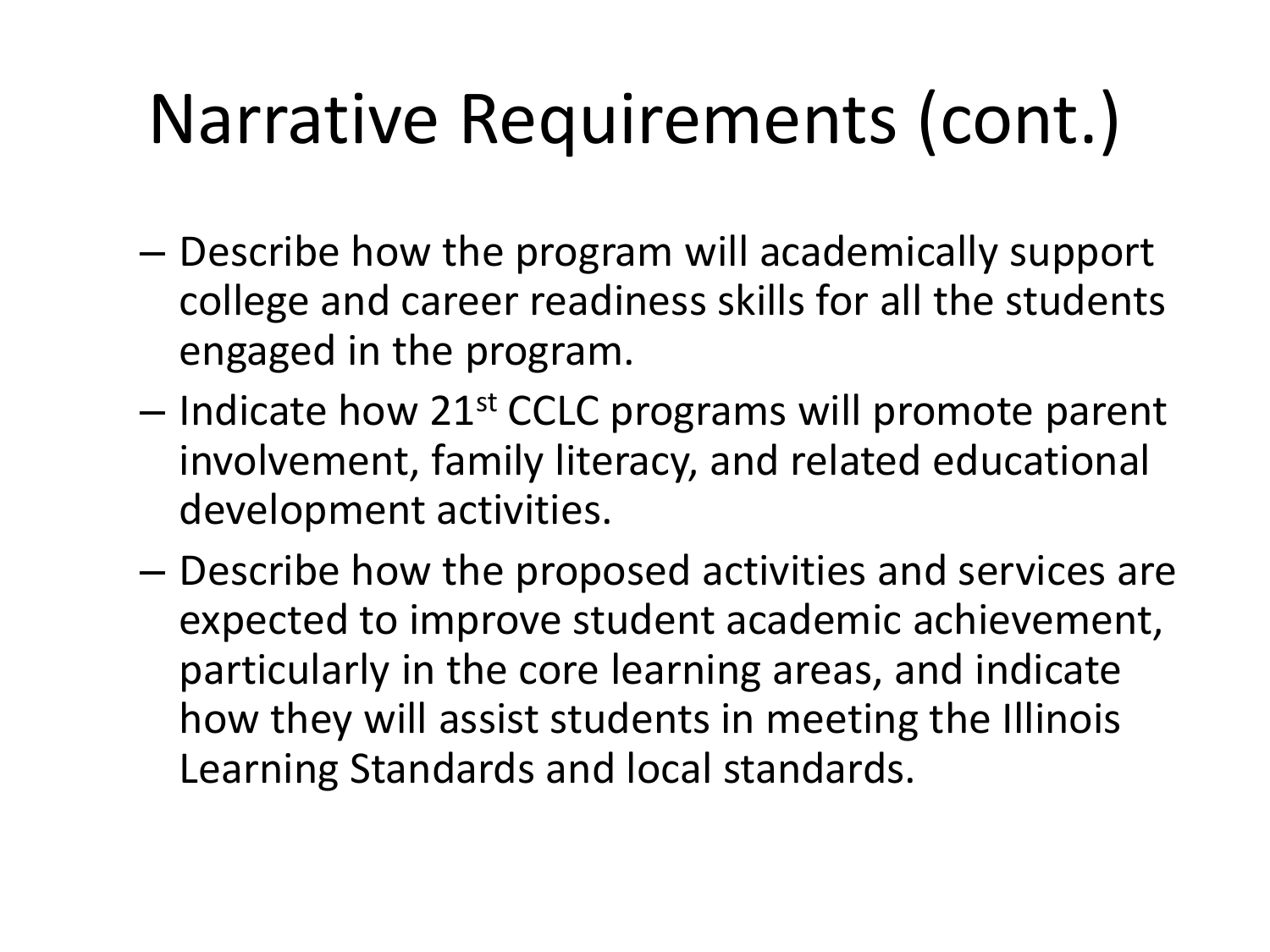(cont.)

 $-$  Applicants who have never received 21st CCLC funding: Provide a statement to demonstrate the applicant's ability to be successful in providing educational and related activities that will complement and enhance the academic performance, achievement, and positive youth development of the students to be served.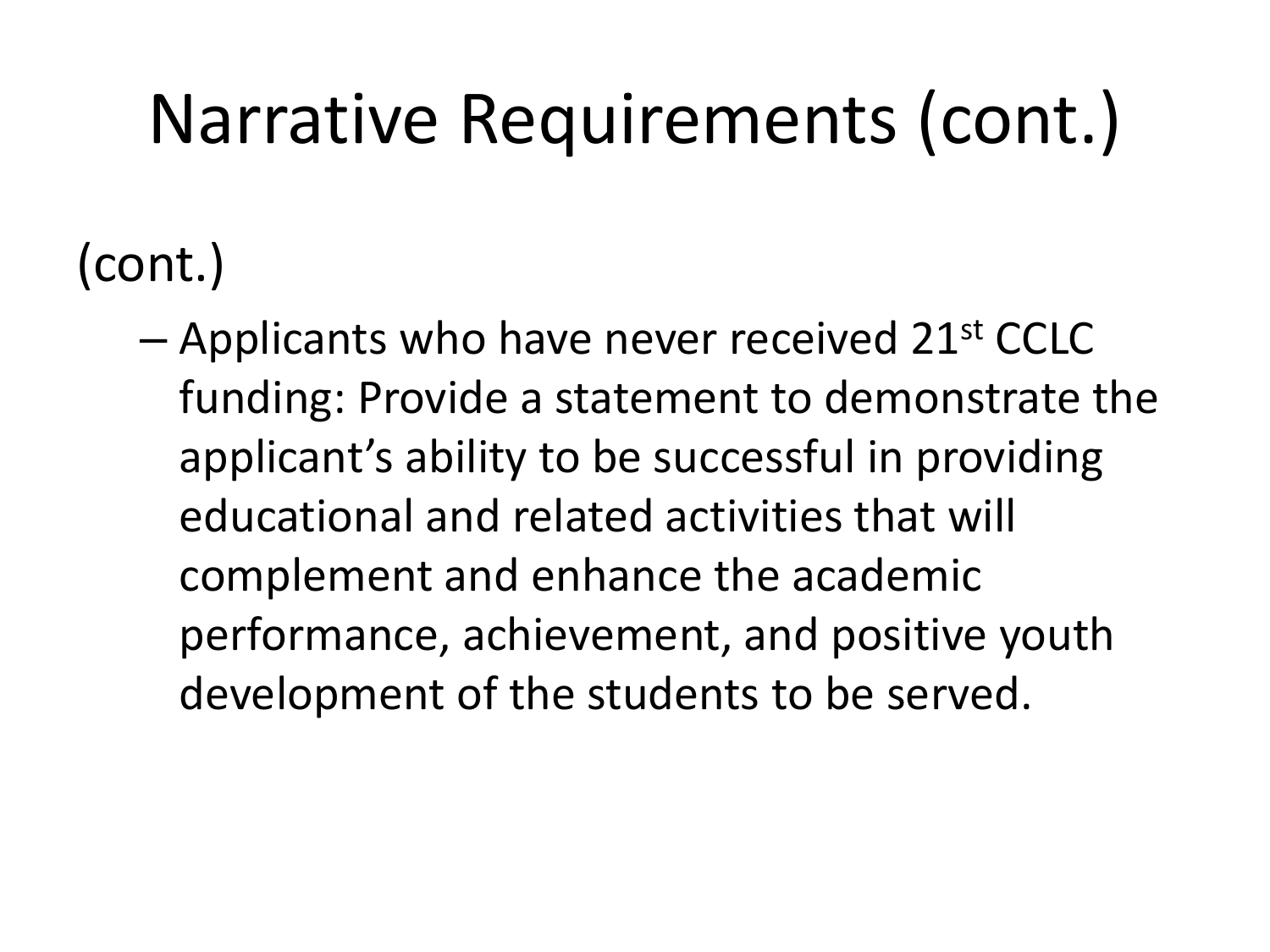(cont.)

– Applicants who have previously received funding: In addition to the information in the previous slide, describe the proposed activities and services to be offered and indicate any changes in programming from the previous grant. Describe any improvements in grades, standardized assessments, behavior, attendance data, or other areas as documented by the program evaluation or other source.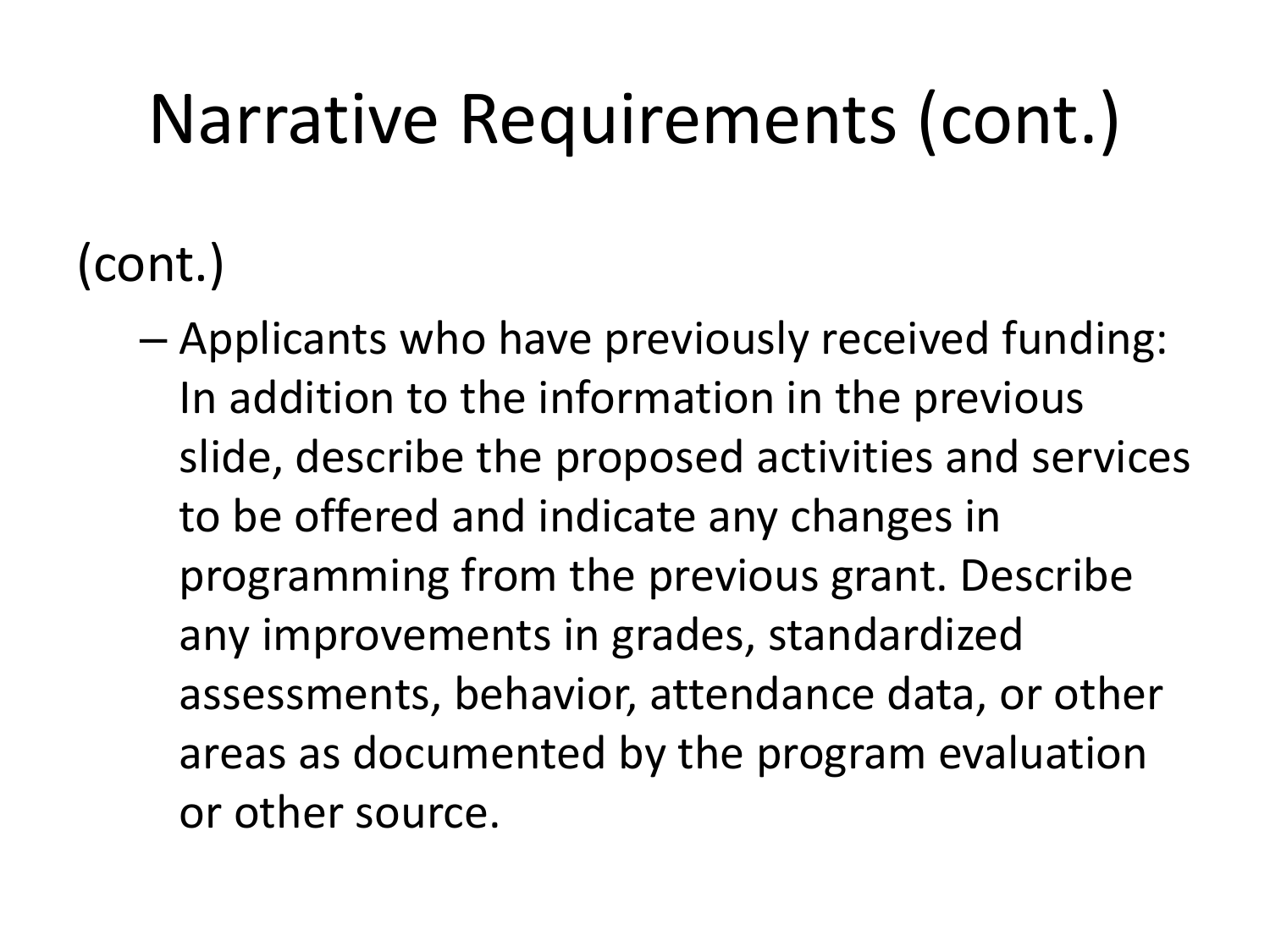- Clearly label, describe, and explain how the proposed program will incorporate innovative and promising practices to support the enhancement of students' academic, social, and career skills.
- Describe how the proposed activities and services will meet the principles of effectiveness.
- Describe according to applicant type any previous experience working with after-school programs.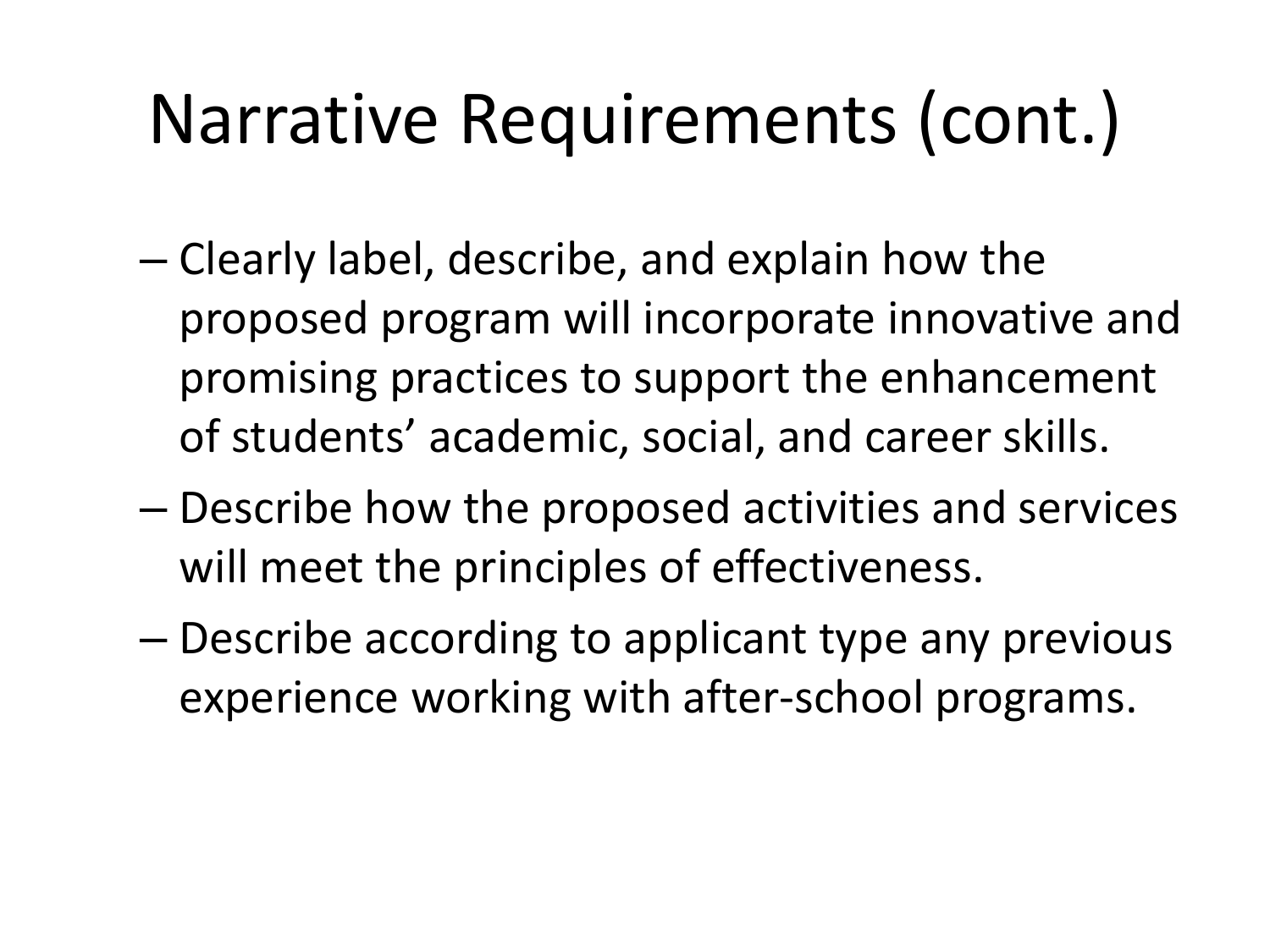(cont.)

 $-$  Applicants who have never received 21st CCLC funding: Describe prior experience with afterschool programs which are academic-based and provide specific evidence of that experience. Summarize previous successes relative to the experiences.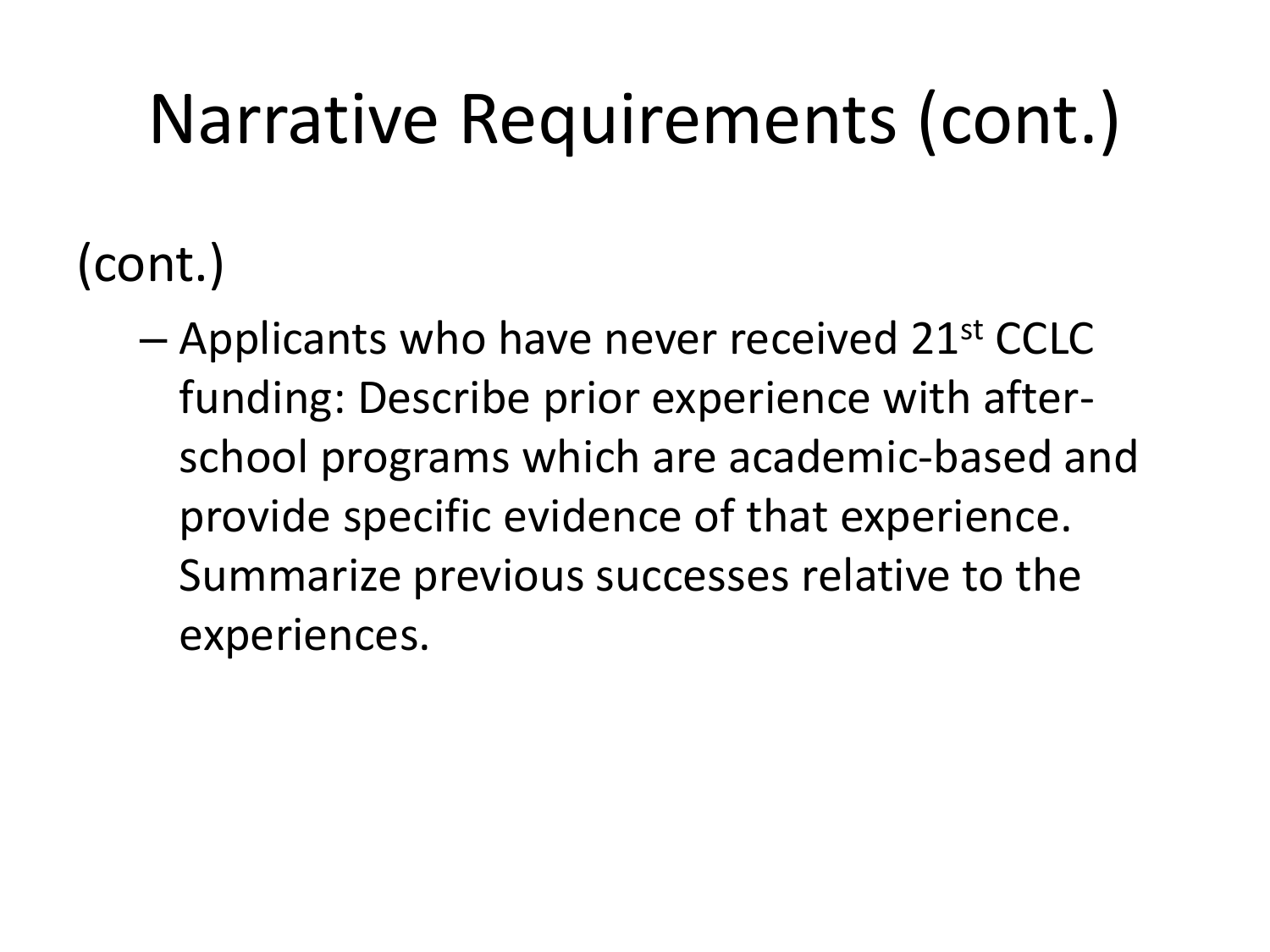(cont.)

- $-$  Applicants who previously received 21st CCLC funding: Describe past program implementation. Include the following information from the most recent program year:
	- Actual number of weeks the program operated versus proposed number of weeks;
	- The average number of hours per week the program operated versus proposed number of hours per week;
	- The average number of students served versus the proposed number of students to be served;
	- The actual services delivered versus the proposed services delivered to be delivered.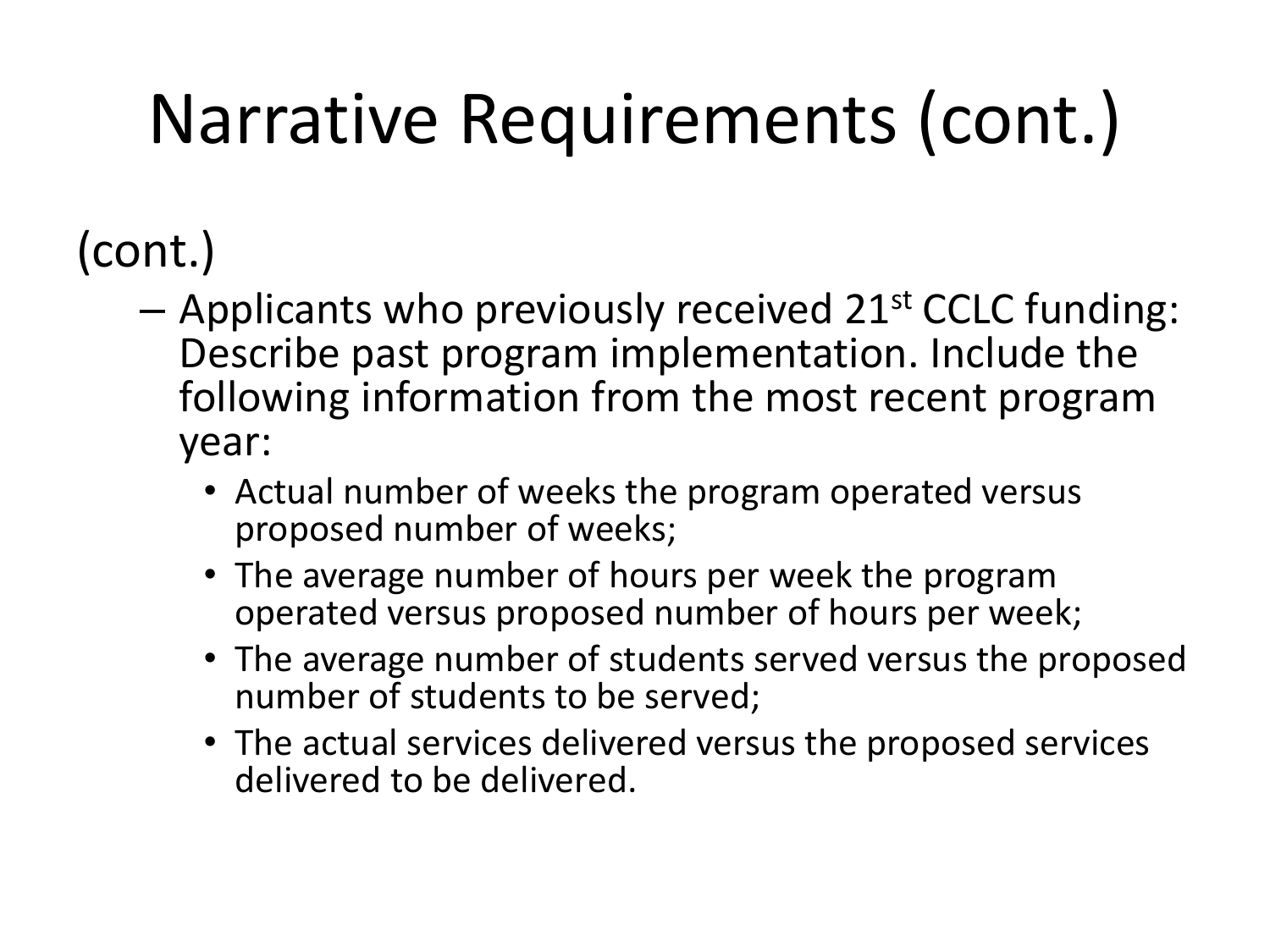– Describe the relevance and demonstrate the commitment of each partner in the proposed project to the implementation and success of the project. This should support the history of the partner to implement the services described in the written agreement. Describe the commitment of the appropriate entities to support the project after the grant expires. Describe how the applicant will work collaboratively with the partners and subcontractors as a team to ensure the project accomplishes the specific goals and objectives.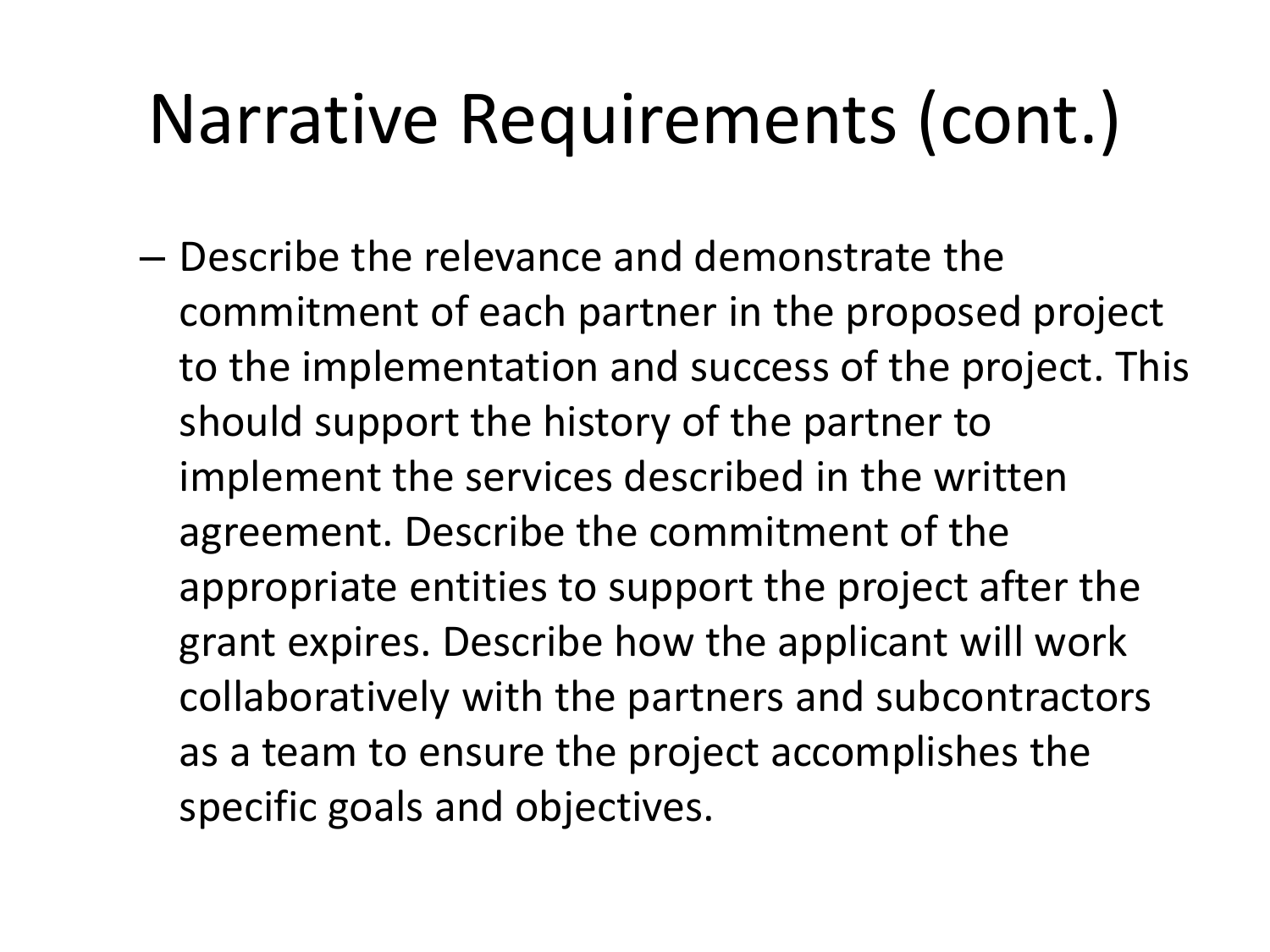- Provide a management plan and timeline that outlines how the goals and objectives of the proposed project will be achieved within the established timeframe and within the budget parameters. Identify the major milestones for accomplishing project tasks.
- Provide a detailed job description, including required qualifications and experience, for the individual who will be responsible for the daily oversight of the program. Indicate the amount of time the individual will devote to the project. Indicate the name, if known, of the person who will fill this position.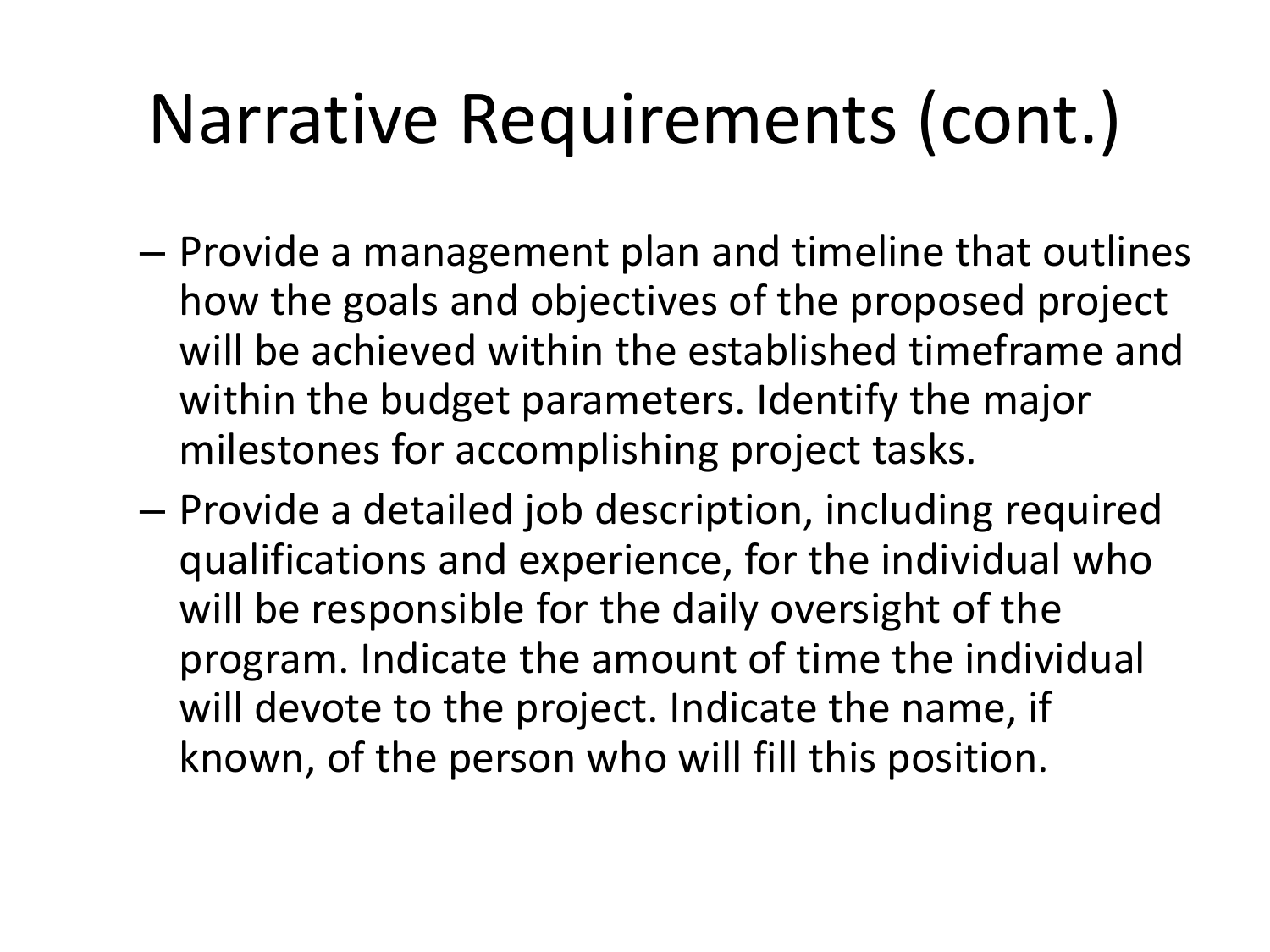#### (cont.)

- Provide detailed job descriptions, including required qualifications and experience, for all other project staff. Indicate the amount of time each individual will devote to the project. Indicate the names, if known, of the individuals who will fill these positions.
- A table incorporating the various components of the management plan and organized by project goals and objectives is recommended. The inclusion of a personnel chart that also provides the amount of time each proposed staff member will devote to a given activity is encouraged.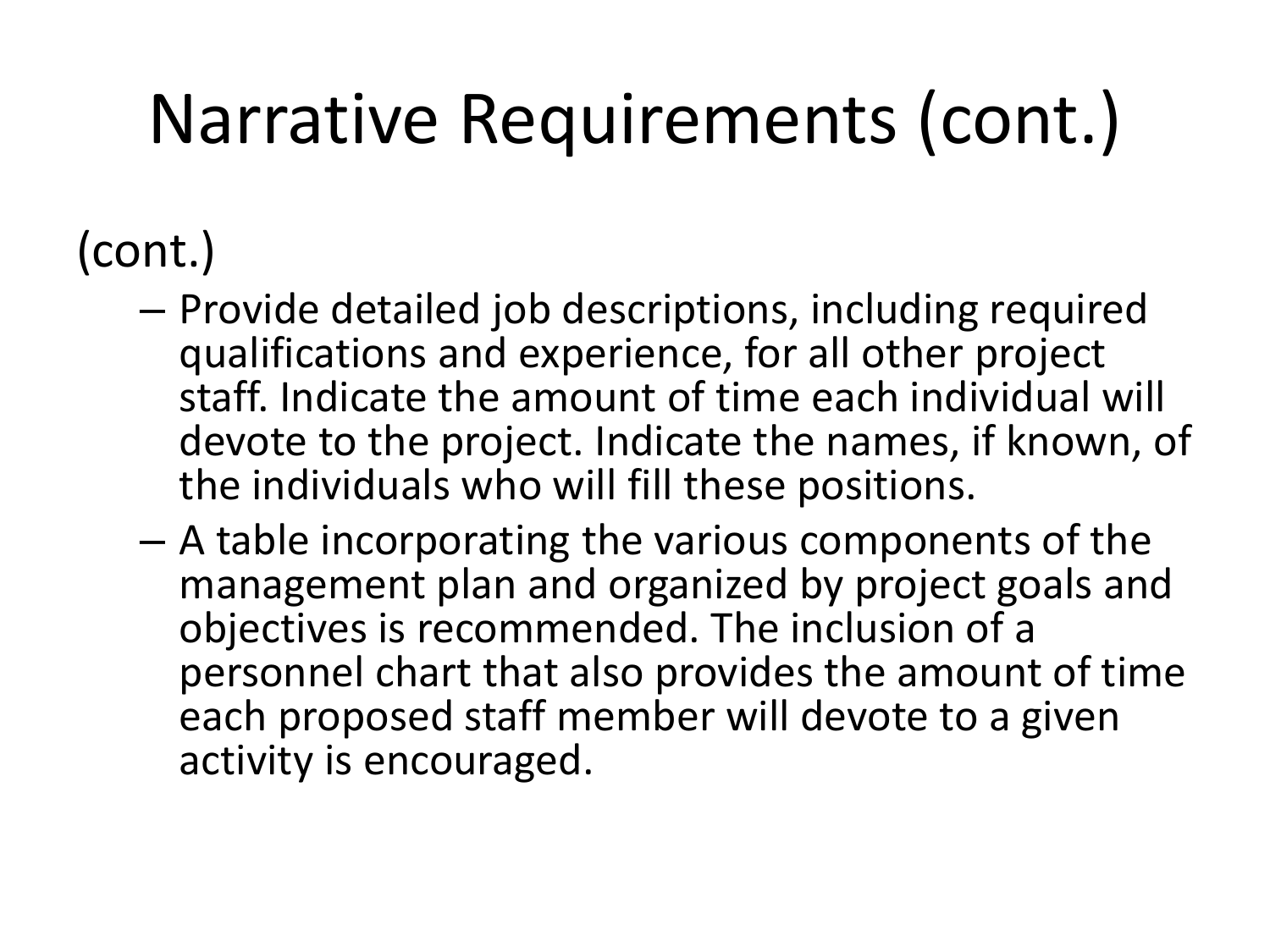(cont.)

- Applicants other than LEAs must also provide the following information:
	- A brief description of all of the services provided by the applying entity;
	- A description of the applying entity's current programs and activities relative to the services described in this RFP;
	- Evidence of the applying entity's cultural and linguistic competence to provide services as described in the proposal.
	- A description of existing linkages with community resources and service, particularly the organizations addressing substance abuse treatment, mental health treatment, and other human services that will not be provide by the applying entity.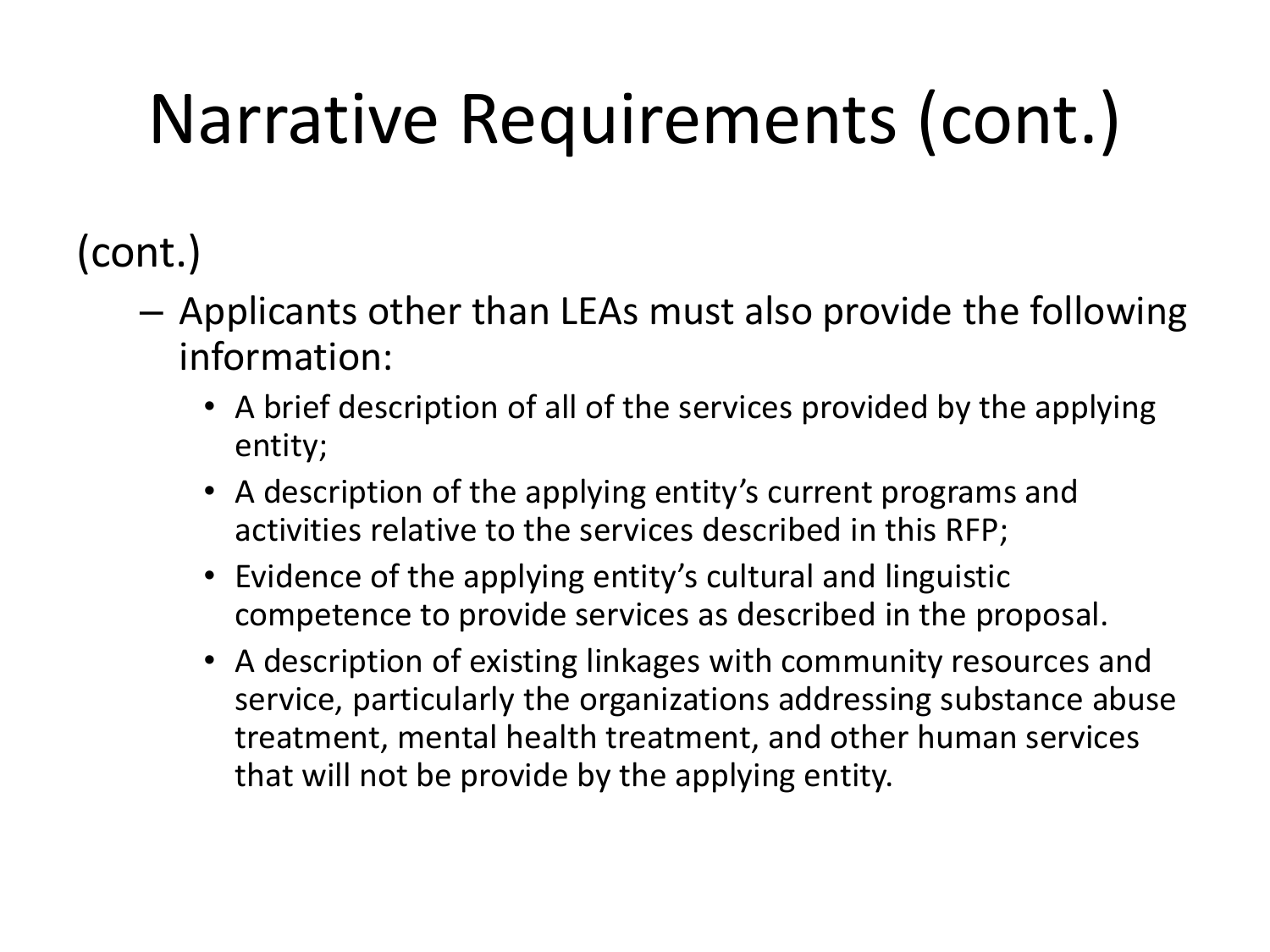– Provide a communication plan

- Describe the process of how the community learning center will communicate with the principal of the school(s) and/or teachers of the participating students to ensure that grades are collected, teachers' surveys are distributed and collected, and state assessment scores are gathered. In this process there should be a clear linkage between the school day and the before/after-school day.
- Describe communication plan.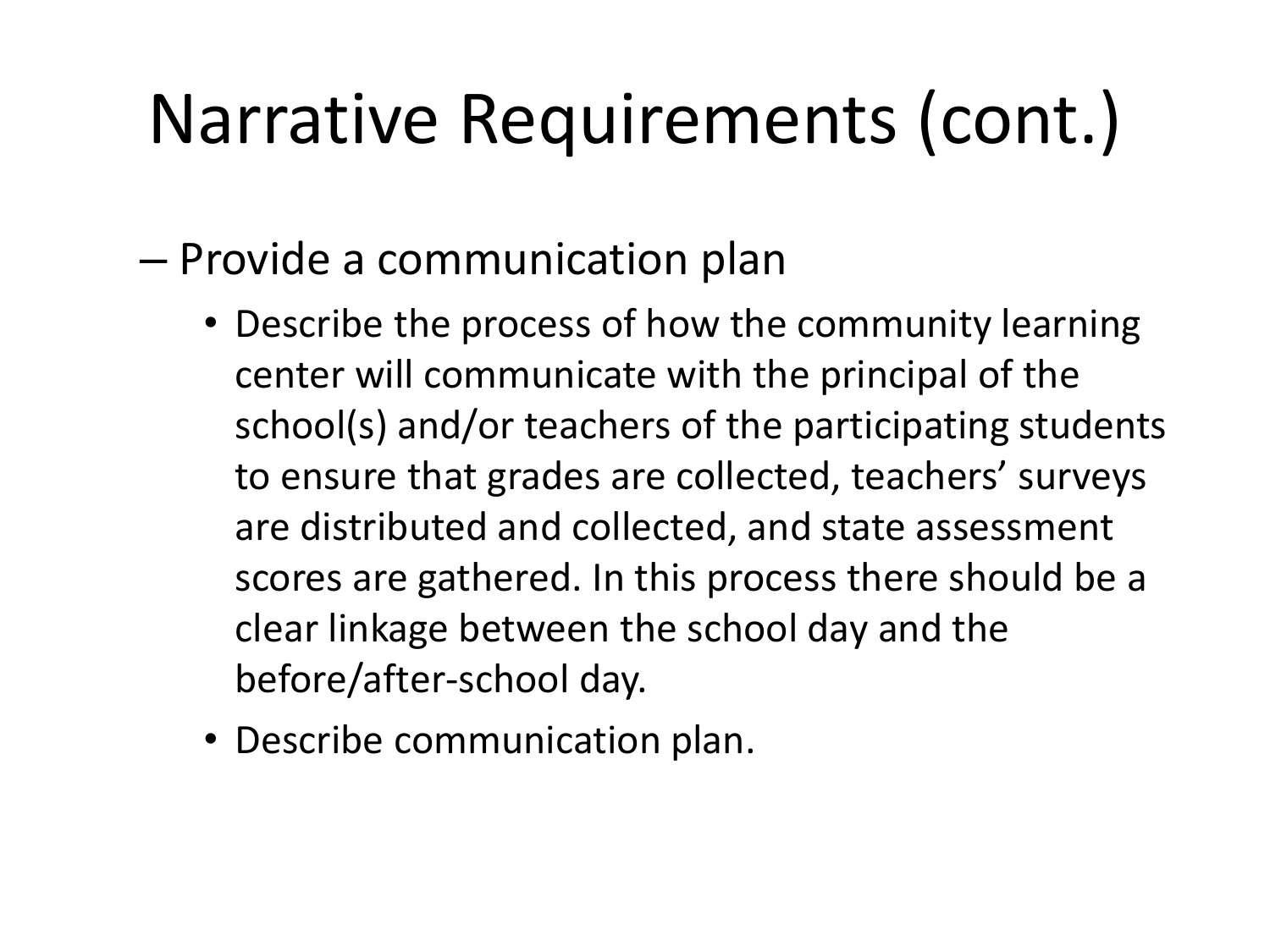(cont.)

- For those applicants proposing off-school sites, describe how communication will be conducted between school and center staff.
- Describe how feedback will be collected from and shared with staff, community members, parents, and other stakeholders to ensure continuous program improvement.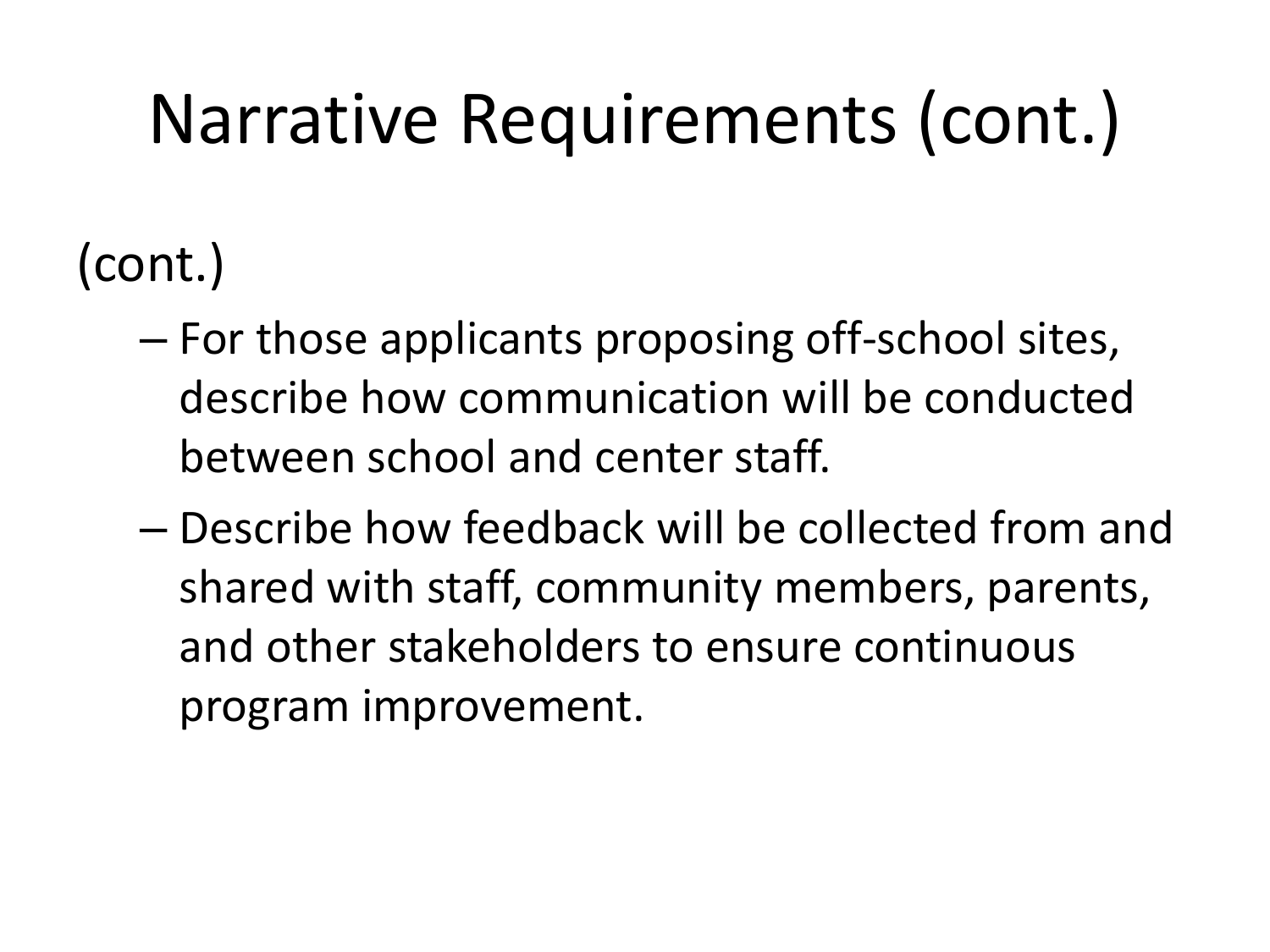- Describe the ongoing professional development that will be provided and how that training will contribute to improvements in the community learning center program.
- For those applicants proposing to use senior citizen volunteers for 21st CCLC activities, describe how volunteers will be recruited and their roles and activities in the grant. Explain the working terms for non-paid staff and indicate how criminal background checks will be conducted.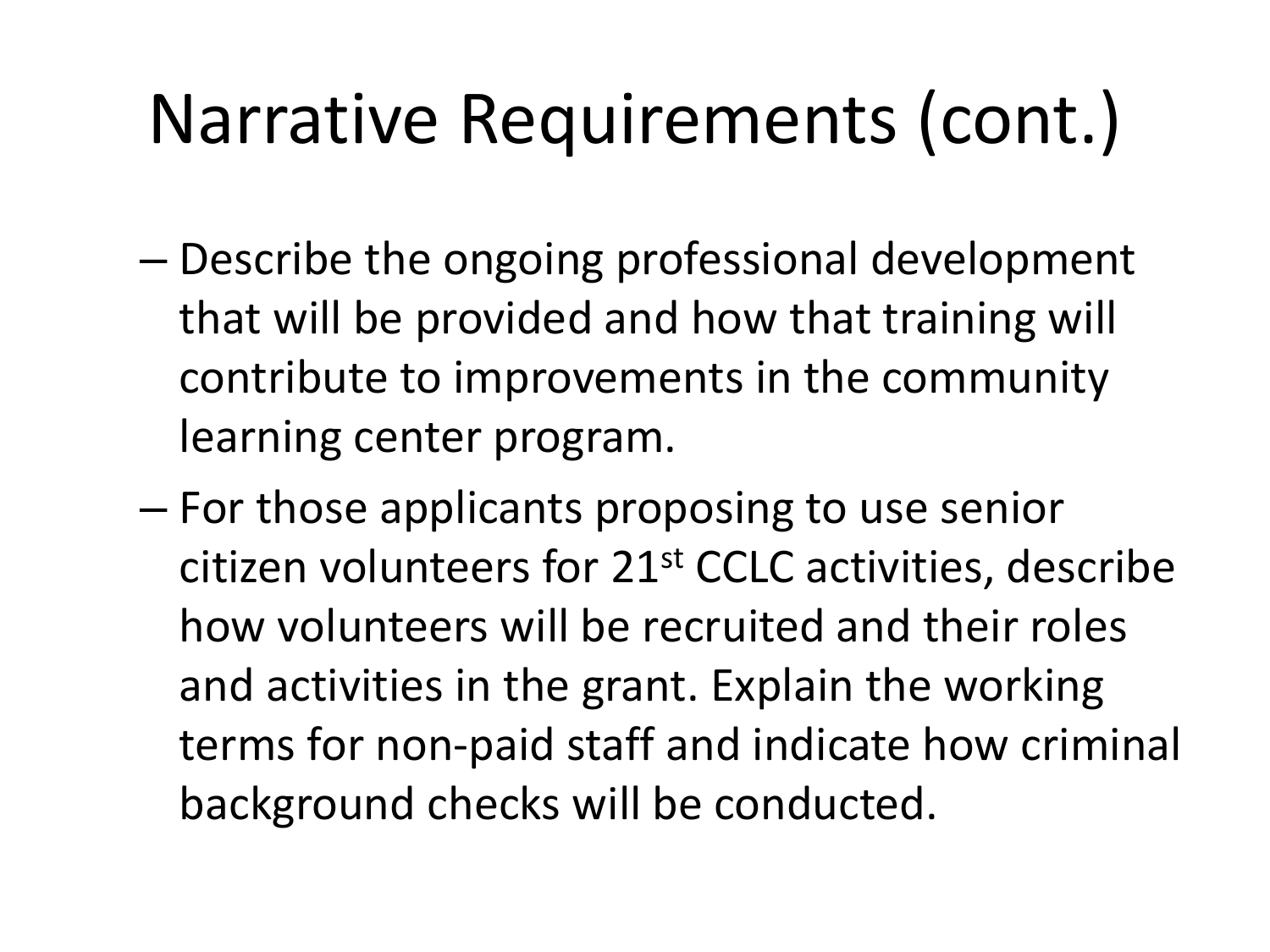– Describe how federal, state, and local funding will be used in coordination with 21<sup>st</sup> CCLC grant funds to maximize the effective use of public resources. Indicate any after-school programs already in operation and identify specifically all other funding sources that will be used to supplement the program.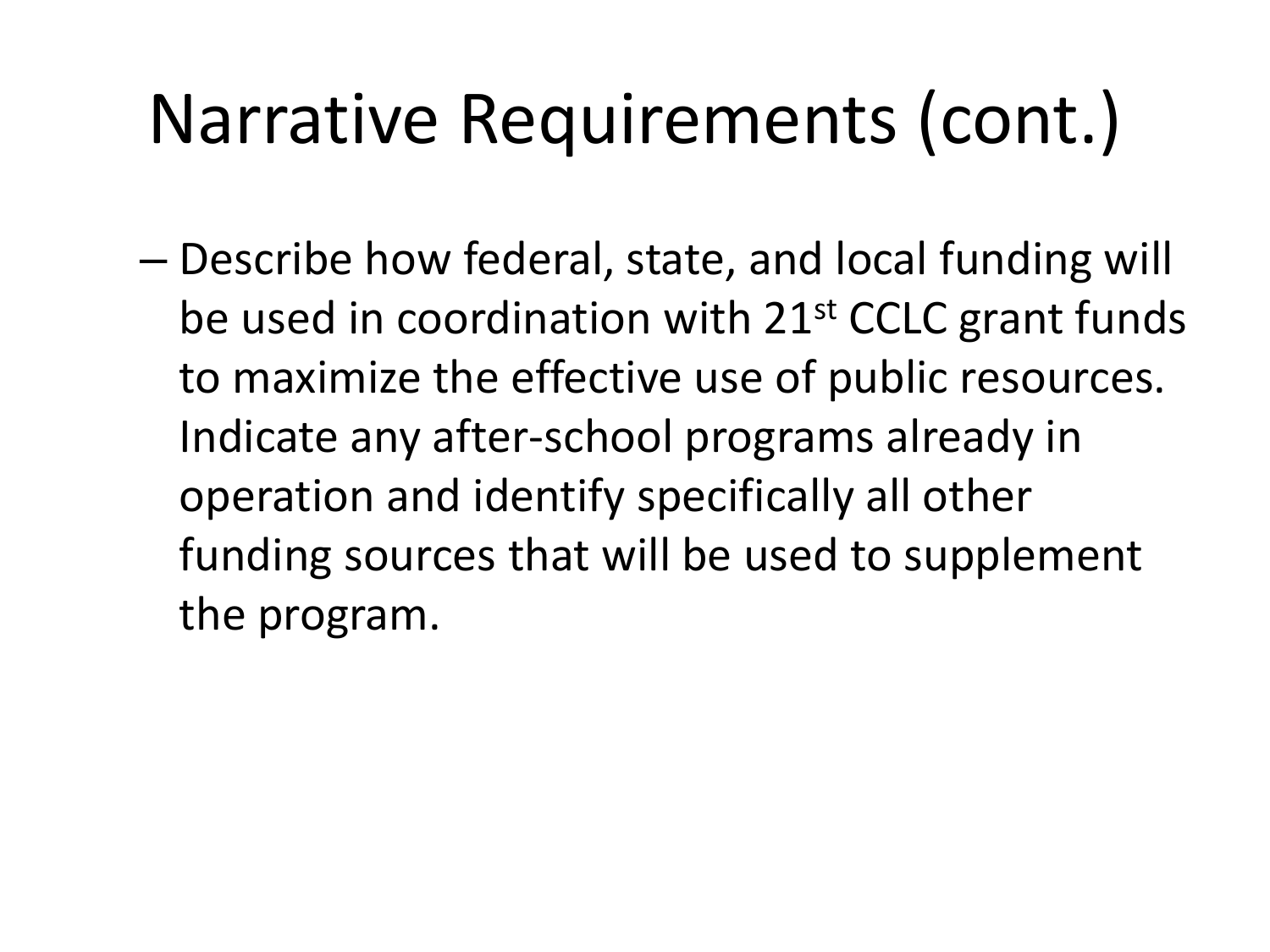– Describe any established partnerships with other LEAs, CBOs, FBOs, or other private and public organizations to implement and operate the program, if applicable.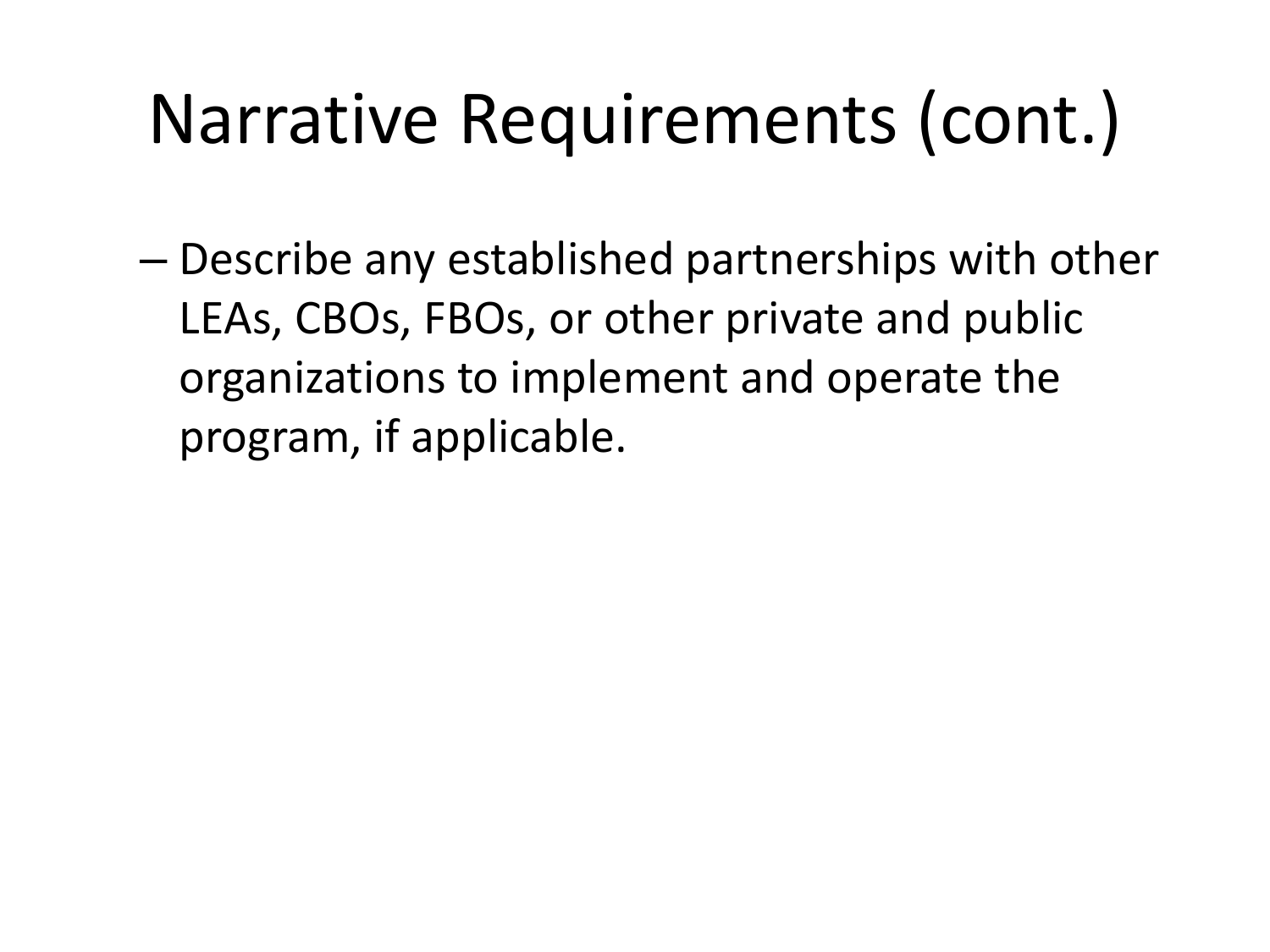# **PROPOSAL FORMAT 21st CCLC**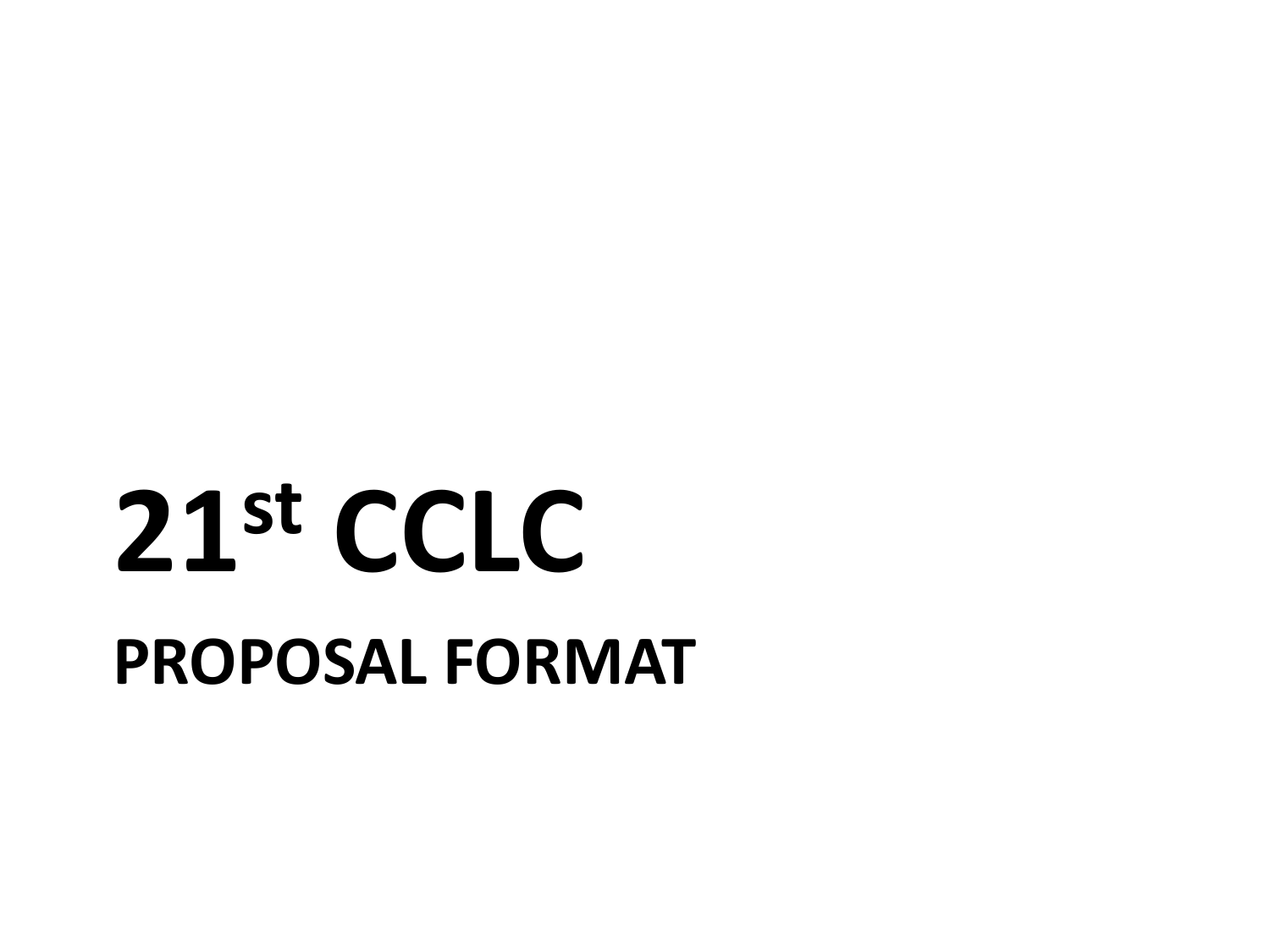# Proposal Specifications

- Submit one original, two copies, two electronic copies with the application and all attachments and appendices;
- Typed, using 1-inch margins, double-spacing and point font;
- Pages **must be numbered and contain headers** on each page identifying the applicant;
- No spiral binding or binders; and
- No supplementary materials should be included and will not be reviewed.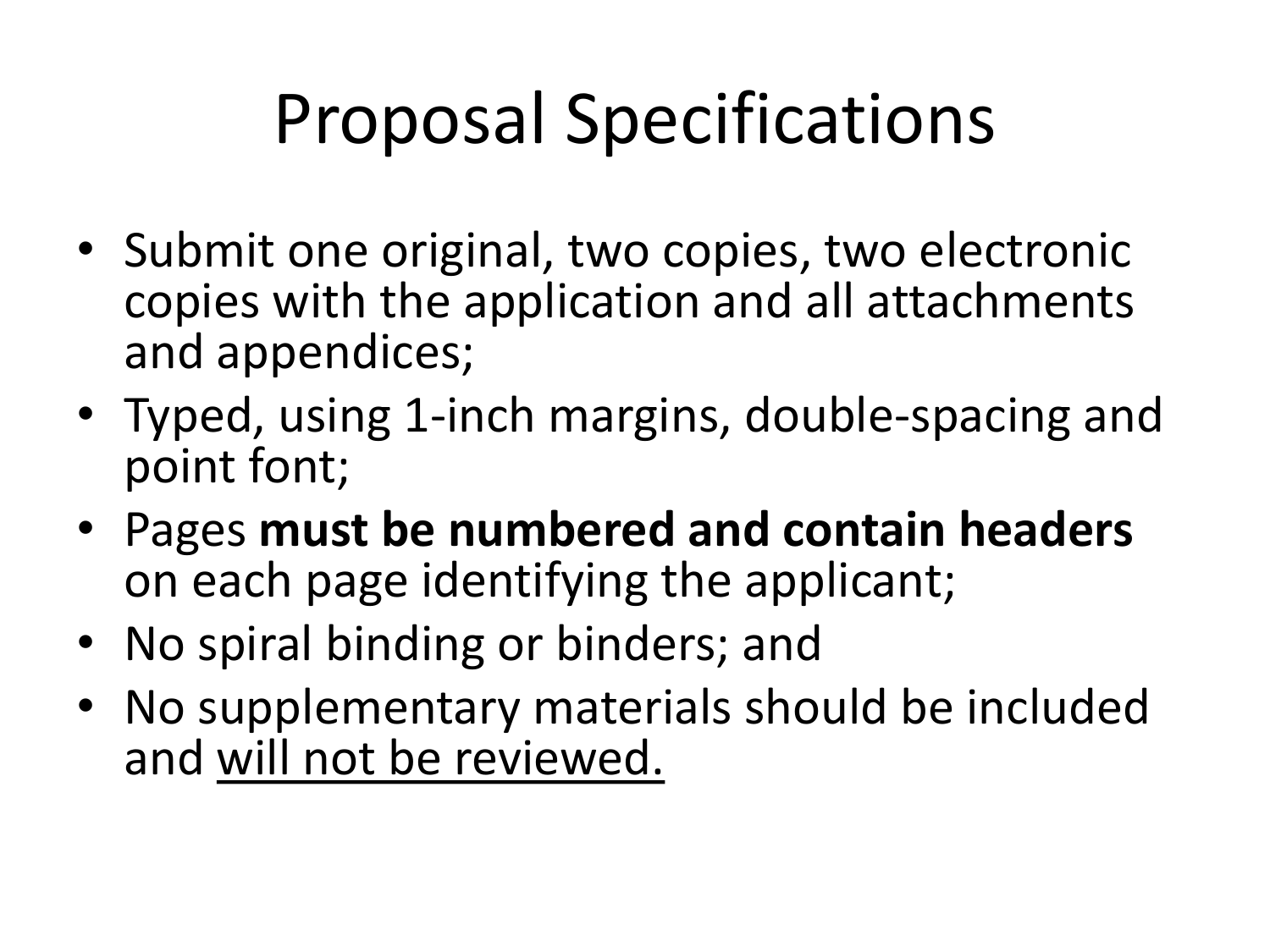#### Cover Page – Attachment 1

Complete fully

- RCDT code
	- New grantees may have no code if non-school districts
	- Code will be issued if successful
	- Applicant name, address, etc.
	- Co-applicant name, address, etc.
	- Contact person information
	- Applicant's original signatures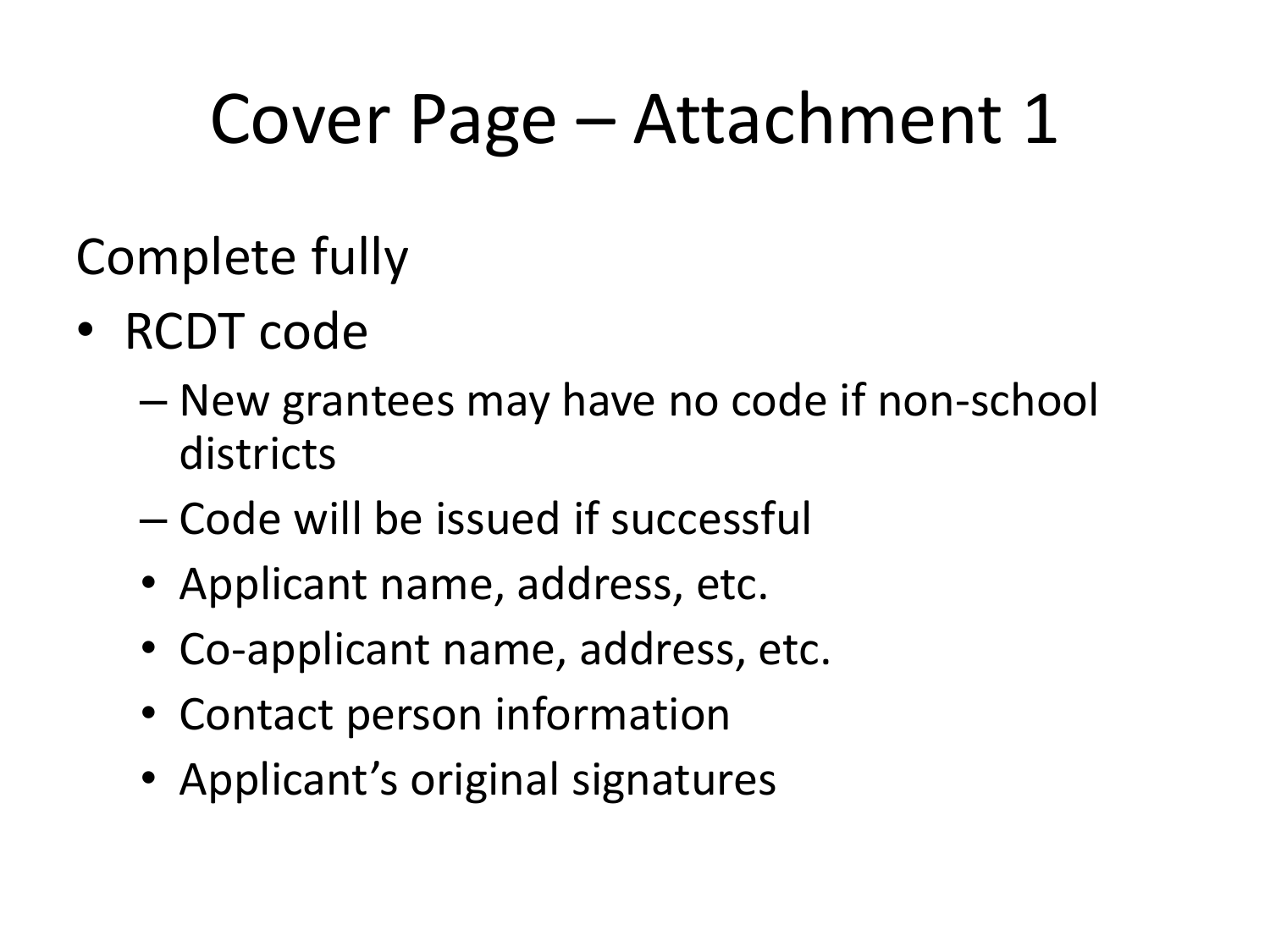#### Cover Page – Attachment 1

- Fiscal Agent original signature
	- Entity that is not an LEA district cannot submit to work with a school without permission and signoff from district superintendent
	- Applicants working with CPS schools need signature of district's designee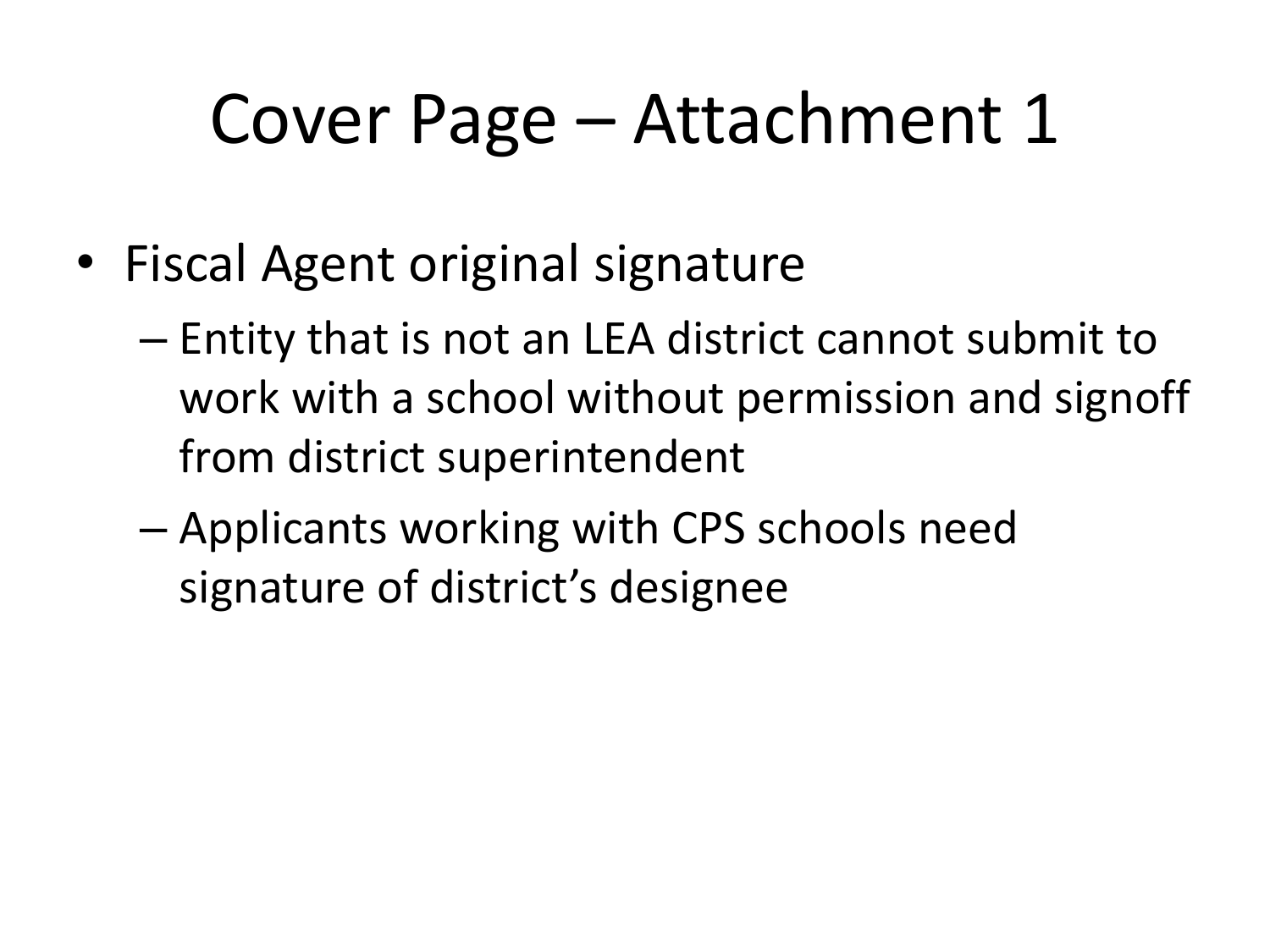# Program Summary – Attachment 2

A. Applicant Name(s)

#### **Check boxes for:**

B. Non-public/private consultation

\* Submit Attachment 11A/B signed

- C. New or previously funded applicant
- D. Selection of competitive priority points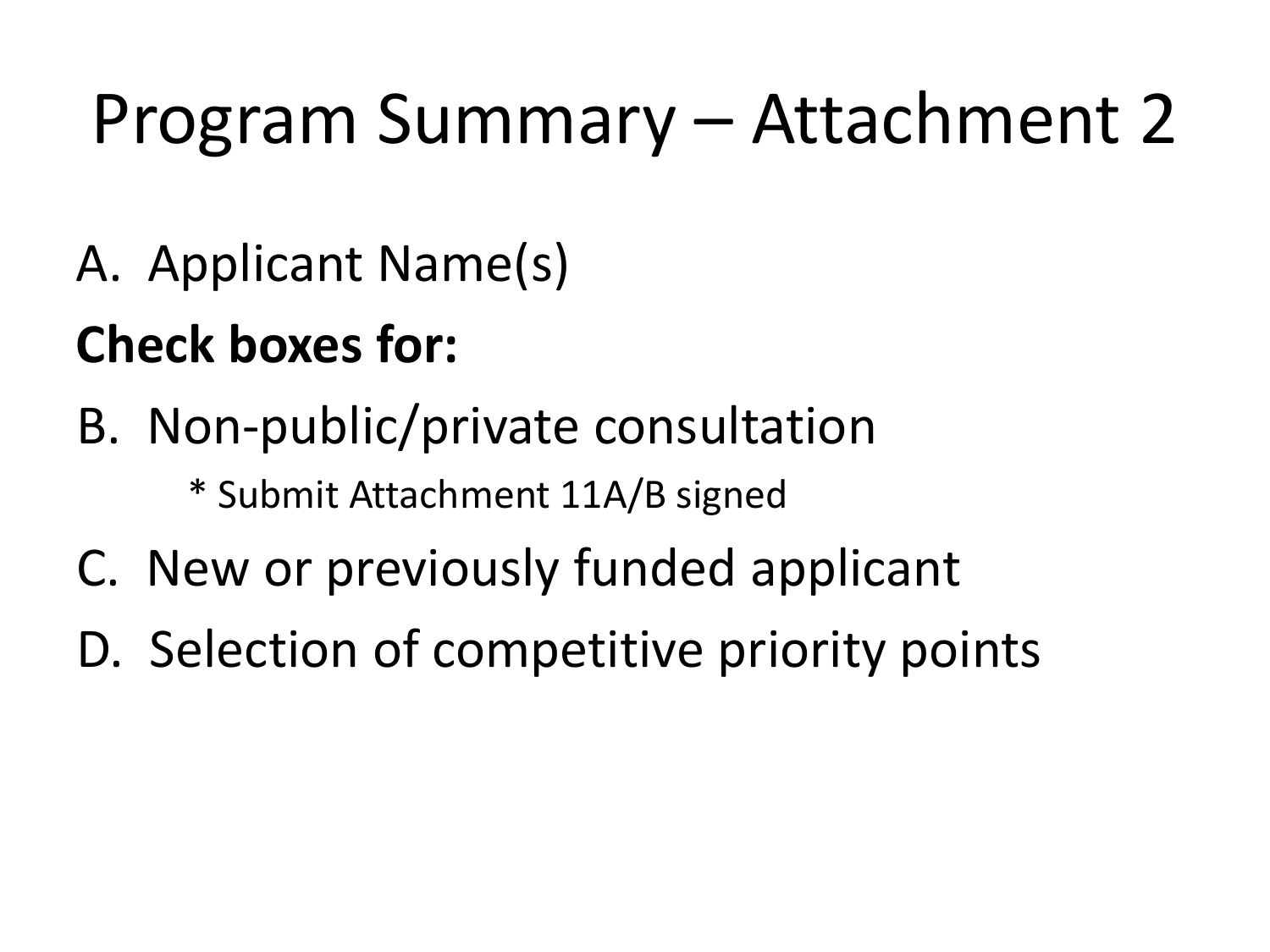#### Attachment 2

- E. Total Funds Requested
- F. Total Number of Sites
- G. Total Number of school districts/partners

*Partner Information (Provide letter from each explaining role and contributions attached as Application Appendix A and describe the narrative—listed partners should match attached letters)* 

H. End Date Requested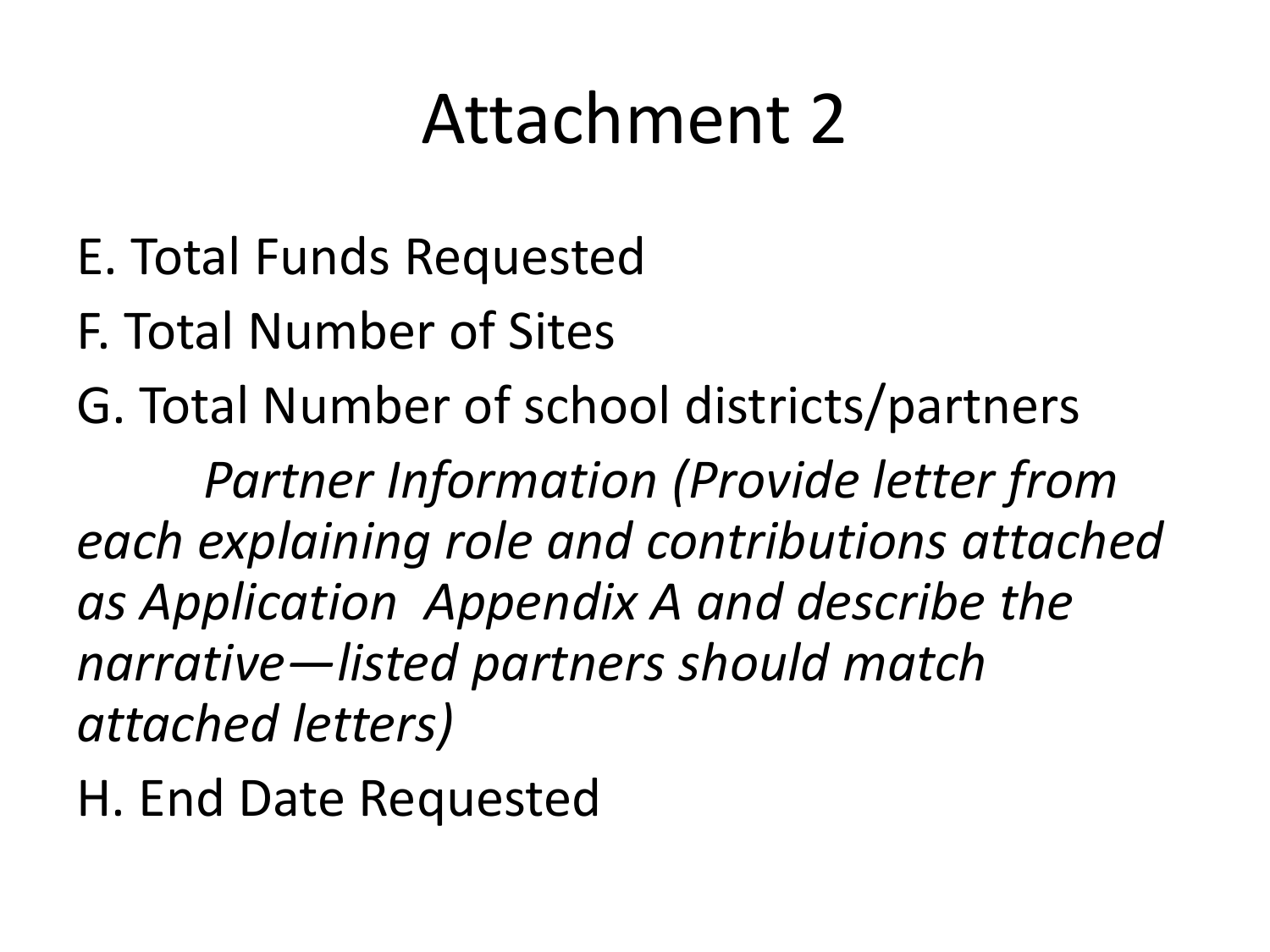# Program Sites – Attachment 3

- Complete all information requested
- Very important to have contact information for main contact
- Complete a sheet for each site (duplicate as needed)
- Multiple schools may be served at each site
- Complete all information for each site
- Mark "yes" or "no" if served previously by this applicant
- Give projected enrollments
- Provide the grades to be served
- Check if the school served is a Priority School
- Check if the site will conduct ELT activities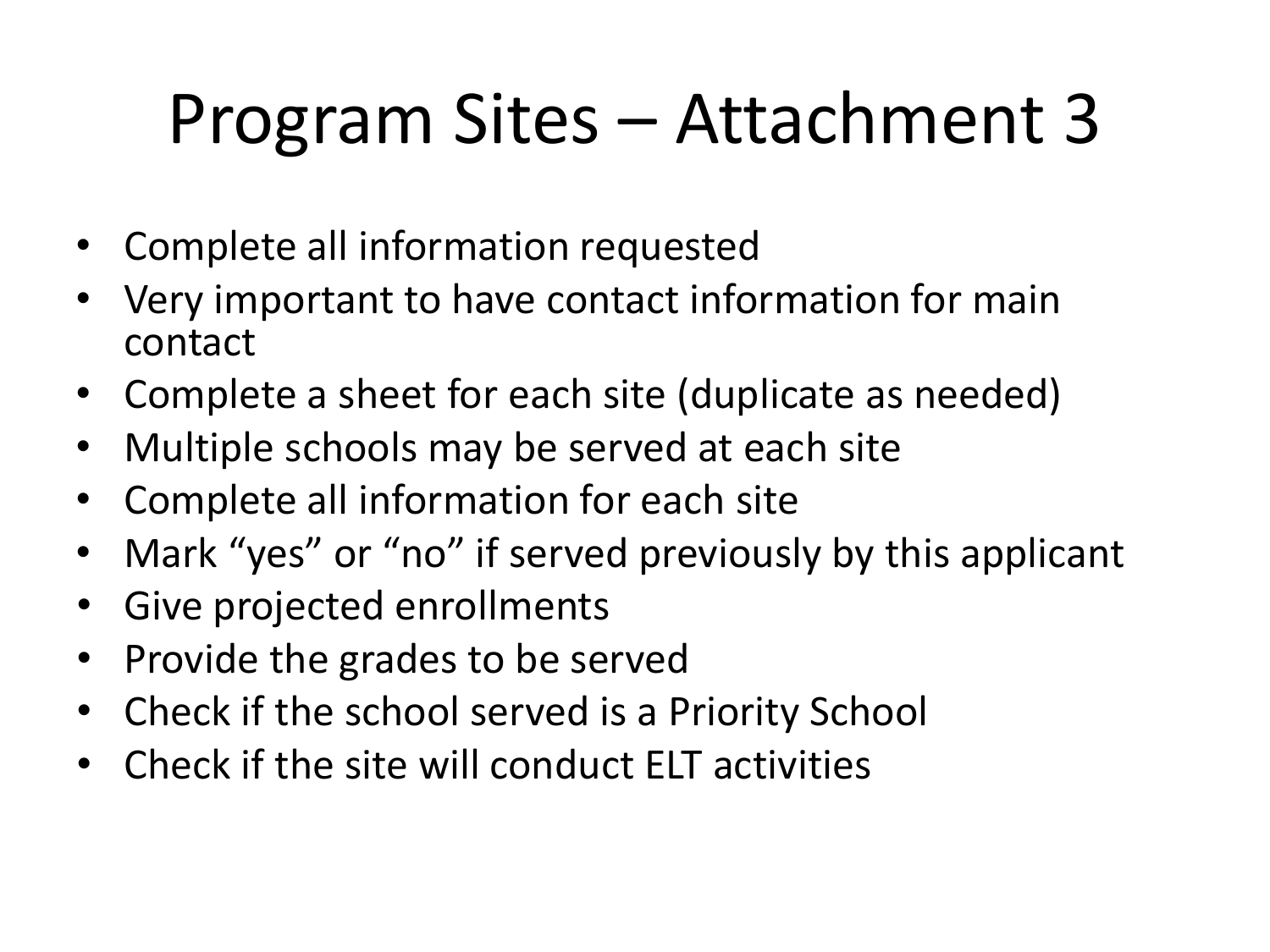#### Proposal Abstract – Attachment 4

- RCDT code must be entered if known
- Fiscal agent is the applicant
- Limit abstract to one page, double spaced
- Describe the overall objectives and activities of the project including needs, proposed activities, intended outcomes and key people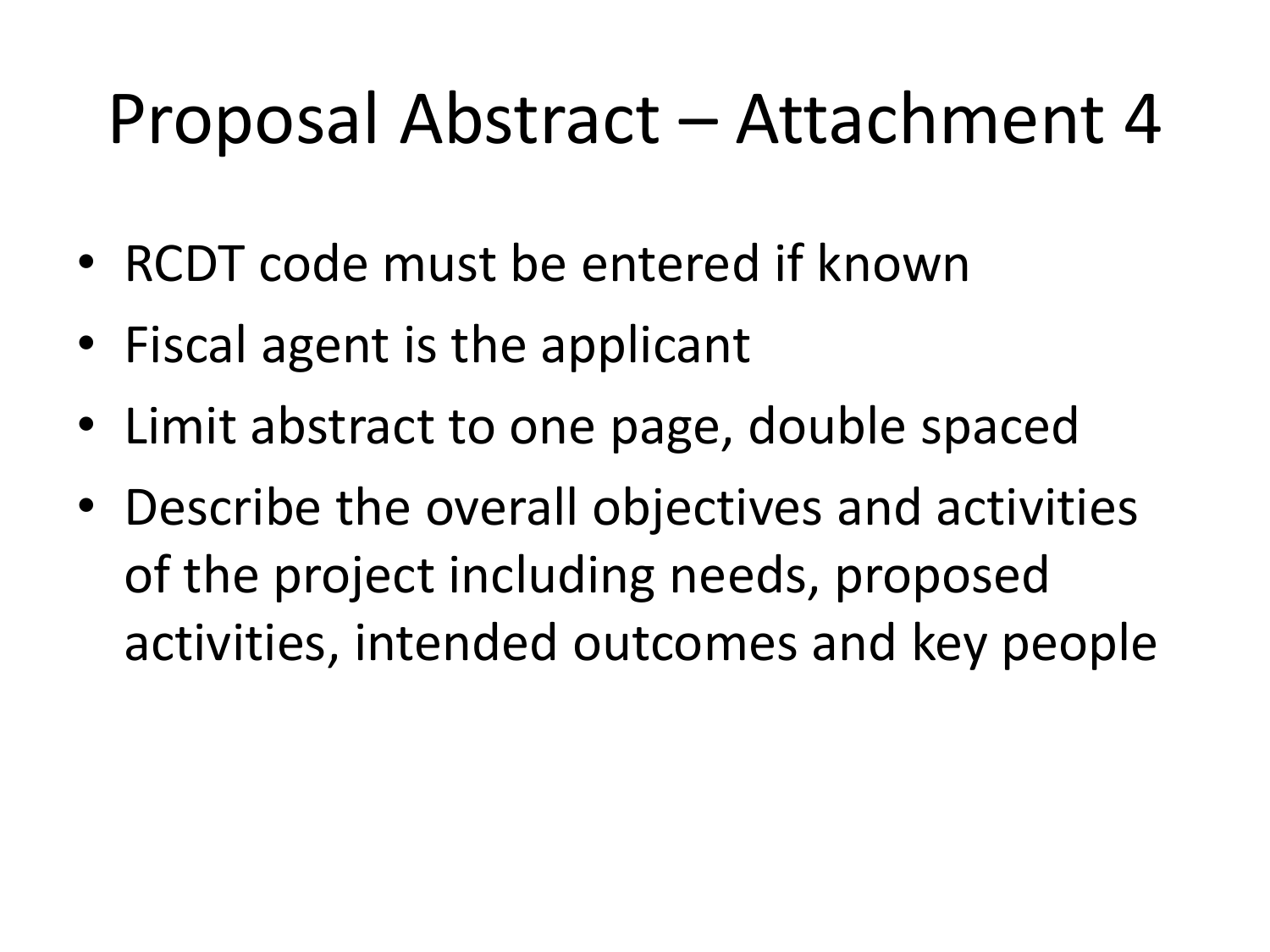#### Project Service Chart- Attachment 5

Complete the required information regarding

- School Year Services (including ELT hours if applicable)
- Summer Services
- Amount Budgeted for each Site
- Amount Budgeted for Extended Learning Time (ELT) not to exceed 25% of the total budget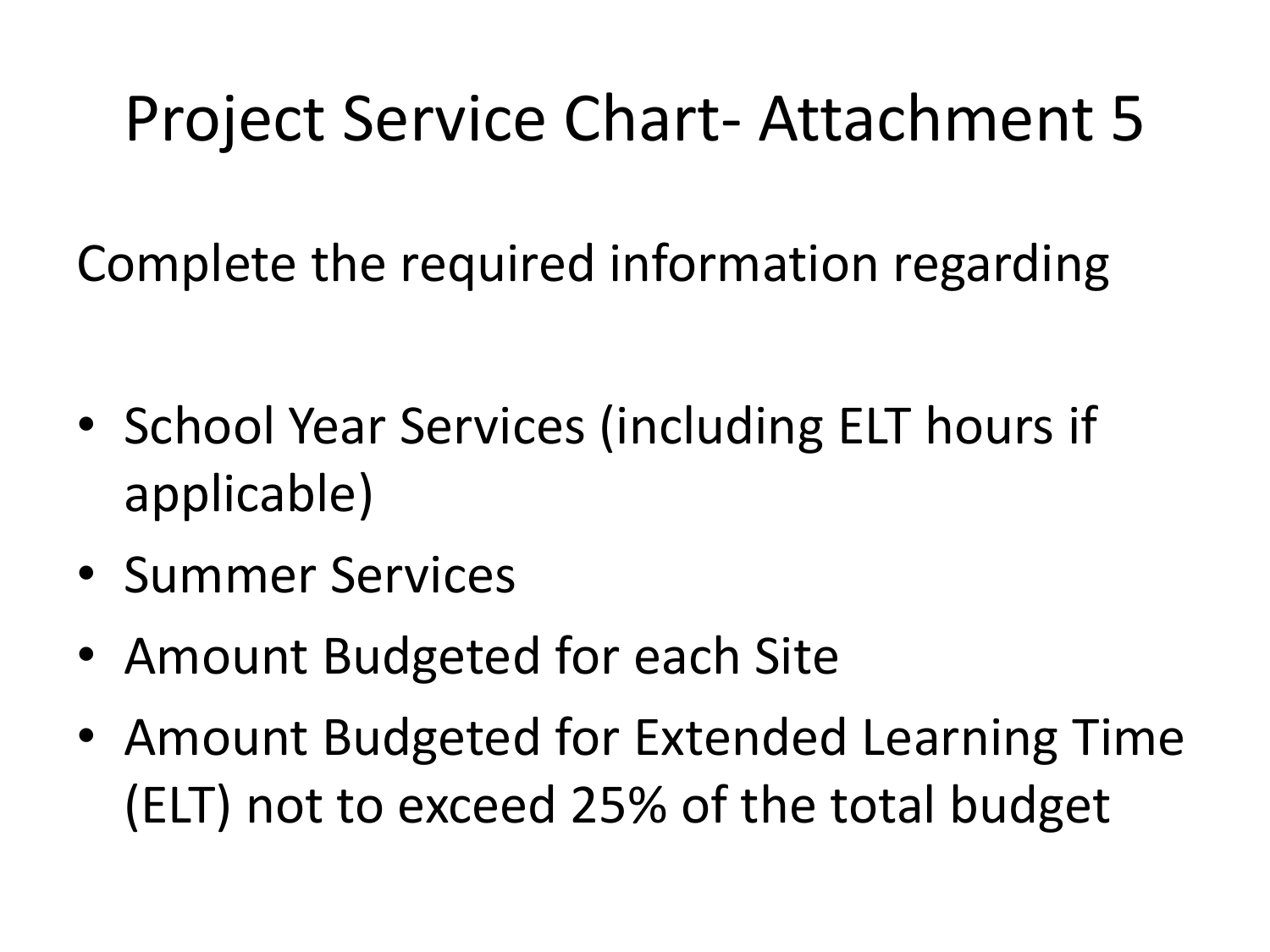|                 | http://www.isbe.net/21cclc/PDF/43-44M_FY15_rfp_att5. $\mathcal{Q} - \mathcal{C} \times \mathbb{R}$ ISBE Intranet Home Page |                                               | sbe.net                                                 | ×                                                               |  |  |  |
|-----------------|----------------------------------------------------------------------------------------------------------------------------|-----------------------------------------------|---------------------------------------------------------|-----------------------------------------------------------------|--|--|--|
| $\times$ Google |                                                                                                                            |                                               | - <mark>상</mark> Search - <mark>한</mark> Share 모네       | News, sports<br>More >>                                         |  |  |  |
| <b>F3</b><br>电  | E<br>$\mathbb{Z}$<br>$1\,$<br>$\omega$                                                                                     | 147%<br>/6<br>酬                               |                                                         |                                                                 |  |  |  |
| 間               | Please fill out the following form. You can save data typed into this form.                                                |                                               |                                                         |                                                                 |  |  |  |
| $\Box$          |                                                                                                                            |                                               |                                                         |                                                                 |  |  |  |
| Ø               |                                                                                                                            |                                               |                                                         | FY 2015 21st CENTURY COMMUNITY LEARNING CENTERS (CC             |  |  |  |
| 菌               |                                                                                                                            |                                               | <b>PROJECT SERVICE CHART</b>                            |                                                                 |  |  |  |
| $\mathcal{L}$   |                                                                                                                            |                                               |                                                         |                                                                 |  |  |  |
|                 | Directions: Complete the required information for each site.                                                               |                                               |                                                         |                                                                 |  |  |  |
|                 | APPLICANT NAME (Fiscal Agent) - LEA OR ENTITY NAME<br>REGION, COUNTY, DISTRICT,                                            |                                               |                                                         |                                                                 |  |  |  |
|                 | <b>SITE NAME</b>                                                                                                           |                                               | <b>AMOUNT BUDGETED FOR SITE</b><br><b>AN</b><br>(EL     |                                                                 |  |  |  |
|                 |                                                                                                                            |                                               | \$                                                      | $S_{-}$                                                         |  |  |  |
|                 | <b>SCHOOL YEAR HOURS PER WEEK</b>                                                                                          |                                               |                                                         |                                                                 |  |  |  |
|                 |                                                                                                                            | <b>BEFORE SCHOOL</b><br><b>HOURS PER WEEK</b> | <b>DURING</b><br><b>SCHOOL HOURS</b><br><b>PER WEEK</b> | <b>AFTER SCHOOL/</b><br><b>EVENING HOURS PER</b><br><b>WEEK</b> |  |  |  |
|                 | # of hours available for<br>student participation                                                                          |                                               |                                                         |                                                                 |  |  |  |
|                 | # of hours available<br>for family participation                                                                           |                                               |                                                         |                                                                 |  |  |  |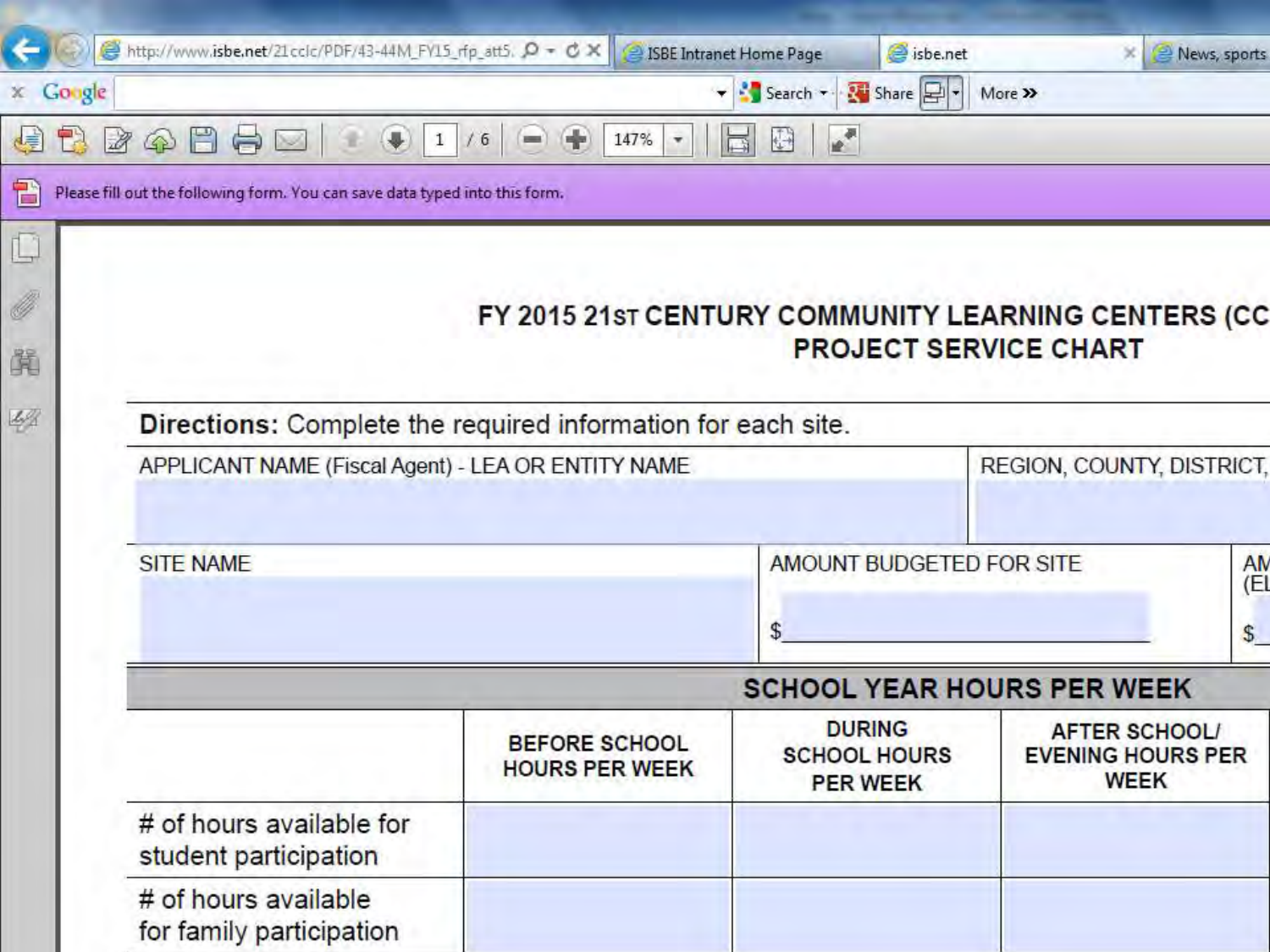#### Evaluation – Attachment 6

- Limited to **2** pages
- Describe evaluation to be conducted to show success of program
- Include quantitative and qualitative measures
- Show how evaluation will be used for continuous improvement
- Indicated the methods to be used and data to be collected

(for more information see page 16)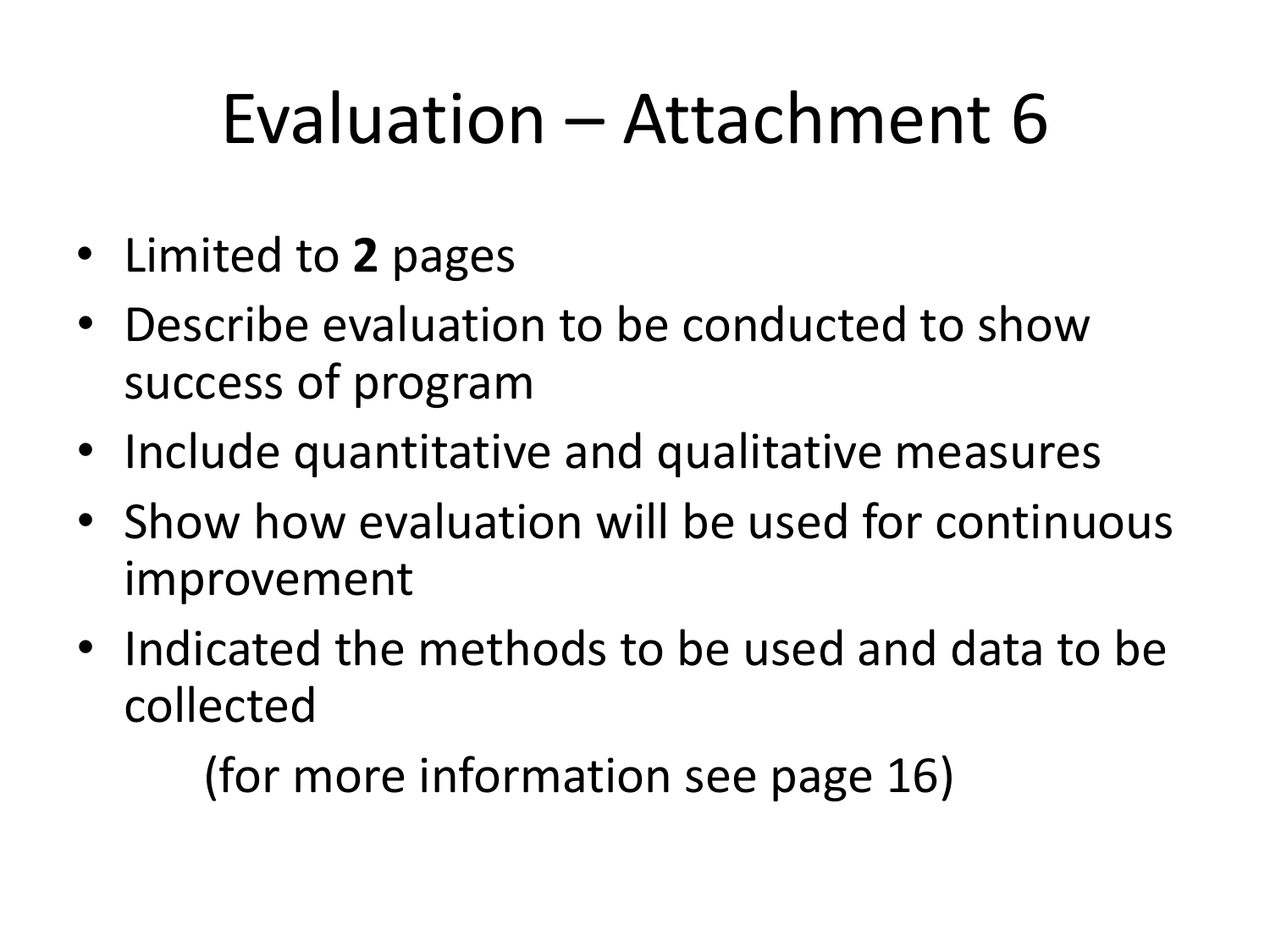#### Sustainability Plan Attachment 7A/B

- Limited to **3 pages**, including chart
- Describe the amounts and sources of additional funding that will be used to maintain the size and scope when 21<sup>st</sup> CCLC funding ends
- Complete the chart
- Describe the preliminary plan for how the proposed program will continue to exist when all 21st CCLC funds cease

(for more information see page 19)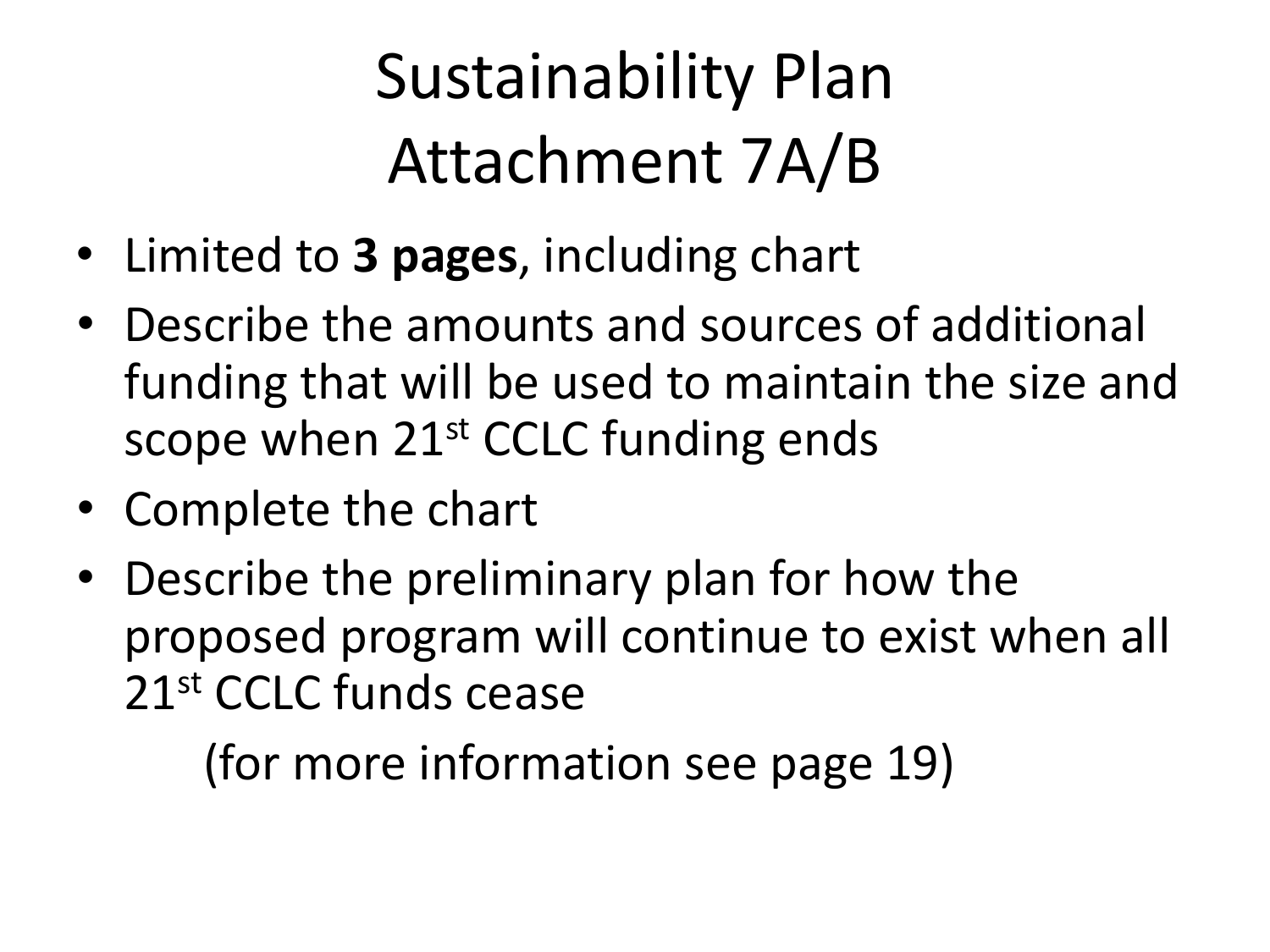#### Goals and Objectives Attachment 8

- Create at least three local **S.M.A.R.T. (specific, measurable,**  attainable, realistic, time bound) goals for the program. <http://www.isbe.net/21cclc/PDF/smart-goal-checklist.pdf>
- Describe the objectives and measurable outcomes to reach each goal
- Identify the State Performance Objectives which align to your goal and objectives
- Goals and objectives must be related to areas such as:
	- Student achievement in core academic areas
	- Family involvement
	- Attendance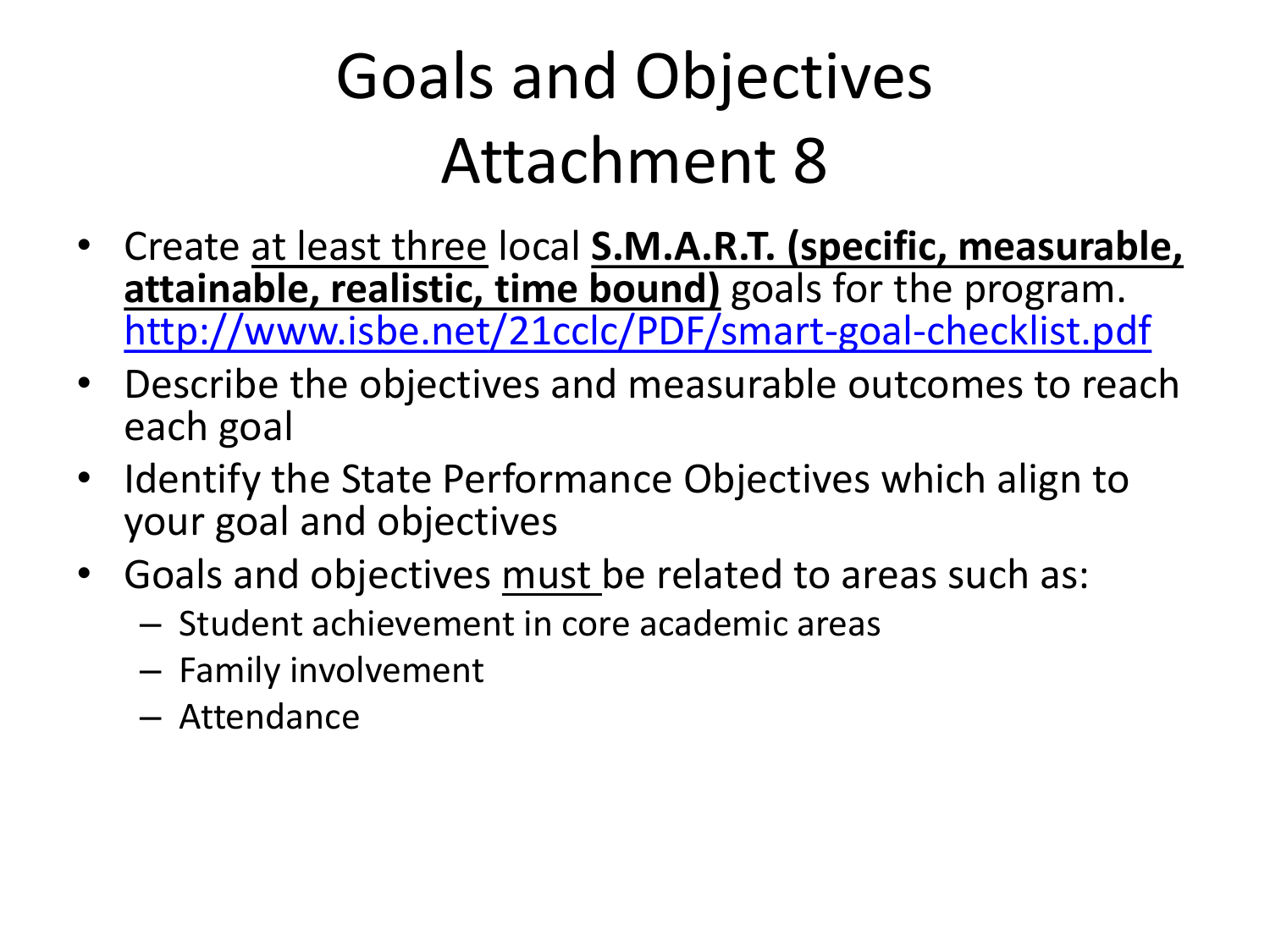| http://www.isbe.net/21cclc/PDF/43-44M_FY15_rfp_att8. Q = C X                     |                                                                                                                                                                                                                                 | <b>BISBE Intranet Home Page</b>                                                                                                                                                                                                                                                                                                                                                                                                                                                                                                                                                                         | isbe.net                                                                                                                      | ×<br>News, sports                                                                                                                                                                        |  |  |
|----------------------------------------------------------------------------------|---------------------------------------------------------------------------------------------------------------------------------------------------------------------------------------------------------------------------------|---------------------------------------------------------------------------------------------------------------------------------------------------------------------------------------------------------------------------------------------------------------------------------------------------------------------------------------------------------------------------------------------------------------------------------------------------------------------------------------------------------------------------------------------------------------------------------------------------------|-------------------------------------------------------------------------------------------------------------------------------|------------------------------------------------------------------------------------------------------------------------------------------------------------------------------------------|--|--|
| Google<br>x.                                                                     |                                                                                                                                                                                                                                 | Search +                                                                                                                                                                                                                                                                                                                                                                                                                                                                                                                                                                                                | <b>图</b> Share 日<br>More >>                                                                                                   |                                                                                                                                                                                          |  |  |
| $\mathscr{B}$                                                                    | 13<br>1                                                                                                                                                                                                                         | a <sup>7</sup><br>73.3%                                                                                                                                                                                                                                                                                                                                                                                                                                                                                                                                                                                 |                                                                                                                               |                                                                                                                                                                                          |  |  |
| 2<br>Please fill out the following form. You can save data typed into this form. |                                                                                                                                                                                                                                 |                                                                                                                                                                                                                                                                                                                                                                                                                                                                                                                                                                                                         |                                                                                                                               |                                                                                                                                                                                          |  |  |
|                                                                                  |                                                                                                                                                                                                                                 |                                                                                                                                                                                                                                                                                                                                                                                                                                                                                                                                                                                                         | FY 2015 21st CENTURY COMMUNITY LEARNING CENTERS (CCLC) PROGRAM                                                                |                                                                                                                                                                                          |  |  |
|                                                                                  | <b>GOALS AND OBJECTIVES</b>                                                                                                                                                                                                     |                                                                                                                                                                                                                                                                                                                                                                                                                                                                                                                                                                                                         |                                                                                                                               |                                                                                                                                                                                          |  |  |
| <b>Department</b>                                                                | APPLICANT NAME (Fiscal Agent) - LEA OR ENTITY NAME                                                                                                                                                                              |                                                                                                                                                                                                                                                                                                                                                                                                                                                                                                                                                                                                         | REGION, COUNTY, DISTRICT, TYPE CODE                                                                                           |                                                                                                                                                                                          |  |  |
| 歵                                                                                |                                                                                                                                                                                                                                 | Directions: Create a goal for the program and describe your program's objectives; measurable outcomes to help reach that goal; include a strateg<br>date for completion. For each goal and their objectives, the grantee will need to identify and align to the State Performance Indicators in Appendix A<br>goals and objectives related to areas such as: student achievement in the core academic areas as aligned to the Illinois Learning Standards, family<br>participation to complete this attachment. Goals must be specific, measurable, attainable, realistic, and time bound (S.M.A.R.T.). |                                                                                                                               |                                                                                                                                                                                          |  |  |
| $\mathcal{L}^{\rho}$                                                             | Example:<br>recreation activities by the end of the five-year grant period.                                                                                                                                                     | Goal: 70% of regular attendees will demonstrate an increase in involvement in at least one school activity and in other subject areas such as techn                                                                                                                                                                                                                                                                                                                                                                                                                                                     |                                                                                                                               |                                                                                                                                                                                          |  |  |
|                                                                                  | <b>Objective</b><br>(1)                                                                                                                                                                                                         | <b>State Performance Indicator</b><br>(2)                                                                                                                                                                                                                                                                                                                                                                                                                                                                                                                                                               | <b>Measurable Outcome(s)</b><br>(3)                                                                                           | <b>Strategy or Activity</b><br>(4)                                                                                                                                                       |  |  |
|                                                                                  | Example: Participants will demonstrate an<br>increased involvement in school activities<br>and in participating in other subject areas<br>such as technology, arts, music, theater,<br>sports, and other recreation activities. | Students participating in the program<br>will have a higher attendance rate and a<br>change in their attitudes toward school.<br>Students participating in the program<br>will graduate from school.                                                                                                                                                                                                                                                                                                                                                                                                    | Attendees will have an increase in<br>attendance rates by 10%.<br>Attendees will have an increased<br>graduation rate of 10%. | Incorporate age-appropriate enrichn<br>activities that foster an appreciation<br>in subject areas such as technology<br>arts, music, theater, sports, and othe<br>recreation activities. |  |  |
|                                                                                  |                                                                                                                                                                                                                                 |                                                                                                                                                                                                                                                                                                                                                                                                                                                                                                                                                                                                         |                                                                                                                               |                                                                                                                                                                                          |  |  |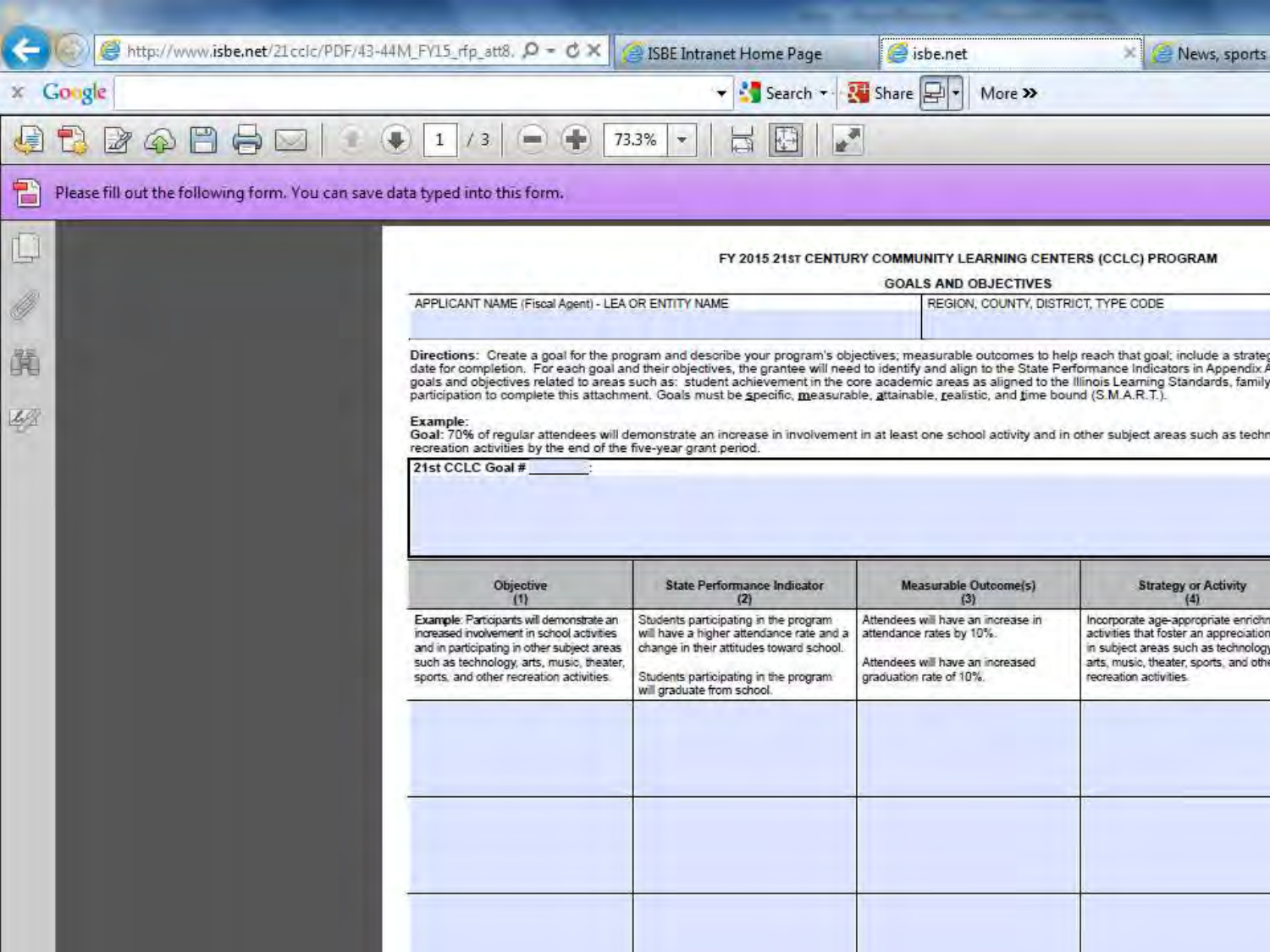#### Budget Summary- Attachment 9

- Refer to fiscal handbook at [http://www.isbe.net/funding/pdf/fiscal\\_proce](http://www.isbe.net/funding/pdf/fiscal_procedure_handbk.pdf) dure handbk.pdf see RFP Appendix B which defines what goes specifically in each function and object code.
- Administrative cap 5%--Function 2300 including indirect costs (for the indirect cost rate see [www.isbe.net/finance/default/htm](http://www.isbe.net/finance/default/htm))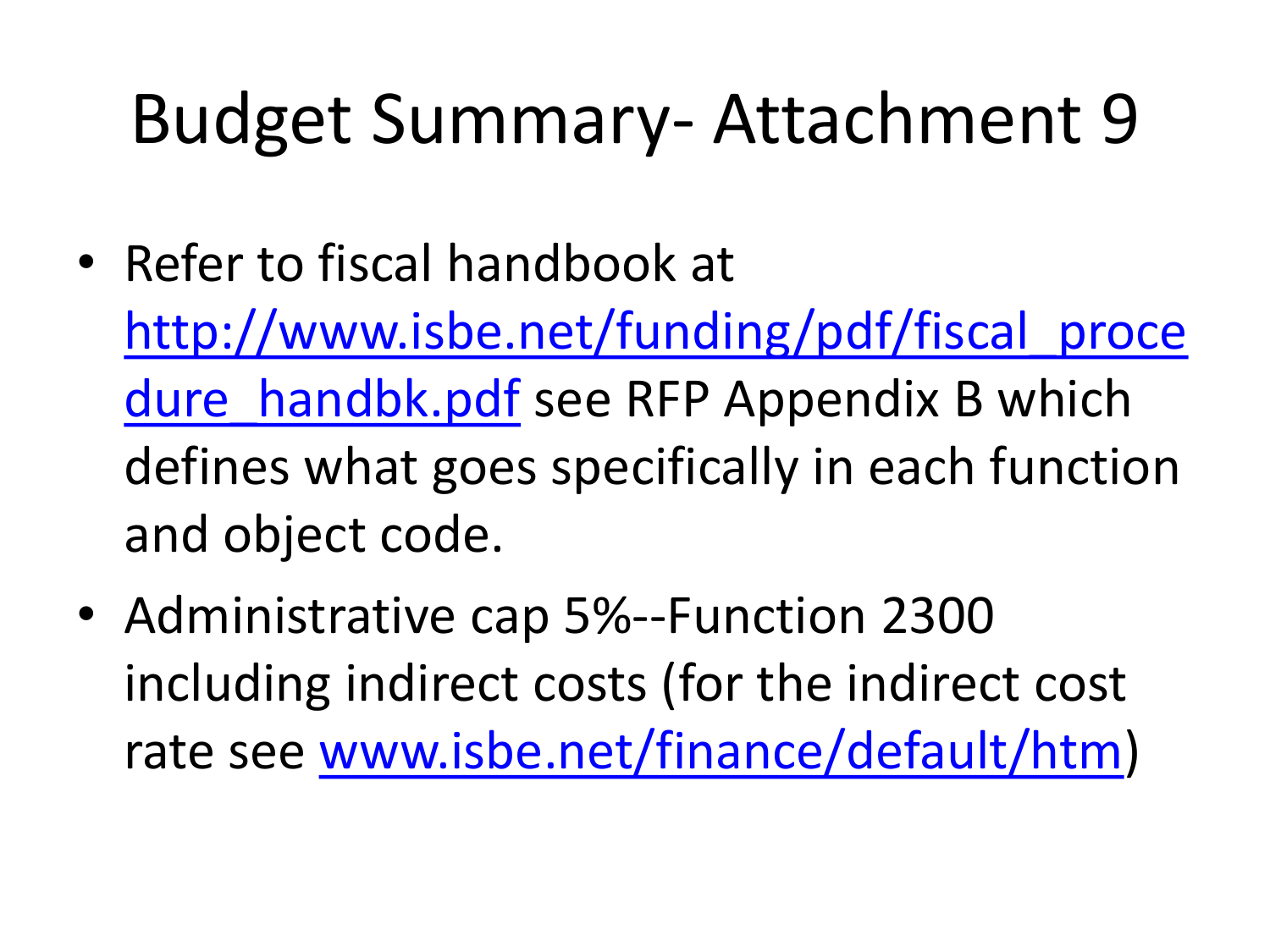#### Budget Breakdown – Attachment 10

- Be sure to complete as accurately as possible
- Consult financial personnel when creating budget
- Refer to fiscal handbook (from previous page)
- Describe expenditures completely and put into correct function and object codes
- Make sure costs are reasonable
- Be specific (clearly defining all subcontracts)
- **No more than 25% of your total budget allocation can be used for ELT**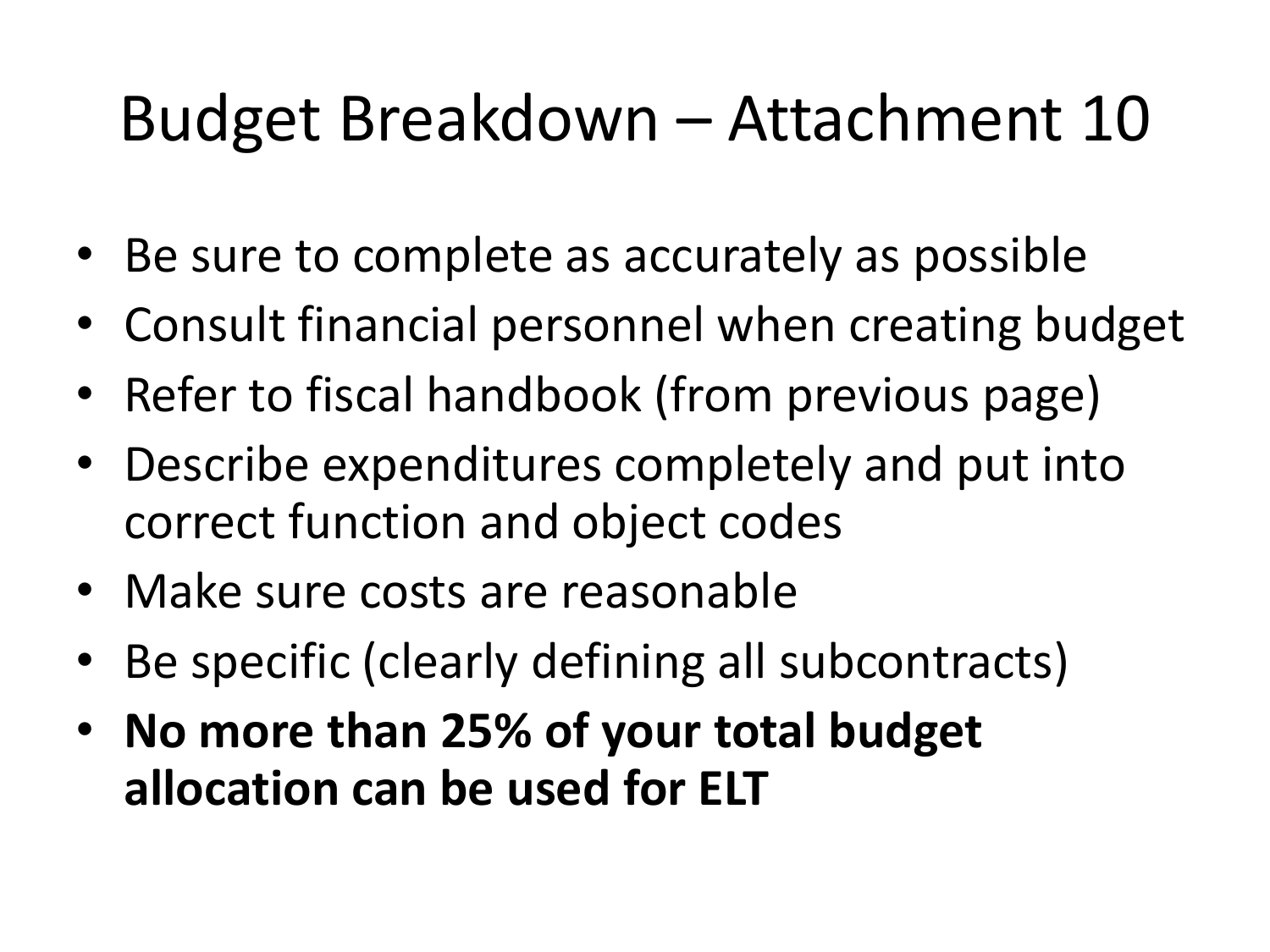# A Word About Budgets

#### **Be practical—**

- Ask only for funds needed to support program implementation
- Make sure instructional costs are adequate and a major component of the budget
- The budget must have an appropriate amount allotted to administration in relation to students served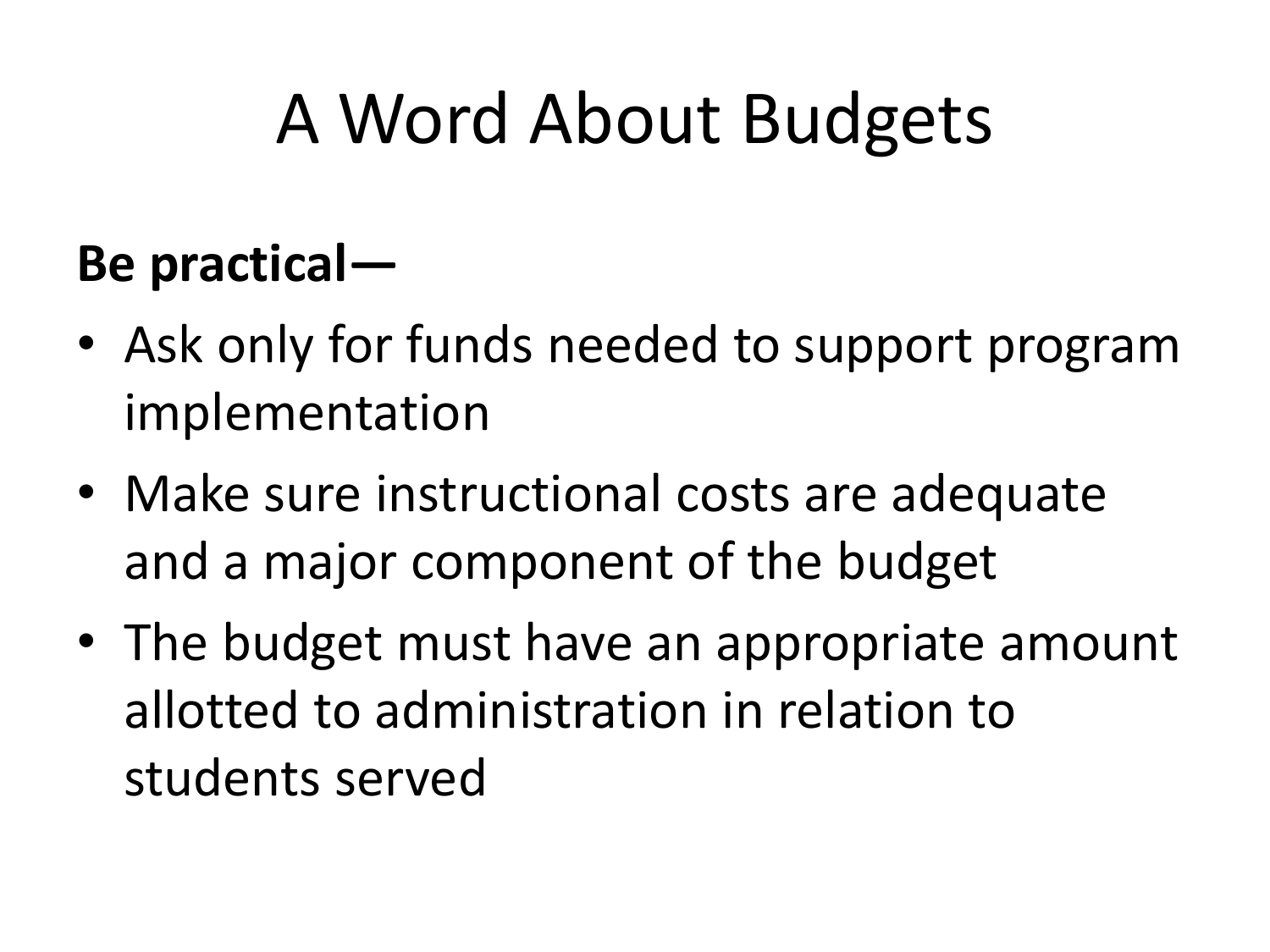# A Word About Budgets (cont.)

- Don't include indirect costs until the rates are available
- Make sure costs are aligned with the proposal
- Double check your math!!!
- Costs for evaluation should be reasonable (cannot exceed 10% of your total allocation)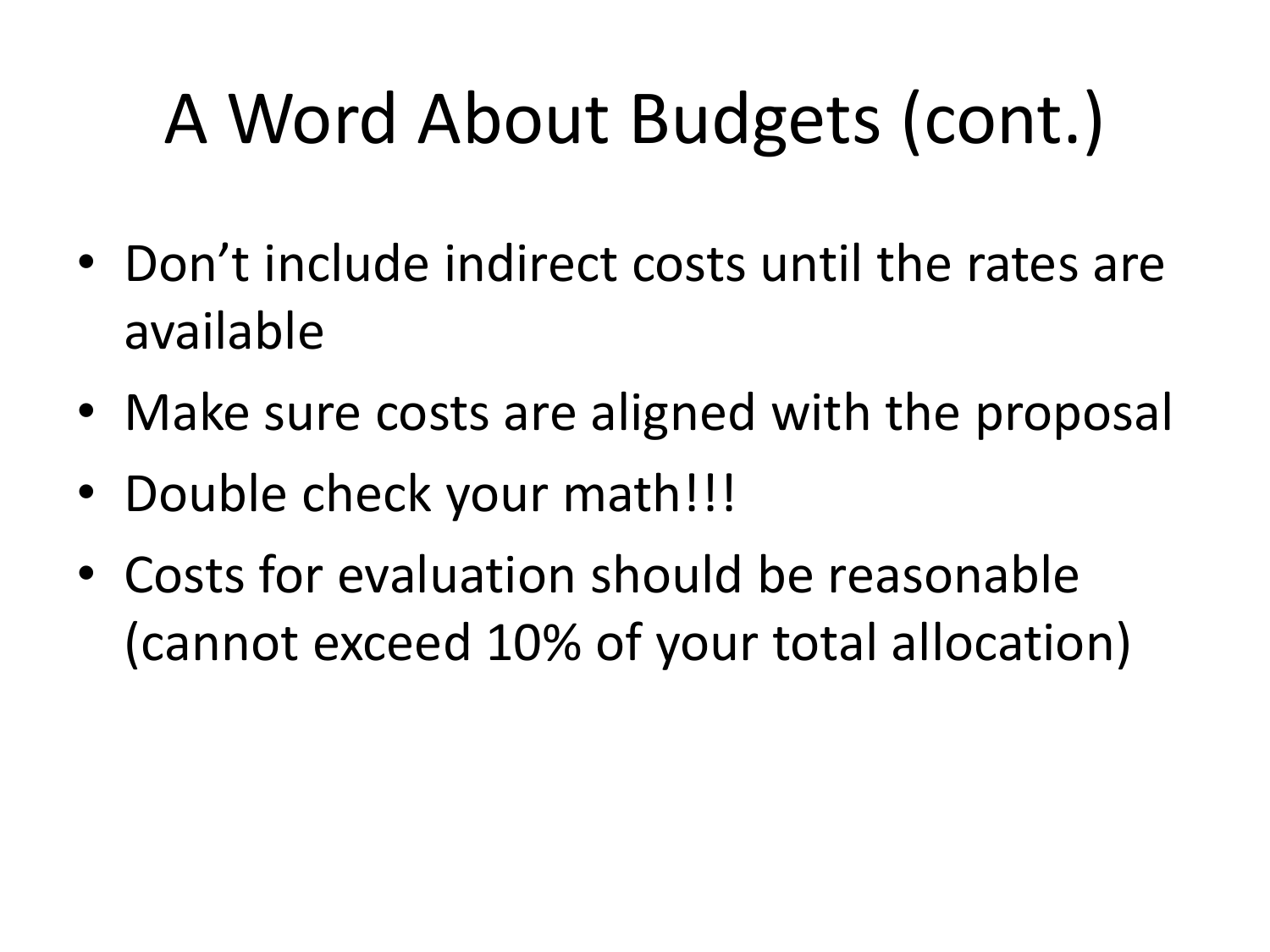# A Word About Budgets (cont.)

If subcontractors are to be used for any purpose, provide specific details in budget breakdown for each subcontract.

- Subcontractors must be approved by ISBE
- Details of subcontracting budgets must be included in budget
- Contracts are always budgeted in Object 300 of the budget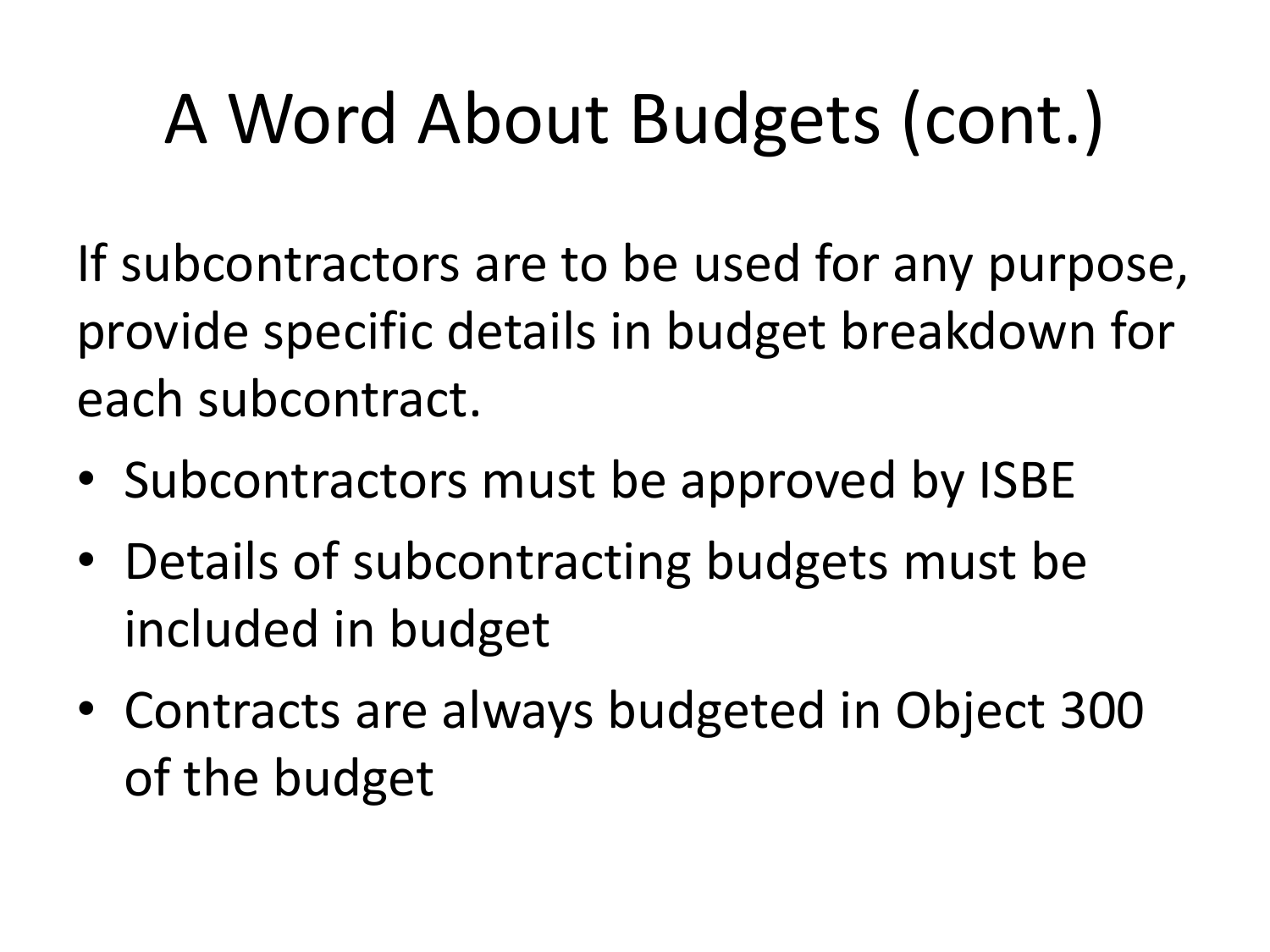## Equitable Participation of Private/Public Schools

Refer to Attachment 11A and B

- Private and/or public school official and applicant **must** sign off that this has been done
- Original signatures **required**
- One attachment is needed for each school
- Duplicate attachments as necessary

\***If no private schools are participating, this form must be filled out with N/A and signatures are still required.**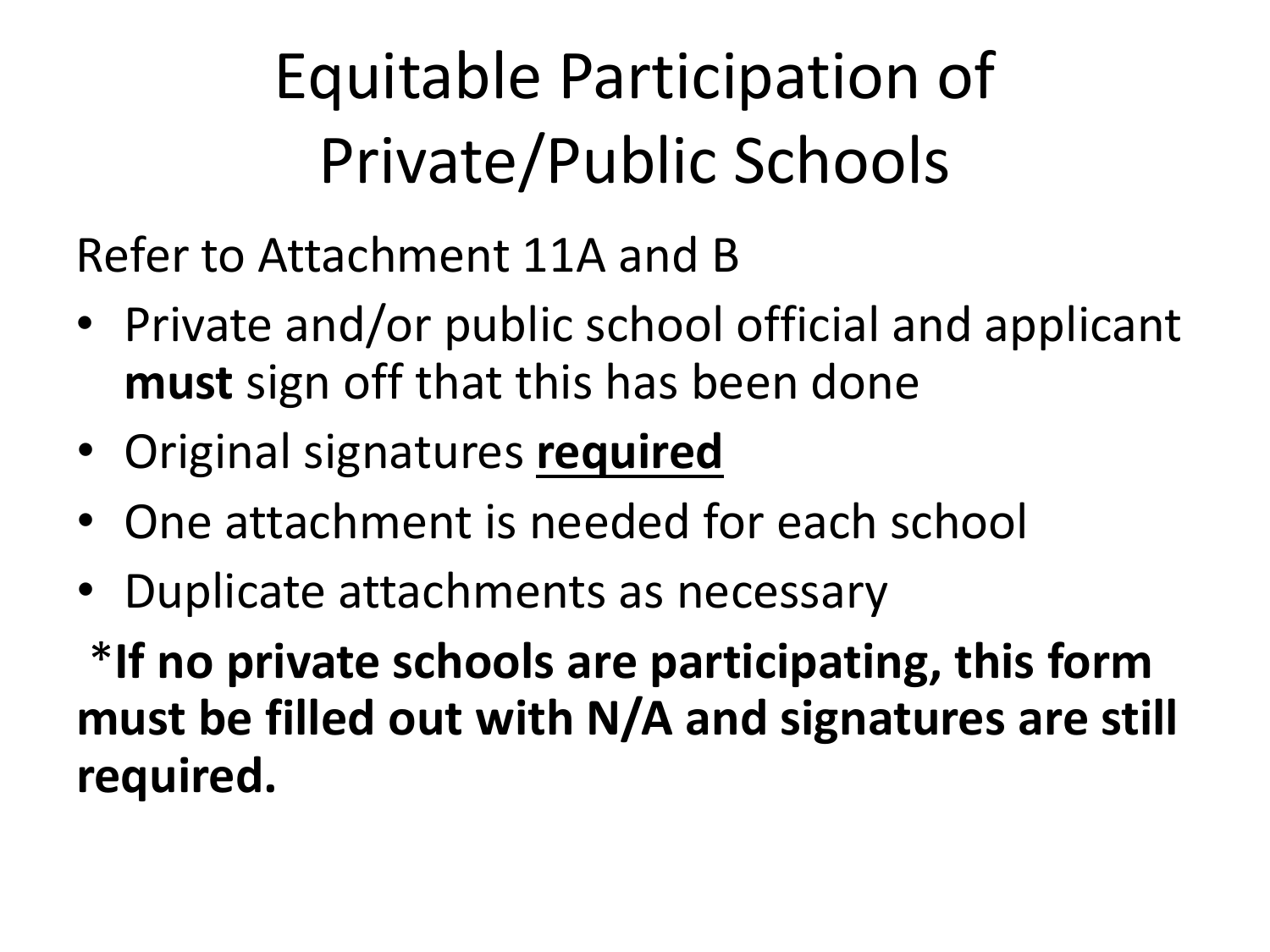#### State Required Graduation Courses Attachment 12

- If program is to offer credit for courses that are required for graduation, this attachment must be signed and attached with proposal.
- If courses are to be provided that are not required, this does not have to be completed, but a complete description should be provided in the application.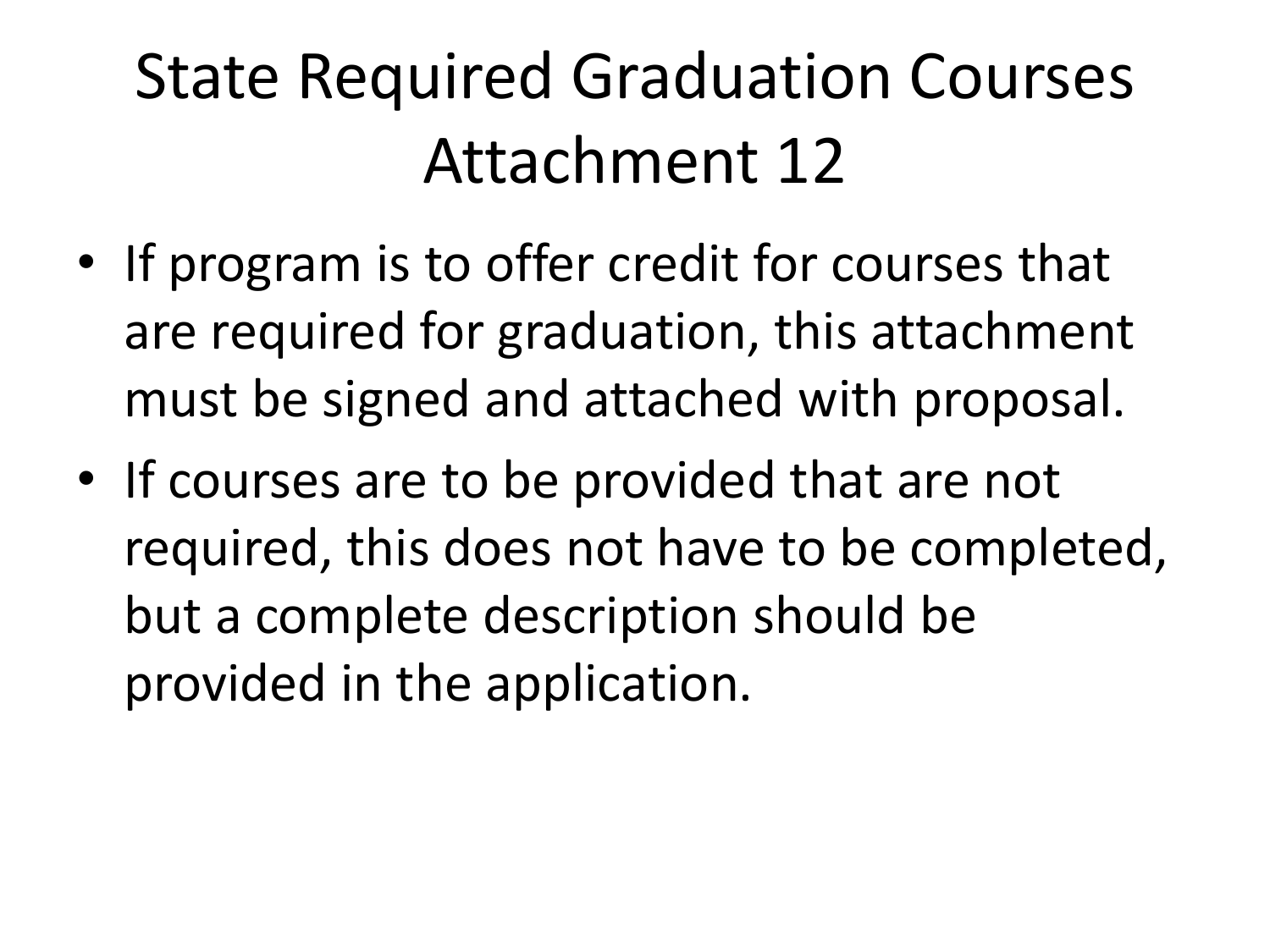Attachment 13 A and B—read carefully for program specific terms of the grant

- A. Safe and easily accessible sites
- Elementary, middle, secondary schools; or
- Locations as safe and accessible as schools
	- Facility meets local standards and codes

B. Grantees must make available a description of how students will travel safely to and from the site and home

\* Funds (reasonable amounts) from grant can be used for transportation, including public transportation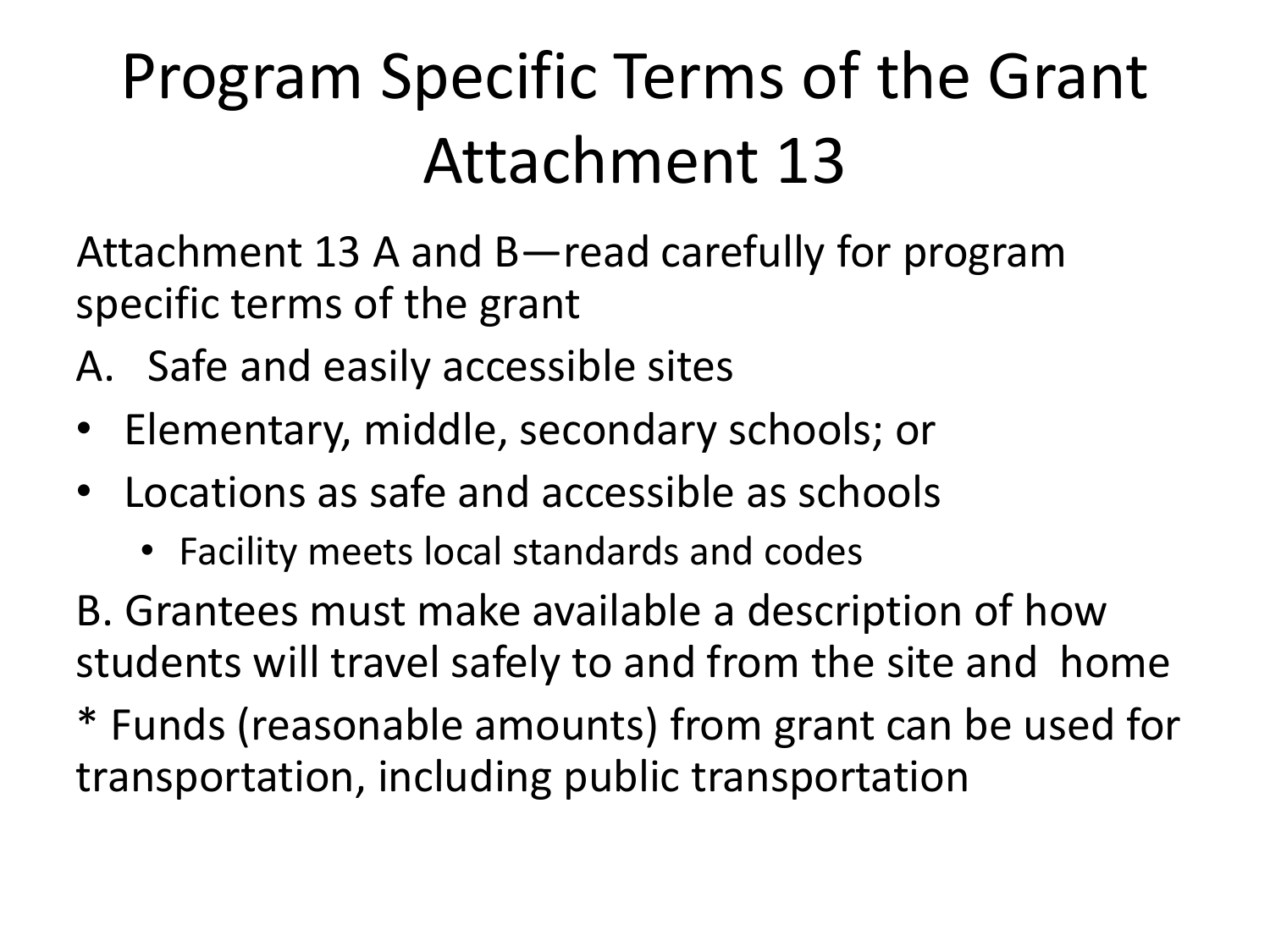C. Funds will be used to increase the level of state, local and other non-federal funds that would be made available. In no case supplant federal, state, local or non-federal funds.

D. Program will target students who attend schools eligible for school-wide programs under Title I.

E. Notice of intent to submit.

F. Develop and carry out active collaboration with schools the students attend.

G. The organization will meet all statutory and regulatory requirements of this program.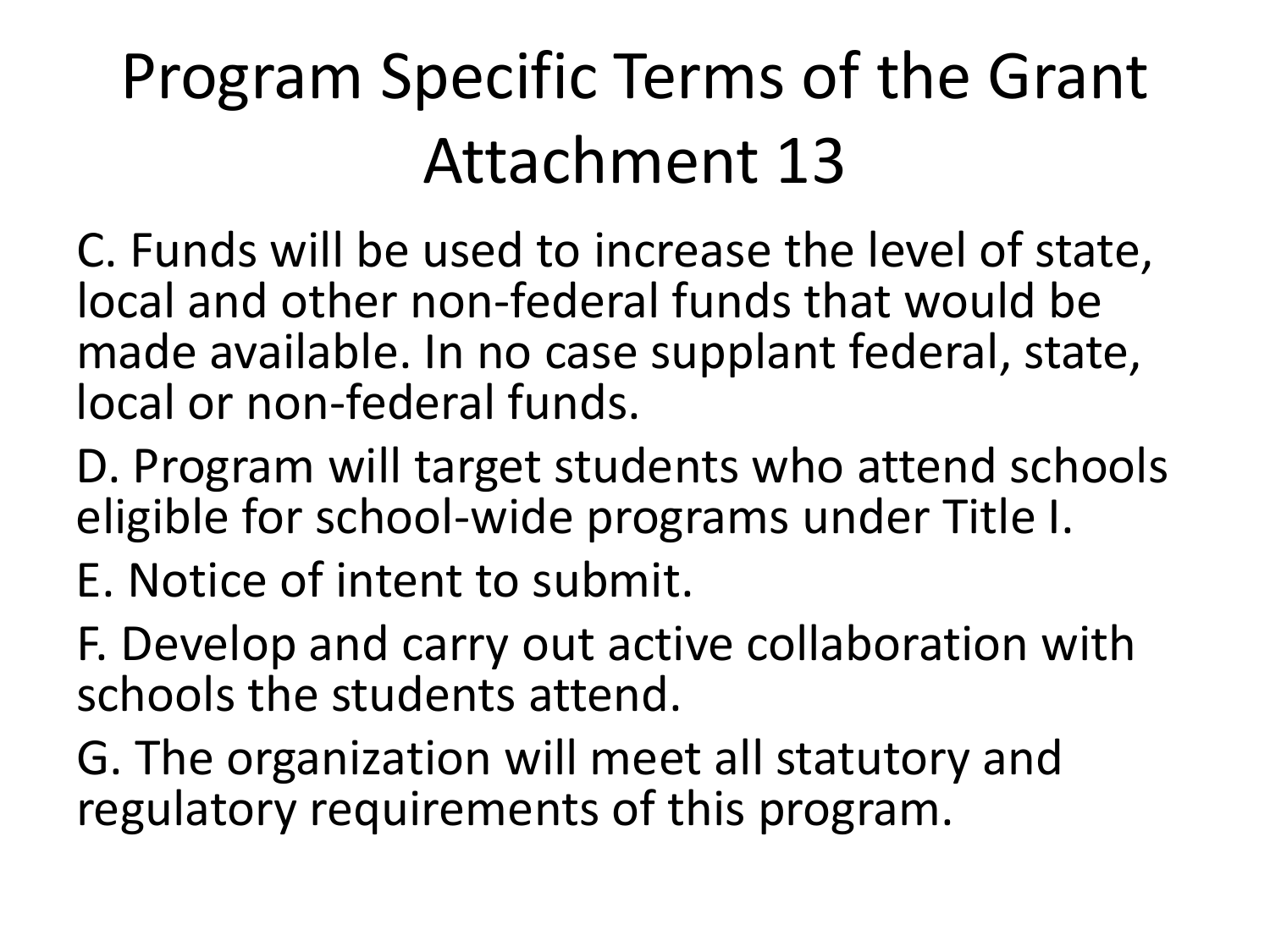- H. Keep attendance records.
- I. Conduct criminal background checks.
- J. Train for and report suspected child abuse and neglect.
- K. Get permission to use students for public relations purposes.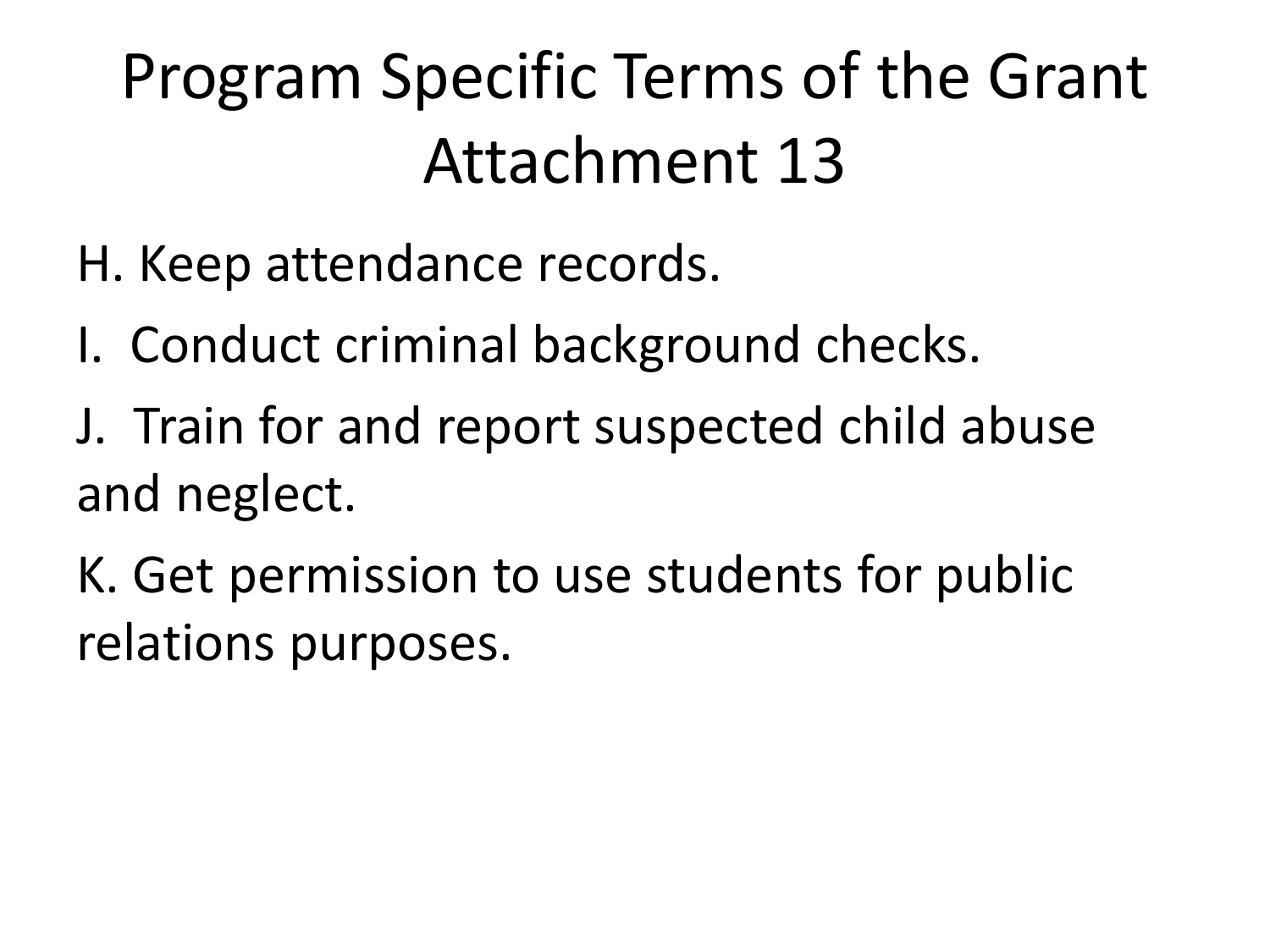L. Not delinquent in payment of debts to State.

M. Submit an annual performance report.

- N. Attend mandated workshops and trainings provided by ISBE.
- O. Grantees will submit additional information requested by the State Superintendent of Education.
- P. Provide annual evaluations and participate in the statewide evaluation.
- Q. Course Credit.
- R. Adhere to the timelines of the continuation application.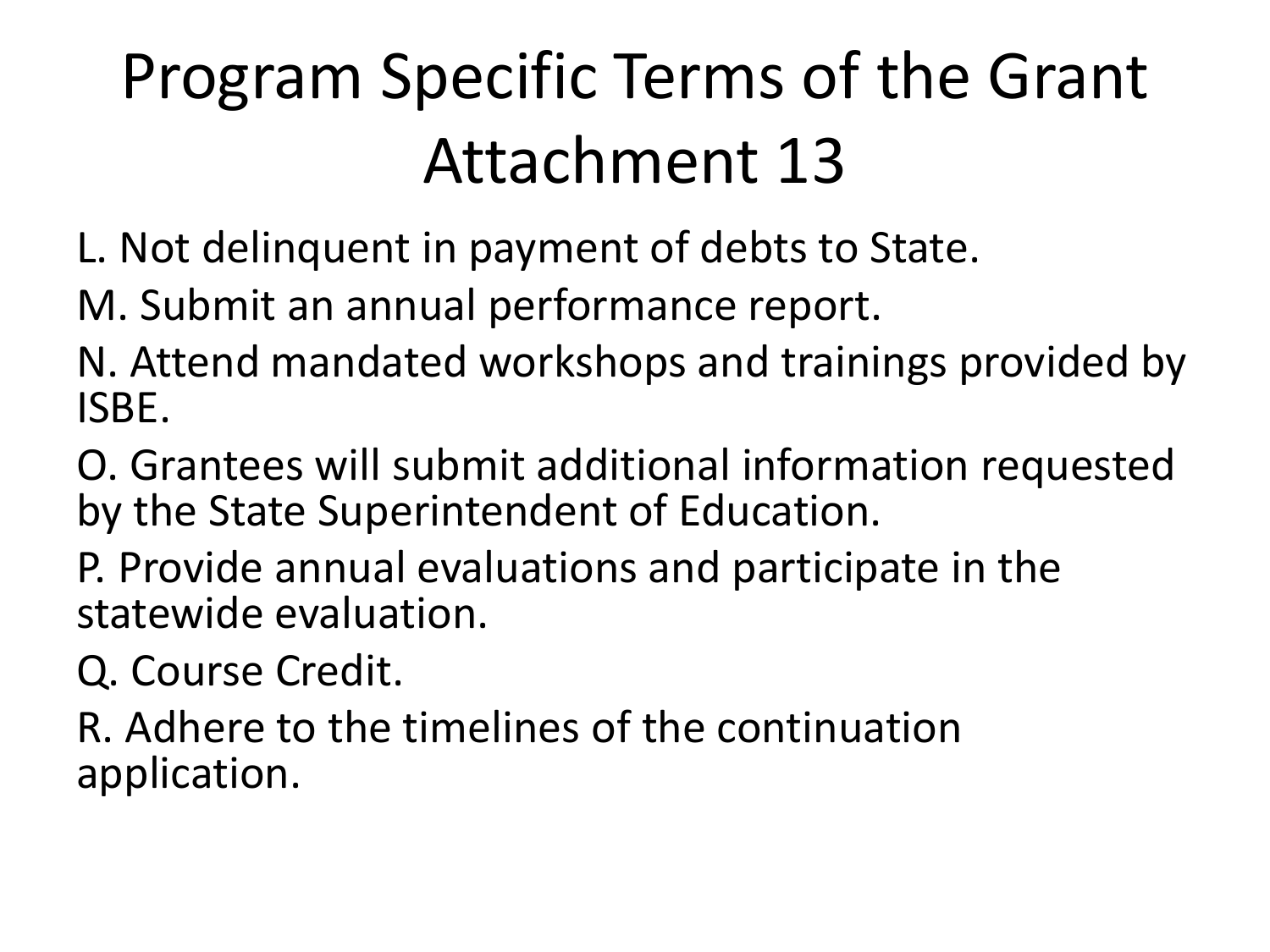#### Certifications and Assurances Attachments 13-16

- Complete with required signatures
- Co-applicants must sign Attachment 13 B
- Co-applicants must sign Attachment 14 B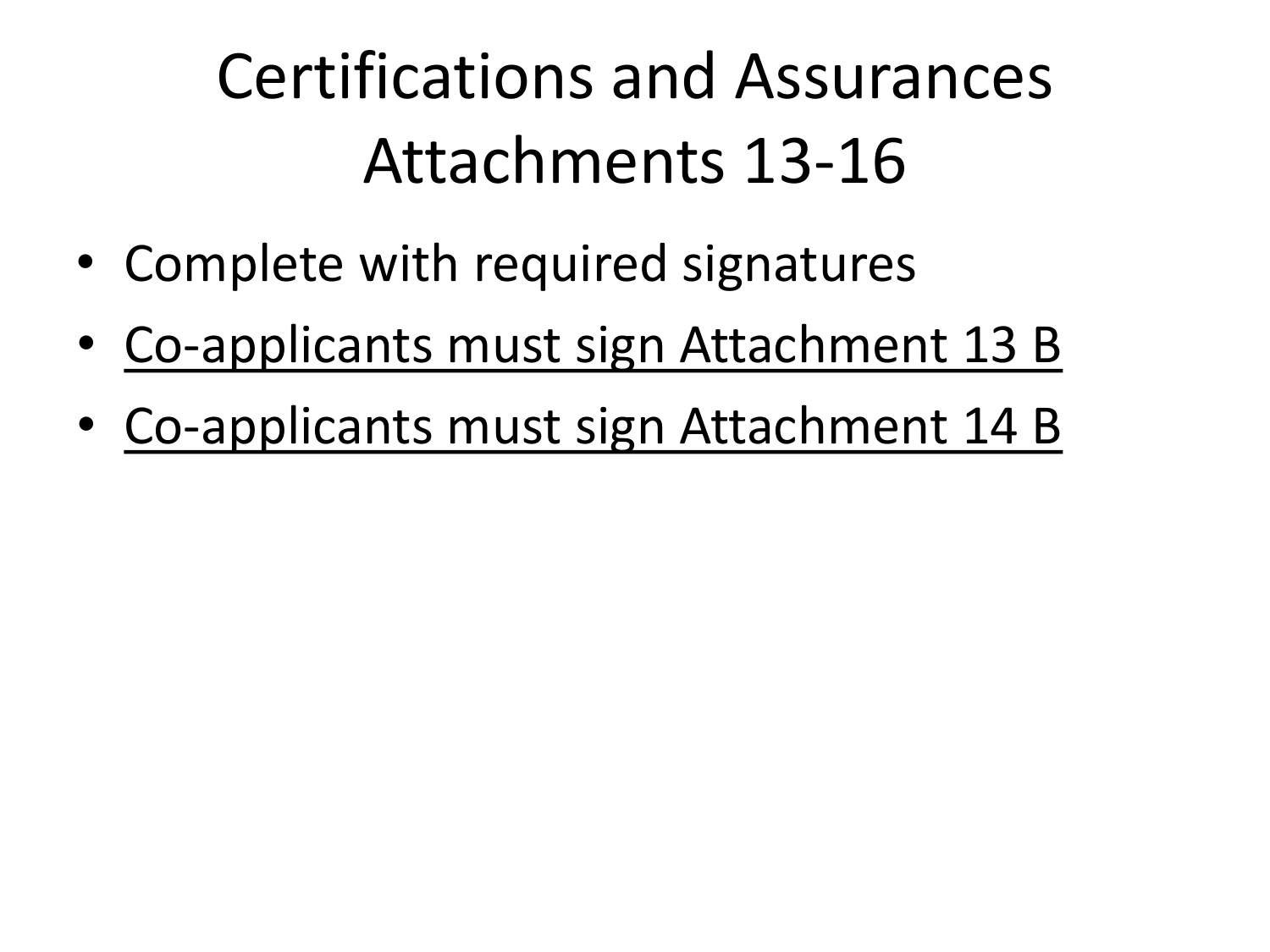## Section 427 of the General Education Provisions Act – Attachment 17

- Attachment 17---GEPA
- This is the "nondiscrimination" statement that districts and other entities have on file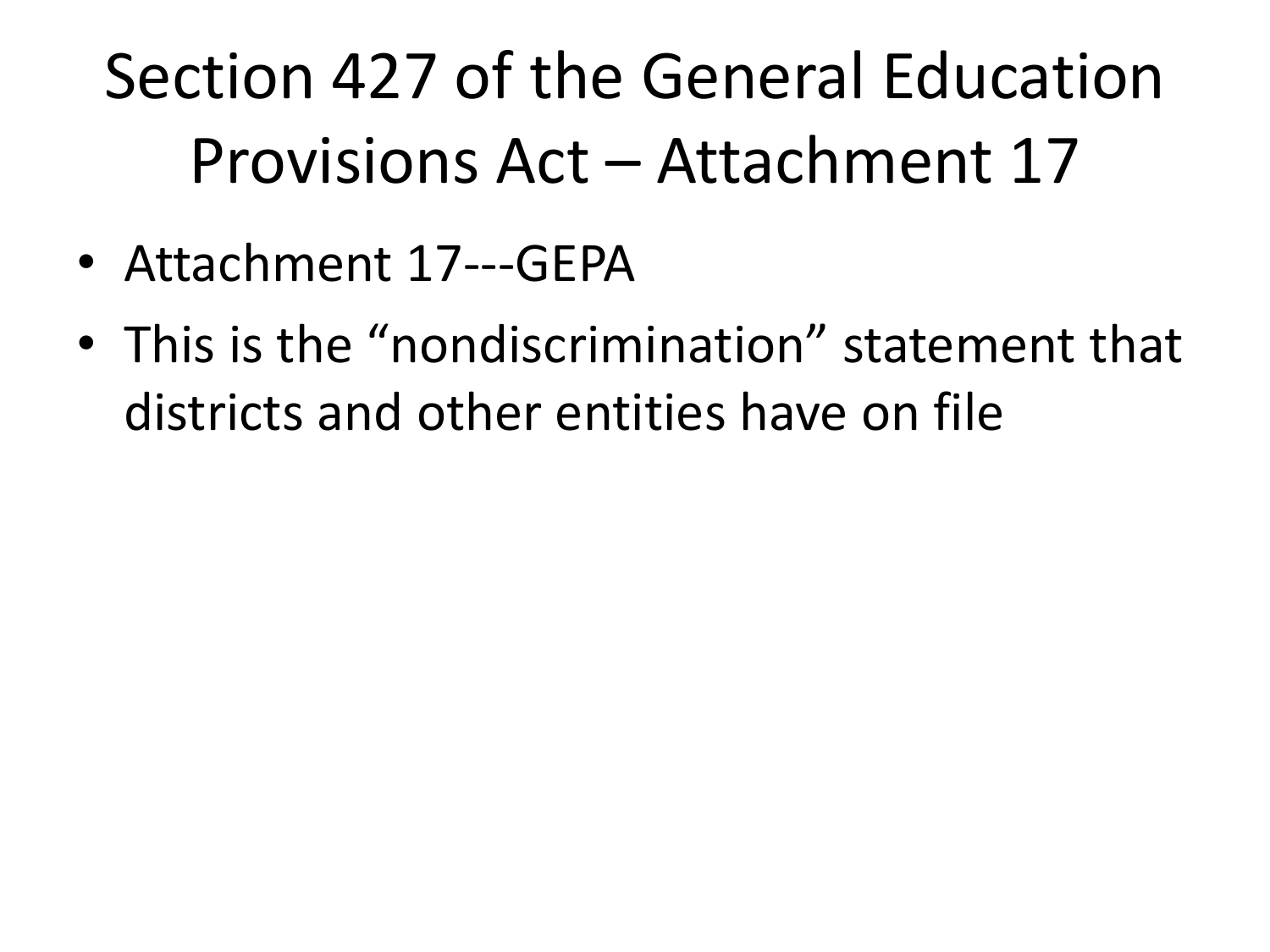Federal Funding Accounting and Transparency Act – Attachment 18

• Attachment 18 - FFATA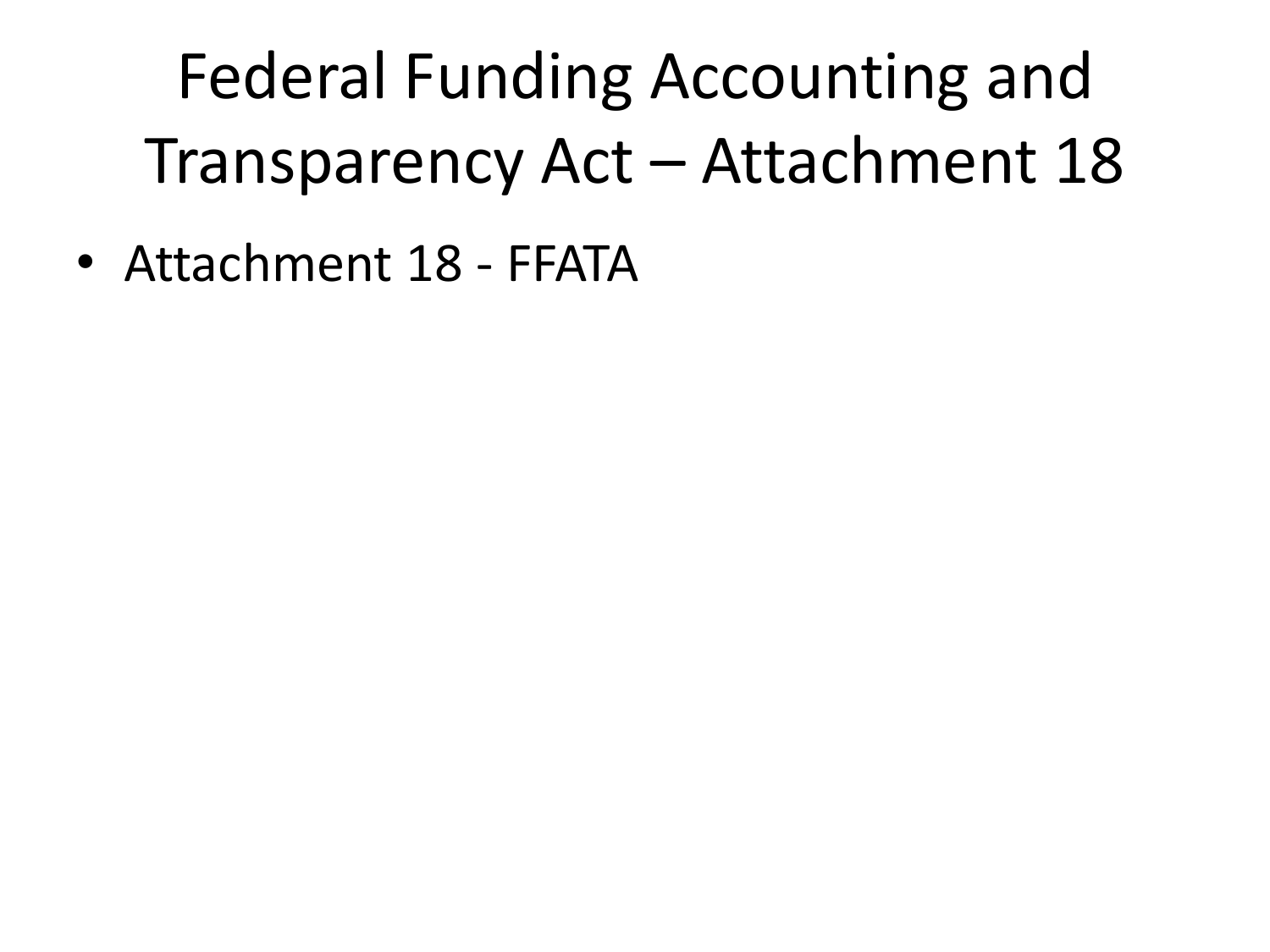# Appendices

Application Appendix A- Letters of Agreement

Application Appendix B- Memorandum of Understanding

Application Appendix C- Evaluation

- Program evaluations documenting the progress made as a current partnership;
- Documentation that verifies 90 percent of the students proposed to be served in the current application attended at least 30 days or more in the previous program;
- A formal letter from the district documenting evidence that the program has increased academic achievement of the students, school, or district; and
- Verification of sustainability activities as described in the original application.

Application Appendix D- Job Descriptions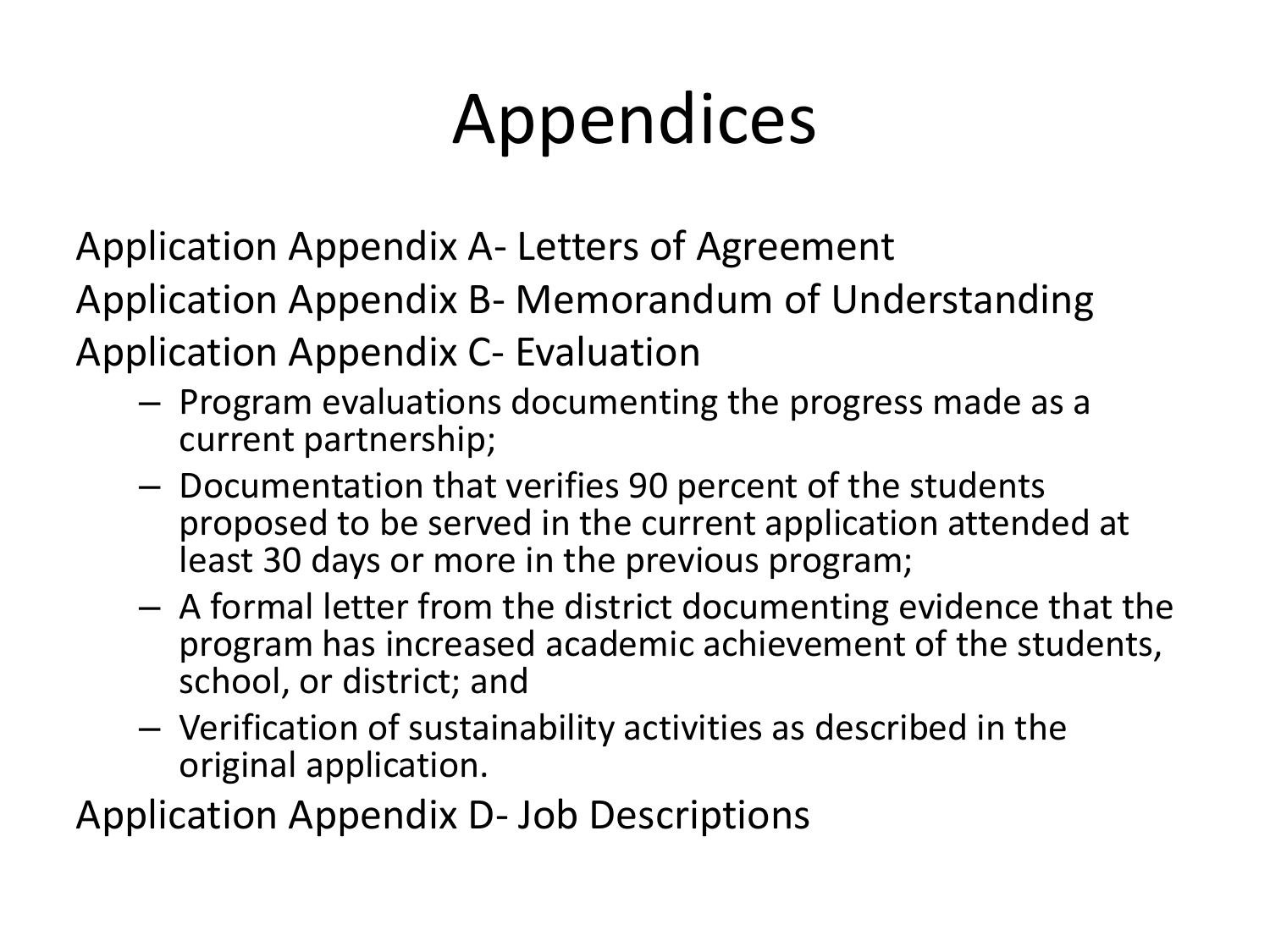# **CRITERIA FOR REVIEW**  21st CCLC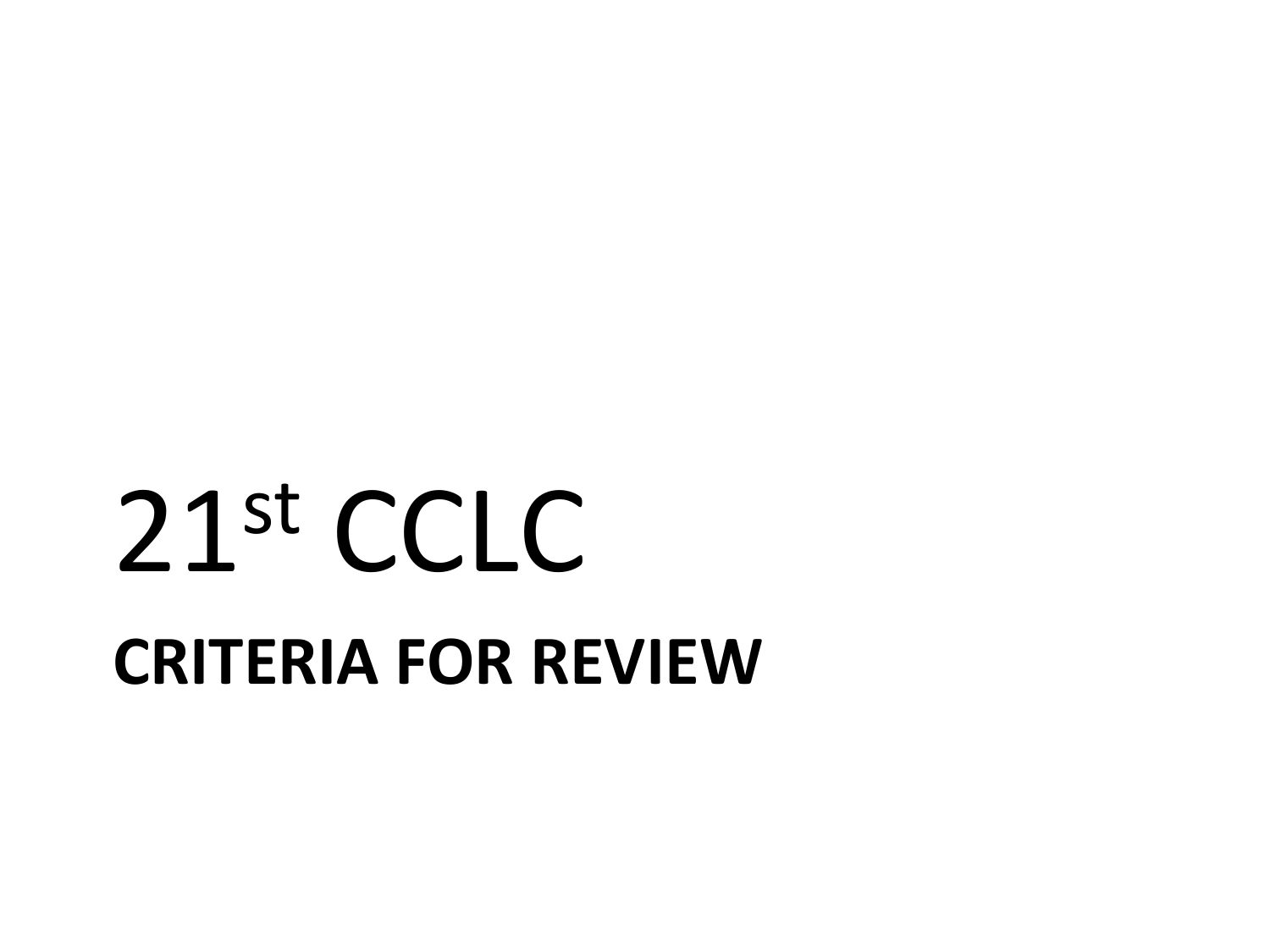#### Review Process

- Grants will be read by three reviewers
- Scores will be averaged
- Scores will be ranked scored
- Recommendations will be given to State Superintendent
- Funded applicants will be notified of grant award.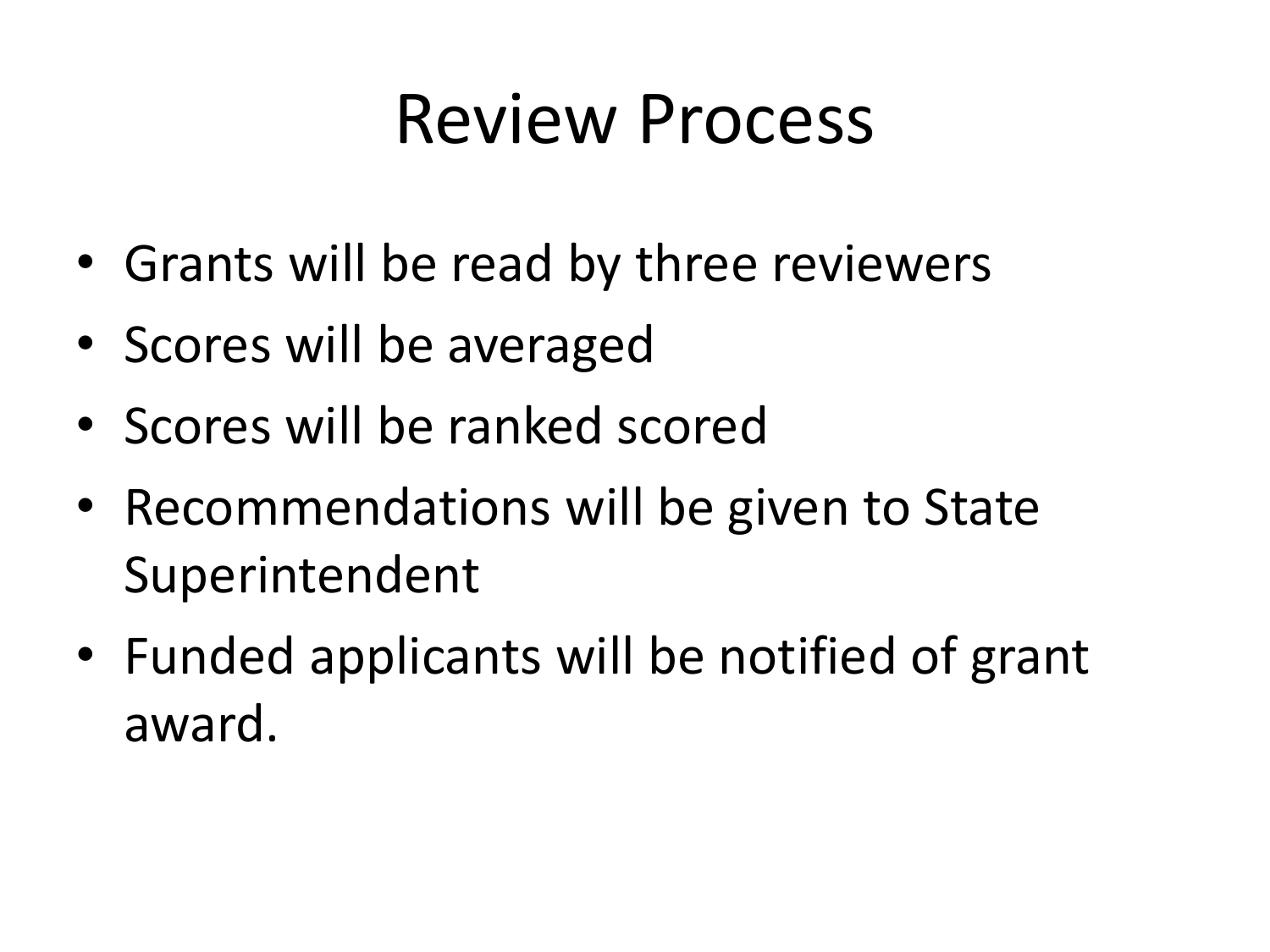# Geographical

- It is the intention of ISBE to award grants equitably to the extent practical among geographical regions of the State.
- ISBE plans to award not more than 50% of eligible funds to any one region based on the 10 regions of the State.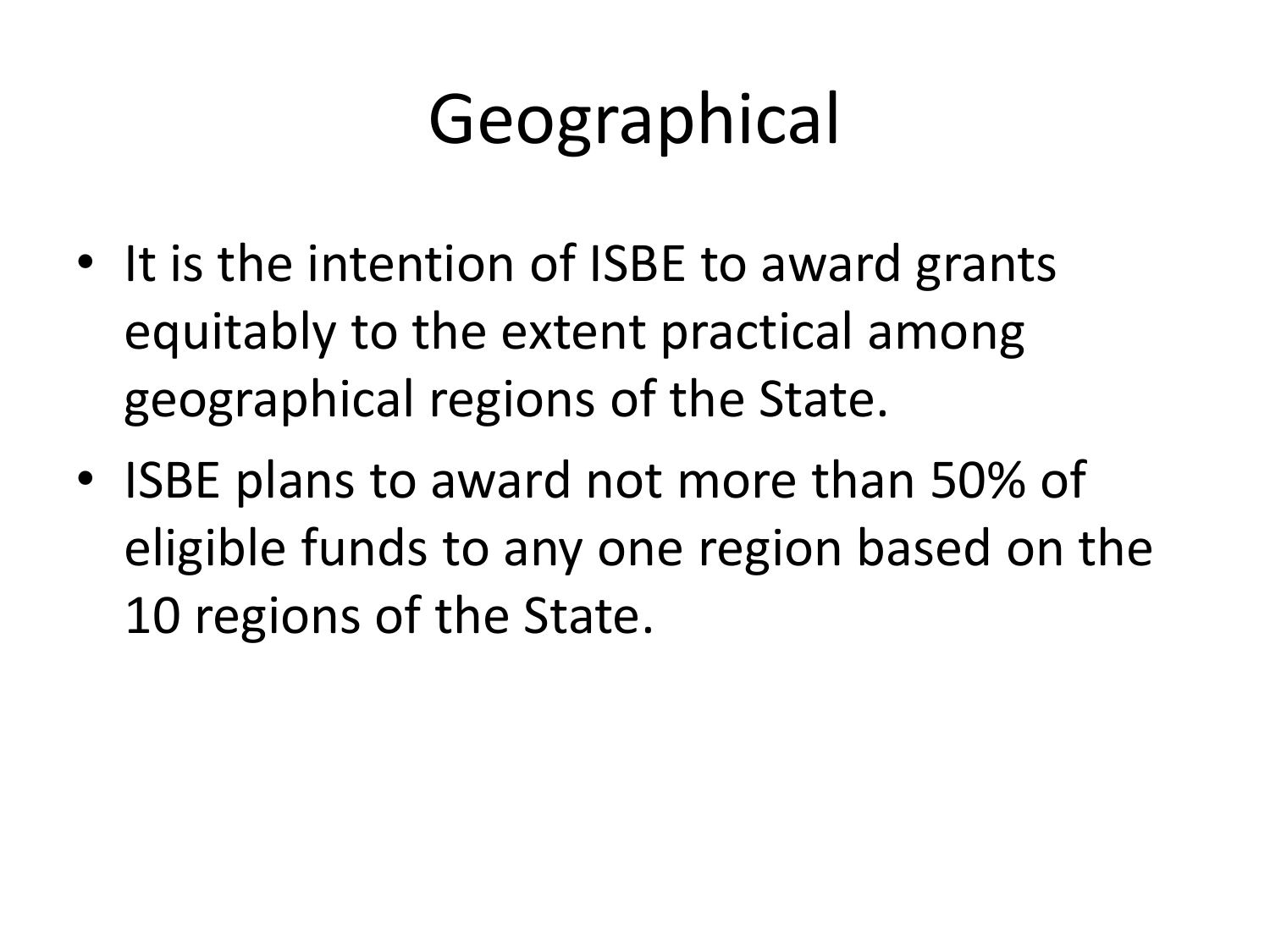# Seven Selection Criteria

- Maximum of 100 points
- Must receive 80 points to be eligible for competitive priority points
- 1. Need for the project (10 points)
- 2. Quality of Project Services (30 points)
- 3. Quality of the Management Plan (15 points)
- 4. Adequacy of Resources (15 points)
- 5. Quality of the Project Evaluation (10 points)
- 6. Plan for Sustainability (10 points)
- 7. Cost-Effectiveness (10 points)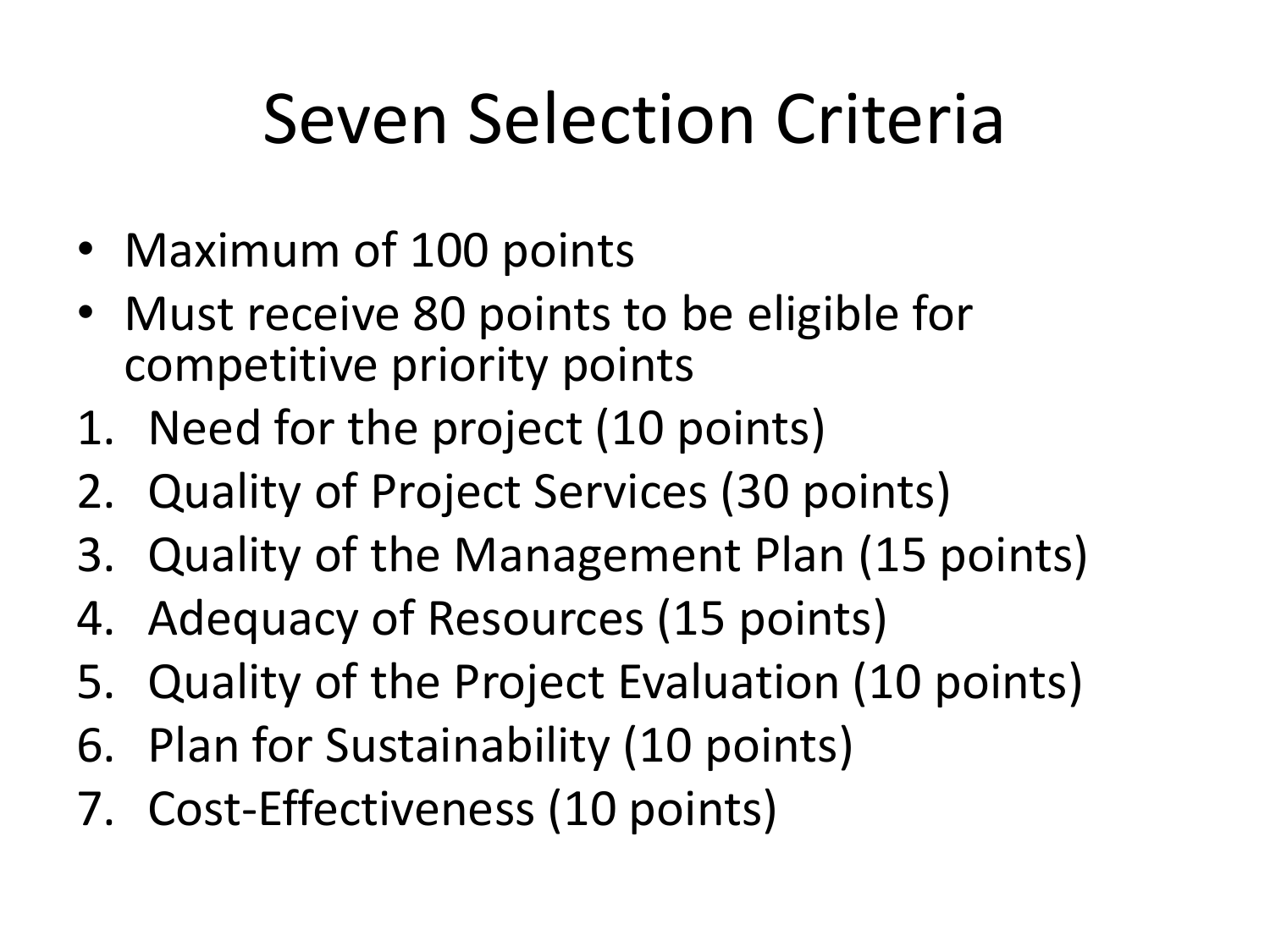# Rubric

• Applicants who have been awarded previous 21<sup>st</sup> CCLC funds have additional requirements to submit. The RFP provides the requirements of each type of grantee. Please review those requirements related to your submission.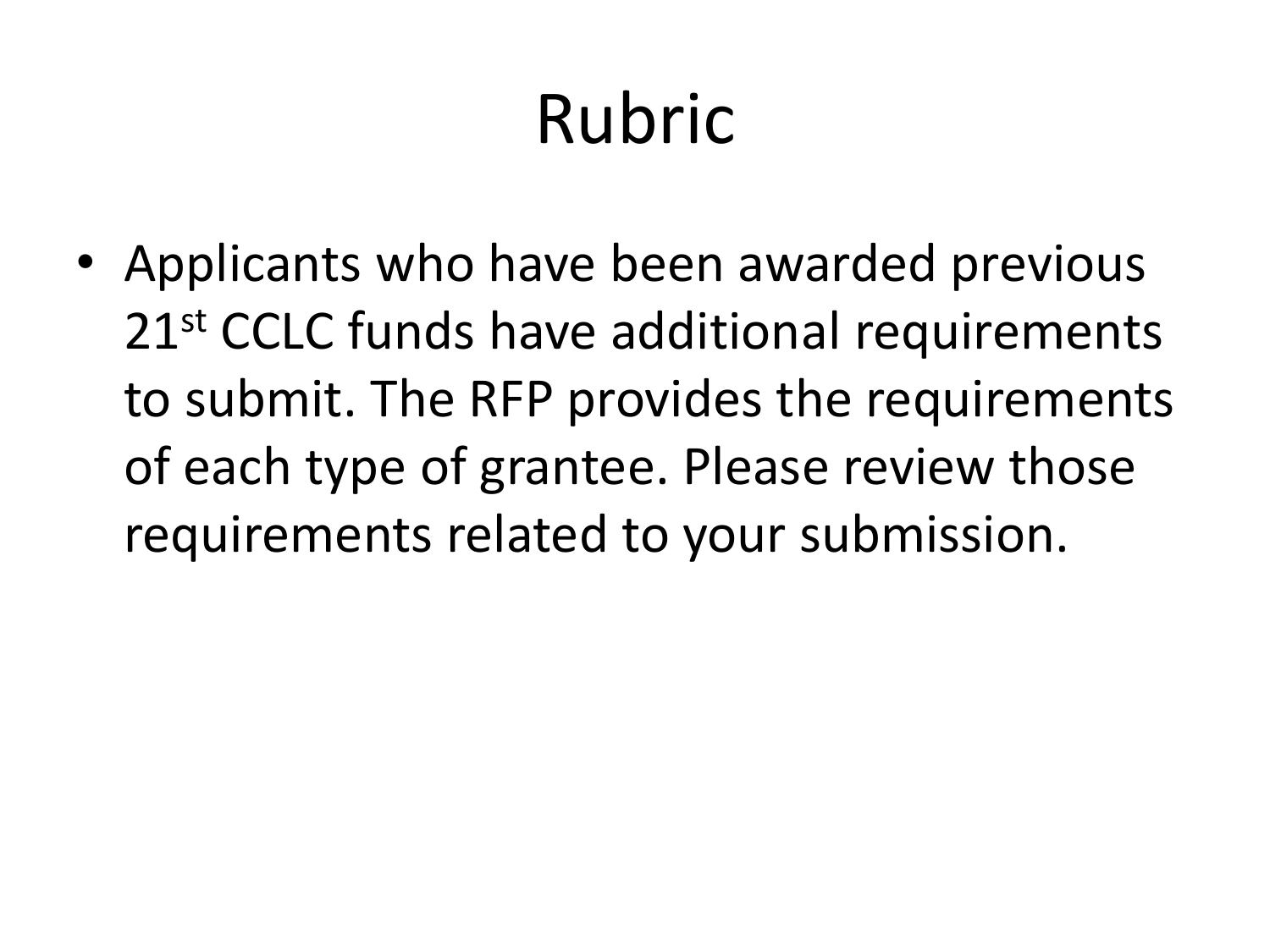# Need for the Project 10 points

The following factors will be considered:

- The magnitude or severity of the need(s) to be addressed by the proposed project is substantiated in the needs assessment and in the analysis of state assessment results and other academic achievement factors;
- The proposed project addresses the specific gaps and weaknesses in services, infrastructure, or opportunities as identified by the needs assessment; and
- Demographic and/or behavior data provide convincing evidence as to the need for the learning center in the proposed school or schools.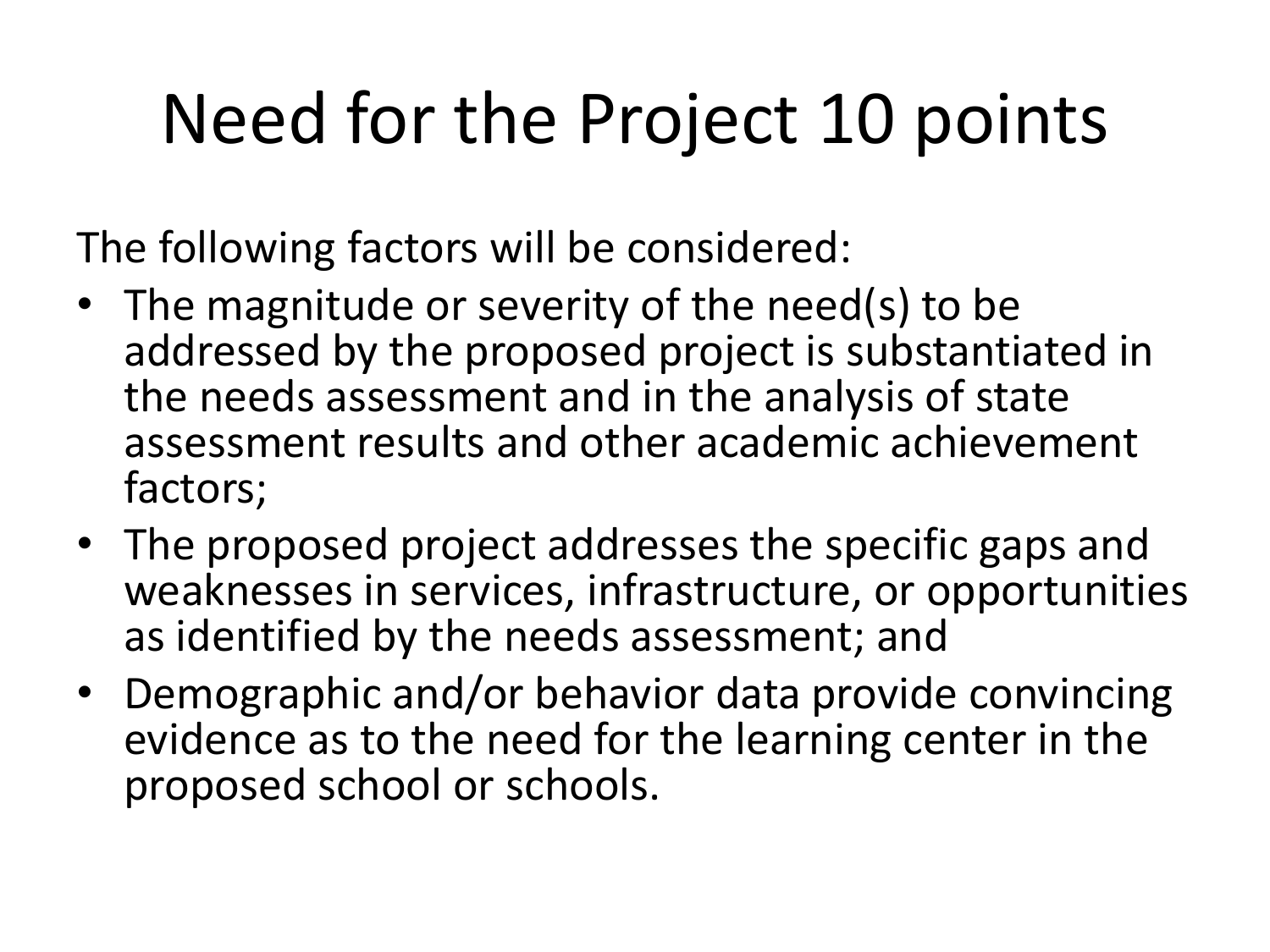#### Quality of Project Services 30 points

The quality and sufficiency of strategies for ensuring equal access to and services for eligible project participants will be considered, in addition to:

- The quality of strategies for ensuring equal access to services for eligible project participants are sufficient;
- The services to be provided including student transportation are appropriate and commensurate to the needs of the intended beneficiaries of the services;
- The services to be provided reflect current research-based and effective practices;
- The services to be provided are likely to have a positive impact on student academic performance and other intended outcomes; and
- The plans to recruit and retain students who are the lowest achieving students are practicable.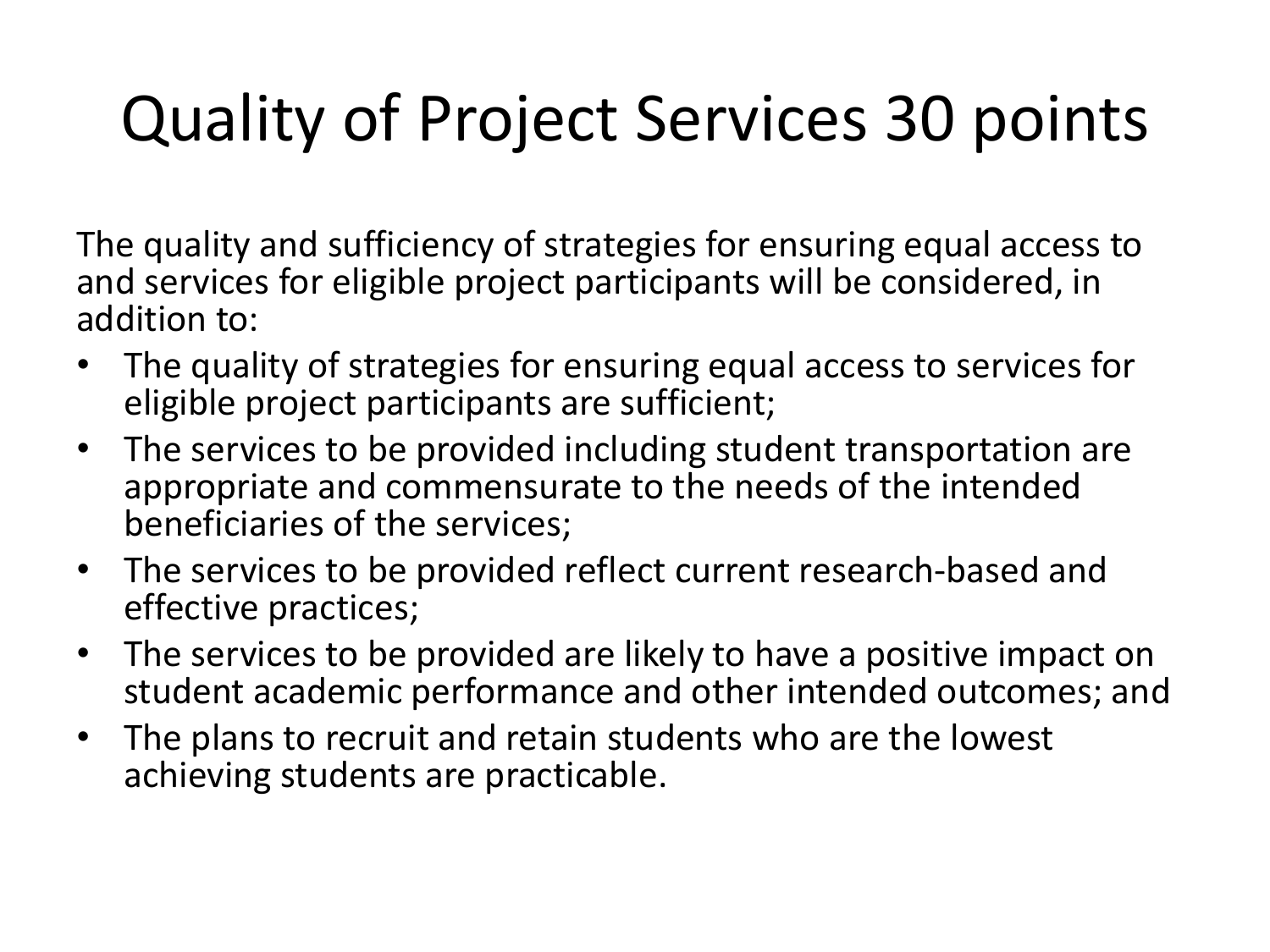### Quality of Management Plan 15 points

The following factors will be considered:

- The management plan is practicable, and the proposed activities are likely to contribute to the achievement of program goals and objectives. The management plan includes major milestones and a realistic timeline, and proposed activities correlate to the proposed budget;
- The time commitments of the project director and other key project personnel are appropriate and adequate to meet the goals and objectives of the proposed project; and
- The procedures for collecting and sharing feedback to the staff and the community for the purpose of continuous program improvement are practicable.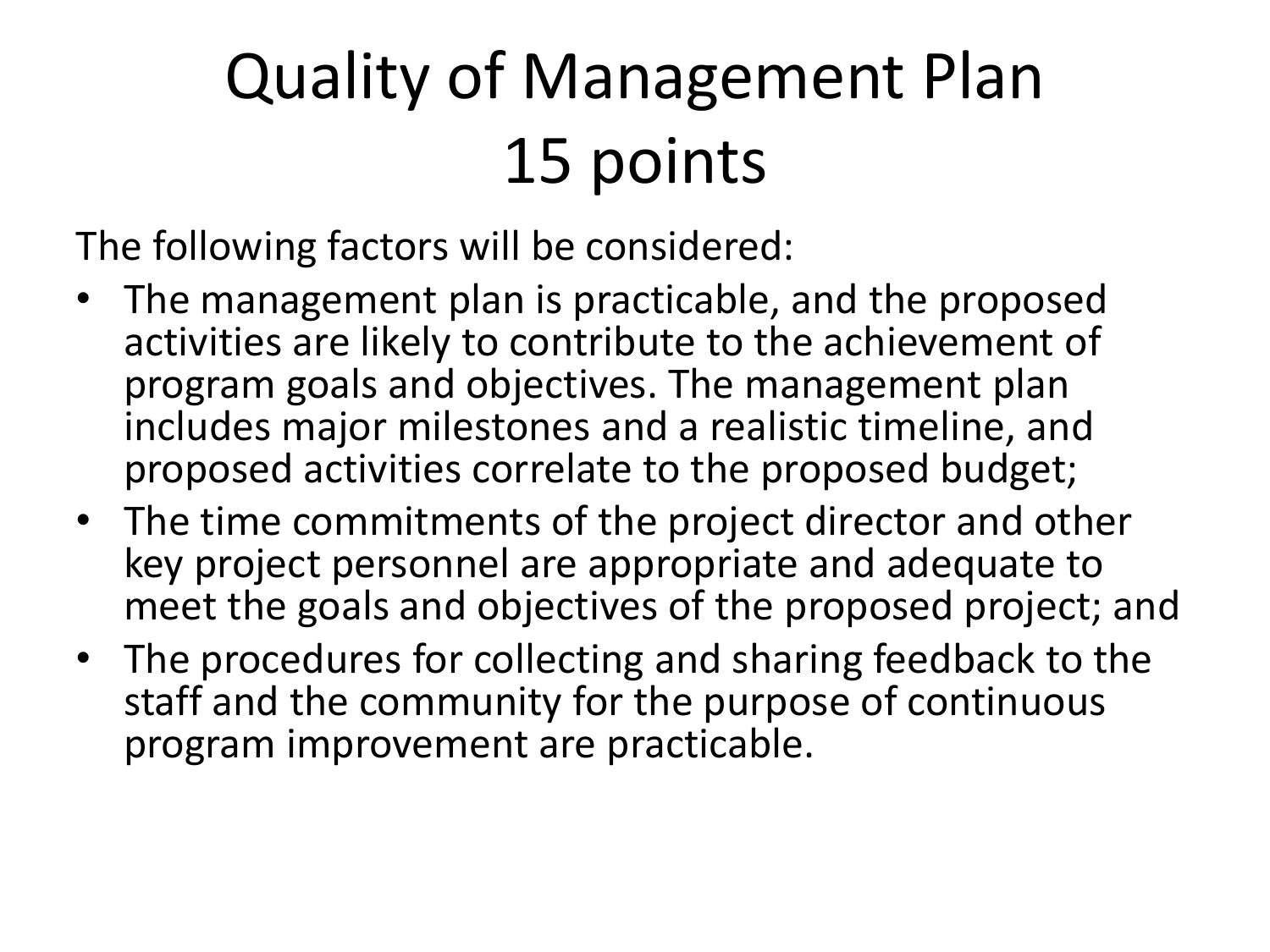## Adequacy of Resources 15 points

The following factors will be considered:

- Previous experience and/or capacity demonstrate the ability to provide educational and related activities that will complement and enhance the academic performance, achievement, and positive youth development of the students to be served;
- The grantee has funding in place to supplement the program;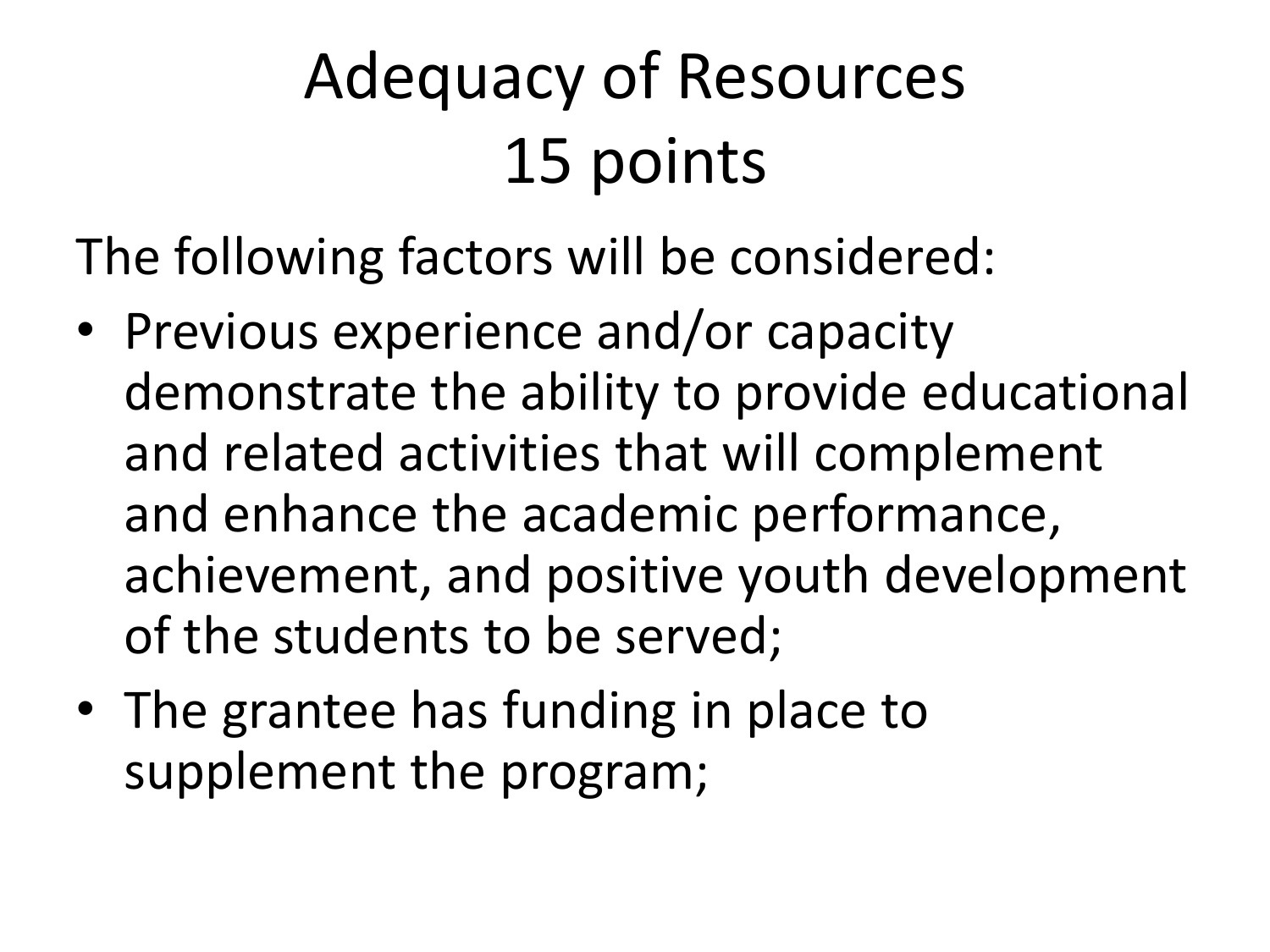# Adequacy of Resources (cont.) 15 points

- The relevance and documented commitment of each partner in the proposed project support the likelihood of project success; and
- The potential for continued support of the project after the grant expires is evident and practicable.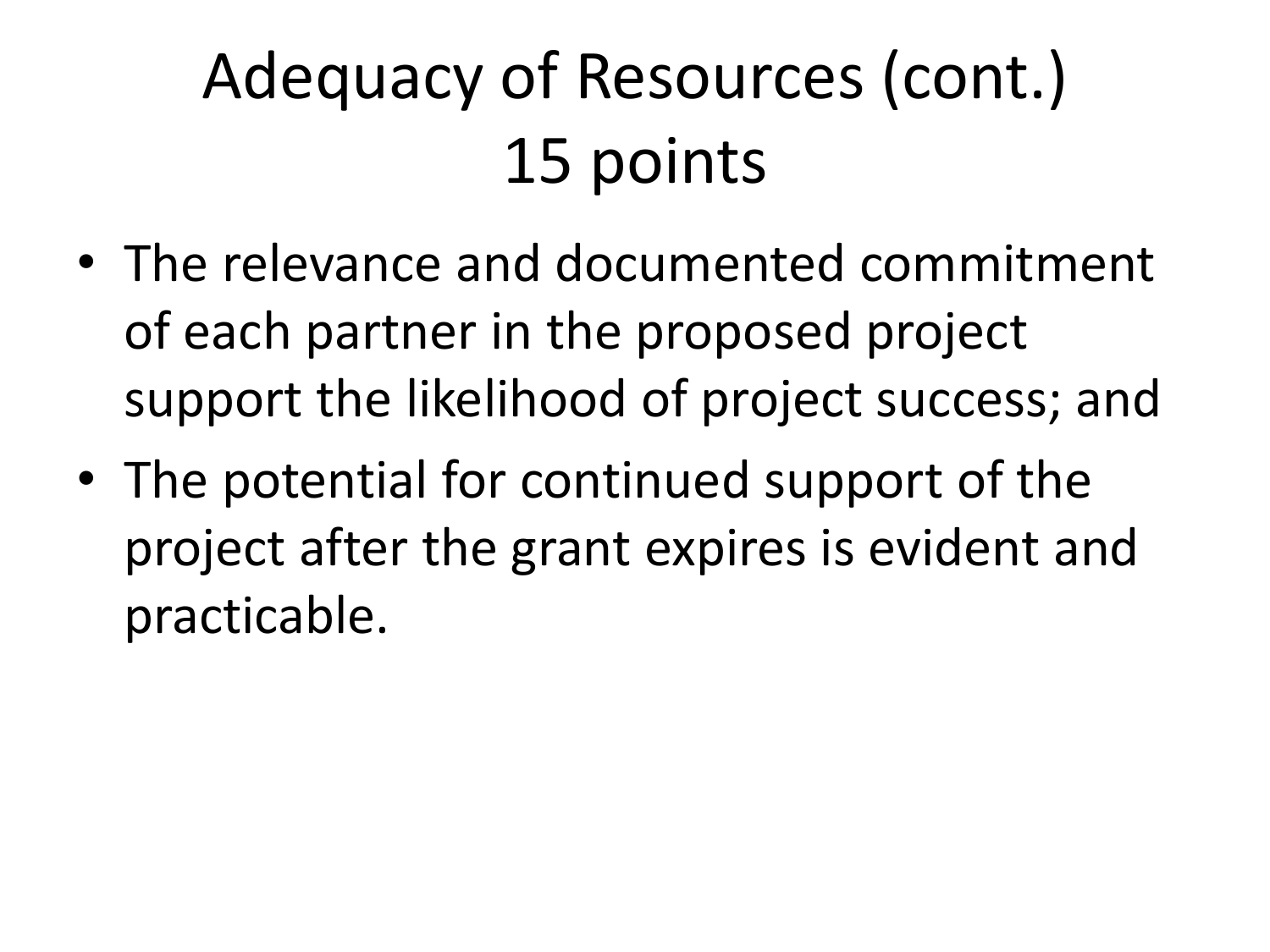## Quality of Project Evaluation 10 points

- The following factors will considered:
- Evaluation methods include the use of objective performance measures that are clearly related to the intended outcomes of the project and will produce quantitative and qualitative data;
- The evaluation plan sufficiently incorporates all the state (i.e., as provided in Appendix A of this RFP) and local objectives, indicators and measures (i.e., as proposed in Attachment 8);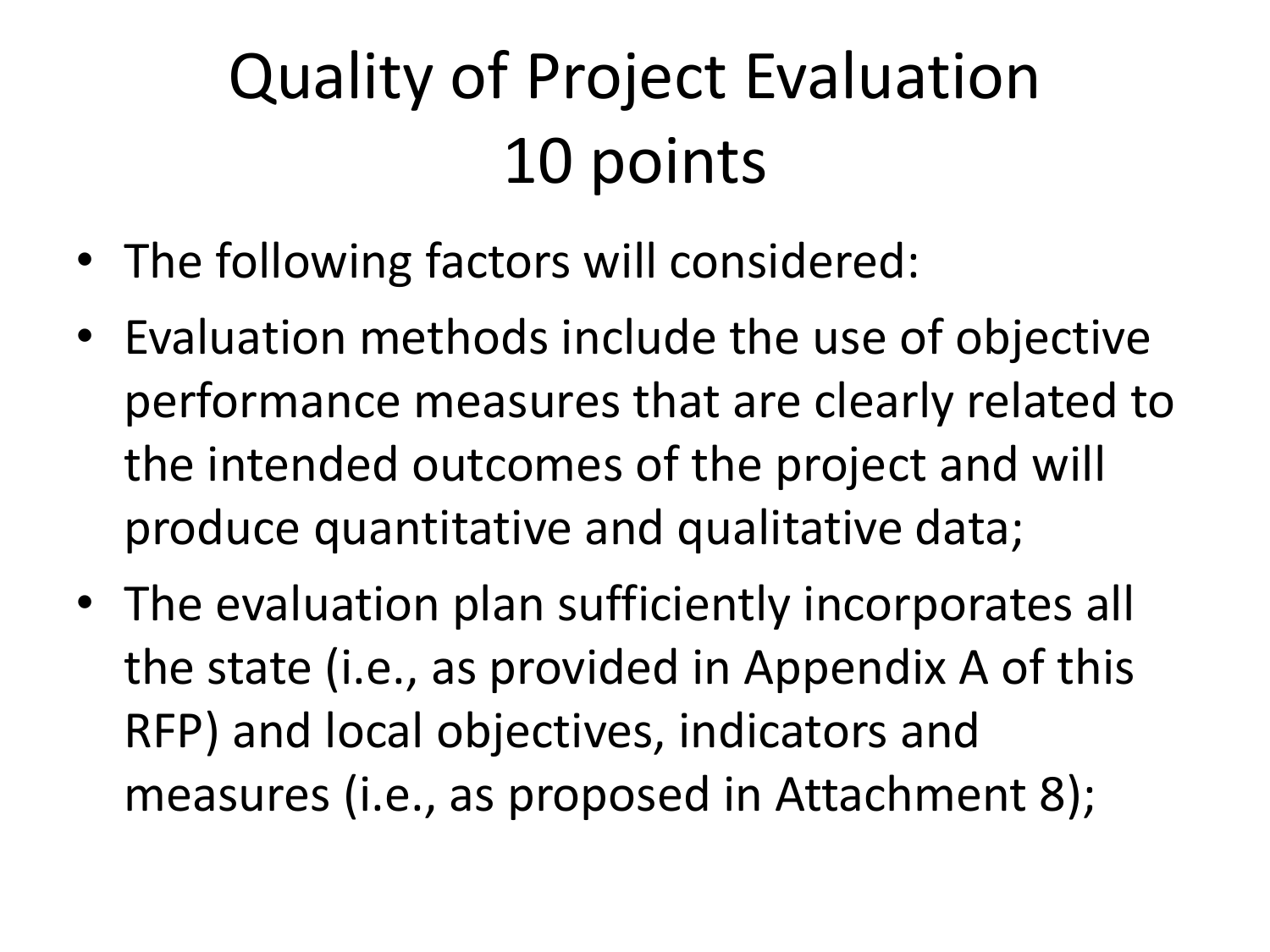# Quality of Project Evaluation (cont.) 10 points

- The program evaluation process includes procedures for providing performance feedback to the staff and community and permitting periodic assessment of progress toward achieving intended outcomes;
- The program evaluation process includes procedures for reviewing and analyzing results and making recommendations for program improvement; and
- The program evaluation process includes sufficient controls to ensure that the evaluation is administered as proposed.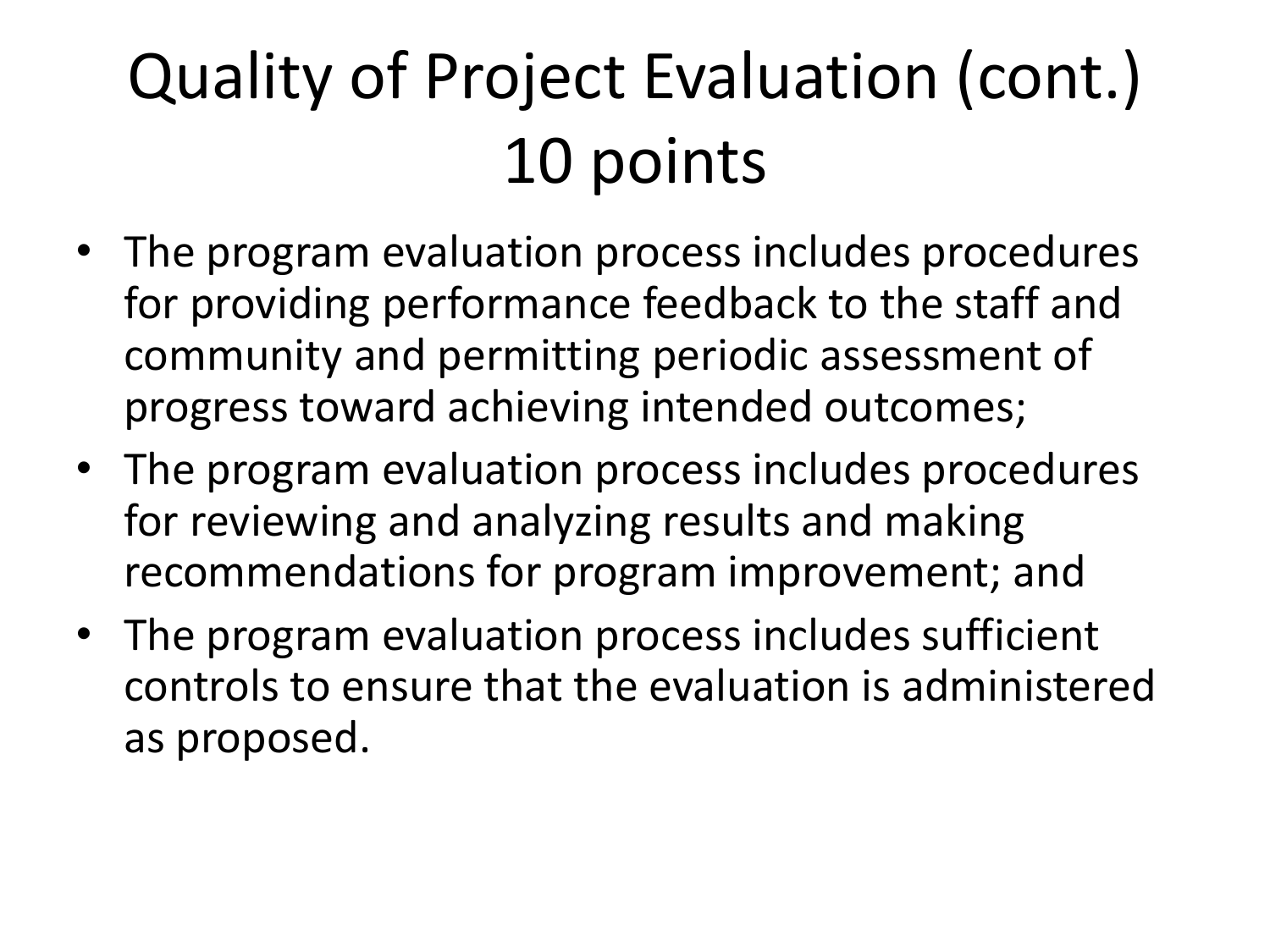# Plan for Sustainability 10 points

The following factors will be considered:

- Proposed partnerships adequately reflect the community as a whole;
- Written letters of agreement from each community partner sufficiently detail the roles and responsibilities of the partnerships;
- The contributions of co-applicants, if applicable,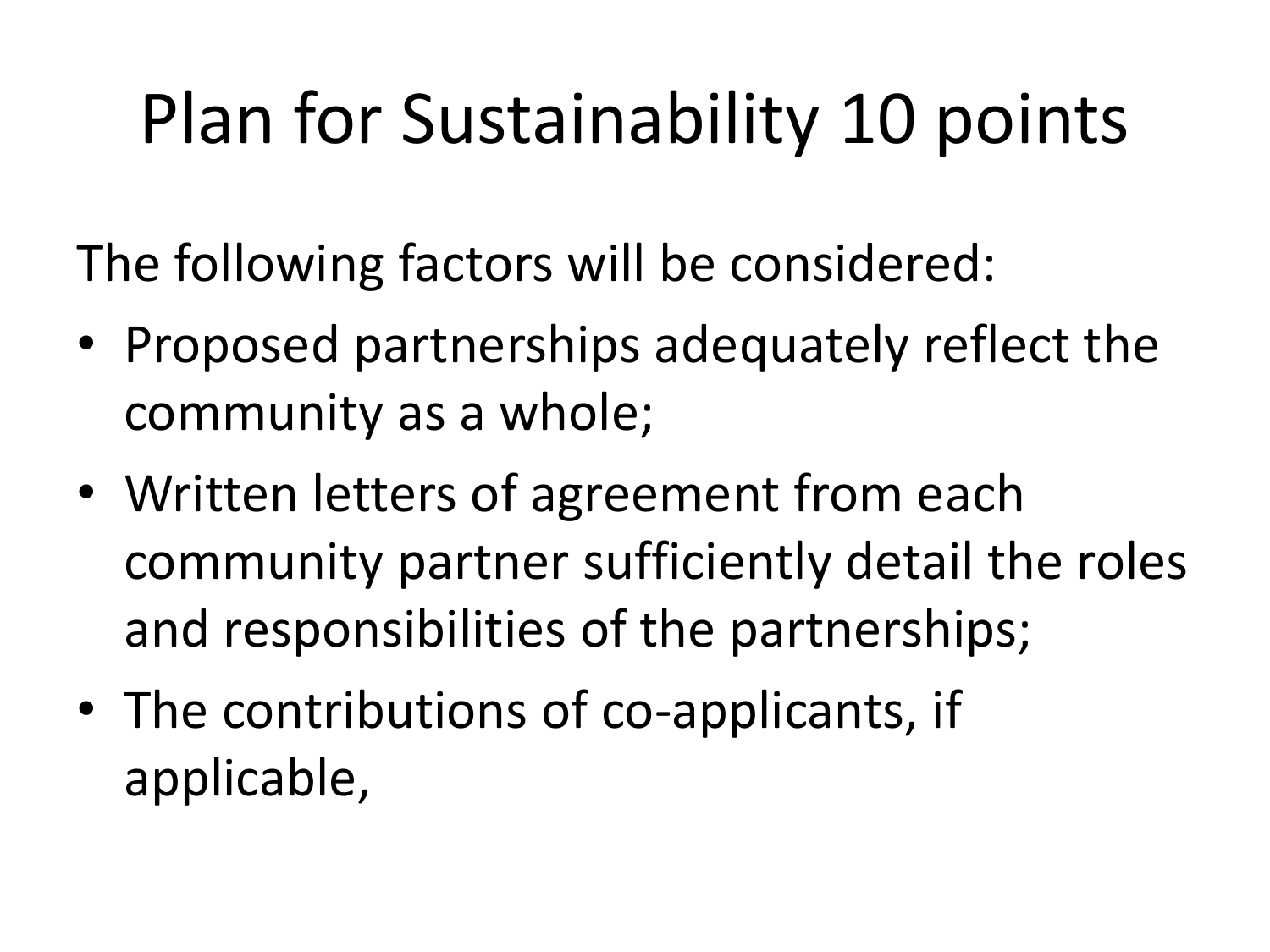#### Plan for Sustainability (cont.) 10 points

- The contributions of resource from each community partner, either cash or in-kind services, over the course of the grant are sufficient to sustaining the program after the grant expires;
- The plan to identify and recruit additional partners who will contribute useful and meaningful resources specifically aligned to program needs during the grant period and after is practicable; and
- The extent to which the size and scope of the program can be sustained after the grant expires is realistic.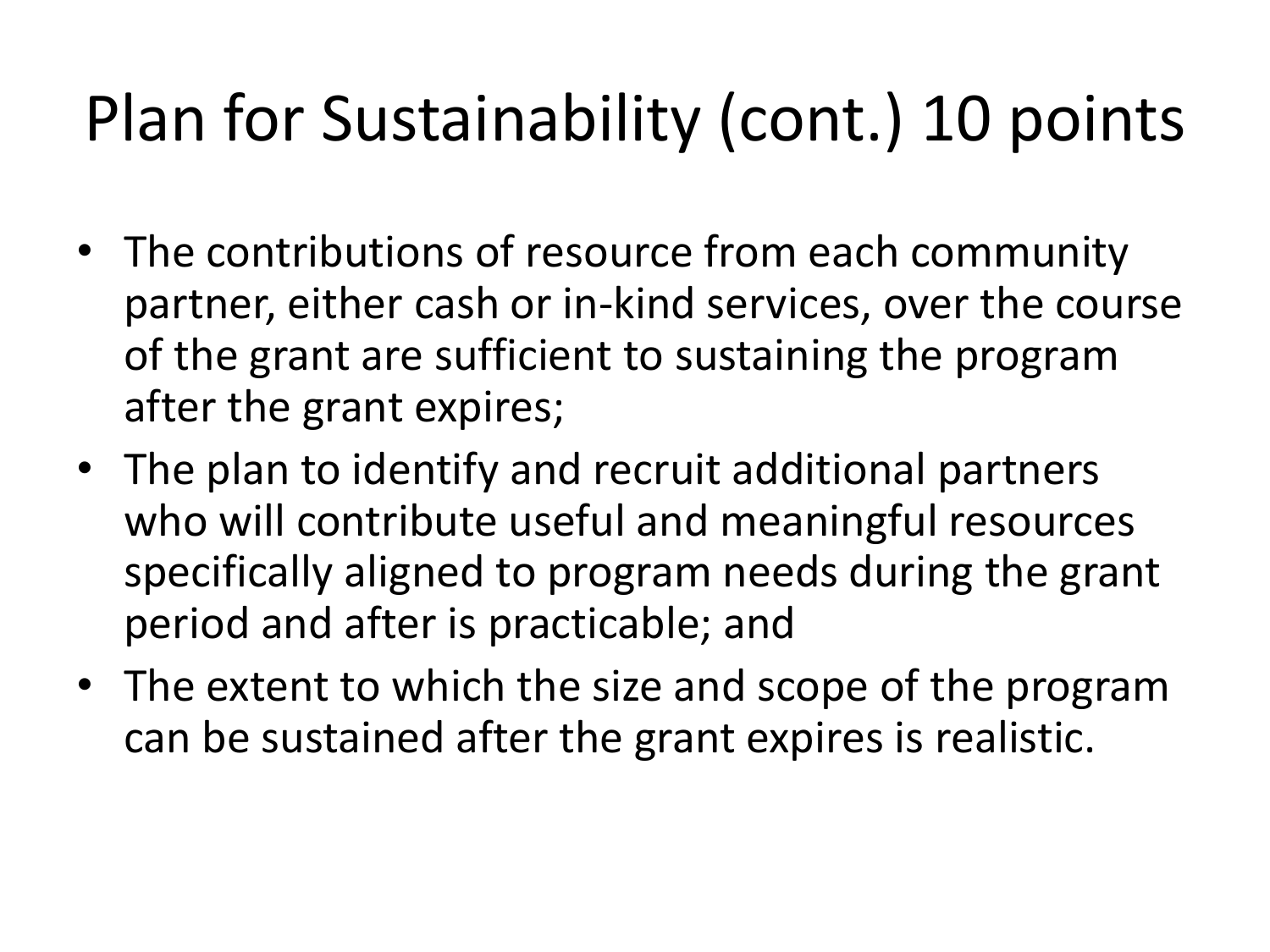## Cost Effectiveness 10 points

The scope of activities is reasonable in light of the amount of funding to be provided. The project is cost-effective relative to the number of students and families to be served and the types of activities proposed. The proposed budget sufficiently aligns to the narrative description and the program's goals and objectives.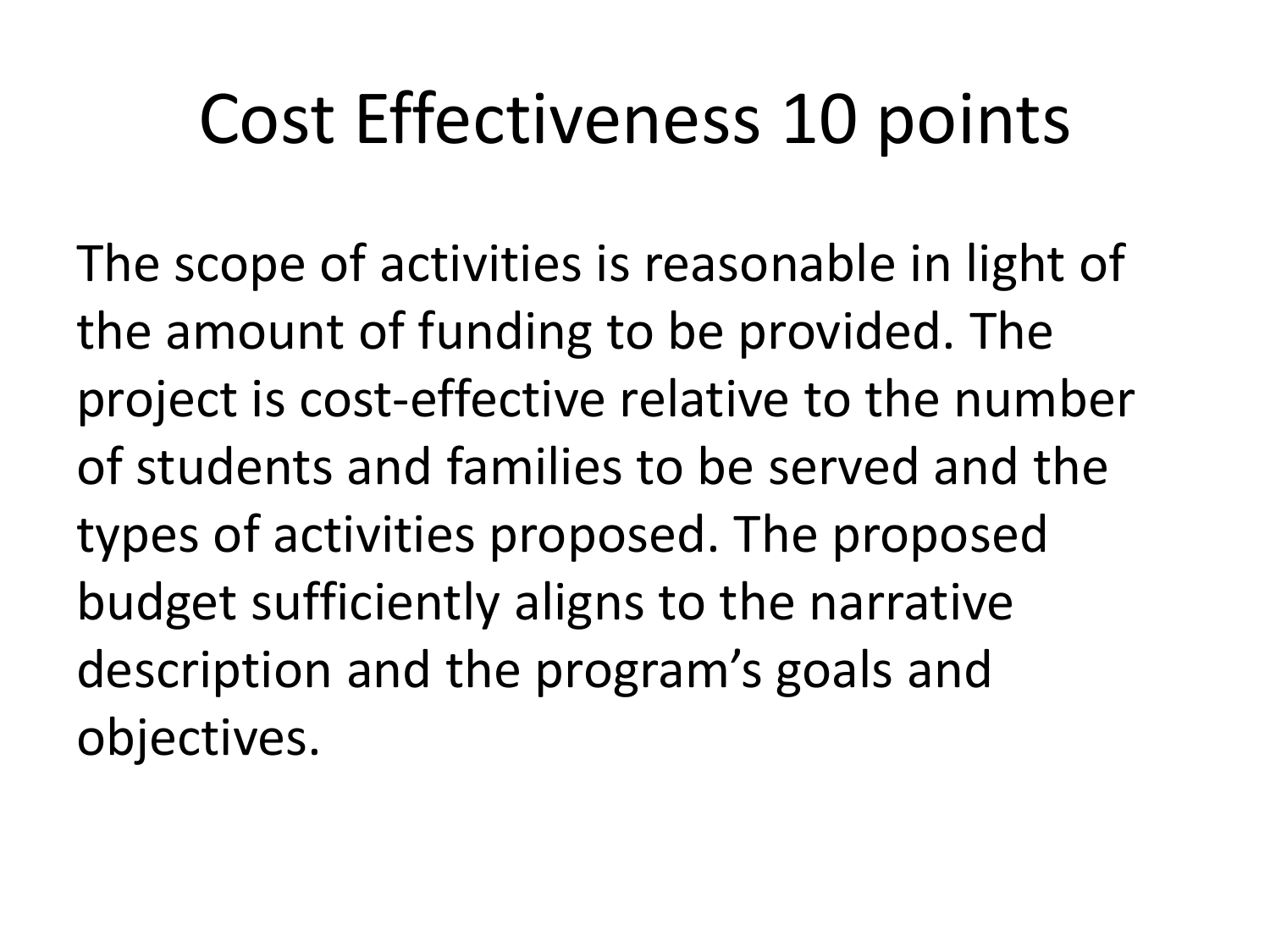#### Grant Competition Priorities 20 points

- Programs serving in the Lowest Performing Schools; Priority Schools: (10 points)
- Programs serving Middle and High Schools: (10 points)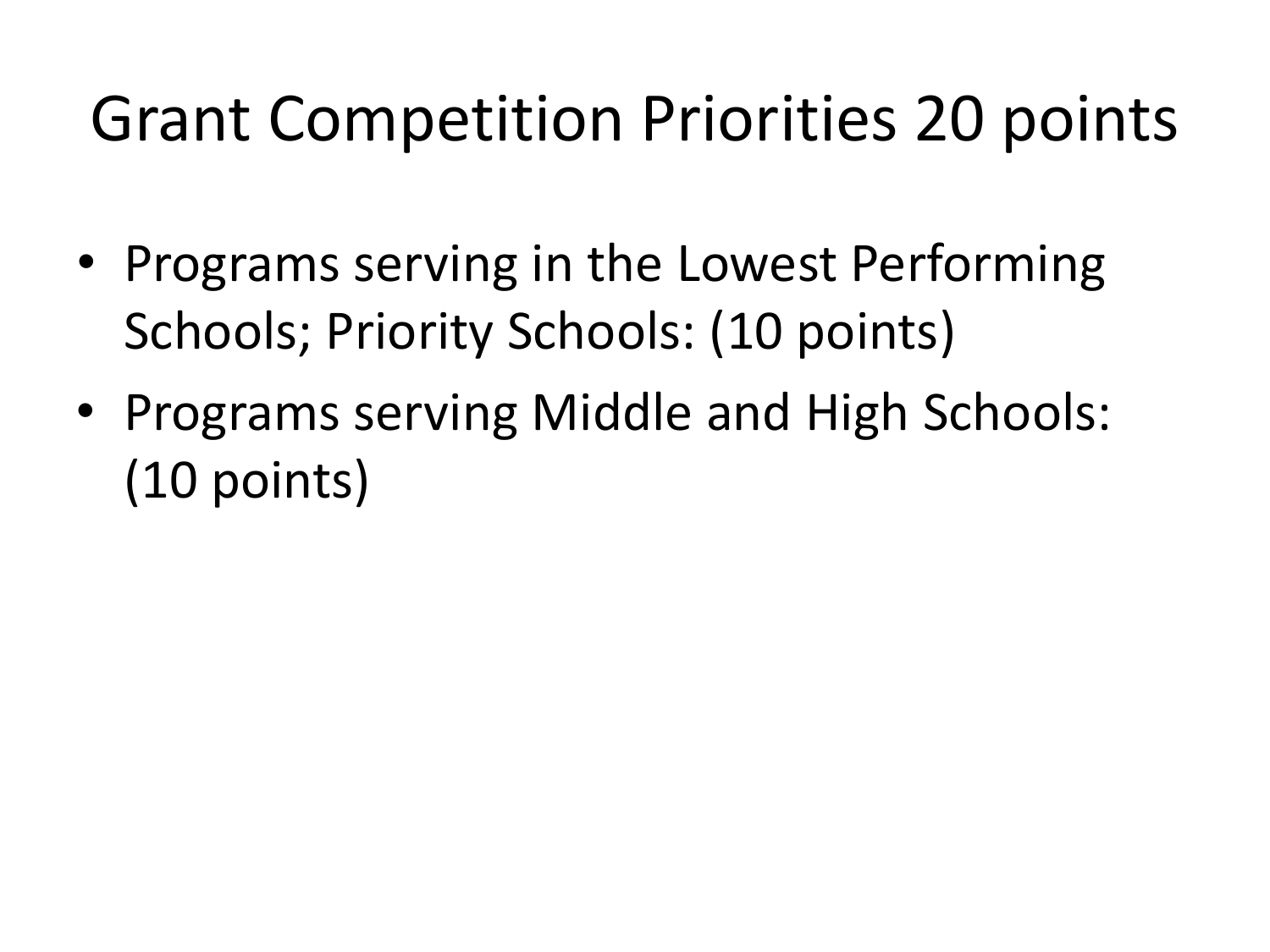# **COMMON MISTAKES**  21st CCLC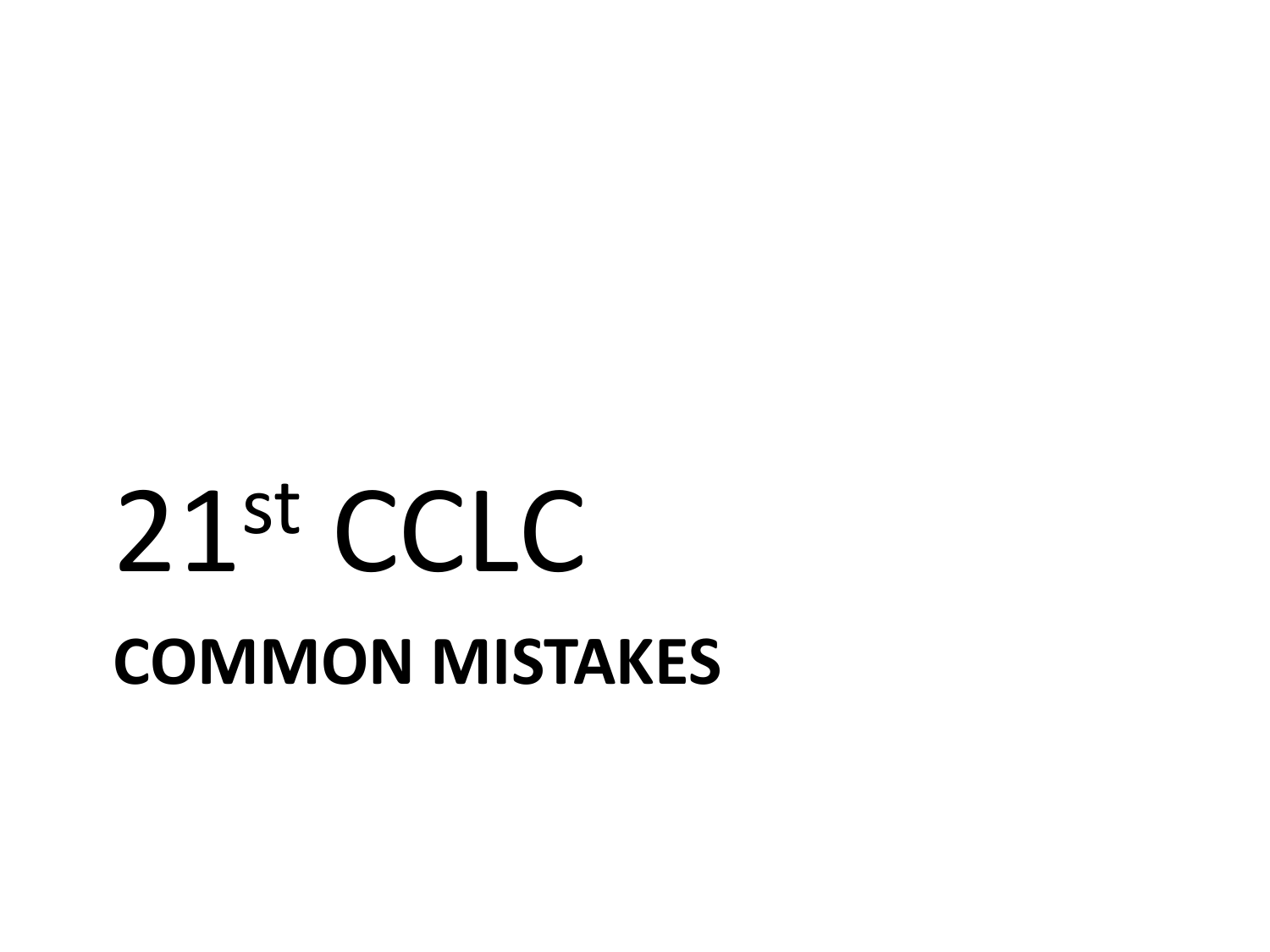## Incomplete Applications

- Missing signatures: All forms with signature lines must be signed.
- Missing forms: If a form is not applicable to the applicant, put N/A in the form and sign.
- Missing RCDT codes (if applicant has one).
- Missing attachments.
- Missing appendices.
- Incorrect calculations.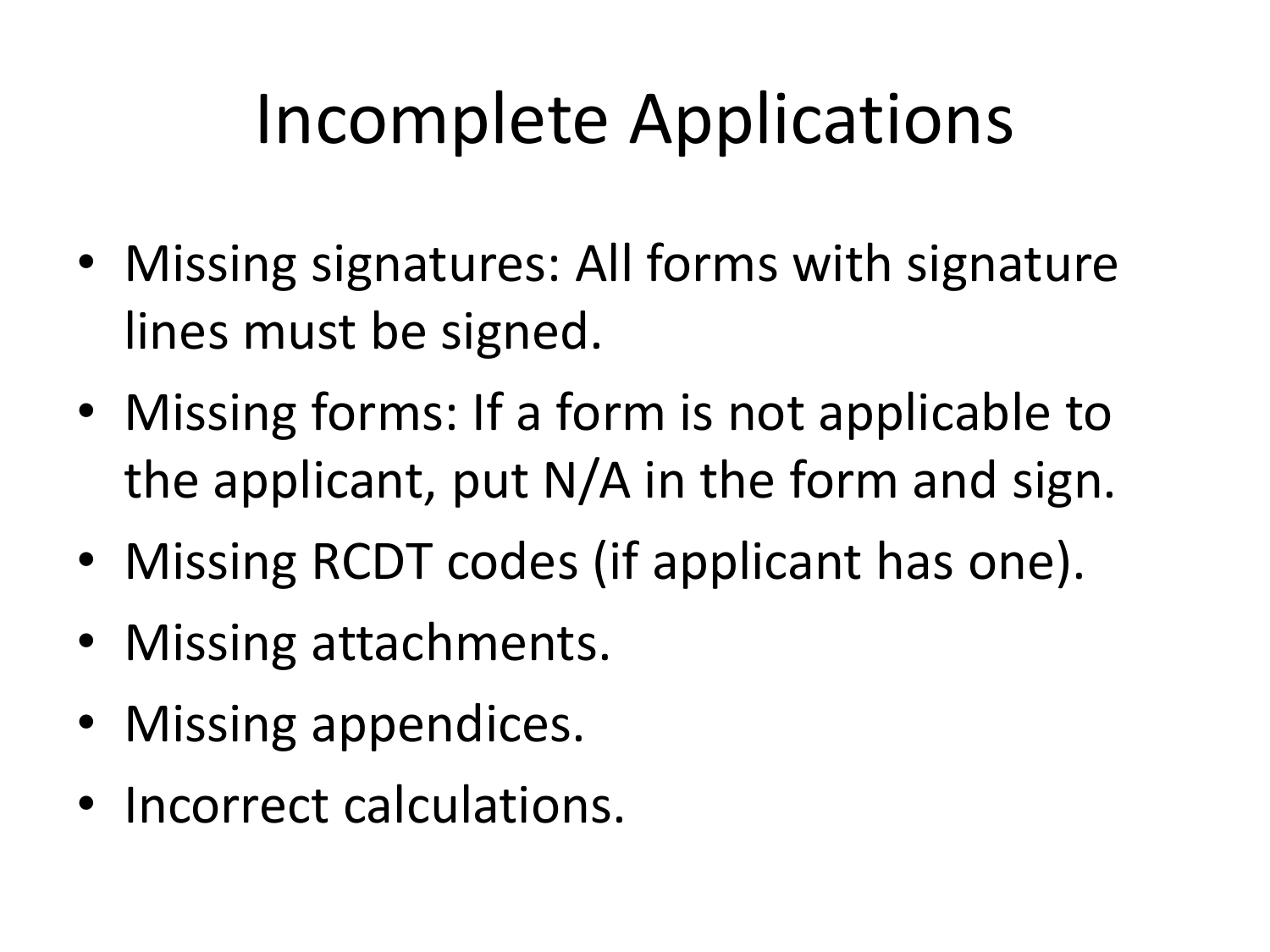# Disallowed

- Works cited pages (cite in text)
- Budgets adding up over 5% general administration allowance
- Attaching information not requested:
	- Letters of endorsements/testimonials
	- Newsletters
	- CDs or DVDs (containing information other than the proposal material)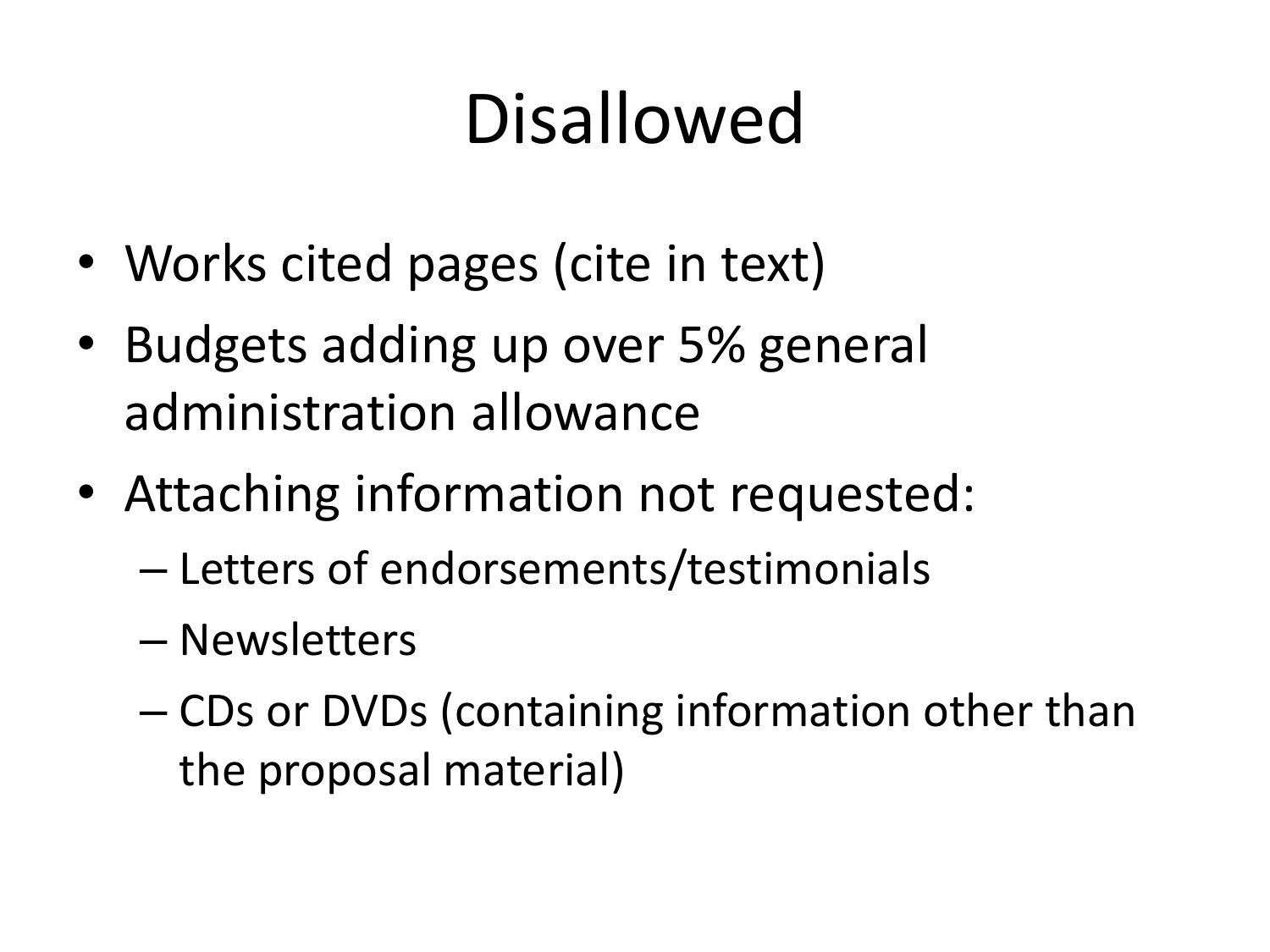# **RESOURCES**  21st CCLC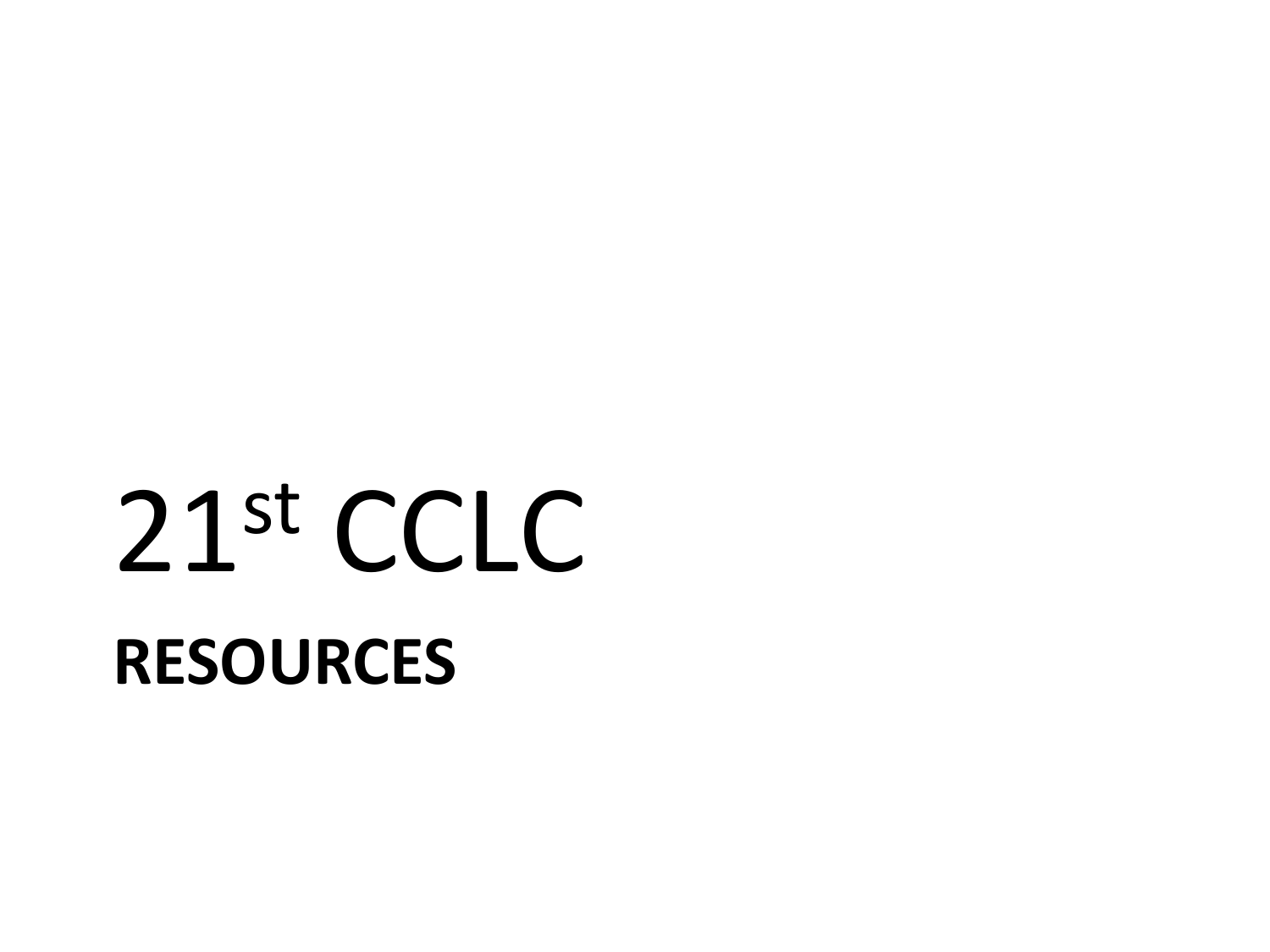## RFP Appendices- A and B

- A. Statewide Goals and Objectives
- B. Function and Object Descriptors to assist with budget preparation

See [www.isbe.net/21cclc](http://www.isbe.net/21cclc) for valuable program resources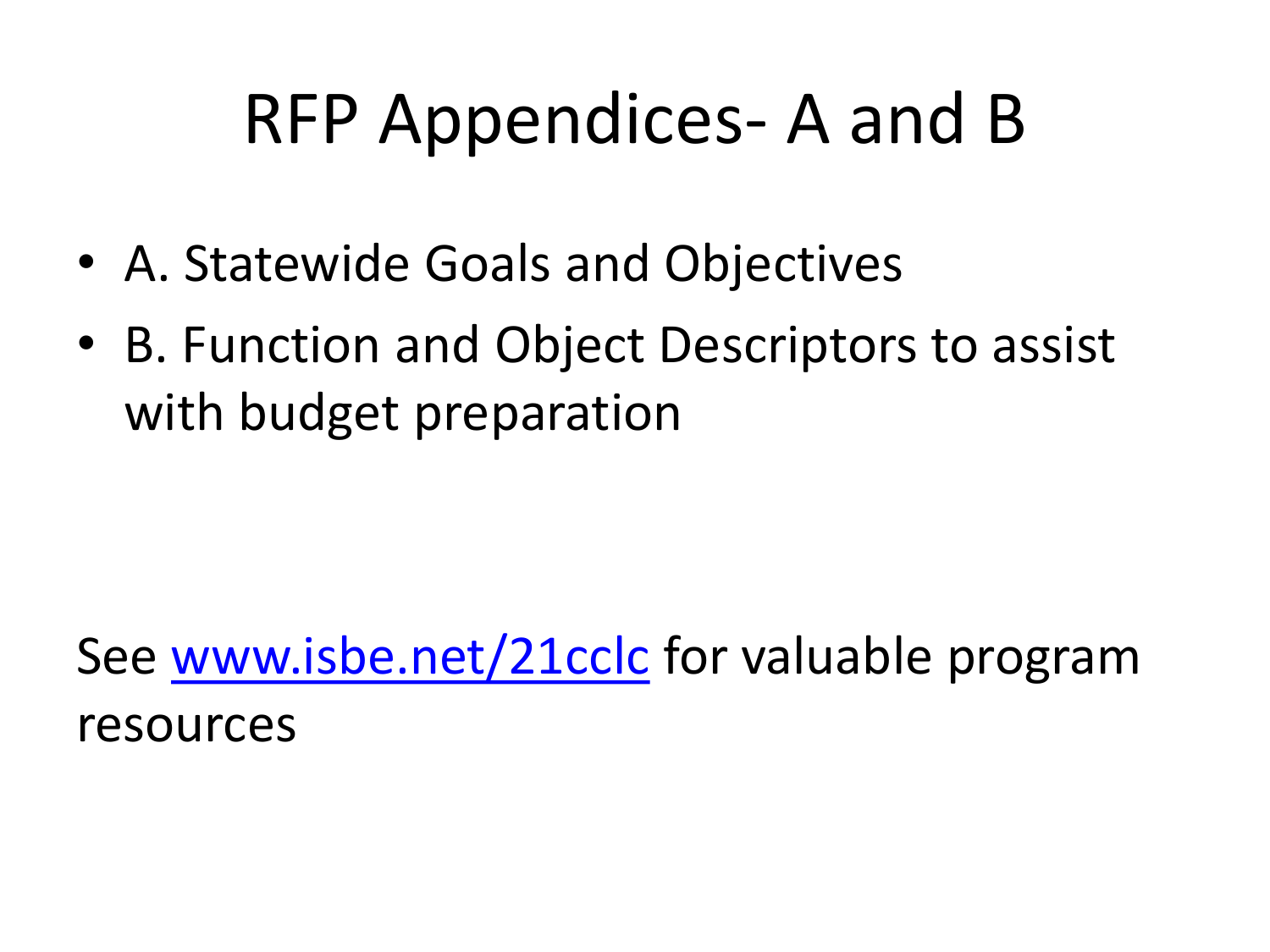#### APPLICATION REMINDER

**All Applications are due to either the Springfield or Chicago office no later than 5:00 p.m. on August 11, 2014.**